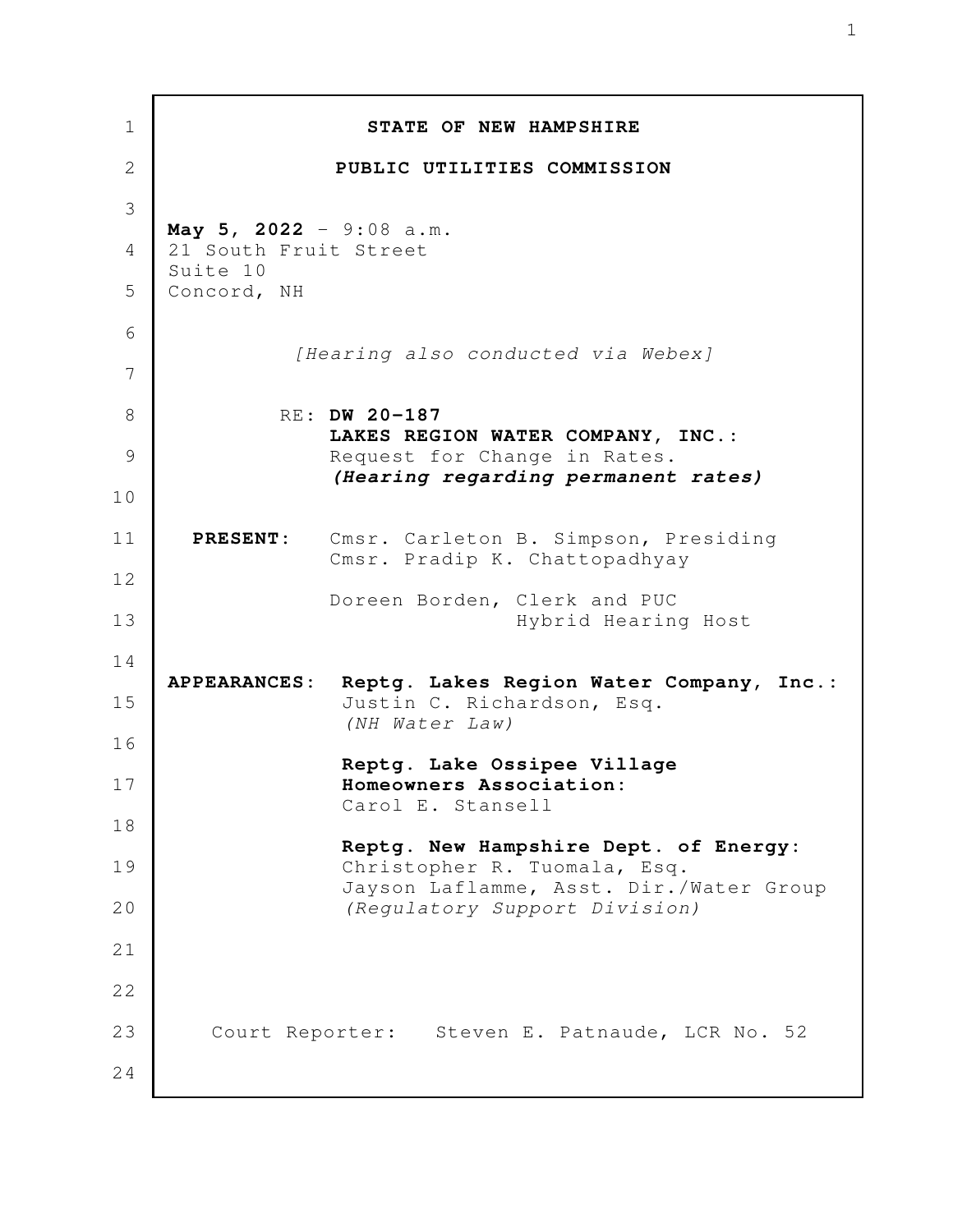**I N D E X PAGE NO. DISCUSSION RE:** LATE FILING OF THE 9 SETTLEMENT AGREEMENT **DISCUSSION RE:** CONFIDENTIAL TREATMENT 12 **DISCUSSION RE:** PUBLIC NOTICE ON 15 STEP ADJUSTMENT **\* \* \* WITNESS PANEL: STEPHEN P. ST. CYR THOMAS A. MASON JAYSON P. LAFLAMME** Direct examination by Mr. Richardson 18, 69 Direct examination by Mr. Tuomala 45, 46 Interrogatories by Cmsr. Chattopadhyay 72, 103 Interrogatories by Cmsr. Simpson 86 Redirect examination by Mr. Richardson 105 **\* \* \* CLOSING ARGUMENTS BY:**  Mr. Richardson 108 Mr. Tuomala 114 Ms. Stansell 119 1 2 3 4 5 6 7 8 9 10 11 12 13 14 15 16 17 18 19 20 21 22 23 24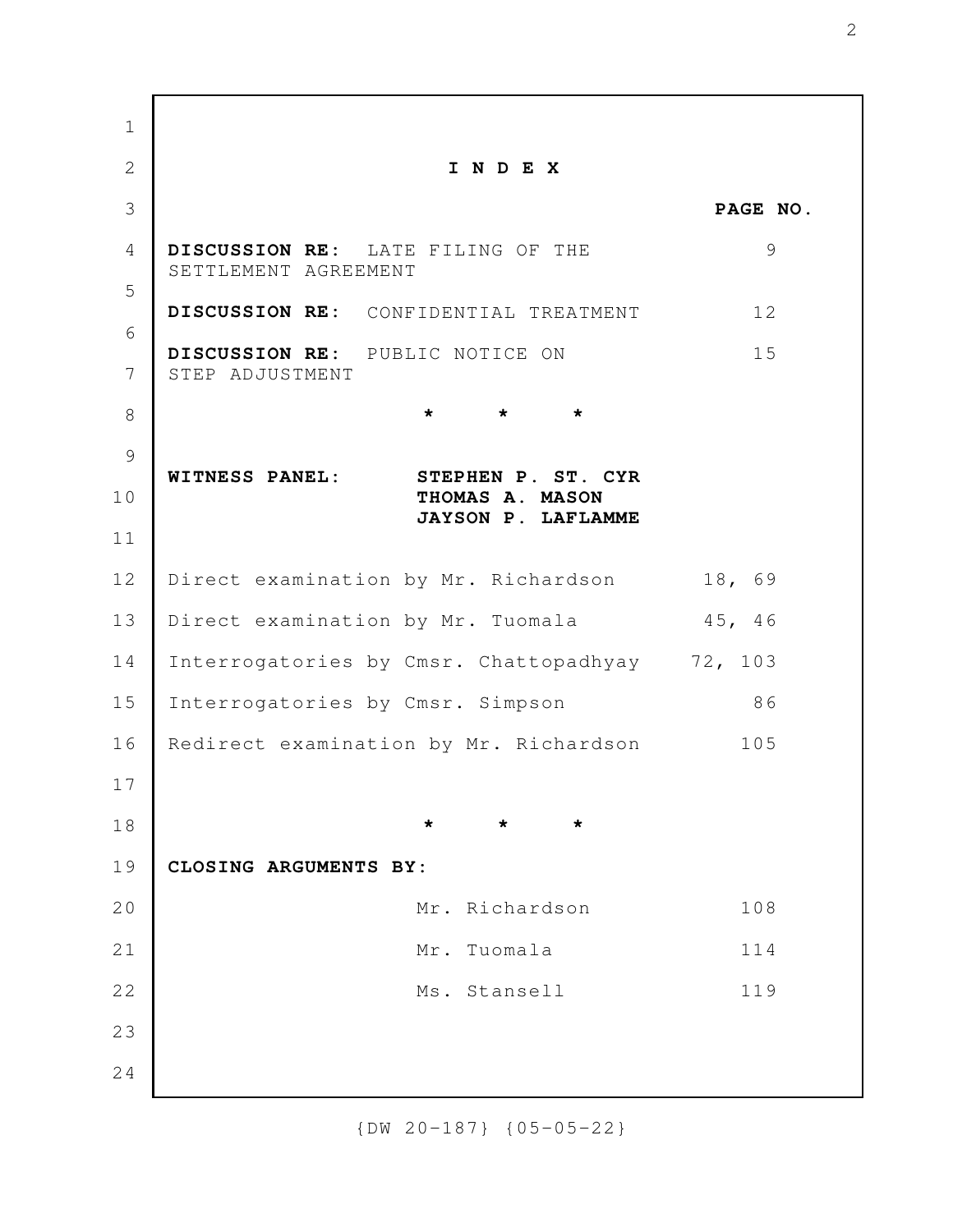**E X H I B I T S EXHIBIT NO. D E S C R I P T I O N PAGE NO.** 7 Direct Testimony for Permanent *premarked* Rates of Stephen P. St. Cyr 8 Attachments to Direct *premarked* Testimony of Stephen P. St. Cyr 9 Settlement Agreement - *premarked* Permanent Rates, with Attachments A to E 10 Responses to Staff 1-6, with *premarked* Bates 156-715 Attachment F to Settlement Agreement 11 RESERVED FOR RECORD REQUEST 85, 106 *(Provide New Hampshire Business Profits Tax rate for taxable periods ending December 31, 2022 and December 31, 2021. If the tax rate is other than 7.7%, provide updated schedules for both step increase and permanent rates.)* 12 **RESERVED FOR RECORD REQUEST** 87, 106 *(Provide live Excel format of all schedules, Schedules 1-5D with respective years for the identified capital additions depreciation and retirement.)* 1 2 3 4 5 6 7 8 9 10 11 12 13 14 15 16 17 18 19 20 21 22 23 24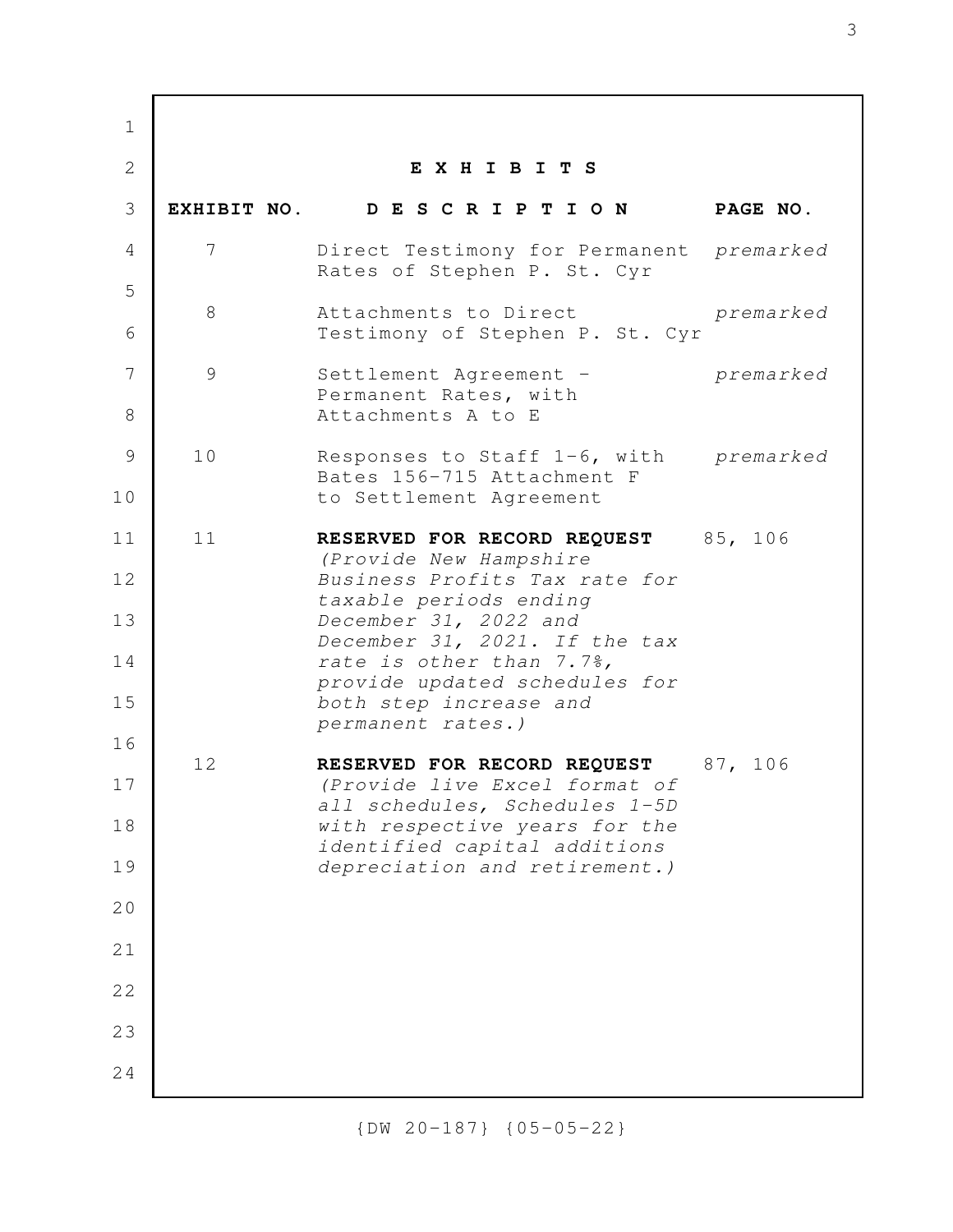**P R O C E E D I N G** CMSR. SIMPSON: Good morning, everyone. I am Commissioner Simpson. I'll be presiding over today's proceeding as Chairman Goldner is unavailable. I'm joined by Commissioner Chattopadhyay. We're here this morning in Docket DW 20-187 for a hearing regarding Lakes Region Water Company's request for change in rates. On January 15th, 2021, Lakes Region Water Company, Incorporated, filed a Petition for Temporary and Permanent Rates, including a request for approval of a 10.44 percent return on equity and corresponding change in customer service rates. With its Petition, Lakes Region included a request, pursuant to RSA 378, Section 27, for temporary rates for proposed effect on October 1st, 2021. The Company filed amendments to its temporary rate request on February 12th and February 26th, 2021, with temporary rates established for Dockham Shores Division at existing rates approved by the Commission in Order 26,446. For all other customers, the 1 2 3 4 5 6 7 8 9 10 11 12 13 14 15 16 17 18 19 20 21 22 23 24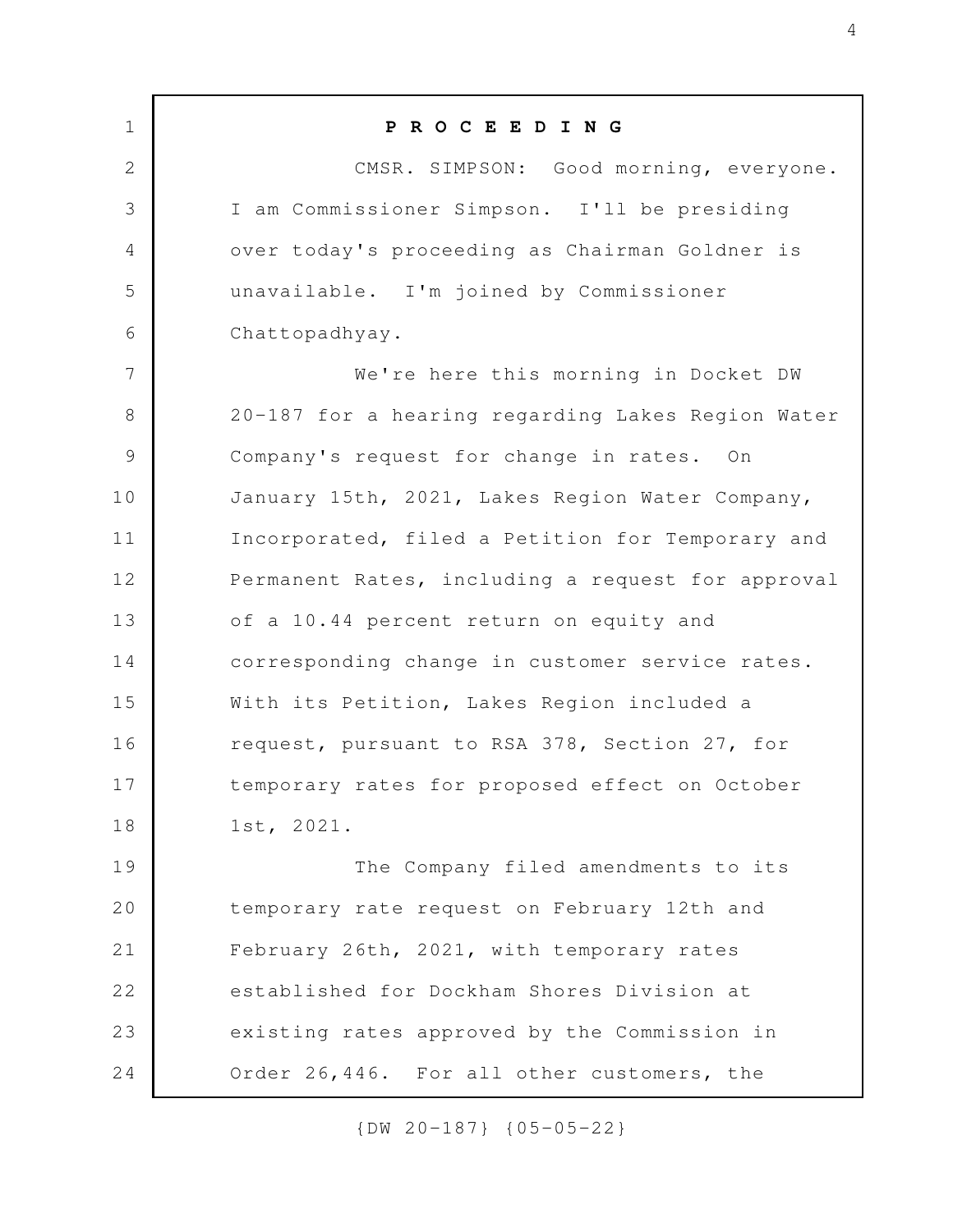Company proposed an increase in existing rates of 4.51 percent, with the exception of its Wildwood Division, for which it proposed an increase of 39.3 percent. On April 7th, 2021, a group of approximately 200 Lake Ossipee Village homeowners filed a Petition to Intervene, through five individuals representing the group *pro se*. On August 30th, 2021, the New Hampshire Department of Energy filed a Settlement Agreement on Temporary Rates signed by Lakes Region and DOE. A hearing on temp. rates was held on September 8th, 2021. The Commission issued Order Number 26,522 approving temp. rates on September 23rd, 2021. On April 27th, 2022, the Company filed a Settlement Agreement on Permanent Rates between Lakes Region and the Department of Energy. The Settlement stated that the Lake Ossipee Village Homeowners participated in the multiple rounds of data requests and technical sessions that resulted in the filed Settlement. Let's take appearances. Lakes Region. MR. RICHARDSON: Good morning, 1 2 3 4 5 6 7 8 9 10 11 12 13 14 15 16 17 18 19 20 21 22 23 24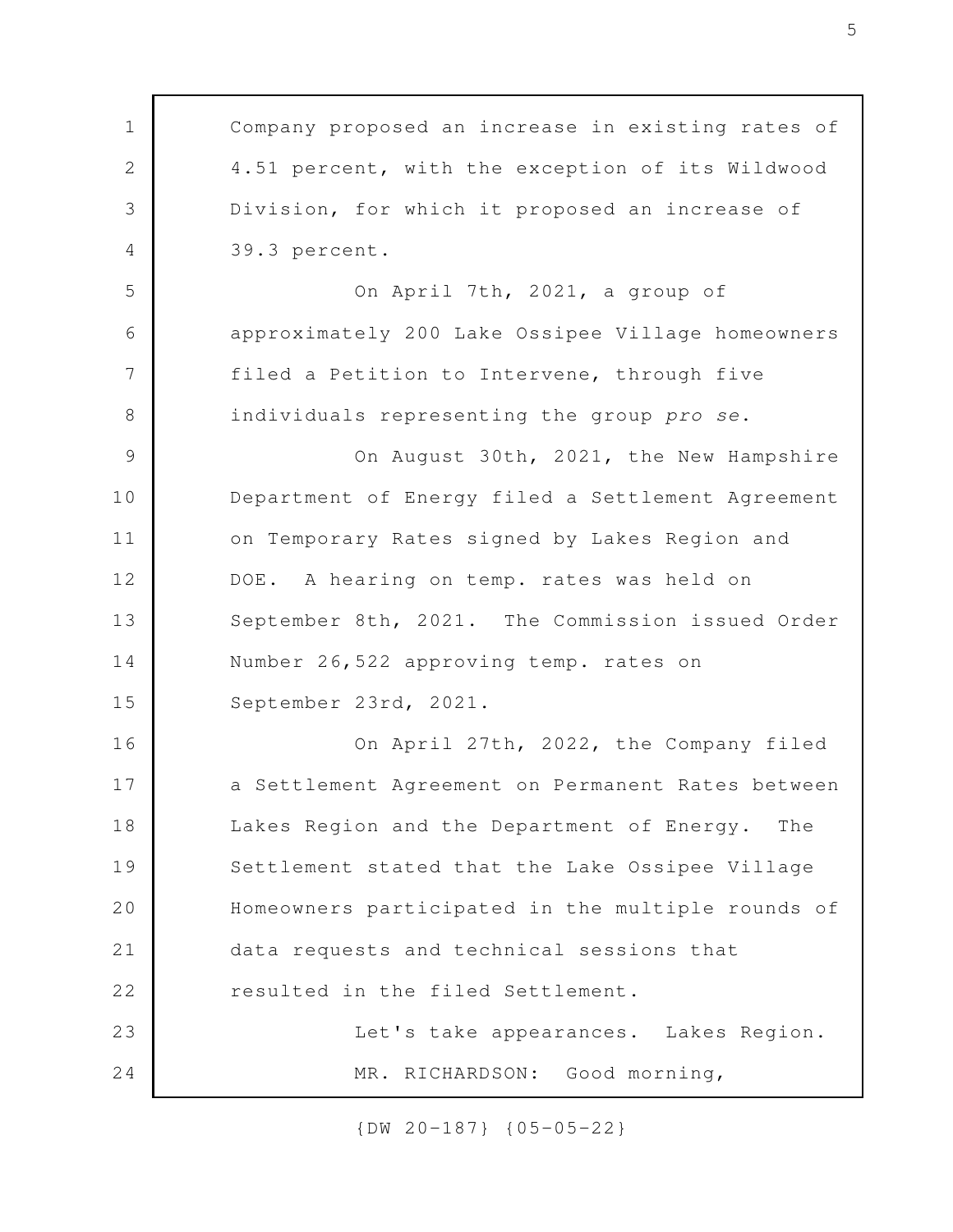Commissioners. Justin Richardson, with NH Water Law, here on behalf of Lakes Region Water Company. With me here at counsel table I have Ms. Leah Valladares, who's the Utility Manager. And up at the witness stand is Mr. Tom Mason, who is the President of Lakes Region Water Company, and next to him, on his right or your left, is Stephen St. Cyr, our rate consultant. Thank you. CMSR. SIMPSON: Thank you. New Hampshire Department of Energy. MR. TUOMALA: Good morning, Commissioners. Christopher Tuomala, attorney representing the New Hampshire Department of Energy. With me on the witness stand is Jayson Laflamme. He's the Assistant Director of the Water Group for the Regulatory Support Division at the Department of Energy. And with me at counsel table is David Goyette, an analyst in the Water Group. CMSR. SIMPSON: Thank you. And I believe, via the remote feed, we have the Lake 1 2 3 4 5 6 7 8 9 10 11 12 13 14 15 16 17 18 19 20 21 22 23 24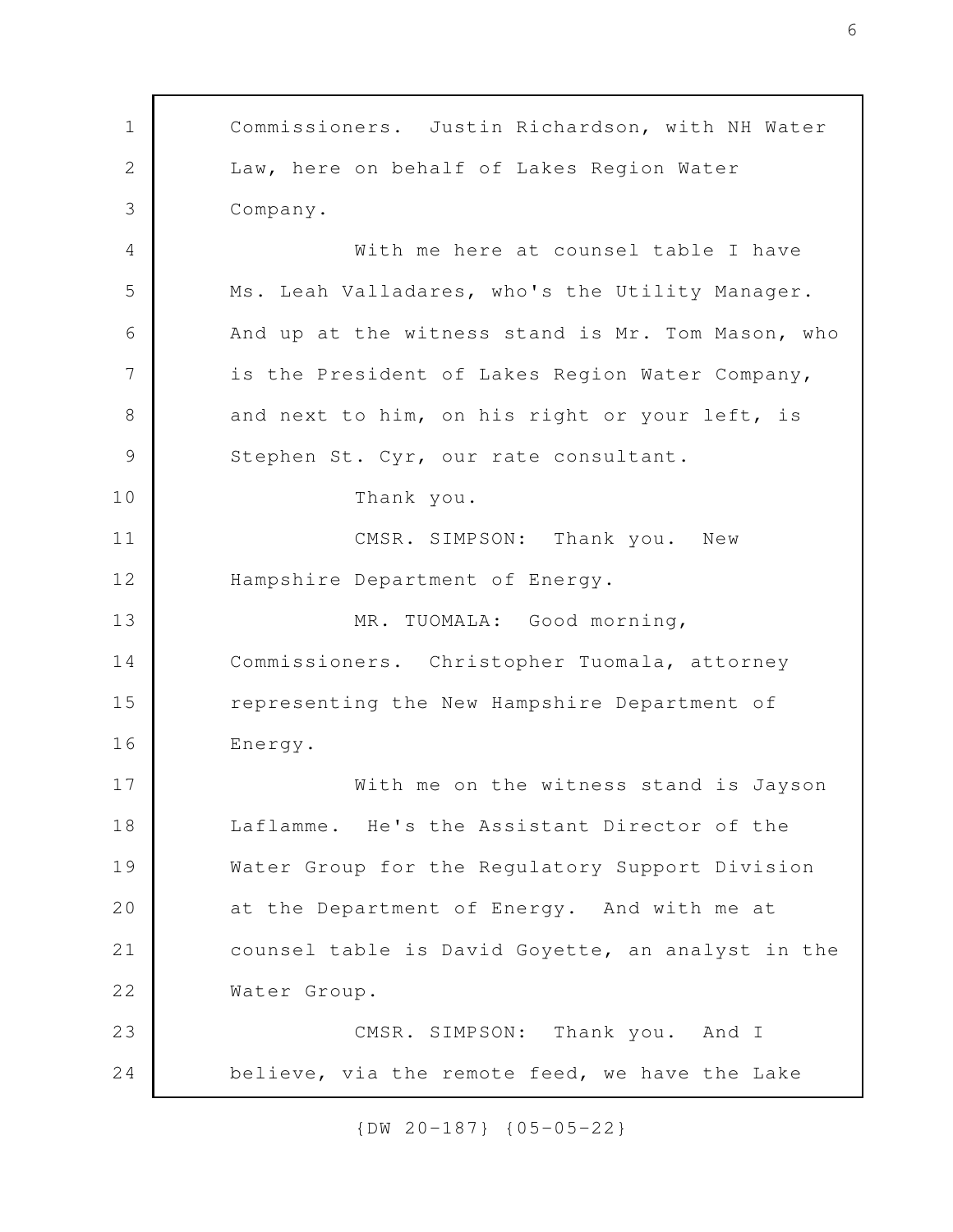Ossipee Village Homeowners Association? MS. STANSELL: Good morning, Commissioners. My name is Carol Stansell. My apologies for not being able to attend in person today, but I am representing the Lake Ossipee Village Homeowners. CMSR. SIMPSON: Thank you. Let's move to preliminary matters. Exhibits 1, 2, and 6 through 10 have been prefiled and premarked for identification. Is there anything else we need to cover regarding exhibits? MR. RICHARDSON: No, Commissioner. However, if I may request, I noticed as I came in this morning, there's not a camera on this desk here. And, so, Ms. Stansell is unable to see me. I've sent an e-mail to Ms. Borden, the moderator. And, if it would make it easier for the hearing, I could sign on from my laptop, so that at least Ms. Borden can -- excuse me -- Ms. Stansell can see all of the parties on the screen. CMSR. SIMPSON: Just a moment. *(Cmsr. Simpson and Cmsr. Chattopadhyay conferring.)* 1 2 3 4 5 6 7 8 9 10 11 12 13 14 15 16 17 18 19 20 21 22 23 24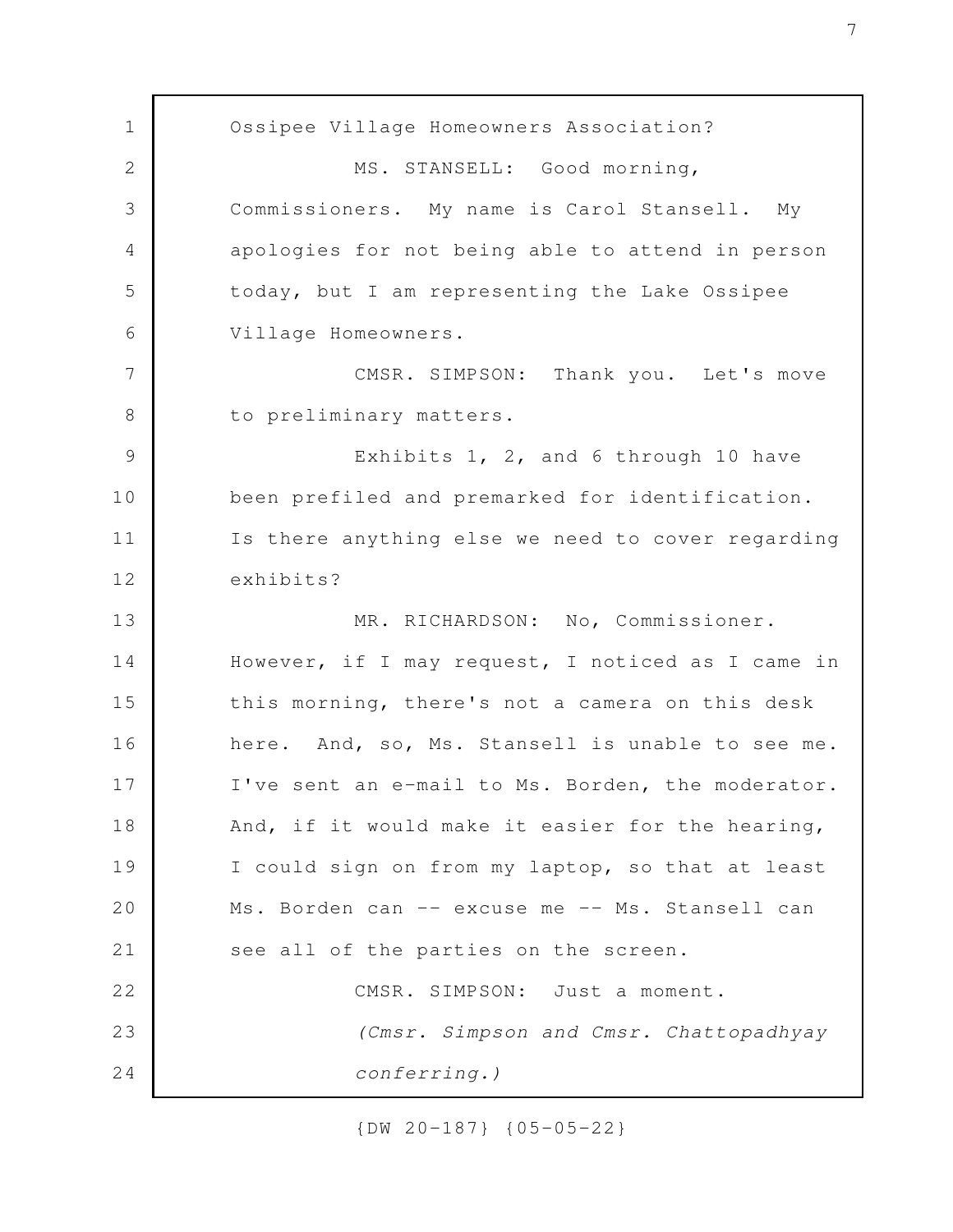CMSR. SIMPSON: Ms. Stansell, I just have a question for you. You can see the Commission Bench clearly, is that correct? MS. STANSELL: Yes. That is correct. CMSR. SIMPSON: Are you comfortable proceeding without video of the rest of the room, including counsel for the Company and the Department of Energy? MS. STANSELL: I am. CMSR. SIMPSON: Okay. Are you all right proceeding as we are, Mr. Richardson -- Attorney Richardson? MR. RICHARDSON: Absolutely. I was only offering that to try to make it easier for everyone involved. So, as long as Ms. Stansell is comfortable with that, that's fine. I do have my laptop here, and on. CMSR. SIMPSON: Uh-huh. MR. RICHARDSON: So, if there this is an invite, I can connect to it. But we don't have to delay the proceeding at all for that. Thank you. CMSR. SIMPSON: Okay. Thank you. MS. STANSELL: Thank you. 1 2 3 4 5 6 7 8 9 10 11 12 13 14 15 16 17 18 19 20 21 22 23 24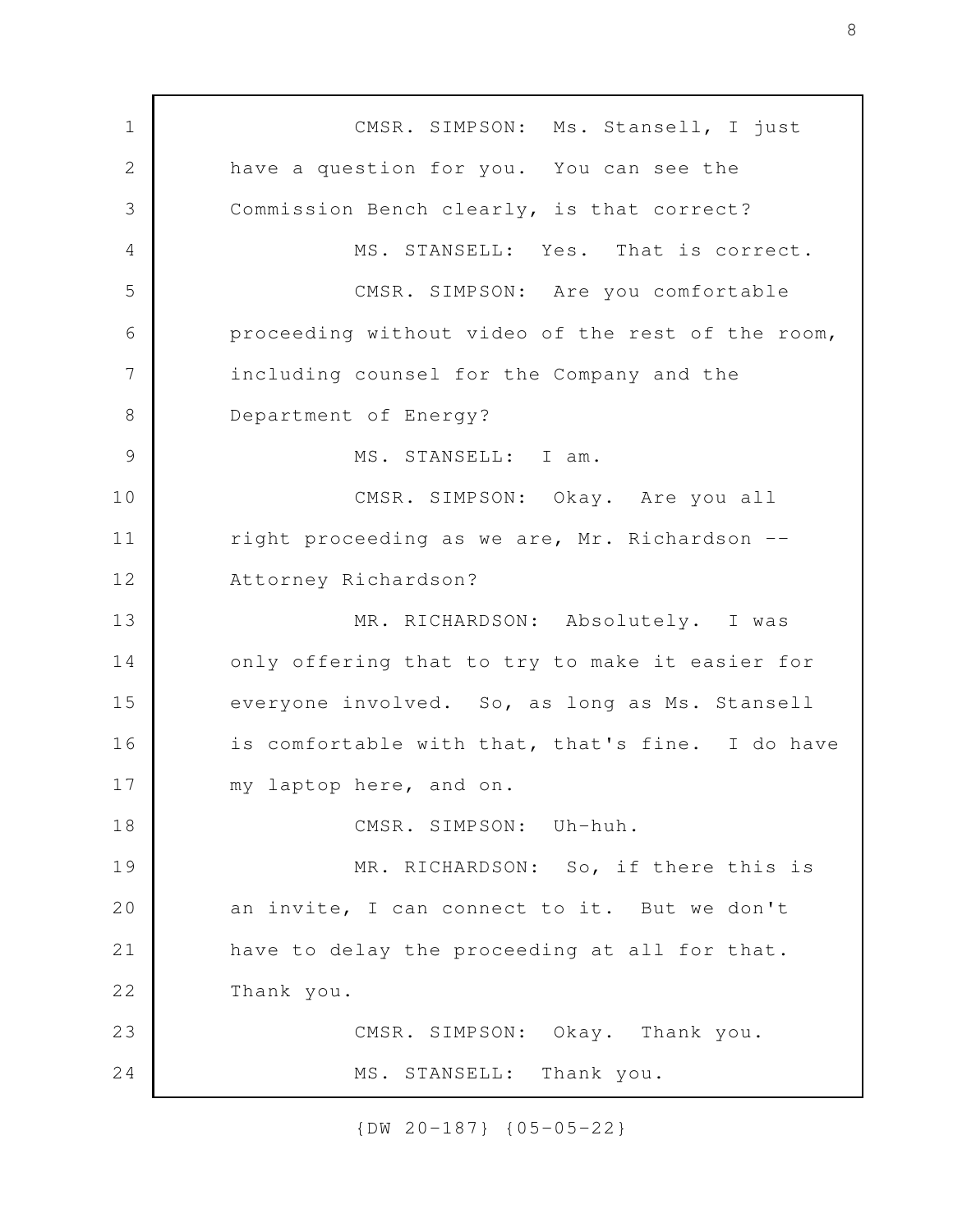CMSR. SIMPSON: And, Department of Energy, are you all right proceeding as is? MR. TUOMALA: Yes. I'm fine with that. Thank you. CMSR. SIMPSON: Great. Thank you. MR. TUOMALA: Commissioner Simpson, if I may? CMSR. SIMPSON: Please. MR. TUOMALA: I do have another preliminary matter, if I may address the Commission? CMSR. SIMPSON: Please. MR. TUOMALA: Okay. It happens to deal with the submission date of the Settlement. Per the procedural schedule, April 27th was the filing date, but counsel for the Company filed the Settlement on the 28th. And, pursuant to the procedural order issued by the Commission, the date was supposed to be the 27th. DOE contends that, while the Settlement was filed one day later than required by the procedural schedule, the Settlement was not filed late per Puc Rule 203.20, Subsection (e), which provides that "settlements shall be filed no less than five 1 2 3 4 5 6 7 8 9 10 11 12 13 14 15 16 17 18 19 20 21 22 23 24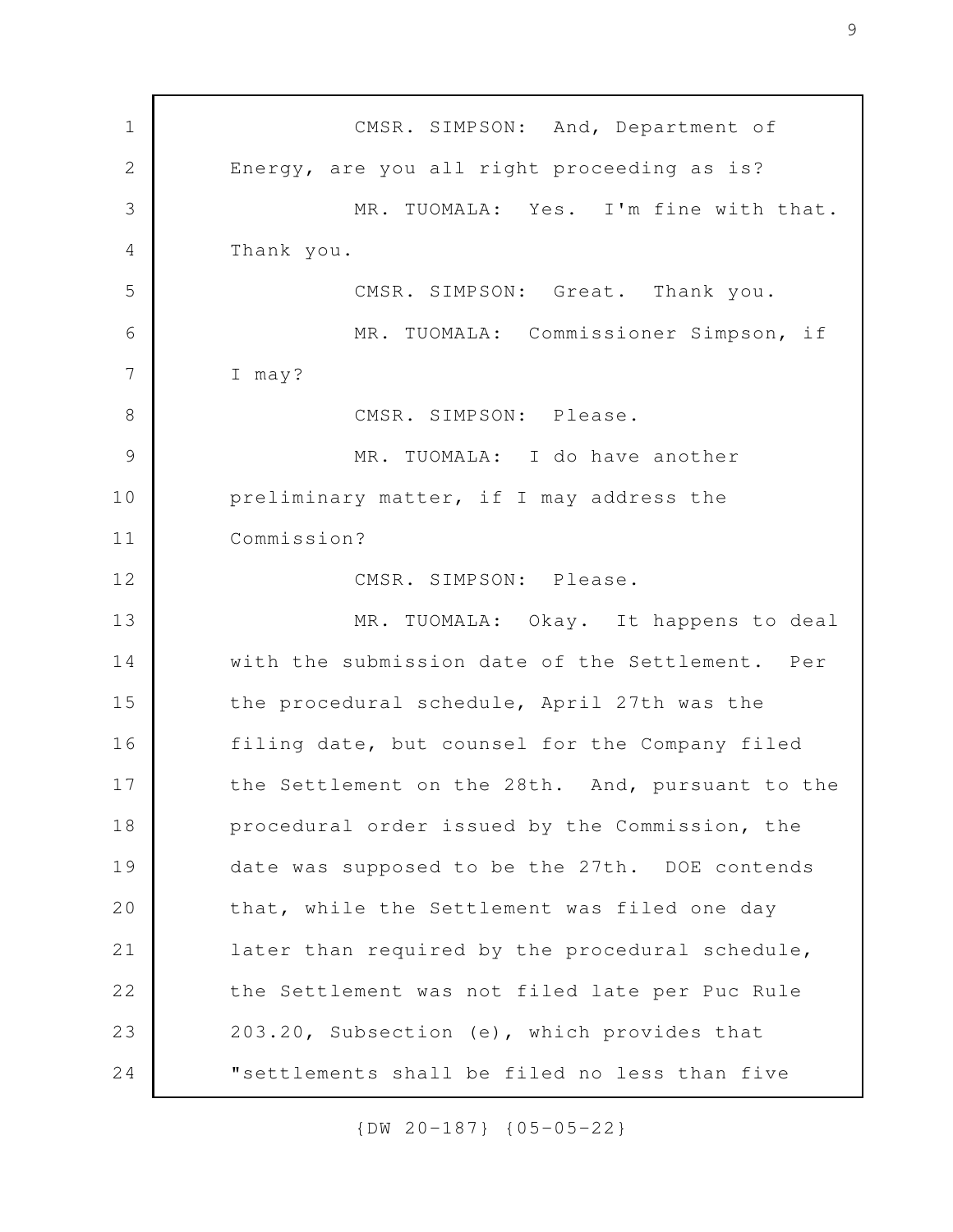days prior to hearing", which, by my calculation, last Thursday does not violate that rule. The DOE, however, with the Company, and out of an abundance of caution, would like to motion for a late acceptance of the filing, if necessary, per Puc 203.20(f), which mandates the Commission to "accept late-filed settlements when it would (1) promote the orderly and efficient conduct of the proceeding, and (2) will not impair the rights of any party to the proceeding." I argue that submission of the Settlement, while not global, since LOV did not sign on to the Settlement, it does promote the orderly and efficient conduct of this proceeding, as it is a proposed substantive resolution of the outstanding issues in this docket. Furthermore, it does not impair the rights of any parties, as all parties have had the opportunity to review the Settlement prior to its submission. And, after consulting with Ms. Stansell, representing the Lake Ossipee Village Homeowners Association, she indicated that, while she does not support the Settlement, she does not object to its 1 2 3 4 5 6 7 8 9 10 11 12 13 14 15 16 17 18 19 20 21 22 23 24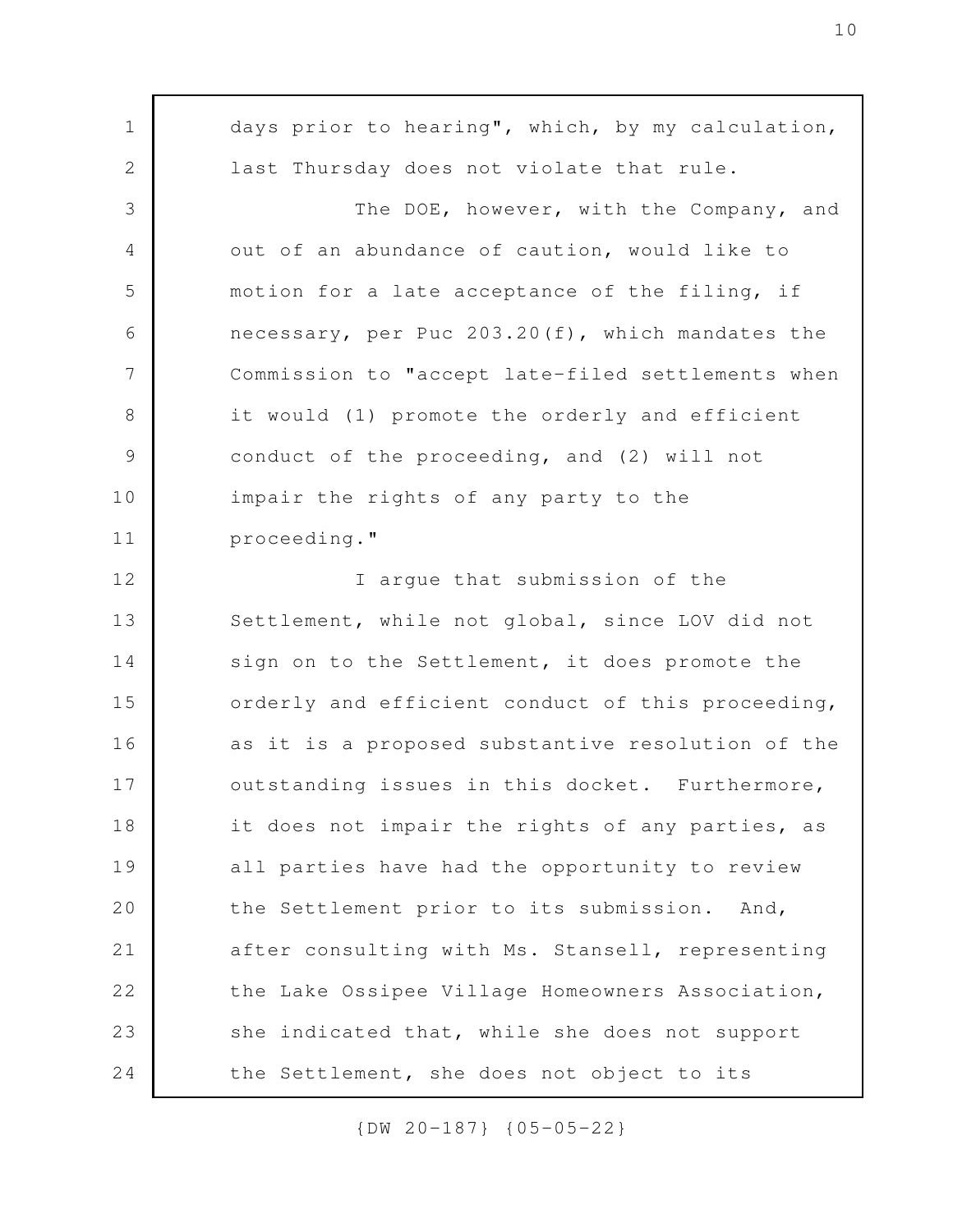filing, late or otherwise. CMSR. SIMPSON: Thank you, Attorney Tuomala. Are there any other comments with respect to the filing of the Settlement at this time, just preliminarily? MR. RICHARDSON: None from Lakes Region Water Company. CMSR. SIMPSON: And, Ms. Stansell, do you have any comments with respect to what you just heard from the Department of Energy? MS. STANSELL: I don't. We do not object to the late filing. CMSR. SIMPSON: Okay. Thank you. We will proceed as is. I appreciate those comments and overview of the rule. The Commission is mindful of timely deadlines, and we appreciate that the Settlement was filed, I believe my comments had said "April 27th", but you are correct, it was filed on the 28th. So, thank you for that. So, I'd like to move to public comments. Ms. Stansell, do you have any comments with respect to the exhibits the Company has filed, identified in their Petition, or anything 1 2 3 4 5 6 7 8 9 10 11 12 13 14 15 16 17 18 19 20 21 22 23 24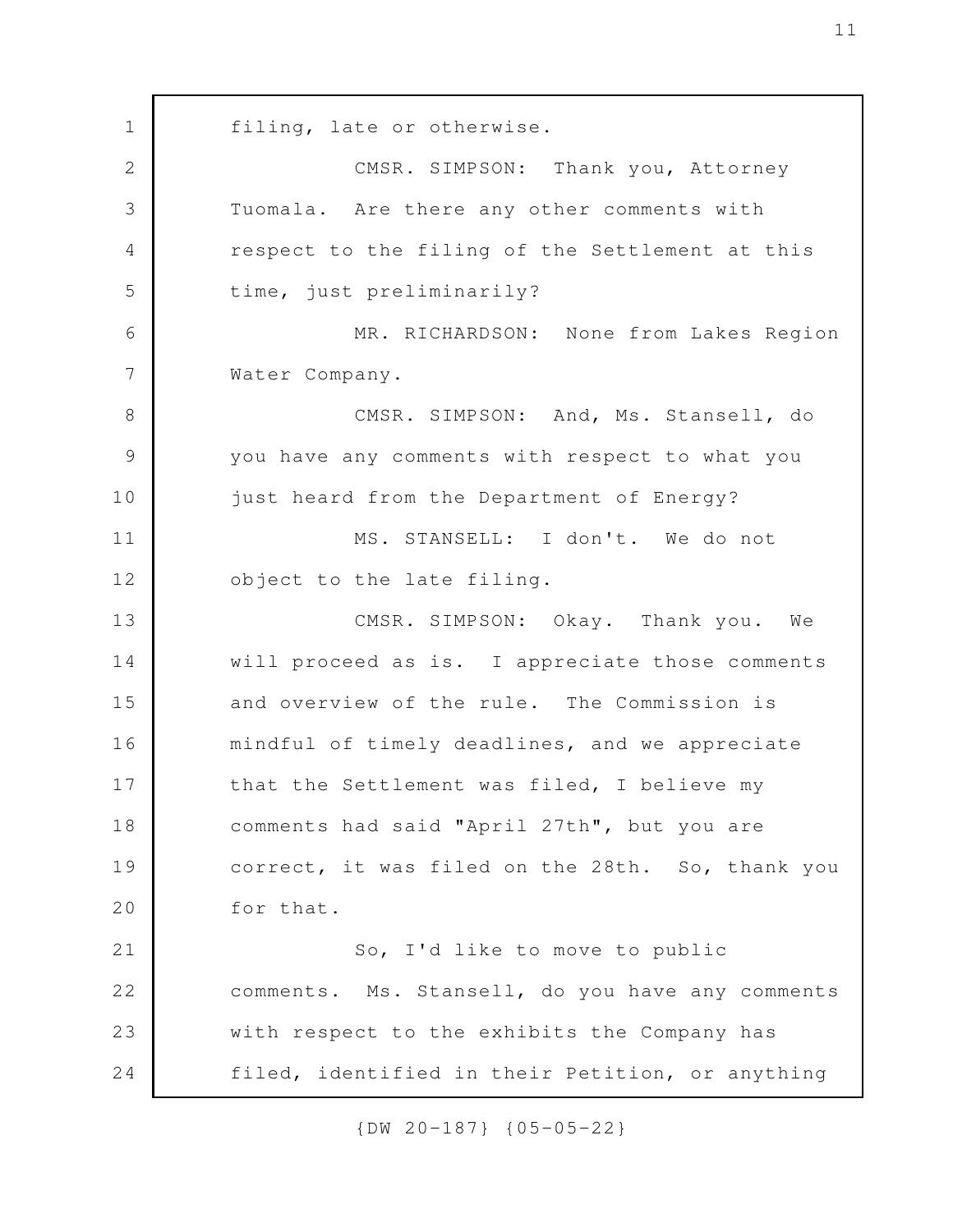that you would like to state for the record at this time? MS. STANSELL: Not at this time. CMSR. SIMPSON: Okay. Thank you. Does anyone object to the witnesses and the prefiled testimony? *(Mr. Tuomala and Ms. Stansell indicating in the negative.)* CMSR. SIMPSON: Okay. So, as noted, the proposed Settlement, with attachments, was filed on April 28th. We would note that there had been no filings in this docket since the Commission's procedural order approving the parties' request to amend the procedural schedule on January 26, 2022. There were some items within the Petition that we wanted to point out for the Company. Based on the schedule that had been approved at that time, party testimony was due to be filed on the March 10th. No request for an extension of either the settlement or party testimony was submitted. There was no cover letter attached to the Settlement filing requesting confidential 1 2 3 4 5 6 7 8 9 10 11 12 13 14 15 16 17 18 19 20 21 22 23 24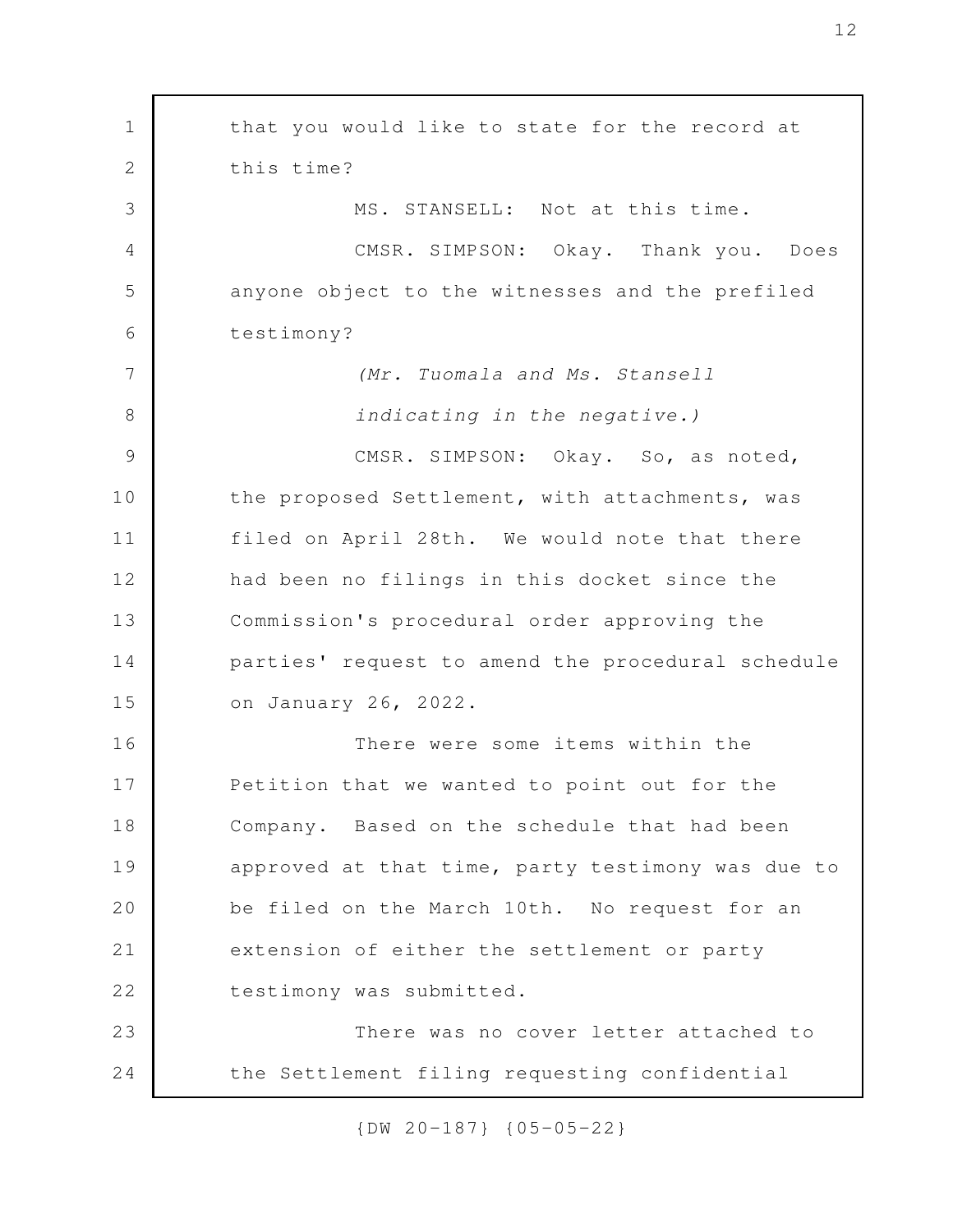treatment of any of the filed documents, although certain pages are watermarked as "confidential", and a number of pages are redacted with no corresponding confidential version. I believe that Attorney Richardson has been in touch with the Clerk's Office on this matter, is that correct? MR. RICHARDSON: Yes. And, if it's appropriate, I can explain the context of this. CMSR. SIMPSON: Please. MR. RICHARDSON: So, Attachment F was added kind of at the very last stage. The Department wanted to include the discovery responses. Those are all public documents. What apparently happened, and I went back and reviewed this, was is that there was a Round 1 set of data requests that had some documents that were marked as "confidential". And, in the Round 2 data requests, apparently, the attachments that were part of the confidential filing, but were not themselves confidential, because there was a public and a nonpublic version, was attached to the public responses. So, all of the documents that you have are public. 1 2 3 4 5 6 7 8 9 10 11 12 13 14 15 16 17 18 19 20 21 22 23 24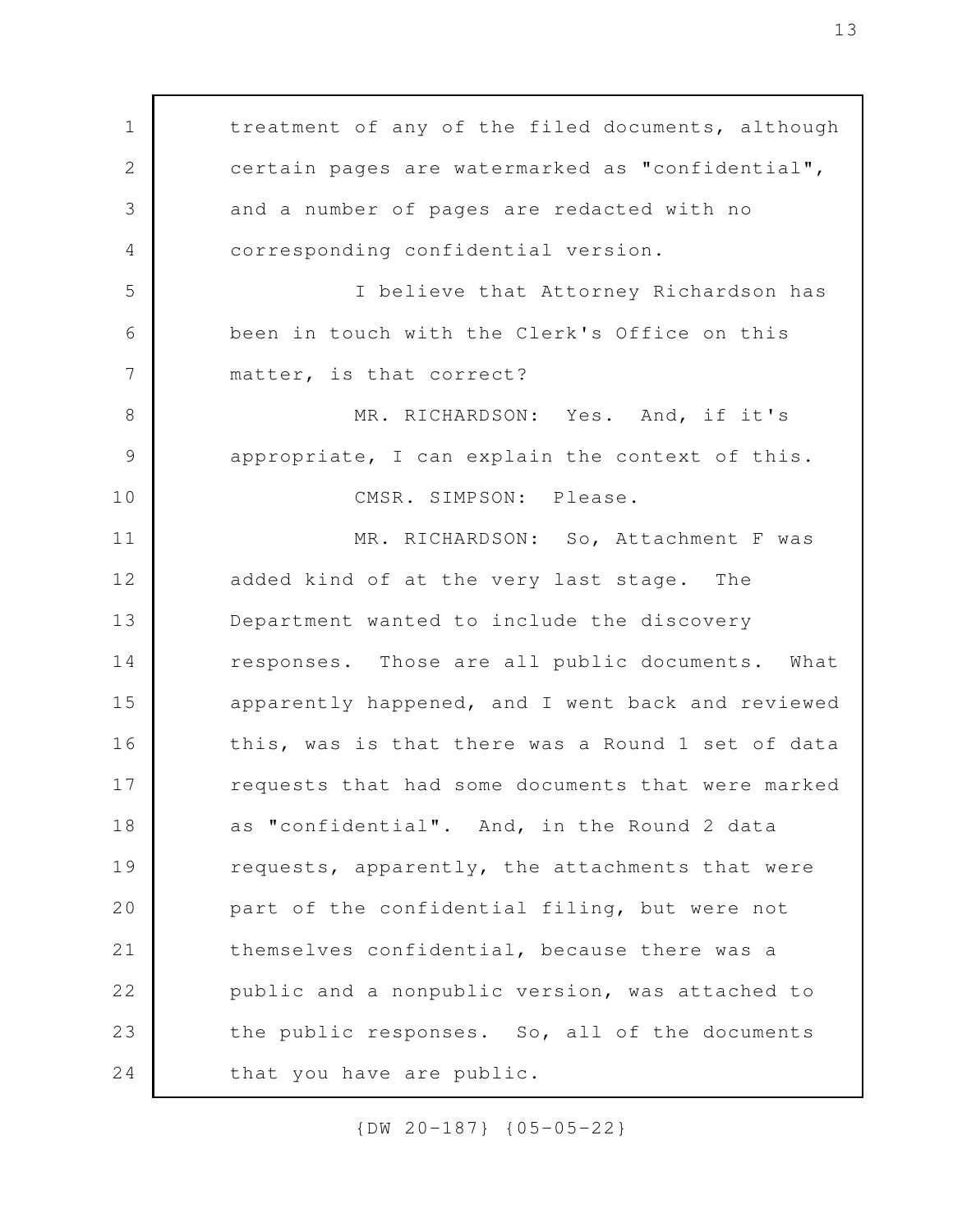The information that has been redacted in the filing that you have on the website, none of the parties have relied on any of the redactions that are there. So, we're really only asking that the public copy, which does contain redacted provisions of some of, I believe, my legal invoices is the issue, is -- it can be admitted as such. No one is asking that this Commission review any confidential materials as part of the approval. That was just something that happened in discovery. And what you have before you is the public copy and not the confidential copy. CMSR. SIMPSON: So, with respect to the limited set of information that you're seeking confidential treatment for, you intend to file a motion for confidential treatment, along with a confidential version, and a properly redacted version? MR. RICHARDSON: I think what I would prefer to do, with the Commission's -- subject to the Commission's agreeance of this approach, is I could file a letter or comment saying that the document that's filed, despite the marked 1 2 3 4 5 6 7 8 9 10 11 12 13 14 15 16 17 18 19 20 21 22 23 24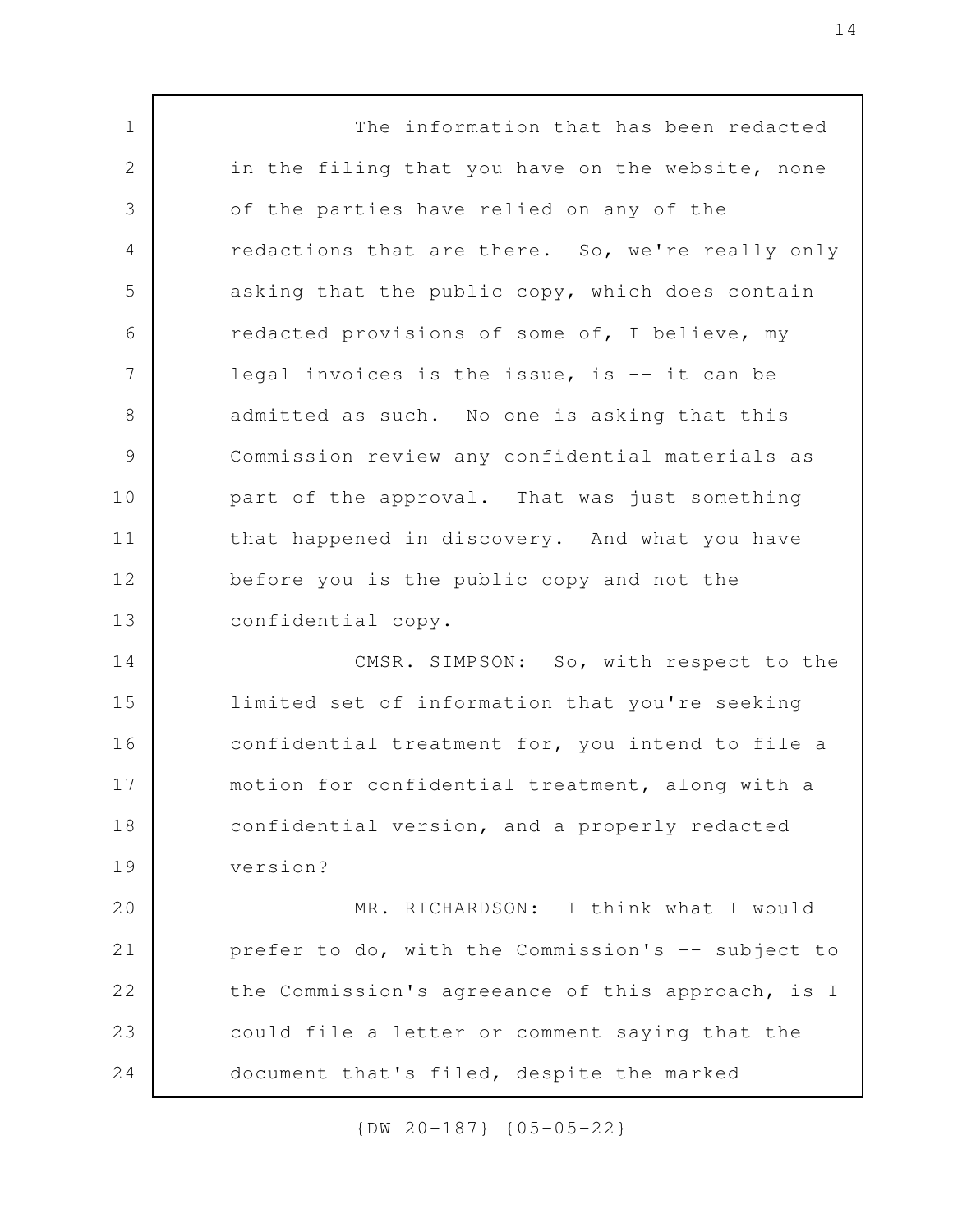portions of those pages that were confidential, are, in fact, public. And that there's no confidential information that's being submitted as part of the case. I believe in a couple instances the underlying document was scanned with the "confidential" watermark. So, there's no way for me to remove it, without going back and changing discovery responses that were submitted nine months ago. So, there's nothing confidential as part of Attachment F to the Settlement Agreement that you have before you. CMSR. SIMPSON: Okay. Thank you. I'll take those comments under advisement. I'll confer with our Clerk's Office, and issue guidance accordingly. MR. RICHARDSON: Thank you. CMSR. SIMPSON: One point I wanted to raise, with respect to public notice, is with respect to the Commission's Order 26,463, on March 26, 2021, which specifically stated that no step adjustments were requested in the Company's initial Petition, and therefore shall not be 1 2 3 4 5 6 7 8 9 10 11 12 13 14 15 16 17 18 19 20 21 22 23 24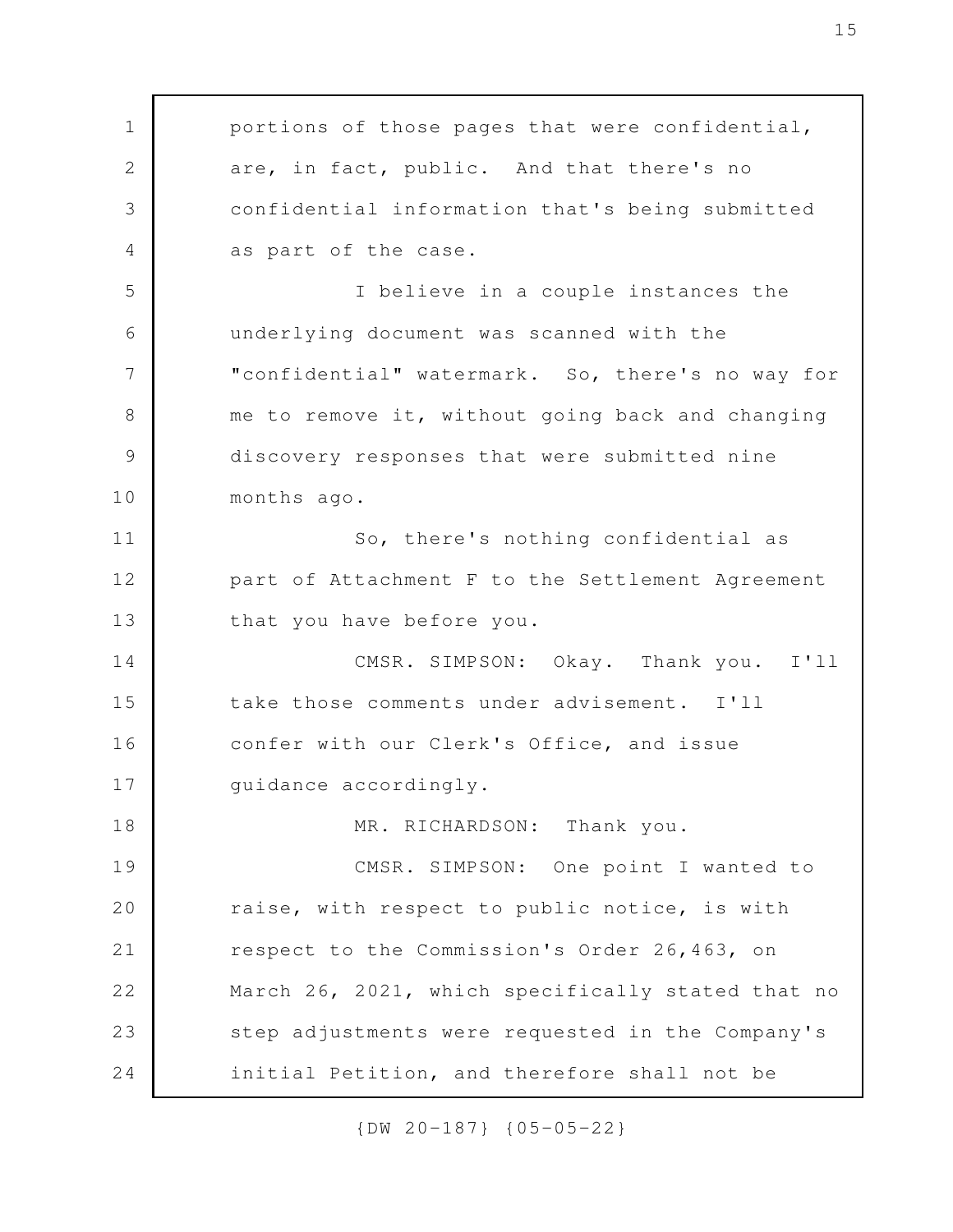included for review or approval in this proceeding. I think we'll hear more from the parties on this particular issue in direct. Is that a fair expectation, Attorney Richardson? MR. RICHARDSON: I had not planned to address that. But it's certainly a question that we can address as part of this proceeding. CMSR. SIMPSON: Okay. And, on the record, I just want to reiterate, with regard to the Lake Ossipee Village Homeowners Association, we don't have anything on the record at this time with respect to their position on the Settlement Agreement. It sounds as if the Association or the Homeowners do not support the Settlement, but they are not objecting to it. May I ask you to confirm that, Ms. Stansell? MS. STANSELL: In polling my constituents, the general feeling is they are opposed. The word "objection" did not come up in our discussions. So, it's kind of a fine distinction there. From day one, we were opposed to any rate increase. As I understand it, our not signing the 1 2 3 4 5 6 7 8 9 10 11 12 13 14 15 16 17 18 19 20 21 22 23 24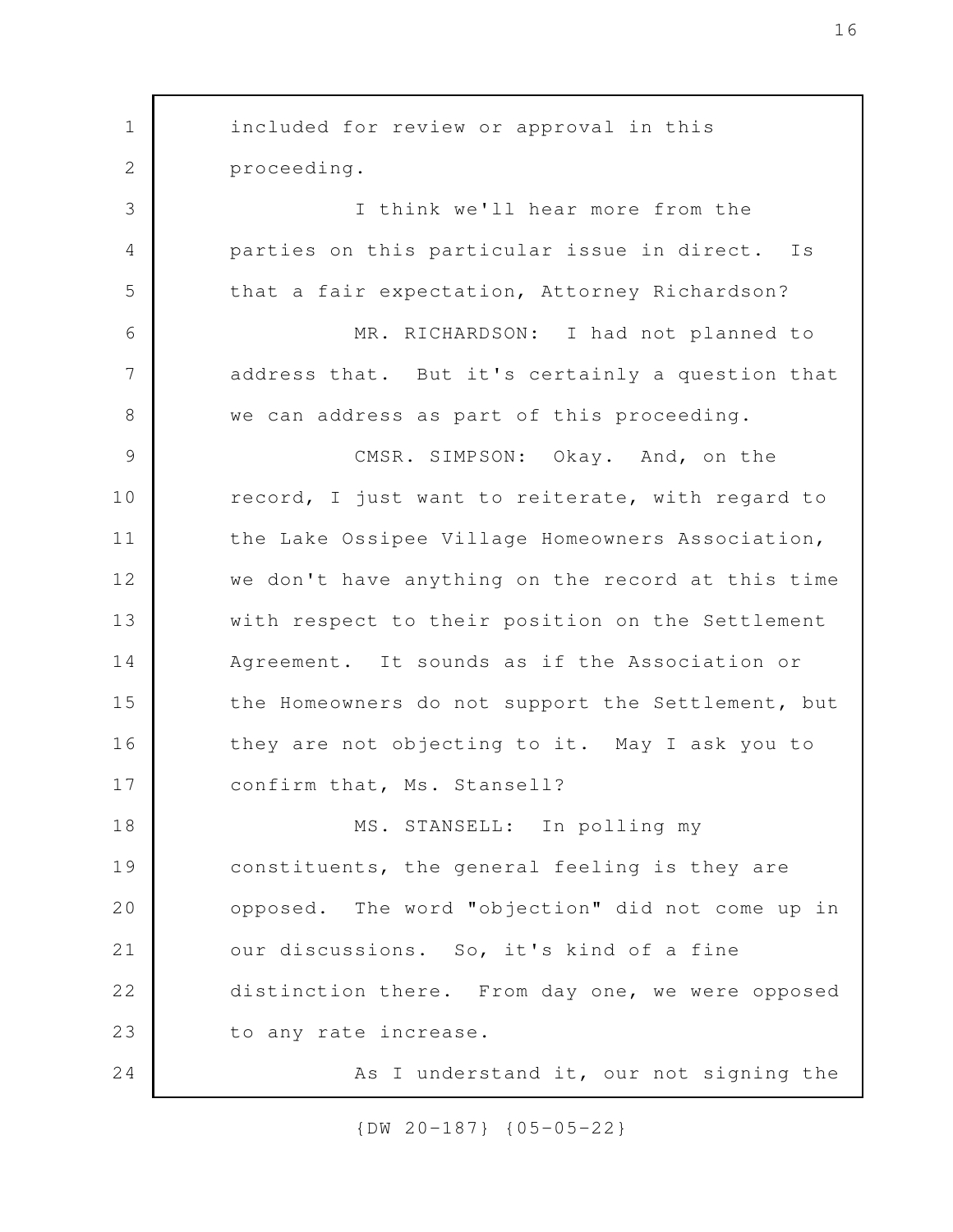| $\mathbf 1$    | Settlement Agreement indicates that we object or  |
|----------------|---------------------------------------------------|
| $\mathbf{2}$   | oppose. Do I need to clarify that?                |
| 3              | CMSR. SIMPSON: No. I think that's                 |
| 4              | helpful. I just want to make sure I understand    |
| 5              | the position of the parties, given that there was |
| 6              | no witness specifically offered and no testimony. |
| $\overline{7}$ | So, we just want to make sure that we fully       |
| $8\,$          | understand the homeowners group that you          |
| $\mathcal{G}$  | represent involvement in the proceeding, and the  |
| 10             | Settlement that's been put before us here.        |
| 11             | So, that's helpful. Thank you.                    |
| 12             | MS. STANSELL: Thank you.                          |
| 13             | CMSR. SIMPSON: So, let's proceed with             |
| 14             | witnesses. Mr. Patnaude, would you please swear   |
| 15             | in the panel of witnesses.                        |
| 16             | (Whereupon Stephen P. St. Cyr,                    |
| 17             | Thomas A. Mason, and Jayson P. Laflamme           |
| 18             | were duly sworn by the Court Reporter.)           |
| 19             | CMSR. SIMPSON: Thank you.<br>I'11                 |
| 20             | recognize Attorney Richardson for the Company.    |
| 21             | MR. RICHARDSON: Thank you,                        |
| 22             | Commissioners.                                    |
| 23             | I'll start with Mr. St. Cyr, if I may,            |
| 24             | and introduce him first, and then I'll proceed to |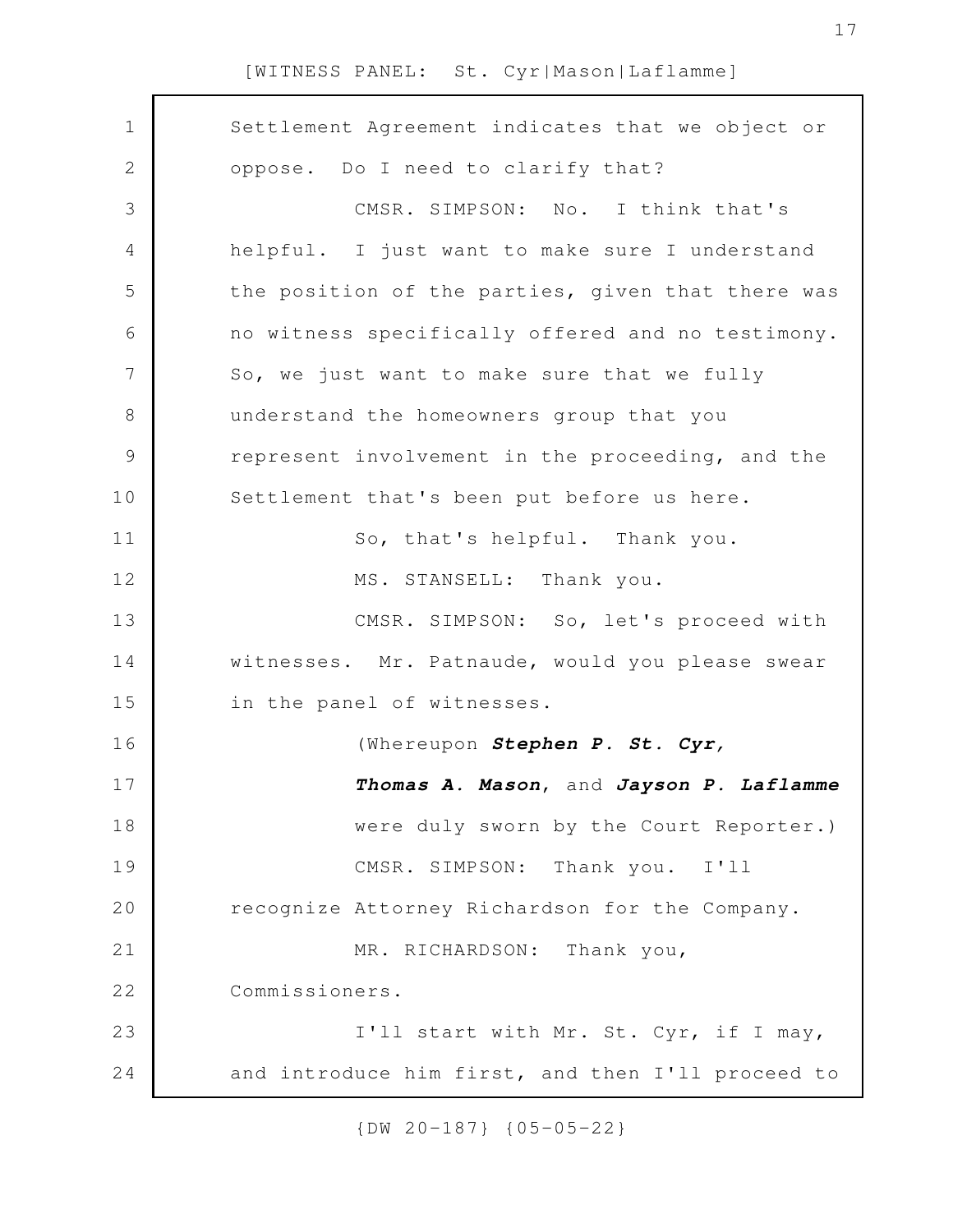Mr. Mason afterwards. I'd like to make an invitation to the Department witness, Mr. Laflamme. As we go through this, if you ever feel that there's something that should be corrected in the Company's testimony, or something, an additional point that should be elaborated on, I'll invite you to raise your hand and I'll recognize you at that time, rather than have to come back and fix it later or address it later. **STEPHEN P. ST. CYR, SWORN THOMAS A. MASON, SWORN JAYSON P. LAFLAMME, SWORN DIRECT EXAMINATION** BY MR. RICHARDSON: Q So, with that caveat, Mr. St. Cyr, starting with you, could you please state your name and business for the record? A (St. Cyr) My name is Stephen P. St. Cyr. The business is St. Cyr & Associates. Q And, Mr. St. Cyr, what's your area of expertise and what's your business? A (St. Cyr) I provide accounting, management, and regulatory services to utilities, mostly water 1 2 3 4 5 6 7 8 9 10 11 12 13 14 15 16 17 18 19 20 21 22 23 24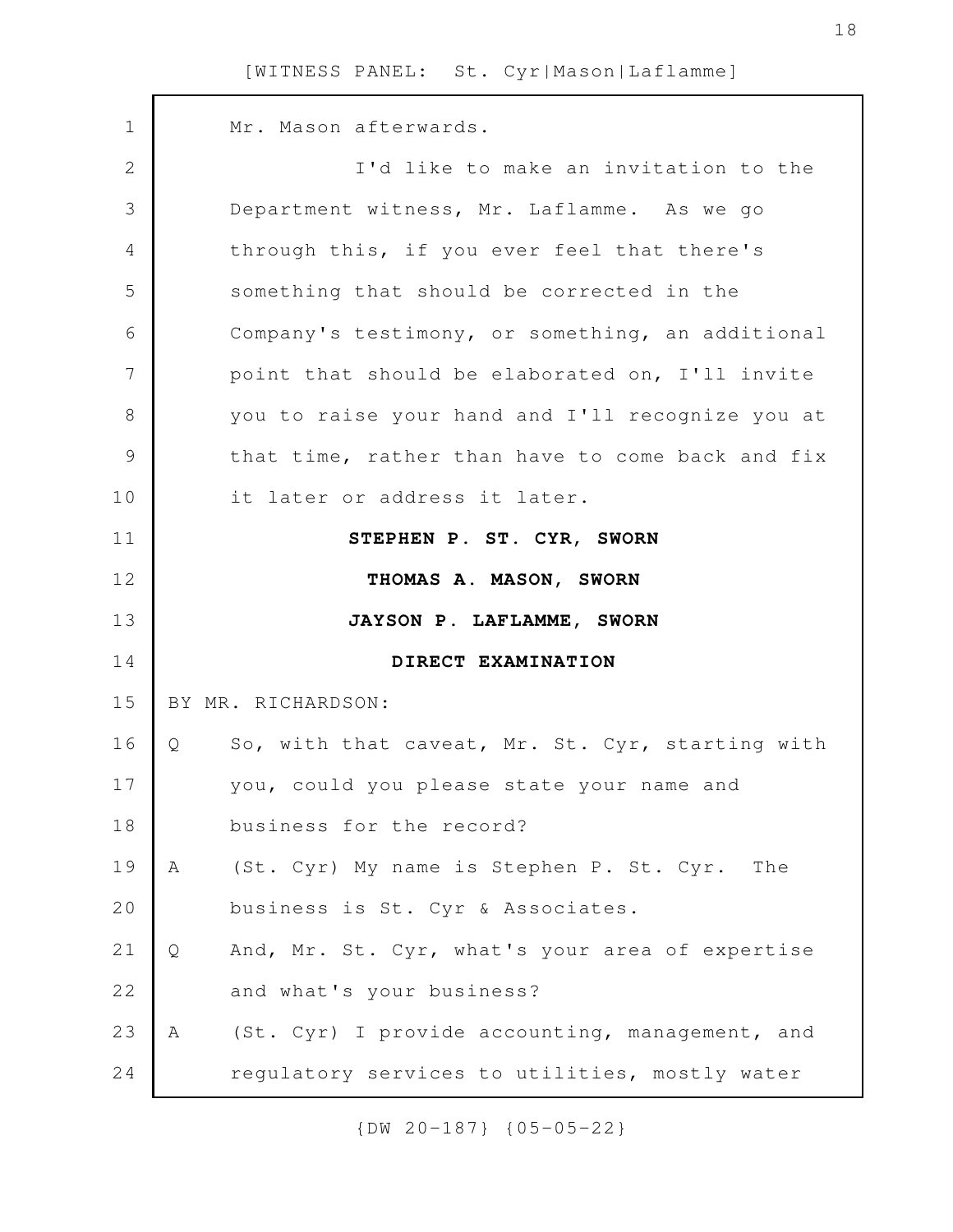| $\mathbf 1$    |   | and sewer companies.                             |
|----------------|---|--------------------------------------------------|
| $\overline{2}$ | Q | And what has your involvement been in this case? |
| 3              | Α | (St. Cyr) I prepared the original temporary and  |
| 4              |   | permanent financial schedules, and oversaw the   |
| 5              |   | direction of the supporting schedules. I         |
| 6              |   | prepared both temporary and permanent rate       |
| 7              |   | testimony. I was involved in either responding   |
| 8              |   | to or reviewing data requests. I participated in |
| $\mathcal{G}$  |   | technical sessions and settlement conferences,   |
| 10             |   | that ultimately led to the Settlement Agreement  |
| 11             |   | in Temporary Rates and the proposed Settlement   |
| 12             |   | Agreement for Permanent Rates here, being        |
| 13             |   | presented today.                                 |
| 14             | Q | Thank you. And do you have your testimony, which |
| 15             |   | has been marked as "Exhibit 7", and your         |
| 16             |   | schedules that support your testimony, which has |
| 17             |   | been marked as "Exhibit 8", with you today?      |
| 18             | Α | (St. Cyr) I do.                                  |
| 19             | Q | And is that testimony and are those schedules    |
| 20             |   | true and accurate to the best of your knowledge  |
| 21             |   | and belief?                                      |
| 22             | Α | (St. Cyr) Yes.                                   |
| 23             | Q | Okay. And, with the caveat that some of the      |
| 24             |   | Company's request has been modified to reflect   |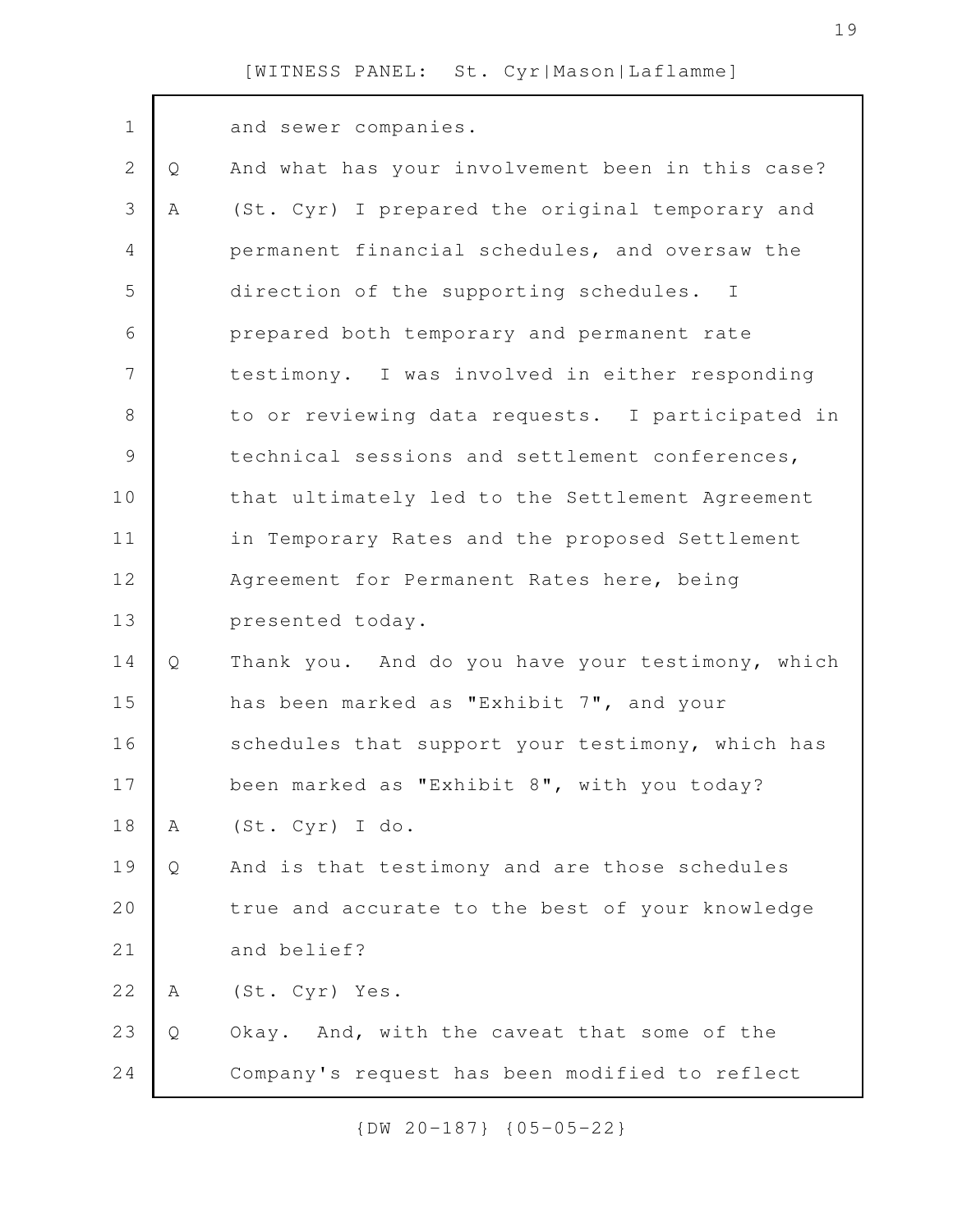| the Settlement Agreement, are there any changes   |
|---------------------------------------------------|
|                                                   |
| or additions that you would make to your          |
| testimony?                                        |
| (St. Cyr) There are not.                          |
| Okay. I'd like to, if I may, turn to the issue    |
| that the Commissioners just raised about the step |
| increase. And was the Company's initial request   |
| for a rate increase, I believe that included 2020 |
| and 2021 plant additions, is that correct?        |
| (St. Cyr) That's correct. Although the Company    |
| didn't specifically request a step adjustment, as |
| it evolved through this proceeding, we did, in    |
| fact, pro form, for both 2020 and 2021 additions. |
| We also made numerous adjustments to both revenue |
| and expenses, some of which ultimately ended up   |
| in the Step Adjustment.                           |
| So, would you agree with me that the items that   |
| are in the Step Adjustment now are -- were        |
| included in the initial filing, just as part of   |
| the pro forma test year?                          |
| (St. Cyr) That's correct.                         |
| Thank you. Can you -- let's start with a summary  |
| for the Commissioners, if you can, to explain     |
|                                                   |
|                                                   |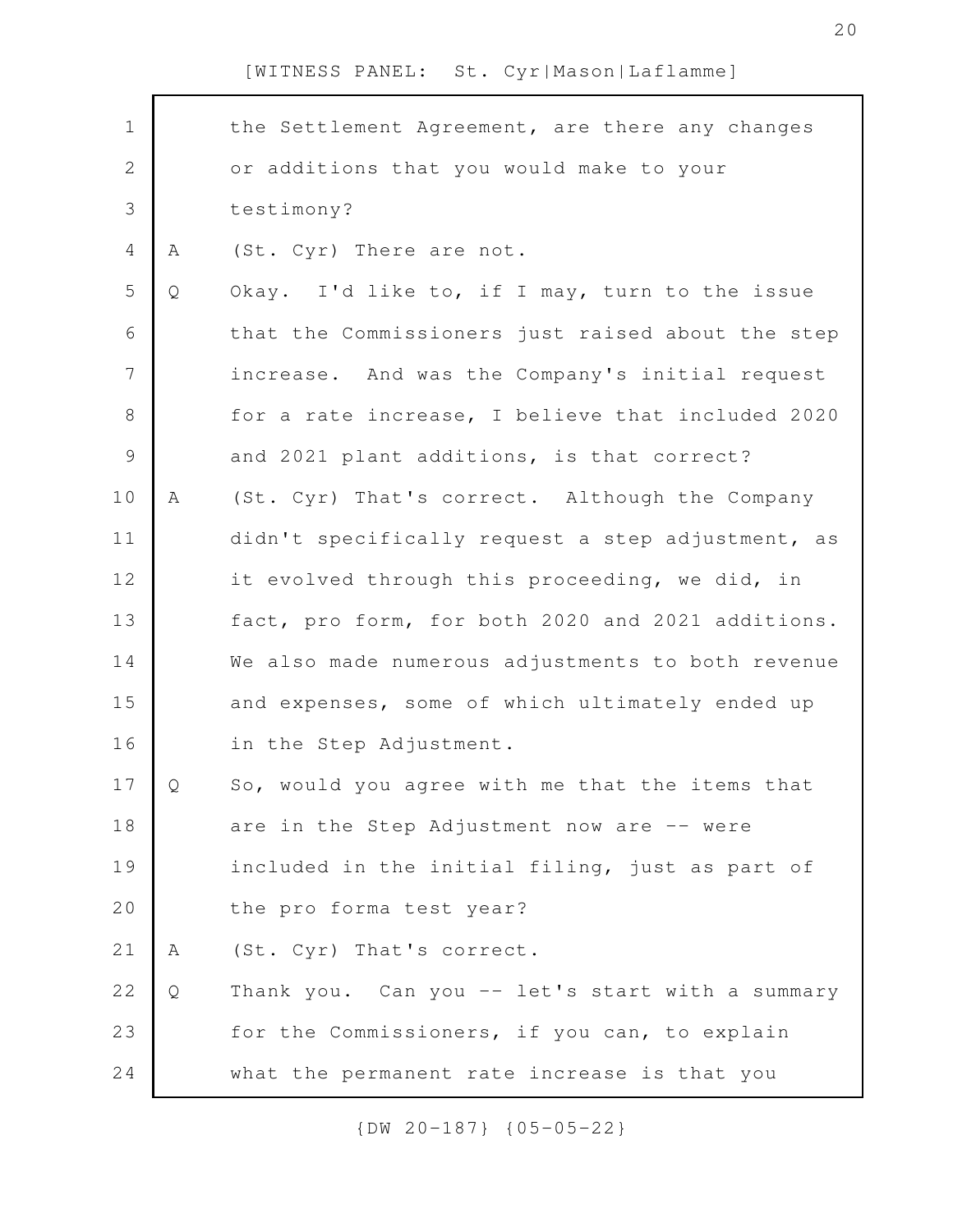| $\mathbf 1$    |   | requested that's in Exhibit 7 and 8?               |
|----------------|---|----------------------------------------------------|
| $\mathbf{2}$   | Α | (St. Cyr) So, the Company originally requested     |
| 3              |   | that the Commission approve the consolidation of   |
| $\overline{4}$ |   | rates for all of its water systems, including the  |
| 5              |   | Dockham Shores and Wildwood Water Company -- I'm   |
| 6              |   | sorry, Wildwood water system.                      |
| 7              |   | The Company also asked the Commission              |
| $\,8\,$        |   | for approval of consolidated rates. And, if such   |
| $\mathcal{G}$  |   | approval was granted, the Company specifically     |
| 10             |   | requested approximately \$260,000 in revenue, or a |
| 11             |   | 20 percent increase, for its 1,812 metered and     |
| 12             |   | unmetered customers.                               |
| 13             | Q | And I believe, in response to a prior Commission   |
| 14             |   | order, the Company also did an alternative set of  |
| 15             |   | schedules that would be requested, if              |
| 16             |   | consolidation was not approved. And can you        |
| 17             |   | highlight for the Commissioners what the rate      |
| 18             |   | increases would be without rate consolidation?     |
| 19             | Α | (St. Cyr) So, the Company actually prepared four   |
| 20             |   | sets of schedules. There was the set of            |
| 21             |   | schedules for the consolidated, including Dockham  |
| 22             |   | Shores and Wildwood; there was a set of schedules  |
| 23             |   | for just Lakes Region, excluding Dockham and       |
| 24             |   | Wildwood; and then there was a separate set of     |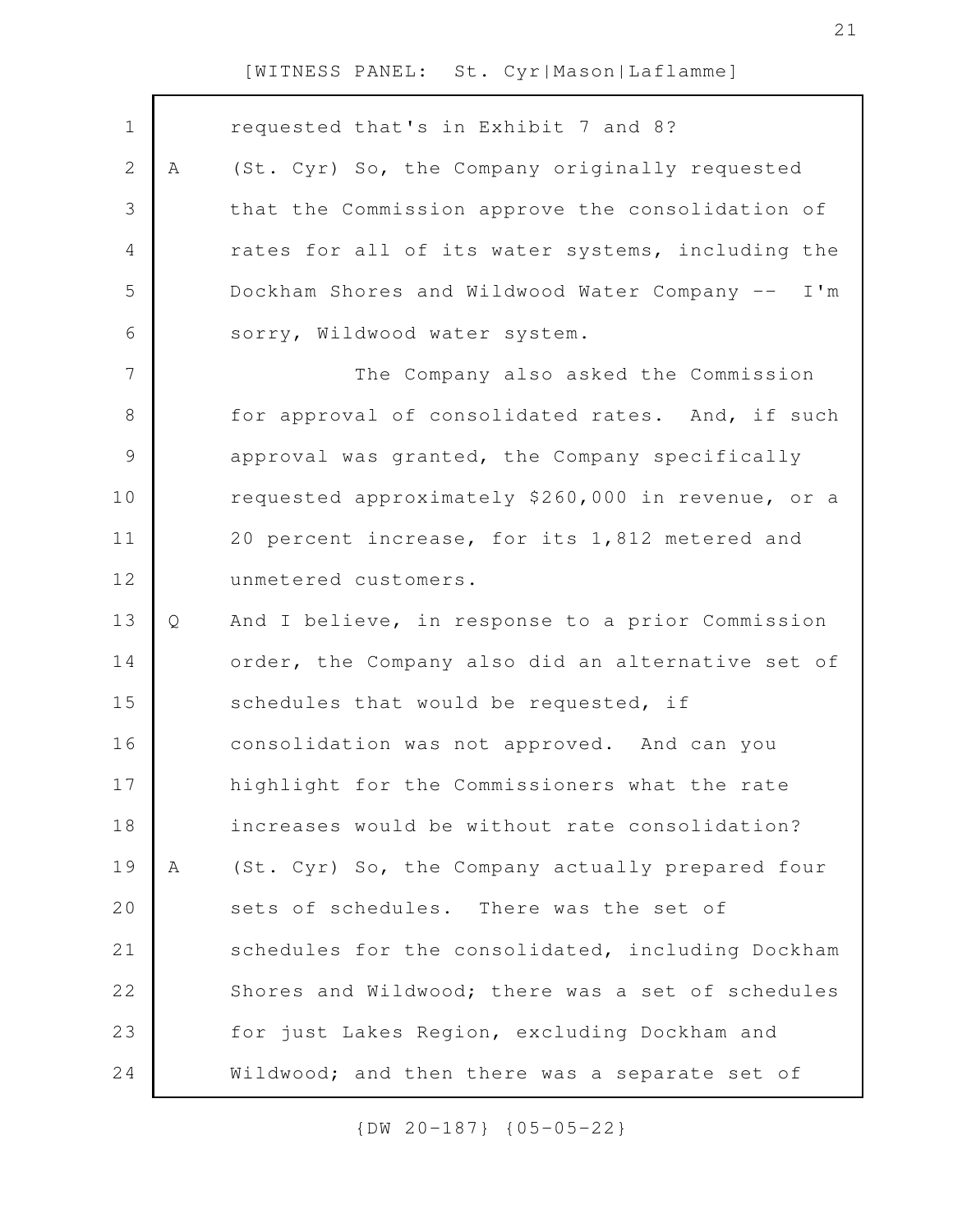| $\mathbf 1$    |   | schedules for both Dockham and Wildwood.          |
|----------------|---|---------------------------------------------------|
| $\mathbf{2}$   | Q | Okay. And let's start with Lakes Region Water     |
| 3              |   | Company, what we've heard today is the general    |
| $\overline{4}$ |   | metered and unmetered rate or unmetered           |
| 5              |   | customers. What would the request have been for   |
| 6              |   | an increase for those customers?                  |
| $\overline{7}$ | A | (St. Cyr) So, the original request for Lakes      |
| $\,8\,$        |   | Region itself, without Dockham and Wildwood, was  |
| $\mathcal{G}$  |   | approximately 145,000, or 11.5 percent.           |
| 10             | Q | Okay. And that's -- so, for those, and that's     |
| 11             |   | compared to the consolidated request that came in |
| 12             |   | of about 19.6, is that right?                     |
| 13             | Α | (St. Cyr) Yes, 19.69 percent.                     |
| 14             | Q | Okay. What about Dockham Shores' customers?       |
| 15             | Α | (St. Cyr) So, the Company originally requested    |
| 16             |   | approximately 57,000, or 148 percent increase     |
| 17             |   | over the then existing rates for Dockham.         |
| 18             | Q | And what was Wildwood's request, in the event     |
| 19             |   | that rate consolidation is not approved?          |
| 20             | Α | (St. Cyr) The Wildwood request was approximately  |
| 21             |   | 55,000, or a 213 percent increase over the then   |
| 22             |   | existing rates.                                   |
| 23             | Q | Okay. Let's -- do you have the Settlement         |
| 24             |   | Agreement, which has been marked as "Exhibit 9",  |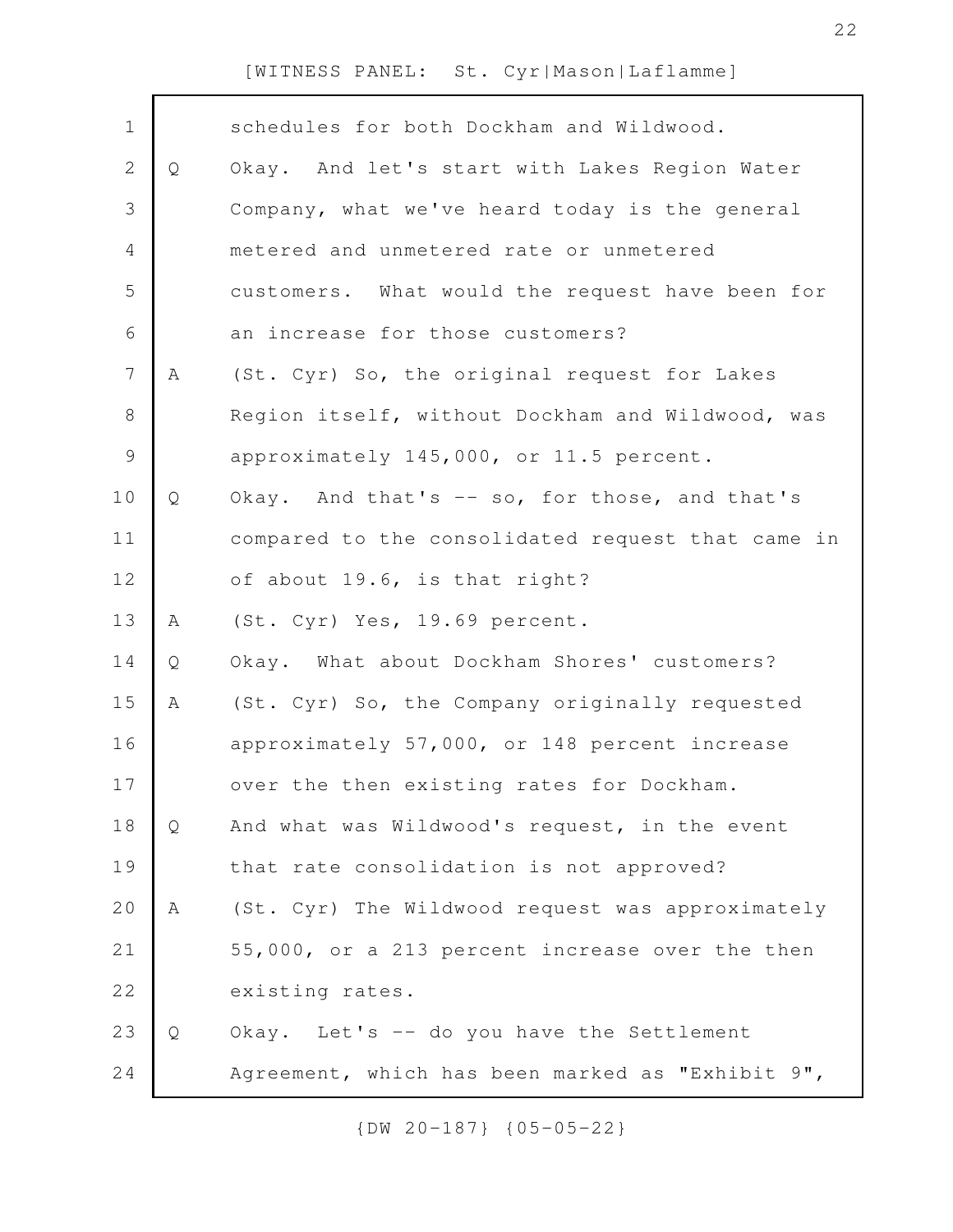| $\mathbf 1$    |   | and the schedules, which has been marked as       |
|----------------|---|---------------------------------------------------|
| $\mathbf{2}$   |   | "Exhibit 10", in front of you?                    |
| 3              | A | (St. Cyr) I do.                                   |
| $\overline{4}$ | Q | Okay. And can you give us a summary of what the   |
| 5              |   | Settlement Agreement provides for permanent       |
| 6              |   | rates?                                            |
| $\overline{7}$ | A | (St. Cyr) Are you specifically looking for the    |
| $\,8\,$        |   | rates itself or the revenue?                      |
| $\mathcal{G}$  | Q | Let's start with the revenue. I apologize.        |
| 10             | Α | (St. Cyr) Okay. So, I'm specifically looking      |
| 11             |   | at -- I believe this is Attachment A to the       |
| 12             |   | Settlement Agreement, Schedule 3. There's also a  |
| 13             |   | notation "Page 26" of Exhibit 9, if that's        |
| 14             |   | helpful.                                          |
| 15             |   | So, this schedule shows the permanent             |
| 16             |   | rates, the operating income statement. And I'm    |
| 17             |   | specifically looking at Columns (6), (7), and     |
| 18             |   | (8), and the "Total Operating Revenue" line, it's |
| 19             |   | the fourth line down. The proforma test year      |
| 20             |   | resulted in "\$1,598,165"; the revenue deficiency |
| 21             |   | was "41,678"; and the recommended operating       |
| 22             |   | revenue was "\$1,639,843".                        |
| 23             |   | The 41,678 represents approximately a             |
| 24             |   | 2.6 percent increase over the test year revenues. |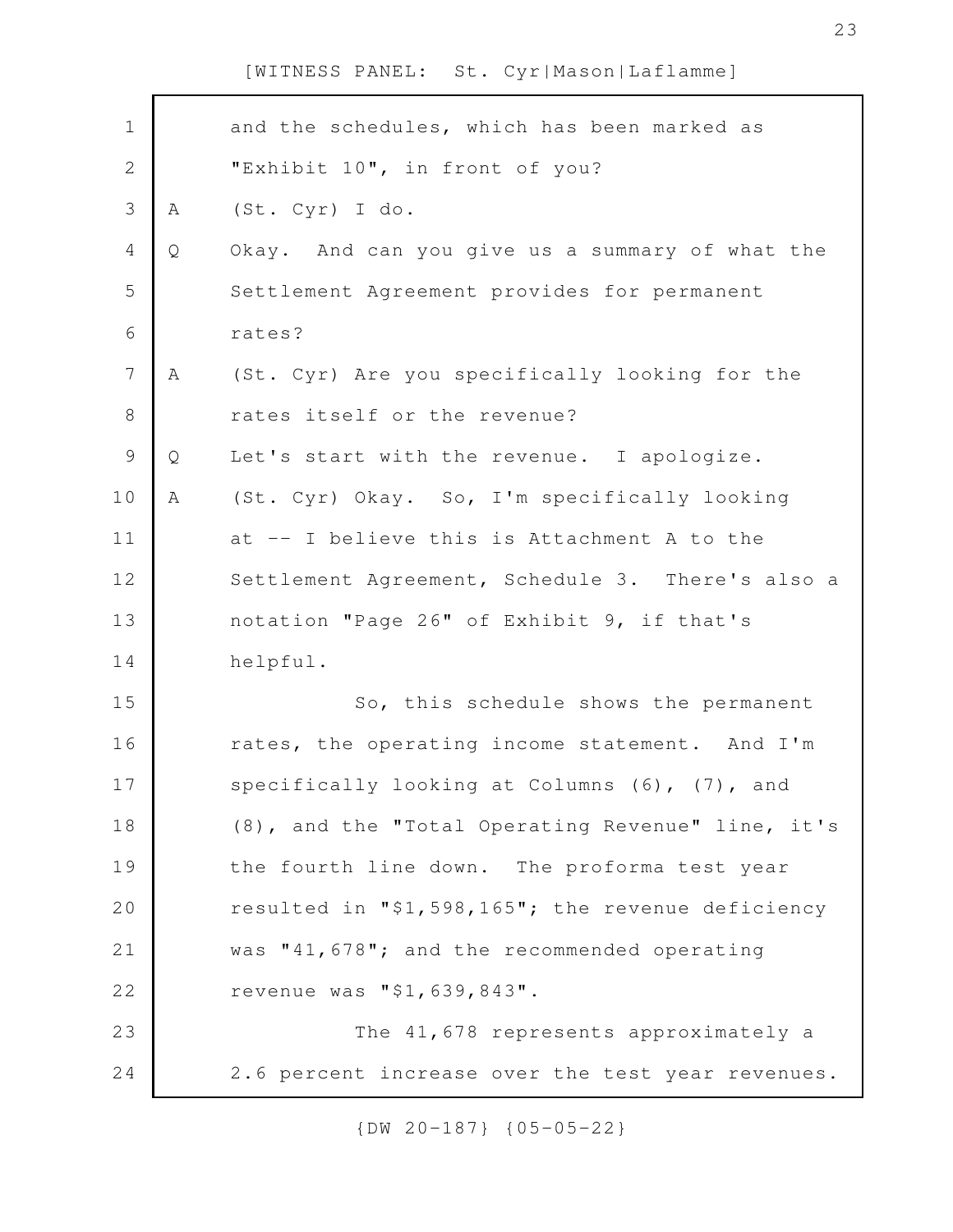| $\mathbf 1$    | Q | And, so, comparing that to, and going back to the |
|----------------|---|---------------------------------------------------|
| $\mathbf{2}$   |   | question I asked you before about the step        |
| 3              |   | increase, how significant is the removal of what  |
| 4              |   | the 2020 and '21 plant adjustments were? Is that  |
| 5              |   | one of the factors that reduces that number?      |
| 6              | Α | (St. Cyr) It reduces it significantly. Yes, it    |
| $\overline{7}$ |   | does.                                             |
| $\,8\,$        | Q | Okay. Now, let's turn to rates for a moment.      |
| $\mathsf 9$    |   | And, on Page 10 of the Settlement Agreement, with |
| 10             |   | Exhibit 9, can you, when you turn to that, can    |
| 11             |   | you explain how the Settlement of permanent       |
| 12             |   | rates, what the rate increases are for each       |
| 13             |   | category please?                                  |
| 14             | Α | (St. Cyr) So, I'm looking at Page 10 of the       |
| 15             |   | Settlement Agreement, Section H, "Rate Design",   |
| 16             |   | and the I, "Permanent Rate Revenue Rates". And    |
| 17             |   | there's a table, the first column in the table is |
| 18             |   | the "Rate Groups". It identifies the five         |
| 19             |   | different classes that Lakes Region has.<br>The   |
| 20             |   | second column identifies the "Previously Approved |
| 21             |   | Base Charges". These are essentially the rates    |
| 22             |   | that are in effect today. The third column shows  |
| 23             |   | the "Proposed Revenue Requirement Base Charges"   |
| 24             |   | as proposed in the Settlement Agreement. And,     |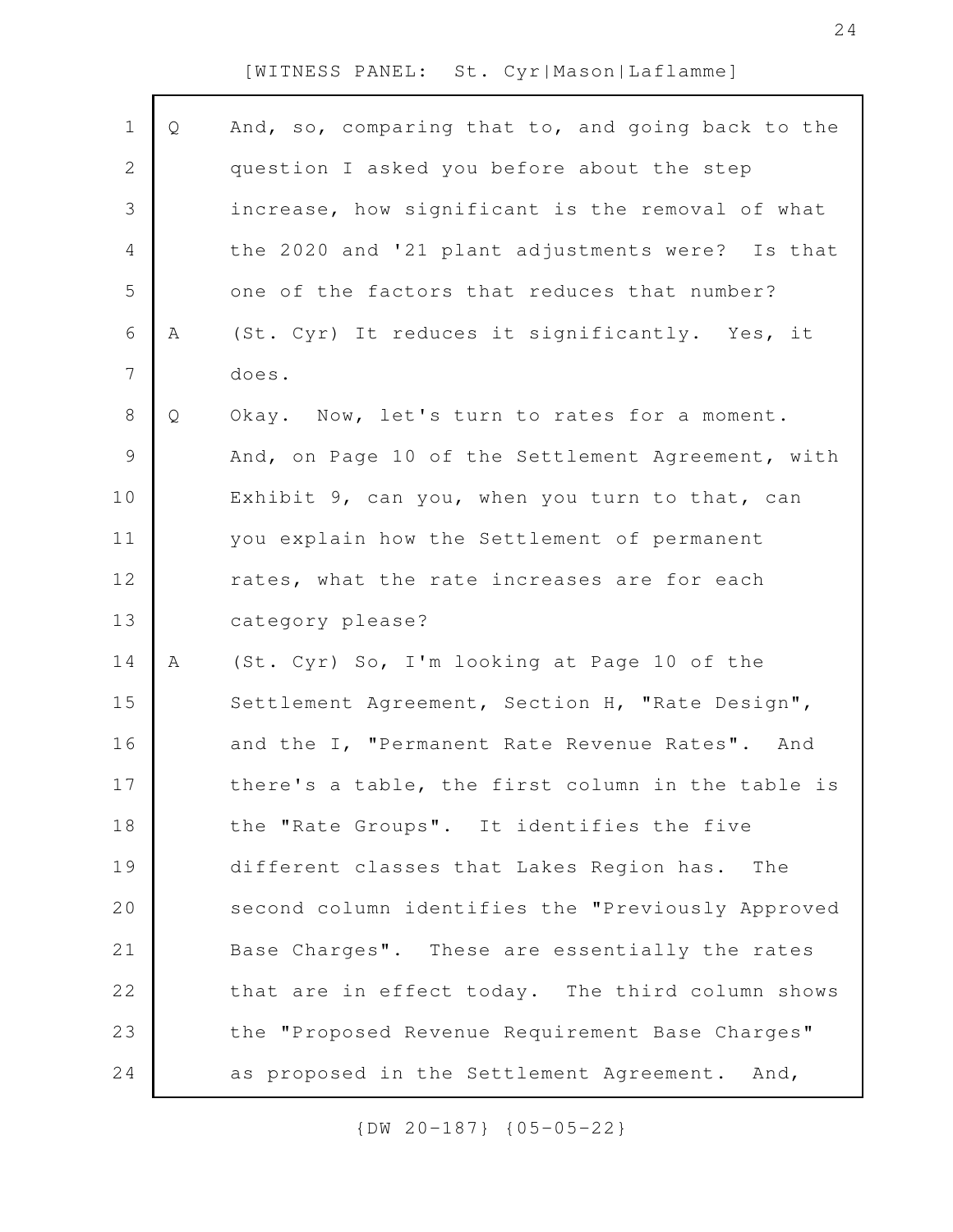| $\mathbf 1$  |   | then, Columns 4 and 5 show the consumption rate.  |
|--------------|---|---------------------------------------------------|
| $\mathbf{2}$ |   | And the specific indication that something is     |
| 3            |   | "not applicable" is an indication that those      |
| 4            |   | rates are unmetered.                              |
| 5            | Q | Now, it doesn't have the percentages in there,    |
| 6            |   | but let me just walk through that table. So,      |
| 7            |   | General-Metered customers are going from          |
| $8\,$        |   | "145.42", to the new permanent rate of "148.31".  |
| 9            |   | And, by my math, that's about 1.98 percent        |
| 10           |   | increase?                                         |
| 11           | Α | (St. Cyr) That's correct.                         |
| 12           | Q | Okay. And doing the same math, General-Unmetered  |
| 13           |   | customers, that comes to about 2.82 percent?      |
| 14           | A | (St. Cyr) That is also correct.                   |
| 15           | Q | Right. The Waterville Gateway Pool rate is 3.12   |
| 16           |   | percent increase?                                 |
| 17           | A | (St. Cyr) Correct.                                |
| 18           | Q | The Dockham Shores increase works out to 1.98     |
| 19           |   | percent, the same as the General-Metered          |
| 20           |   | customers, right?                                 |
| 21           | Α | (St. Cyr) That's correct.                         |
| 22           | Q | But, then, the Wildwood system is going to see an |
| 23           |   | increase of 45.67 percent, is that right?         |
| 24           | A | (St. Cyr) That's correct.                         |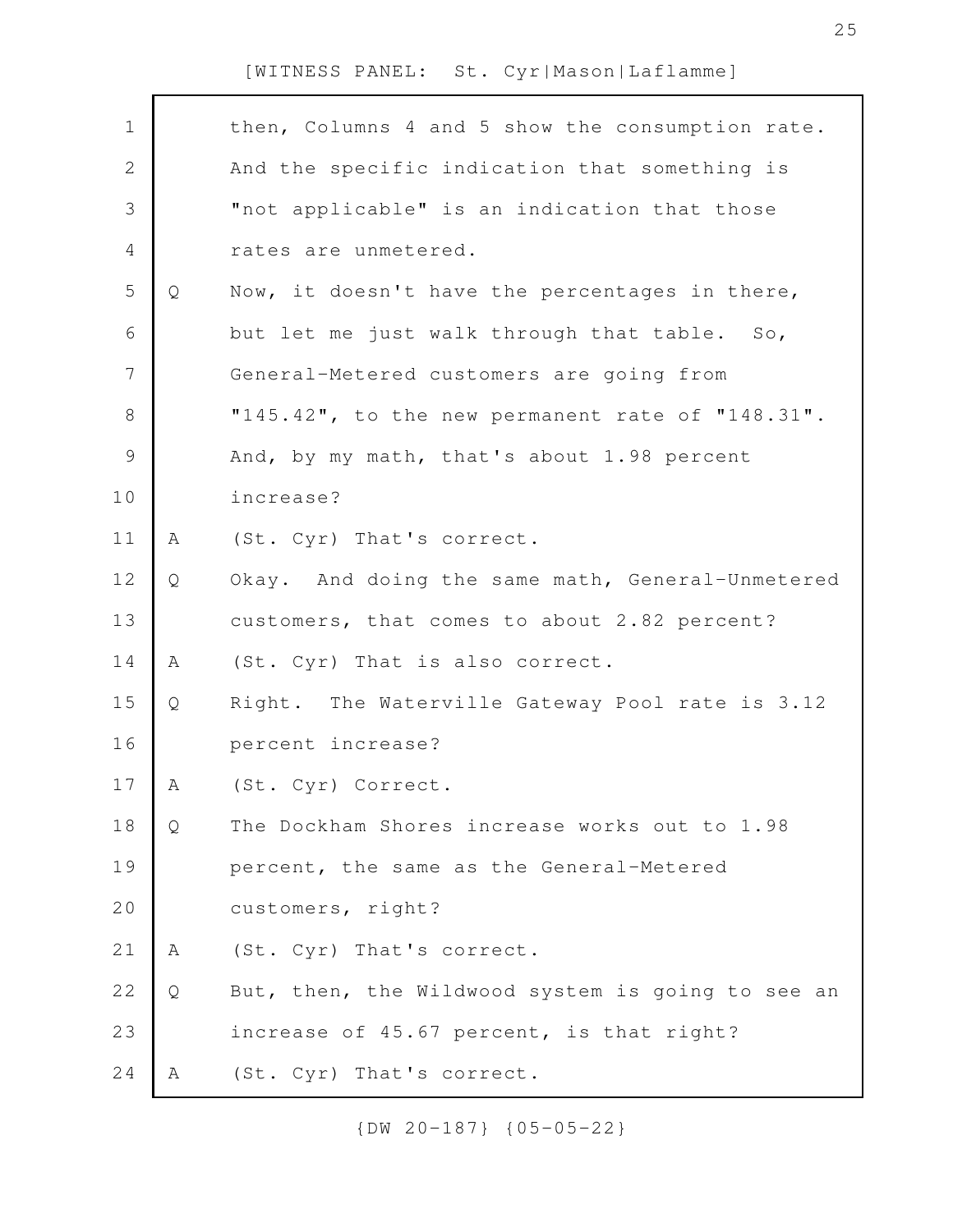| $\mathbf 1$    | Q | And why is the Wildwood system different          |
|----------------|---|---------------------------------------------------|
| $\sqrt{2}$     |   | quantitatively in this case?                      |
| $\mathfrak{Z}$ | A | (St. Cyr) So, the existing Wildwood rate is much  |
| $\overline{4}$ |   | lower than the rate for the other systems. And    |
| 5              |   | it's much lower, because that rate has been in    |
| 6              |   | place for nearly two decades. We went back, the   |
| 7              |   | last approved rate increase was actually March    |
| $8\,$          |   | 24th, 1998, in Docket DR 121 [sic].               |
| $\mathcal{G}$  |   | And, then, this is a system that Lakes            |
| 10             |   | Region purchased, that was in need of repair.     |
| 11             |   | Lakes Region essentially replaced the entire pump |
| 12             |   | house and made other system improvements that     |
| 13             |   | resulted in part of that increase.                |
| 14             | Q | Uh-huh. But that 45.67 percent increase, do you   |
| 15             |   | recall what the stand-alone increase would have   |
| 16             |   | been for the Company per its original request     |
| 17             |   | without rate consolidation?                       |
| 18             | Α | (St. Cyr) The Company had originally requested a  |
| 19             |   | 213 percent increase.                             |
| 20             | Q | Okay. Now, how do these permanent rates that are  |
| 21             |   | contained in the Settlement Agreement, how do     |
| 22             |   | those compare to the existing temporary rates     |
| 23             |   | that are currently in place?                      |
| 24             |   | And why don't I direct your attention             |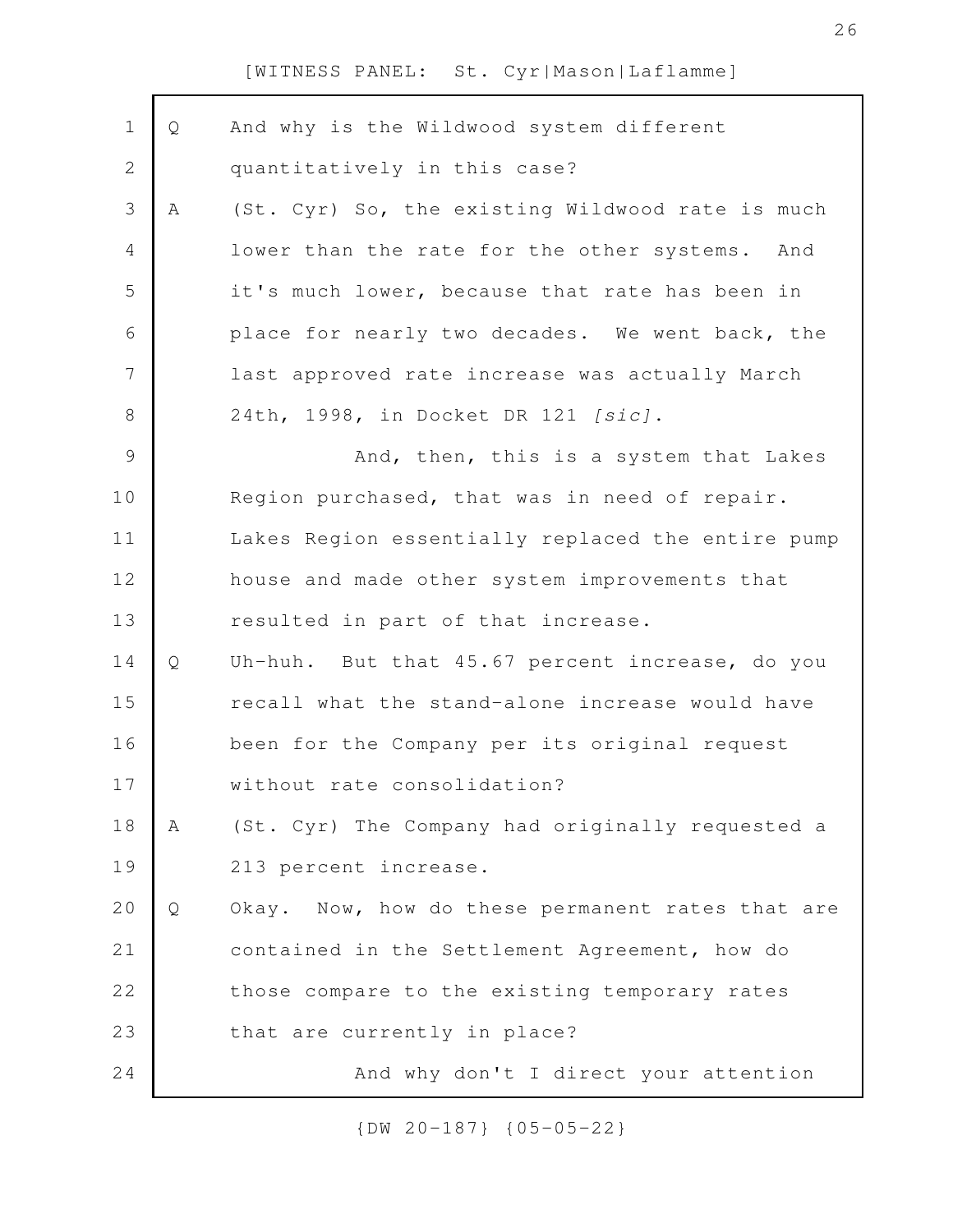| $\mathbf 1$    |   | to Schedule 3 of Attachment C to the Settlement  |
|----------------|---|--------------------------------------------------|
| $\mathbf{2}$   |   | Agreement, which is on pdf Page 56.              |
| 3              | A | (St. Cyr) So, I'm at Schedule 3. The schedule is |
| $\overline{4}$ |   | entitled the "Report of Proposed Rate Changes    |
| 5              |   | Revenue & Rate Comparison". Did you want me to   |
| 6              |   | cite the revenue or the rates?                   |
| $\overline{7}$ | Q | I'm sorry if I use the words "rates" and         |
| $8\,$          |   | "revenue" interchangeably. I understand that, in |
| $\mathsf 9$    |   | the second column, it shows the "Pro Forma Test  |
| 10             |   | Year" of 1.598 million for the test year. That   |
| 11             |   | was where I was thinking we would start.         |
| 12             | A | (St. Cyr) Okay. And these are the pro forma test |
| 13             |   | year revenues.                                   |
| 14             | Q | Yes. Okay. And, so, then there's a column for    |
| 15             |   | the "Approved Temporary Rates". So, I was hoping |
| 16             |   | you could walk through the differences for each  |
| 17             |   | class of customers?                              |
| 18             | A | (St. Cyr) Okay. So, and let me start with, in    |
| 19             |   | total, the approved temporary revenues amounted  |
| 20             |   | to "\$1,662,000" $-$                             |
| 21             |   | [Court reporter interruption.]                   |
| 22             |   | WITNESS ST. CYR: I'm sorry, I know               |
| 23             |   | that didn't come out right. Yes.                 |
| 24             |   | CONTINUED BY THE WITNESS:                        |
|                |   |                                                  |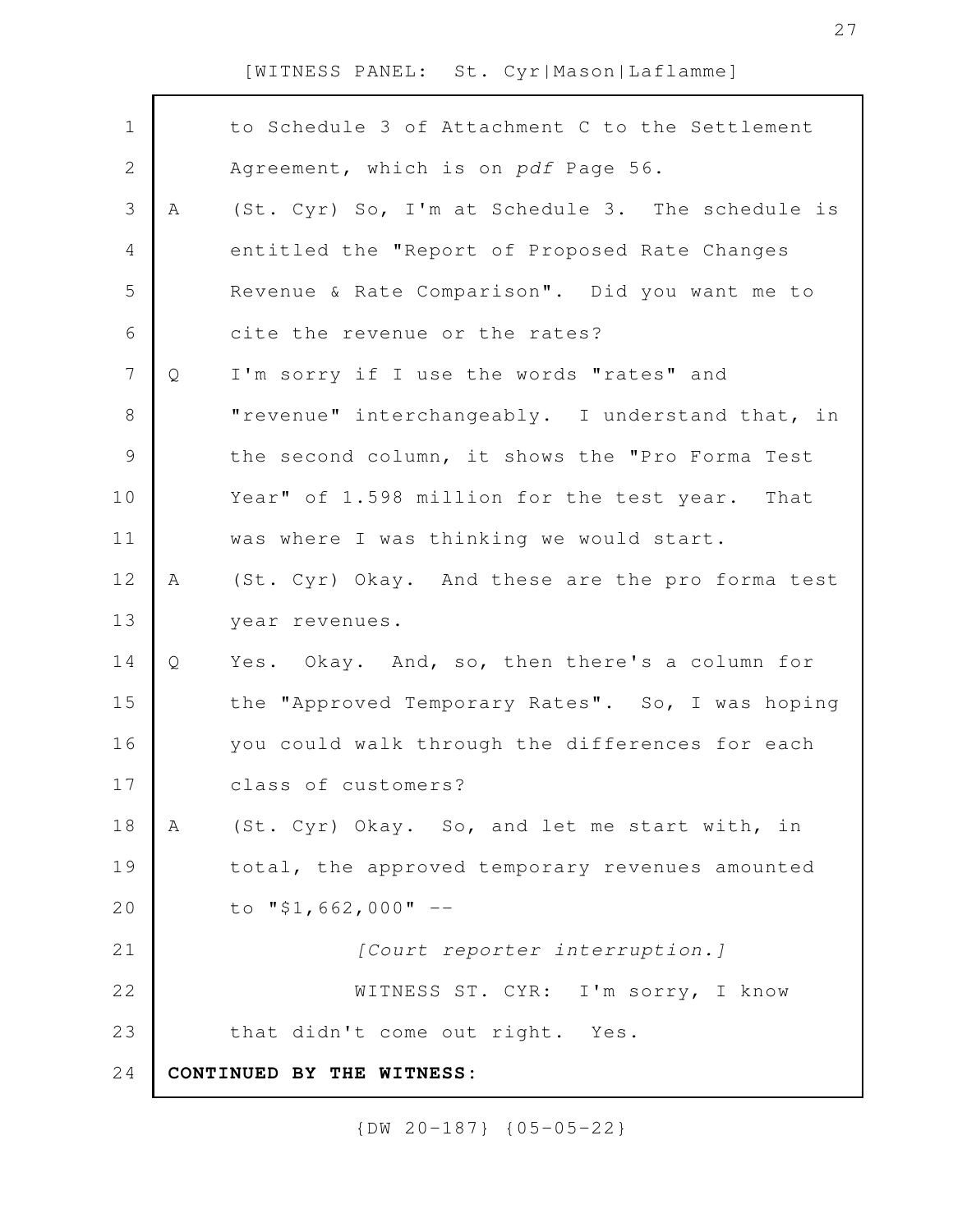| $\mathbf 1$    | Α | $(St. Cyr)$ -- "\$1,662,395". And, as you can see,  |
|----------------|---|-----------------------------------------------------|
| 2              |   | that's higher than the pro forma test year          |
|                |   |                                                     |
| 3              |   | revenues, which means that the temporary rates      |
| 4              |   | were greater than the proposed test year revenues   |
| 5              |   | by \$22,552, and that's net throughout the entire   |
| 6              |   | system. So, some customers would get a refund as    |
| $\overline{7}$ |   | a result of that, and some customers would get an   |
| $\,8\,$        |   | additional charge as a result of that.              |
| $\mathcal{G}$  |   | And that's specifically, in terms of                |
| 10             |   | revenue, identified in the next column, the three   |
| 11             |   | columns are identified as "changes", but the one    |
| 12             |   | I'm looking at is the one "Temp to Perm". So, if    |
| 13             |   | I look at "Unmetered General customers", the        |
| 14             |   | first group of customers is going to see a credit   |
| 15             |   | of "7,396". And the second group of customers,      |
| 16             |   | which is the Wildwood customers, these are still    |
| 17             |   | unmetered, would actually see an increase of        |
| 18             |   | $"$ \$4,007".                                       |
| 19             |   | And then, if I go to the "Metered                   |
| 20             |   | General customers", the consolidated group of       |
| 21             |   | customers will see a decrease of "\$20,220".<br>And |
| 22             |   | the Dockham Shores customers would see an           |
| 23             |   | increase of "\$1,080".                              |
| 24             |   | And the sum of all of those pieces,                 |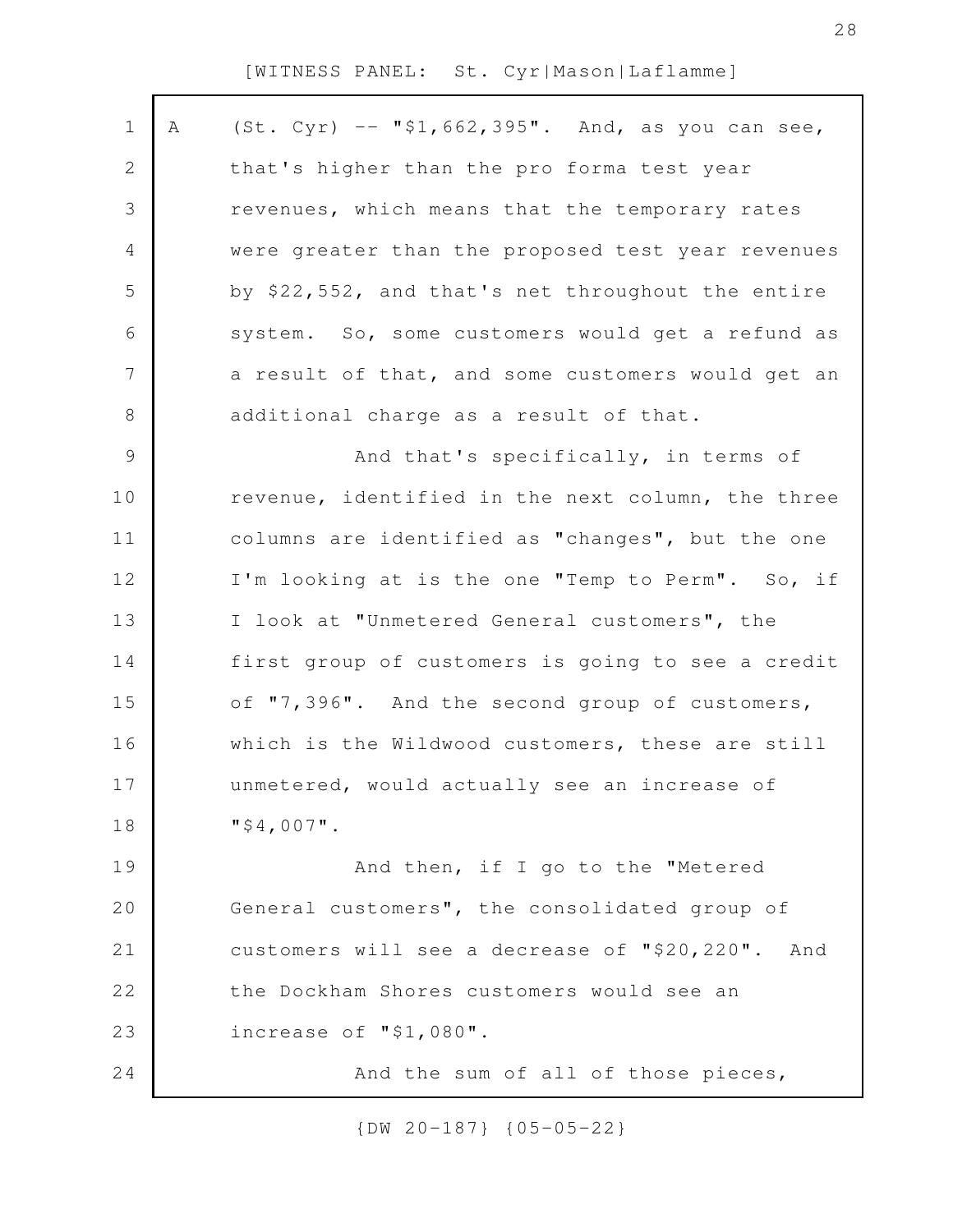| $\mathbf 1$    |   | including the small adjustment for the Pool, is a |
|----------------|---|---------------------------------------------------|
| $\overline{2}$ |   | net reduction of "\$22,552".                      |
| $\mathcal{S}$  |   | BY MR. RICHARDSON:                                |
| 4              | Q | Mr. St. Cyr, am I correct that these are, for     |
| 5              |   | lack of a better word, annualized effects? So,    |
| 6              |   | in other words, this is a -- these are credits or |
| 7              |   | debits that are accruing from the date that the   |
| $8\,$          |   | temporary rates were put into effect, until the   |
| $\mathcal{G}$  |   | permanent rates are approved. So, the actual      |
| 10             |   | amounts may vary, depending on what that period   |
| 11             |   | of time is?                                       |
| 12             | A | (St. Cyr) That is correct.                        |
| 13             | Q | Okay. While we're looking at Schedule 3,          |
| 14             |   | Attachment C to the Settlement Agreement, which   |
| 15             |   | is "Exhibit 9", could you explain what the step   |
| 16             |   | agreement -- the Step Adjustment is and how it    |
| 17             |   | will be applied in this as part of the Settlement |
| 18             |   | Agreement?                                        |
| 19             | A | (St. Cyr) Yes. And we are referring to this as    |
| 20             |   | "Step I", but there's really only one step. So,   |
| 21             |   | it's also referred to in some places as a "Step   |
| 22             |   | Adjustment". But the Step Adjustment is for       |
| 23             |   | plant placed in service in 2020 and 2021, and the |
| 24             |   | related depreciation and property taxes.          |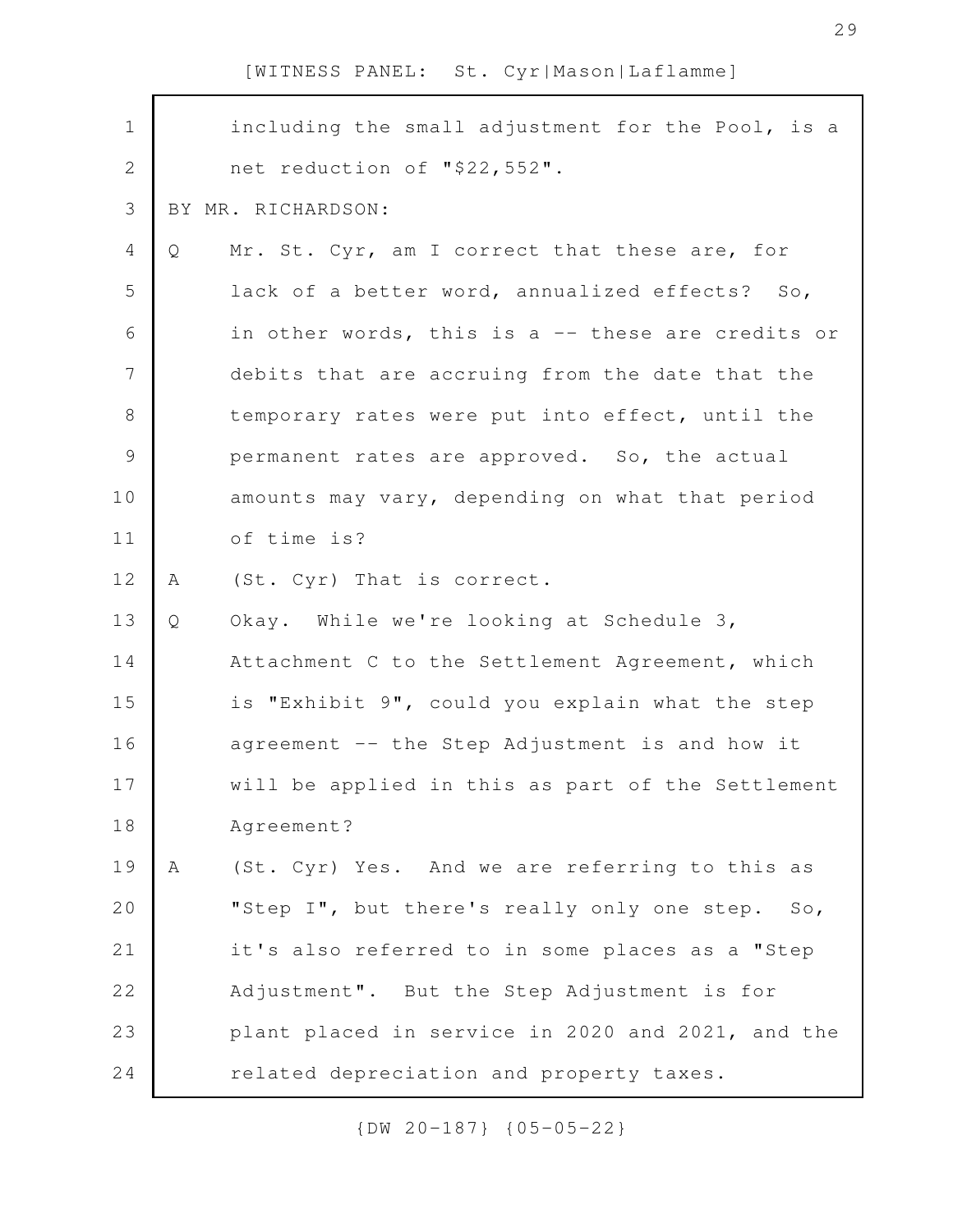| $\mathbf 1$ | It also included some adjustments for             |
|-------------|---------------------------------------------------|
| $\sqrt{2}$  | wages. These were wages that the Company had      |
| 3           | proposed, but held off, pending how those wages   |
| 4           | were viewed during the course of the proceeding.  |
| 5           | The step increase does include a couple           |
| 6           | of -- three estimates, actually, estimates of     |
| 7           | costs not to exceed \$36,150. This cost is        |
| 8           | related to repaving of three roads in Paradise    |
| 9           | Shores. The Company delayed repaving the work on  |
| 10          | Robin Lane, Glen Forest Drive, and Sunrise Drive  |
| 11          | at the request of the homeowners. This is the     |
| 12          | Balmoral Improvement Homeowners' Association.     |
| 13          | And they requested that, because they're the ones |
| 14          | that own the road and the right-of-way. And one   |
| 15          | specific customer was objecting, and there's      |
| 16          | potential legal issues. So, the Company held off  |
| 17          | pending resolution of that matter.                |
| 18          | The Company envisions, subsequent to              |
| 19          | this hearing, that, when that work is finally     |
| 20          | done, that it would submit the final actual costs |
| 21          | for the step adjustments. That those costs would  |
| 22          | be audited by the DOE's Audit Division.<br>They   |
| 23          | would issue an audit report as is standard. To    |
| 24          | the extent that the audit report finds something, |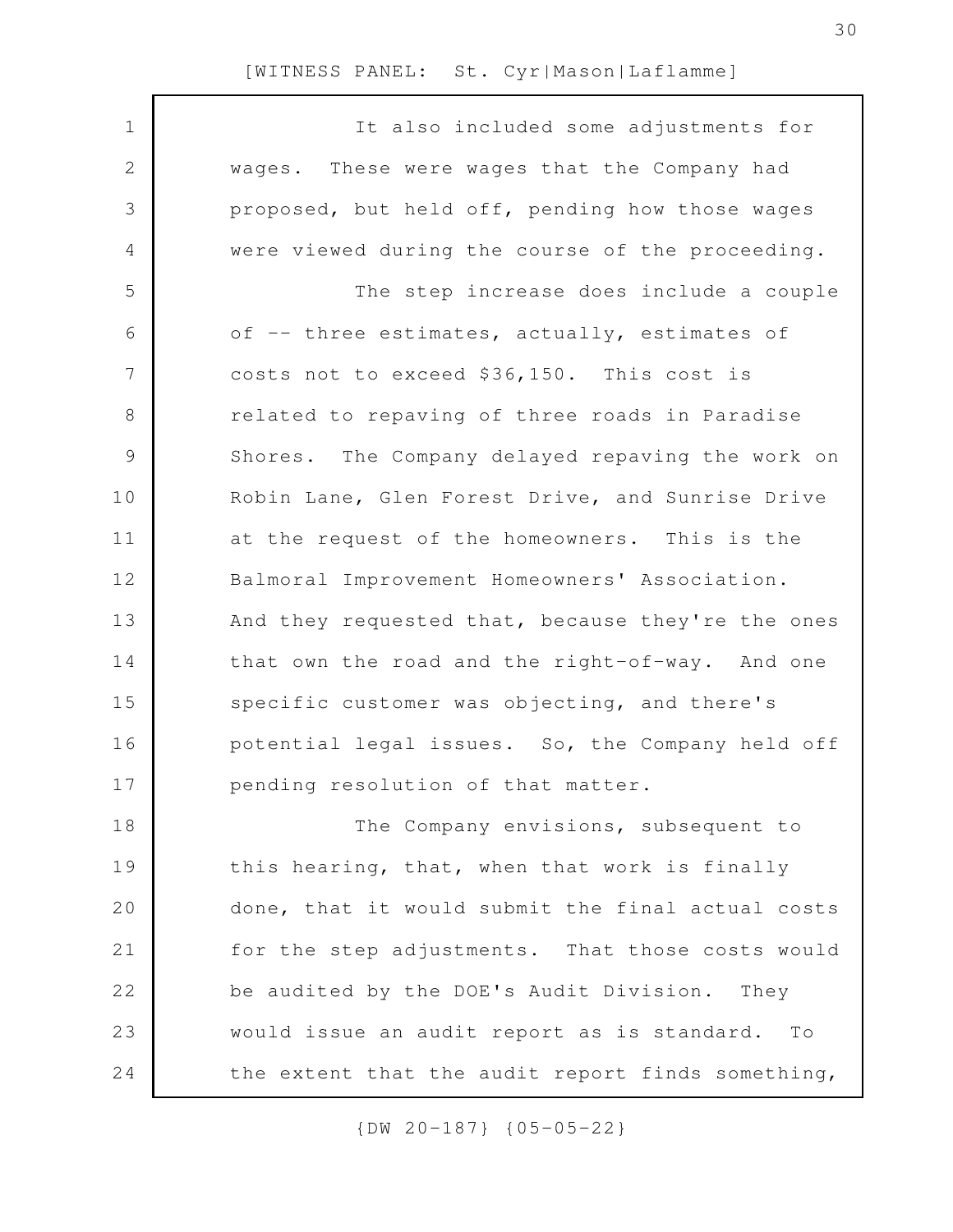there would be some discussion. But, presumably, the Company would accept whatever adjustments are required. And then, it would go back to the Company and the DOE for final resolution, to be submitted to the Commission for ultimate approval of the Step Adjustment. Q Mr. St. Cyr, would you agree with my statement that, under the Settlement Agreement, the Step Adjustment that's shown on Schedule 3 of Attachment C, and also in Attachment B itself, those figures are all stated on a "not to exceed" basis? A (St. Cyr) That is correct. Q Okay. So, once the -- assuming the Settlement Agreement is approved, what will happen to the different categories of rates for Dockham Shores, Wildwood, and the General-Metered customers? A (St. Cyr) So, the Settlement Agreement contemplates that those rates would be incorporated into the consolidated rates. Dockham Shores' customers are metered, so they would become part of the metered rate. And Wildwood are unmetered, so they would become part 1 2 3 4 5 6 7 8 9 10 11 12 13 14 15 16 17 18 19 20 21 22 23 24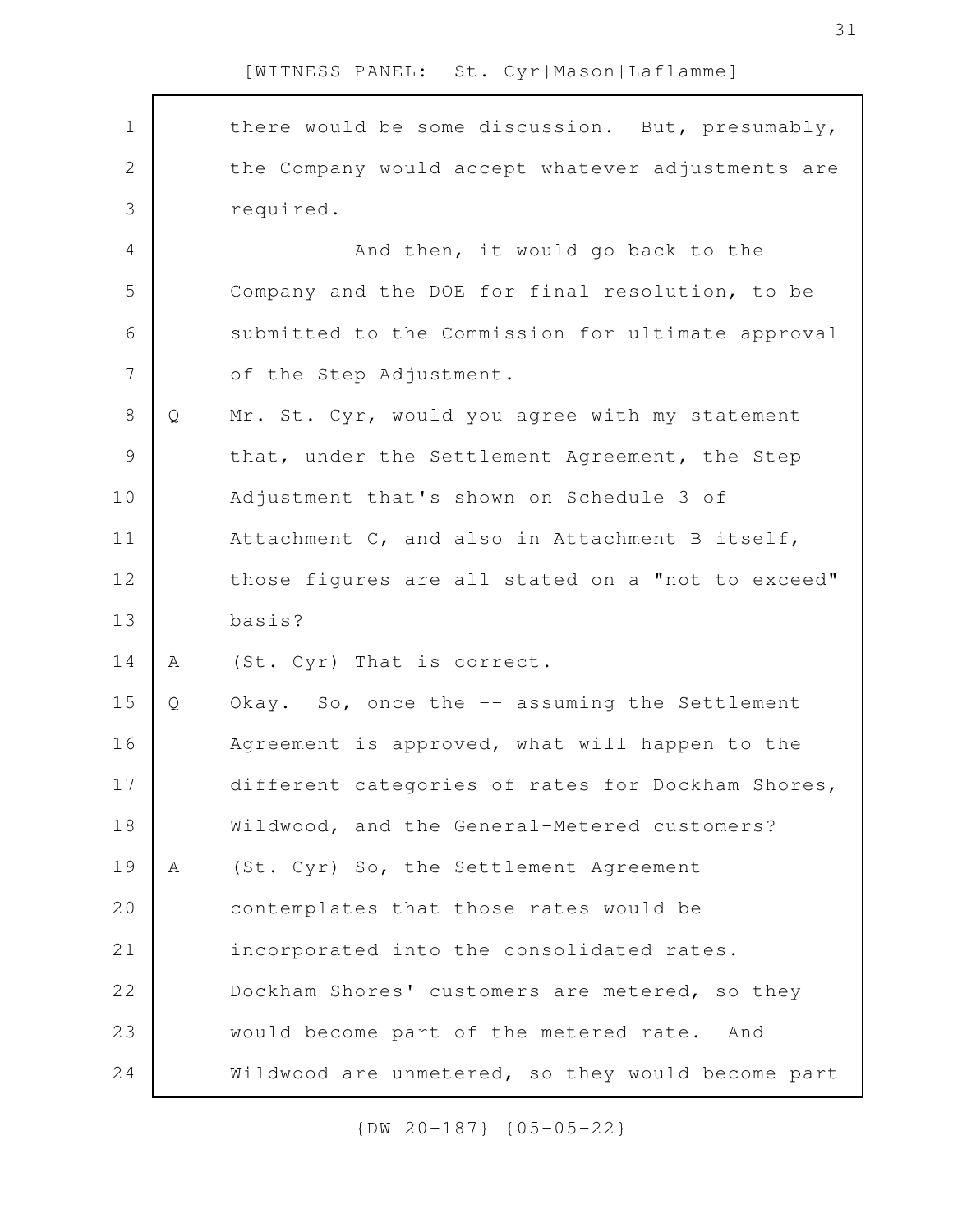| $\mathbf 1$    |   | of the unmetered rate.                            |
|----------------|---|---------------------------------------------------|
| $\overline{2}$ | Q | And what are the benefits to the customers of     |
| 3              |   | rate consolidation?                               |
| $\overline{4}$ | A | (St. Cyr) So, there's a number of benefits.       |
| 5              |   | First of all, from the Company's perspective,     |
| 6              |   | we're interested in not having a wide disparity   |
| 7              |   | among rates within our own system. You know, the  |
| 8              |   | Settling Parties note that the current separate   |
| $\mathcal{G}$  |   | Dockham Shores and Wildwood Divisions would face  |
| 10             |   | substantial increases if they weren't part of the |
| 11             |   | consolidated rate. They are still facing an       |
| 12             |   | increase, even if they are part of the            |
| 13             |   | consolidated rate structure, but it's to a less   |
| 14             |   | extent.                                           |
| 15             |   | The Company manages all of its systems            |
| 16             |   | in whole. It makes its determinations in terms    |
| 17             |   | of capital improvements and priorities            |
| 18             |   | systemwide. It doesn't do it on an individual     |
| 19             |   | system basis. So, the priorities of one system    |
| 20             |   | is compared to the priorities of others, in order |
| 21             |   | to get to the total.                              |
| 22             |   | So, for a number of years now, the                |
| 23             |   | systems have been managed on a total basis,       |
| 24             |   | rather than on an individual system basis.        |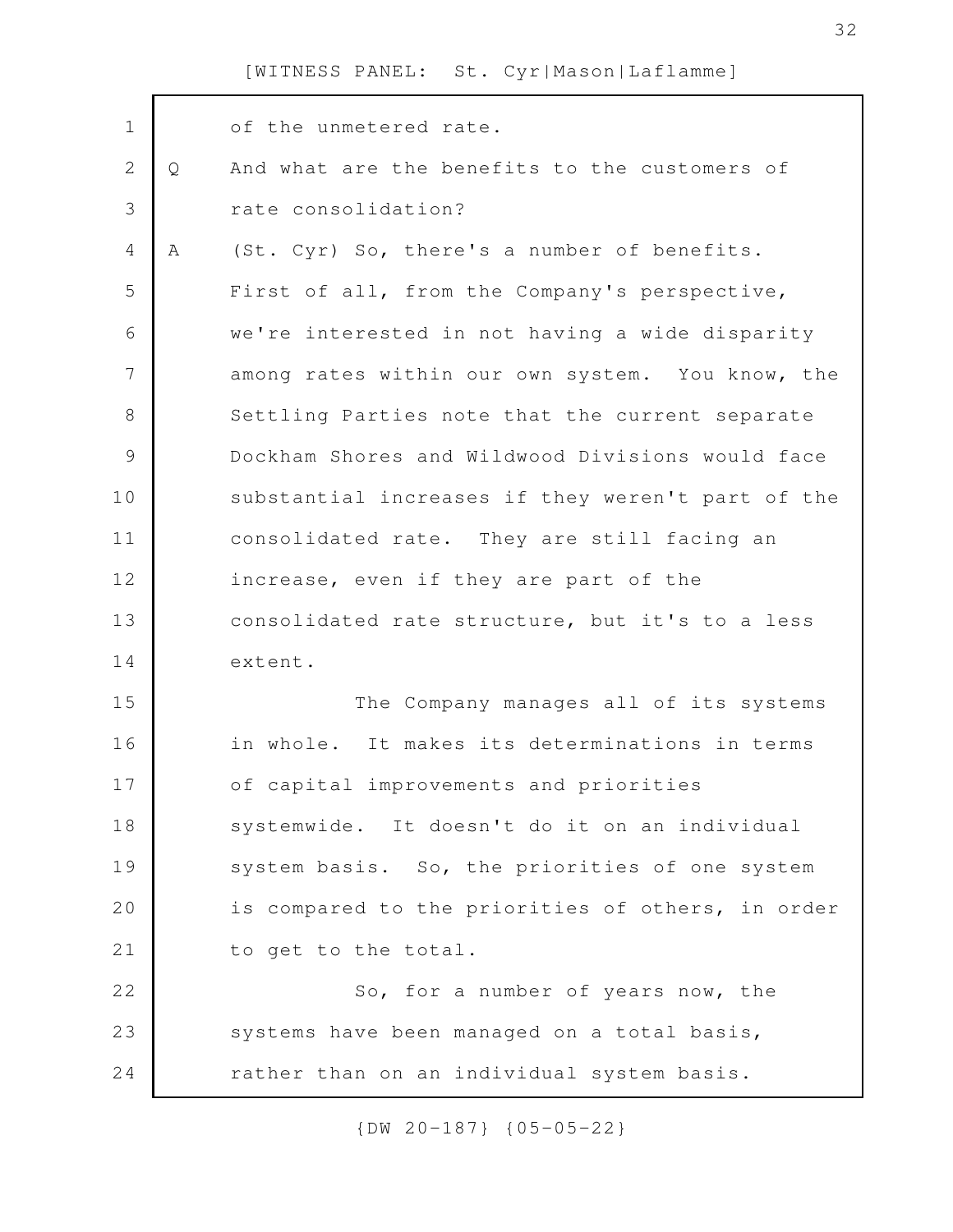| $\mathbf 1$    |   | There are also a number of                        |
|----------------|---|---------------------------------------------------|
| $\mathbf{2}$   |   | administrative and -- administrative benefits,    |
| 3              |   | specifically related to rate cases. You know, if  |
| $\overline{4}$ |   | we had to file separate rate cases for each of    |
| 5              |   | those two systems, you know, it's time-consuming, |
| 6              |   | it's costly. You know, we believe, as a whole,    |
| 7              |   | that, you know, any improvements among one        |
| 8              |   | system, you know, then gets essentially recovered |
| $\mathcal{G}$  |   | over all of the system's customers, rather than   |
| 10             |   | the individuals. So, the smaller systems face     |
| 11             |   | less of an immediate burden and less of a rate    |
| 12             |   | shock. And we believe that, over time, all of     |
| 13             |   | those systems benefit. You know, in one year      |
| 14             |   | you're making improvements in one system, and, in |
| 15             |   | the next year, it's in another system. But all    |
| 16             |   | of those improvements are recovered over all of   |
| 17             |   | the Company's customers.                          |
| 18             | Q | What effect does consolidation have or benefit,   |
| 19             |   | in terms of the timing of request for rate        |
| 20             |   | increases?                                        |
| 21             | Α | (St. Cyr) So, it's all better to do a rate case   |
| 22             |   | on a companywide basis. You know, one -- an       |
| 23             |   | improvement in one system in and of itself won't  |
| 24             |   | necessarily cause a deficiency in rates and       |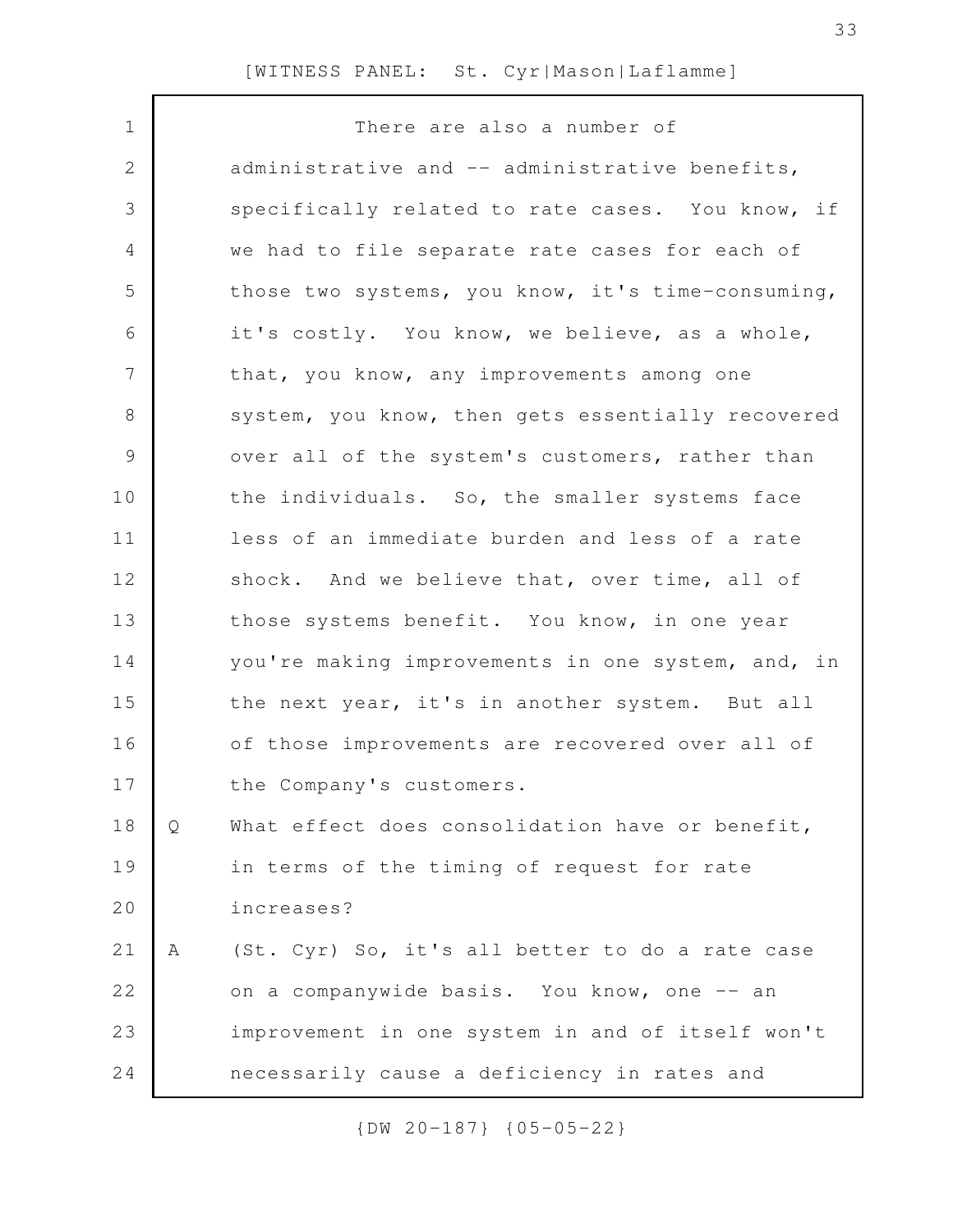|   | reduction in the rate of return. But, when you    |
|---|---------------------------------------------------|
|   | sum the improvements in the various systems, then |
|   | it's the accumulation of those additions and the  |
|   | changes and expenses that result in the need for  |
|   | a rate increase in the first place. And, again,   |
|   | we do that on a total company basis, and not on   |
|   | an individual system basis.                       |
| Q | Uh-huh. So, is it $-$ would you agree with the    |
|   | statement that "over time, this benefits          |
|   | customers, because it reduces the level of        |
|   | administrative and rate case expense costs that   |
|   | the customers would ultimately be responsible     |
|   | for "?                                            |
| Α | (St. Cyr) Yes.                                    |
| Q | Okay. Mr. St. Cyr, do you have an opinion as to   |
|   | whether the permanent rates recommended in the    |
|   | Settlement Agreement are just and reasonable?     |
| A | (St. Cyr) I do. I do believe that they are just   |
|   | and reasonable. You know, that they reasonably    |
|   | reflect the cost of service to the customers, and |
|   | provide a reasonable rate of return for the       |
|   | Company's investment. And these are necessary     |
|   | improvements that are prudent, used and useful,   |
|   | and in the benefit of the customers.              |
|   |                                                   |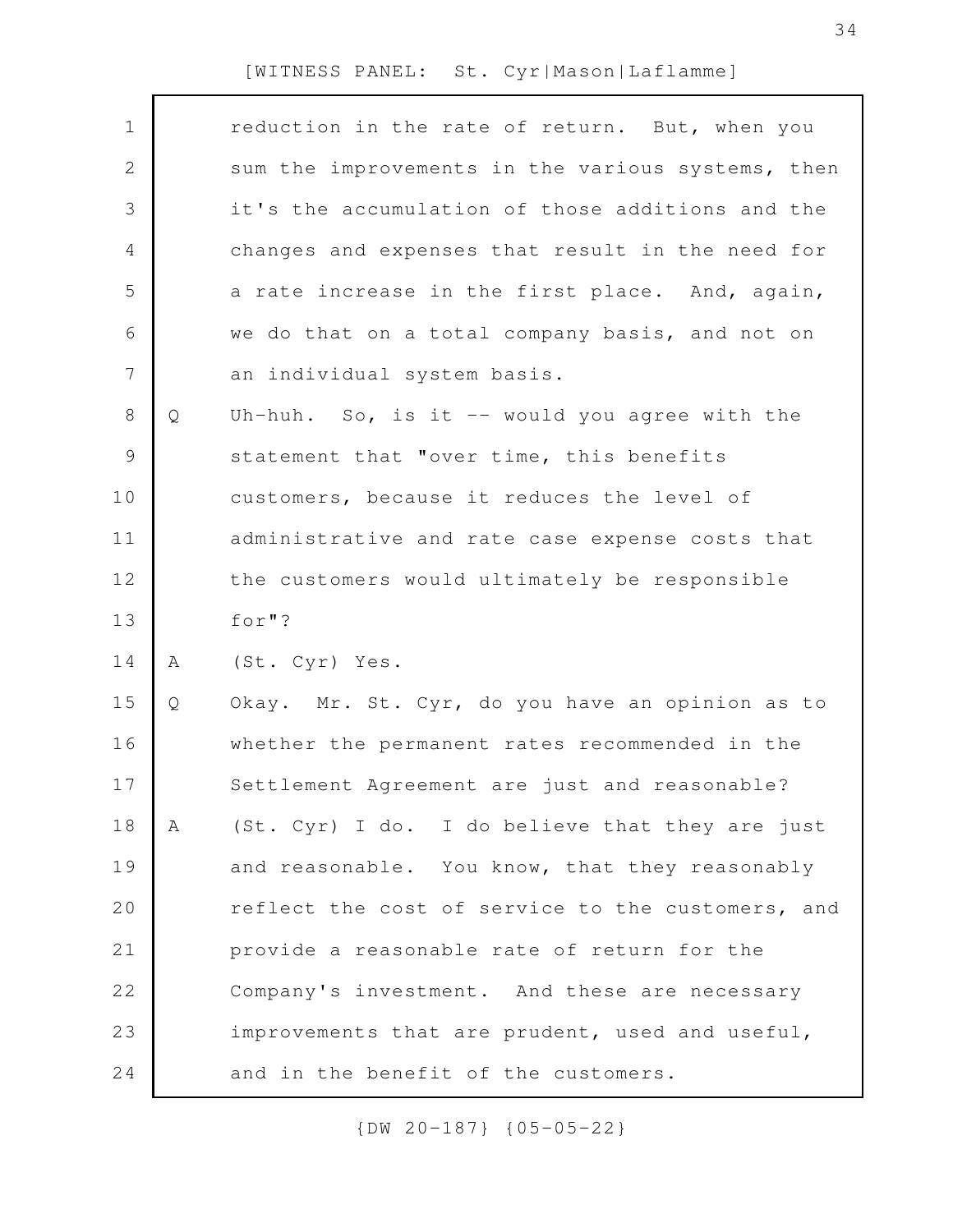| $\mathbf 1$    | Q | And the same question for the step increase, with |
|----------------|---|---------------------------------------------------|
| $\overline{2}$ |   | the one caveat that the 36,000 in additional      |
| 3              |   | paving work hasn't been completed yet, but what's |
| 4              |   | your view of the step increase? Is that just and  |
| 5              |   | reasonable or how would you characterize that?    |
| 6              | A | (St. Cyr) I do believe they are just and          |
| 7              |   | reasonable as well.                               |
| $8\,$          | Q | Thank you, Mr. St. Cyr. Mr. Mason, I have just a  |
| $\mathcal{G}$  |   | few questions for you.                            |
| 10             |   | I'll turn to my outline. Do you have              |
| 11             |   | your testimony that's been marked as "Exhibit 1", |
| 12             |   | and your attachments, which has been marked as    |
| 13             |   | "Exhibit 2", in front of you?                     |
| 14             | Α | (Mason) I do.                                     |
| 15             | Q | Okay. And, before you we dive into that, could    |
| 16             |   | you just explain to the Commissioners who you are |
| 17             |   | and what you do for the Company?                  |
| 18             | Α | (Mason) Sure. I'm Tom Mason. I run Lakes Region   |
| 19             |   | Water. I'm the president. Responsible for the     |
| 20             |   | day-to-day operations of taking care of 19 water  |
| 21             |   | systems. Pretty much what I do.                   |
| 22             | Q | Okay. And is your testimony, that's contained in  |
| 23             |   | Exhibit 1 and 2, is that true and accurate to the |
|                |   |                                                   |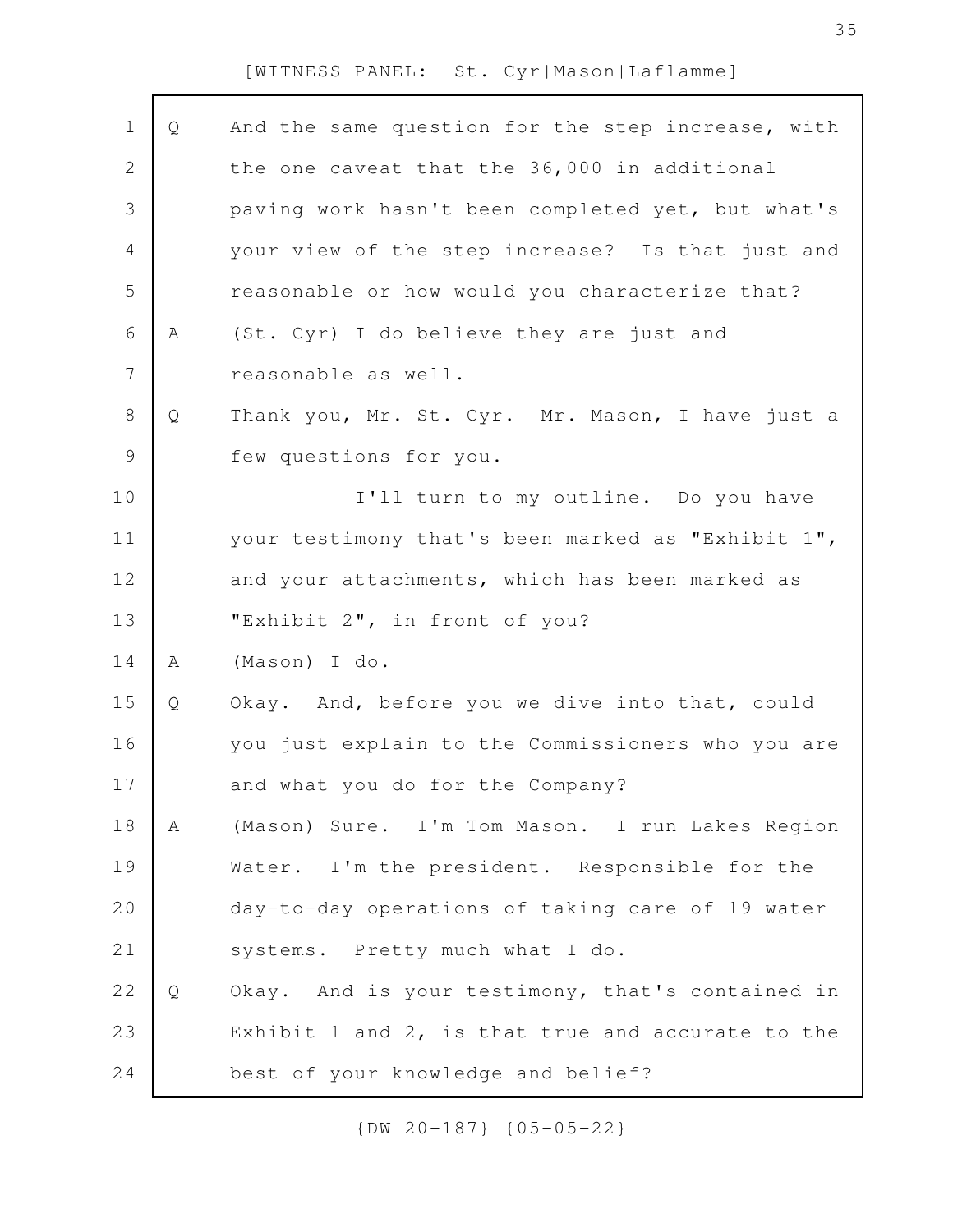| $\mathbf 1$    | Α | (Mason) Yes.                                     |
|----------------|---|--------------------------------------------------|
| $\mathbf{2}$   | Q | Okay. Could you -- I want to ask you a question  |
| 3              |   | about one aspect of the Settlement Agreement,    |
| 4              |   | which is Exhibit 9. Do you have that in front of |
| 5              |   | you?                                             |
| 6              | Α | (Mason) I'll find it.                            |
| $\overline{7}$ | Q | I have a copy here for you, if you need it.      |
| $8\,$          | Α | (Mason) Yes, maybe I -- hang on. I'm sorry.      |
| $\mathcal{G}$  | Q | I'm going to ask you to go to Page 15 when you   |
| 10             |   | can. Let me know when you're there.              |
| 11             | Α | (Mason) Got it. I'm there.                       |
| 12             | Q | Okay. Looking at the bottom paragraph on Page    |
| 13             |   | 15, I'll read that to you. It says: "As a        |
| 14             |   | result" -- and we're talking about "installation |
| 15             |   | of meters", which is agreed to as a goal in the  |
| 16             |   | Settlement Agreement. So, I'm going to read this |
| 17             |   | to you: "As a result, the Settling Parties agree |
| 18             |   | that Lakes Region will commit to a goal of       |
| 19             |   | installing customer meters in its unmetered Deer |
| 20             |   | Cove, Lake Ossipee Village, and Indian Mound     |
| 21             |   | divisions before it files its next case."        |
| 22             |   | And then, in the next paragraph, it              |
| 23             |   | says: "The Settling Parties agree that this      |
| 24             |   | commitment is a goal and that no strict timeline |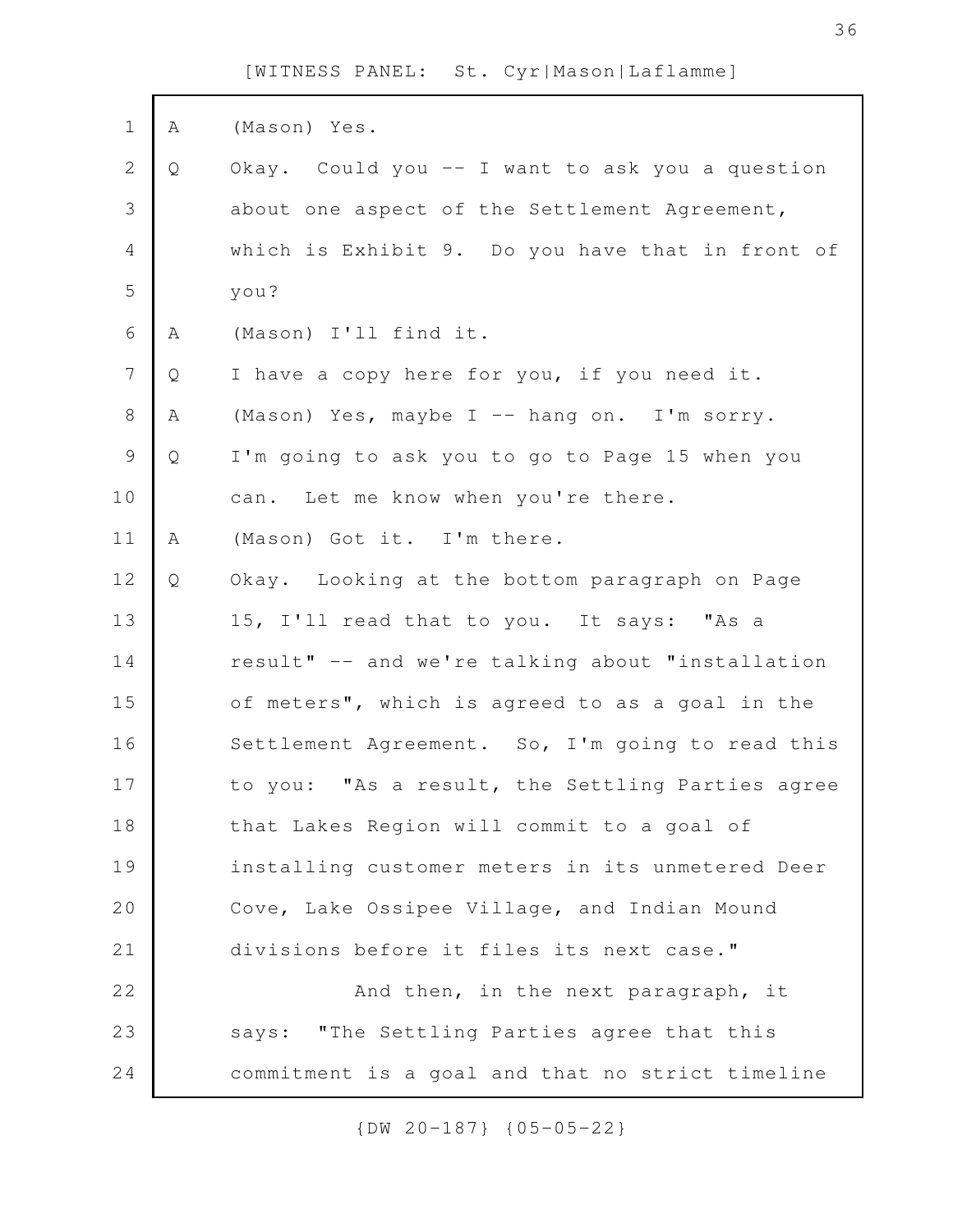| $\mathbf 1$ | is imposed under the terms of this Settlement      |
|-------------|----------------------------------------------------|
| 2           | Agreement. The Settling Parties, furthermore,      |
| 3           | agree that there will be no penalty to the         |
| 4           | Company should this goal not be met by its next    |
| 5           | full rate proceeding provided that there are       |
| 6           | reasonable circumstances beyond Lakes Region's     |
| 7           | control preventing such."                          |
| $8\,$       | And then, it goes on to explain, and I             |
| $\mathsf 9$ | won't read the whole thing, that, in the event     |
| 10          | the goal isn't met, there will be a filing in the  |
| 11          | rate case to explain what has been accomplished    |
| 12          | and the reasons for any delays.                    |
| 13          | So, with that being understood, my                 |
| 14          | question to you is, can you explain to the         |
| 15          | Commissioners, from a construction business        |
| 16          | standpoint, what are the challenges that would     |
| 17          | make accomplishing the goal of installing meters   |
| 18          | on those three systems difficult to accomplish?    |
| 19          | (Mason) There's several things, each one is a<br>Α |
| 20          | little bit individual. Take Deer Cove. Deer        |
| 21          | Cove has a bunch of condo units that have one      |
| 22          | feed line that come into them, and then they, you  |
| 23          | know, then they feed from condo to condo. So, it   |
| 24          | makes it -- it's kind of a unique situation on     |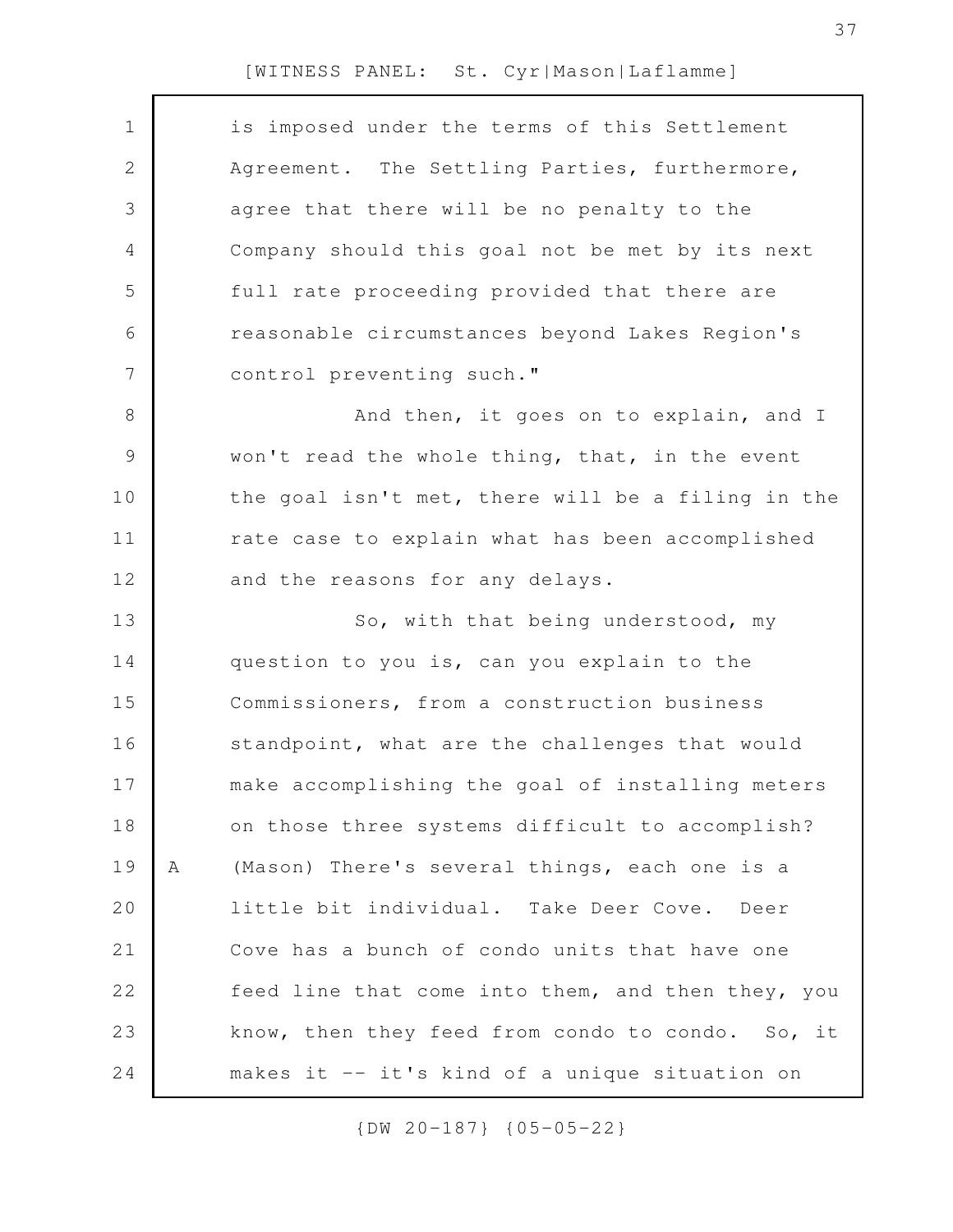| $\mathbf 1$    |   | how to meter that individually to each individual |
|----------------|---|---------------------------------------------------|
| $\mathbf{2}$   |   | customer. Some of the --                          |
| $\mathfrak{Z}$ | Q | And I'm sorry to interrupt, but what is it about  |
| $\overline{4}$ |   | the individual plumbing? Why is that --           |
| 5              | Α | (Mason) Well, it would be a major -- I don't even |
| 6              |   | know how you'd do it, because the plumbing runs   |
| $\overline{7}$ |   | from -- starts at one condo, goes to the next     |
| $8\,$          |   | one, goes to the next one. So, every time -- I    |
| $\mathsf 9$    |   | don't know how you would every meter the one, you |
| 10             |   | know, each individual one, because they actually  |
| 11             |   | feed through the condo to the next one. So, it    |
| 12             |   | would be pretty difficult. That's one situation.  |
| 13             |   | Some of the other systems that we have,           |
| 14             |   | take Ossipee Lake Village. It's a seasonal        |
| 15             |   | community. There's quite a few people that        |
| 16             |   | aren't there. It's hard to coordinate with them.  |
| 17             |   | Some don't have cellars, they would need meter    |
| 18             |   | pits. They're, you know, hard to get ahold of.    |
| 19             |   | There's a lot of things. It would take            |
| 20             |   | us quite a bit of time to, you know, to get this  |
| 21             |   | worked out. But it's doable, it just would take   |
| 22             |   | time.                                             |
| 23             | Q | Uh-huh. What about houses that have finished      |
| 24             |   | basements?                                        |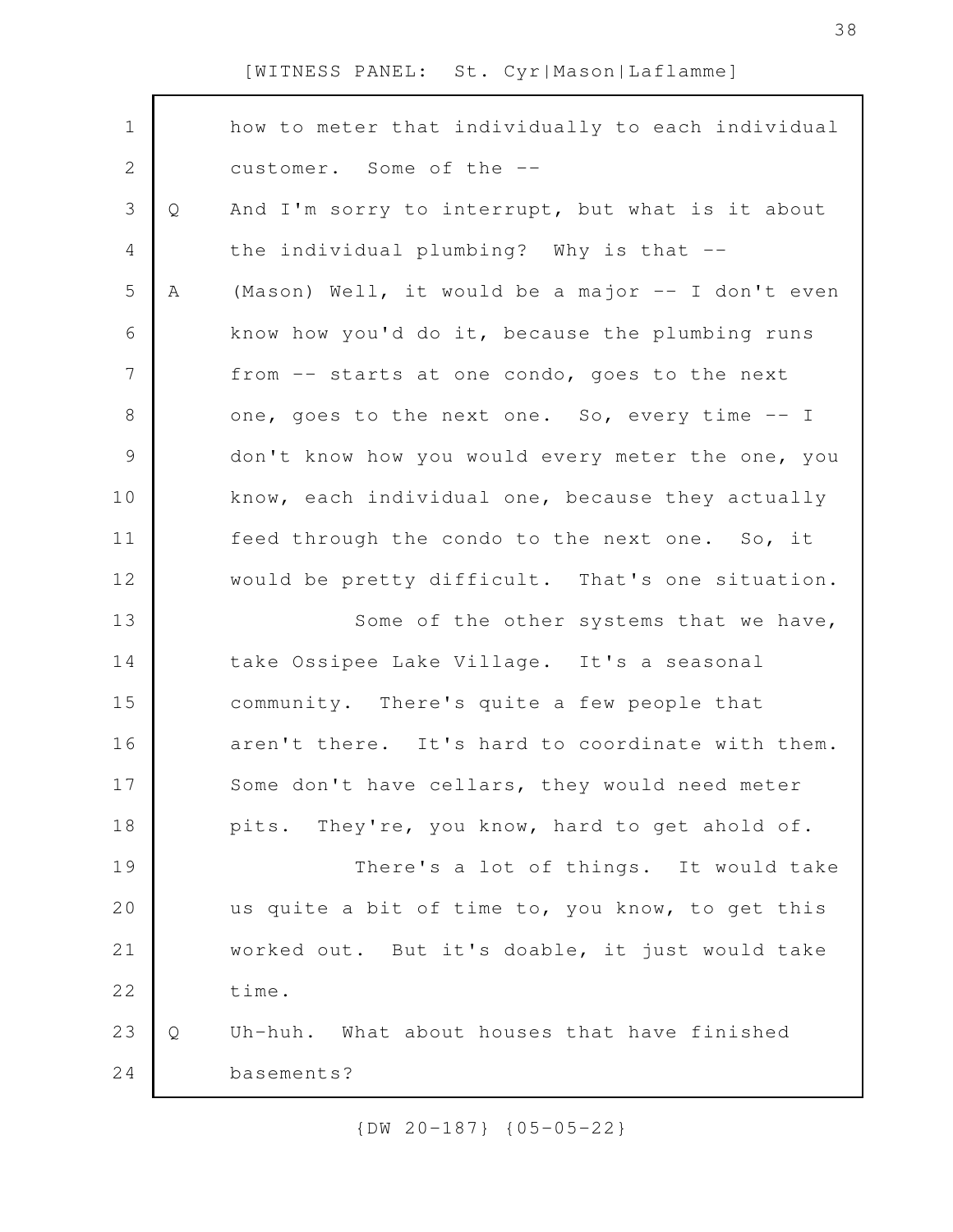| $\mathbf 1$    | A | (Mason) Yes, that's another problem. How do you   |
|----------------|---|---------------------------------------------------|
| $\mathbf{2}$   |   | deal with, some of the nicer, newer houses have a |
| $\mathfrak{Z}$ |   | finished basement where the water line comes in,  |
| 4              |   | how you would get a meter in there without, you   |
| 5              |   | know, impacting their living space would be an    |
| 6              |   | issue.                                            |
| $\overline{7}$ |   | We got to research all of that and find           |
| $8\,$          |   | out, you know, at some point, who has that        |
| $\mathsf 9$    |   | situation, and who would need a meter pit, who    |
| 10             |   | doesn't have a cellar or, you know, there's a lot |
| 11             |   | to coordinate. It's several hundred meters.       |
| 12             | Q | Uh-huh. What about -- well, so, let me jump       |
| 13             |   | ahead a little bit. What's Lakes Region's plan    |
| 14             |   | then to overcome these challenges and get these   |
| 15             |   | systems metered?                                  |
| 16             | А | (Mason) Well, we're going to start to go out and  |
| 17             |   | check out the impact of the different places to   |
| 18             |   | figure out all of these issues, see who needs     |
| 19             |   | what. We're also going to put out an RFP, just    |
| 20             |   | to find out, we don't even know what the actual   |
| 21             |   | cost of the project would be yet. So, we need to  |
| 22             |   | get some numbers in to budget. And then,          |
| 23             |   | obviously, we'd have to figure out a way to       |
| 24             |   | finance it or get it in place. So, --             |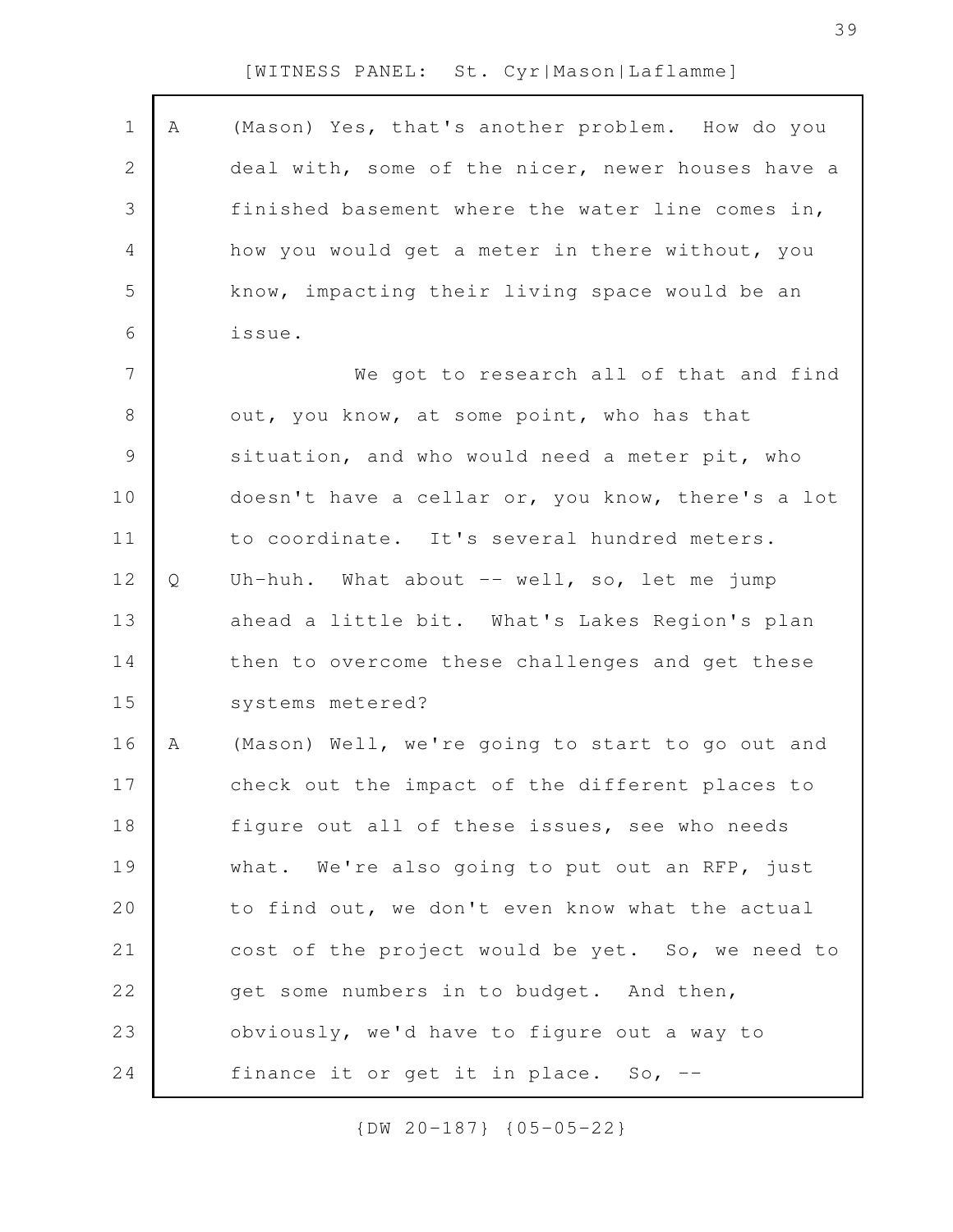| $\mathbf 1$    | Q | So, this is not work then where Lakes Region will |
|----------------|---|---------------------------------------------------|
| $\mathbf{2}$   |   | be taking its own employees and going into        |
| 3              |   | people's basements?                               |
| $\overline{4}$ | A | (Mason) No, no. Definitely. We need to have a     |
| 5              |   | plumber do that.                                  |
| 6              | Q | Uh-huh. What's your expectations, in terms of     |
| $\overline{7}$ |   | contractor and materials availability going       |
| $8\,$          |   | forward?                                          |
| $\mathsf 9$    | A | (Mason) Well, we don't really know at this point. |
| 10             |   | I mean, you know, everything is a challenge right |
| 11             |   | now to get, at least in the water industry. So,   |
| 12             |   | going forward, I don't know how available meters  |
| 13             |   | will be, people. It's kind of a, you know, a      |
| 14             |   | moving target at the minute.                      |
| 15             | Q | Uh-huh. So, turning back to that paragraph in     |
| 16             |   | the Settlement Agreement, on Exhibit 9, Pages 15  |
| 17             |   | to 16, it says: "The Company also commits to      |
| 18             |   | submitting with its next full rate case           |
| 19             |   | proceeding a report on the status of meter        |
| 20             |   | installations for those three divisions,          |
| 21             |   | including detail regarding customer accounts      |
| 22             |   | which did not have a meter installed and the      |
| 23             |   | reason for such delay, for the Commission to      |
| 24             |   | review" -- "for Commission review and disposition |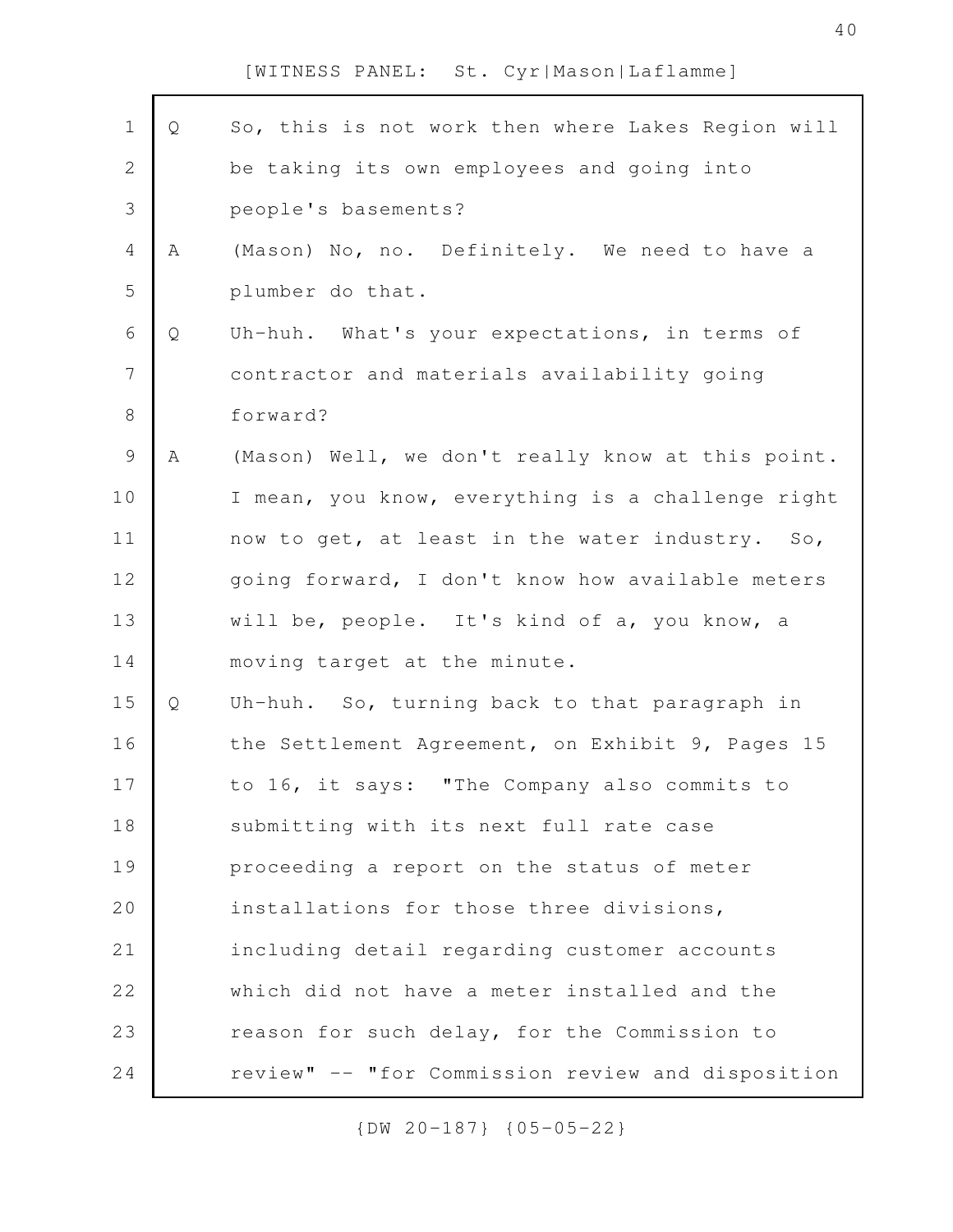| $\mathbf 1$     |   | as part of the next rate proceeding."               |
|-----------------|---|-----------------------------------------------------|
| 2               |   | So, is it your understanding then that              |
| 3               |   | the Company will go out, use its best efforts to    |
| 4               |   | install meters, and then report back how it's       |
| 5               |   | addressed each of these challenges that may occur   |
| 6               |   | in the process of meter installation?               |
| $7\phantom{.0}$ | Α | (Mason) Yeah. Yes. Correct.                         |
| 8               | Q | Okay. What's your -- I mean, what's your sense,     |
| $\mathsf 9$     |   | in terms of, you know, the range of likely          |
| 10              |   | outcomes that may happen, and over what period of   |
| 11              |   | time?                                               |
| 12              | Α | (Mason) You know, during this current year, it      |
| 13              |   | will probably just mostly be footwork, trying to    |
| 14              |   | get a plan together, talk to vendors, software      |
| 15              |   | people, anybody, you know, that we might use. We    |
| 16              |   | haven't committed to a particular meter yet.<br>So, |
| 17              |   | we have to do a lot of research in the meantime.    |
| 18              |   | So, that would be this year.                        |
| 19              |   | And then, obviously, at that point, we              |
| 20              |   | need to get onboard with Staff and figure how       |
| 21              |   | we're going to fund this going forward, get that    |
| 22              |   | in place, the financing. And then, at that          |
| 23              |   | point, see availability of parts and, you know,     |
| 24              |   | when we can get that going.                         |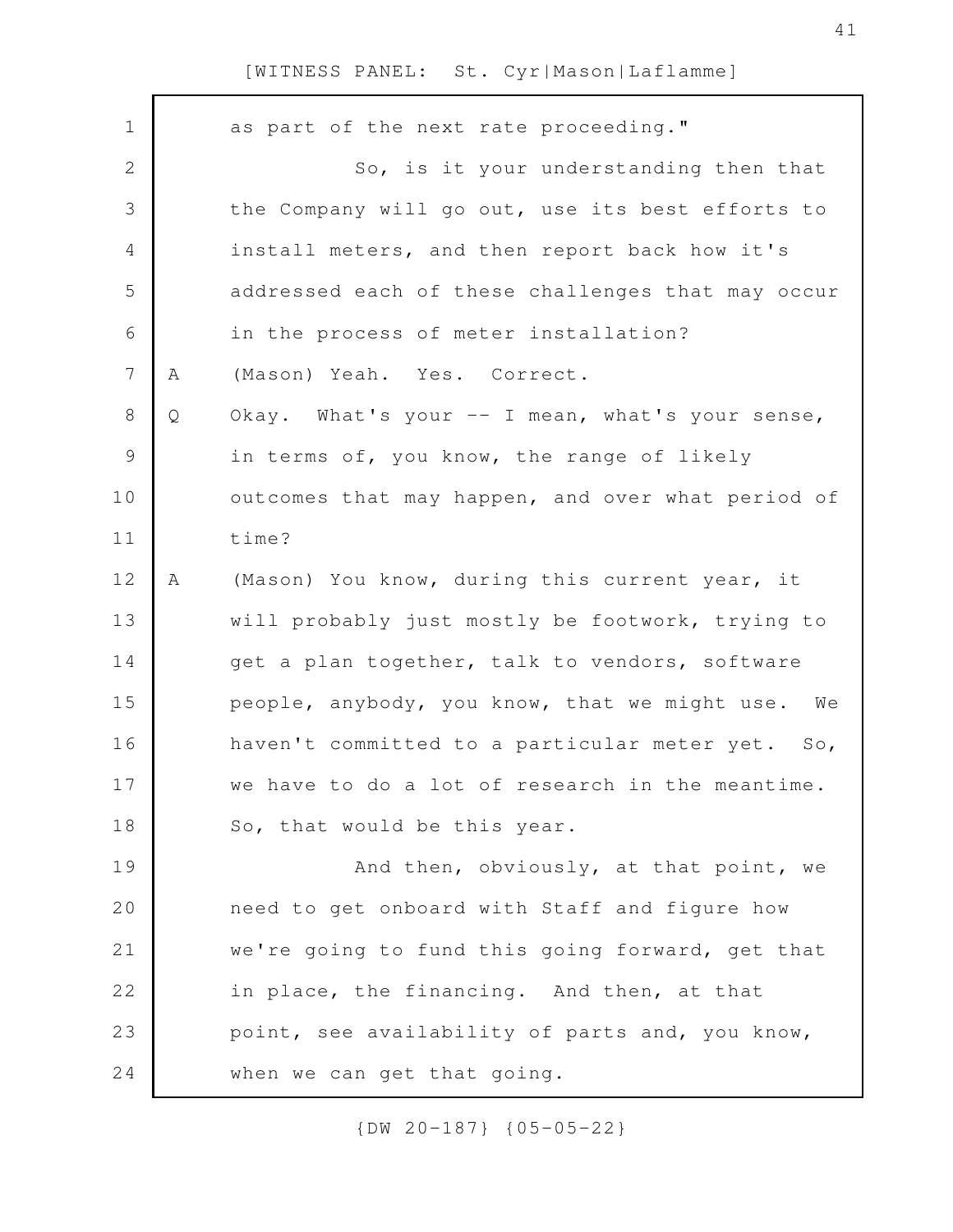| $\mathbf 1$    |   | But it's going to take a year and a               |
|----------------|---|---------------------------------------------------|
| $\sqrt{2}$     |   | half to get this to the point where we might be   |
| 3              |   | able to start it.                                 |
| $\overline{4}$ | Q | Uh-huh. And then, you'll find out what,           |
| 5              |   | presumably, what the contractors come in for      |
| 6              |   | prices and --                                     |
| $\overline{7}$ | Α | (Mason) Right. Exactly. I mean, no one's          |
| $8\,$          |   | holding prices right now, everybody gives you a   |
| $\mathcal{G}$  |   | price for today or, you know, maybe a couple of   |
| 10             |   | weeks. But we need a ballpark. Technically, we    |
| 11             |   | have no idea what it would, you know, the         |
| 12             |   | magnitude of what we're going to have to spend to |
| 13             |   | do this.                                          |
| 14             | Q | Could you explain to the Commissioners what some  |
| 15             |   | of the different options and capabilities of the  |
| 16             |   | metering systems are that you would evaluate?     |
| 17             | А | (Mason) Sure. We, at the present time, we have    |
| 18             |   | Sensus meters that are -- that can be radio-read. |
| 19             |   | There are some new meters out there that we're    |
| 20             |   | using in a project that we worked on. And         |
| 21             |   | they're cellphone-based. And they actually --     |
| 22             |   |                                                   |
|                |   | it's pretty cool. They actually report in         |
| 23             |   | continually. So, you can set parameters in them   |
| 24             |   | that tell you if a meter's, you know, say,        |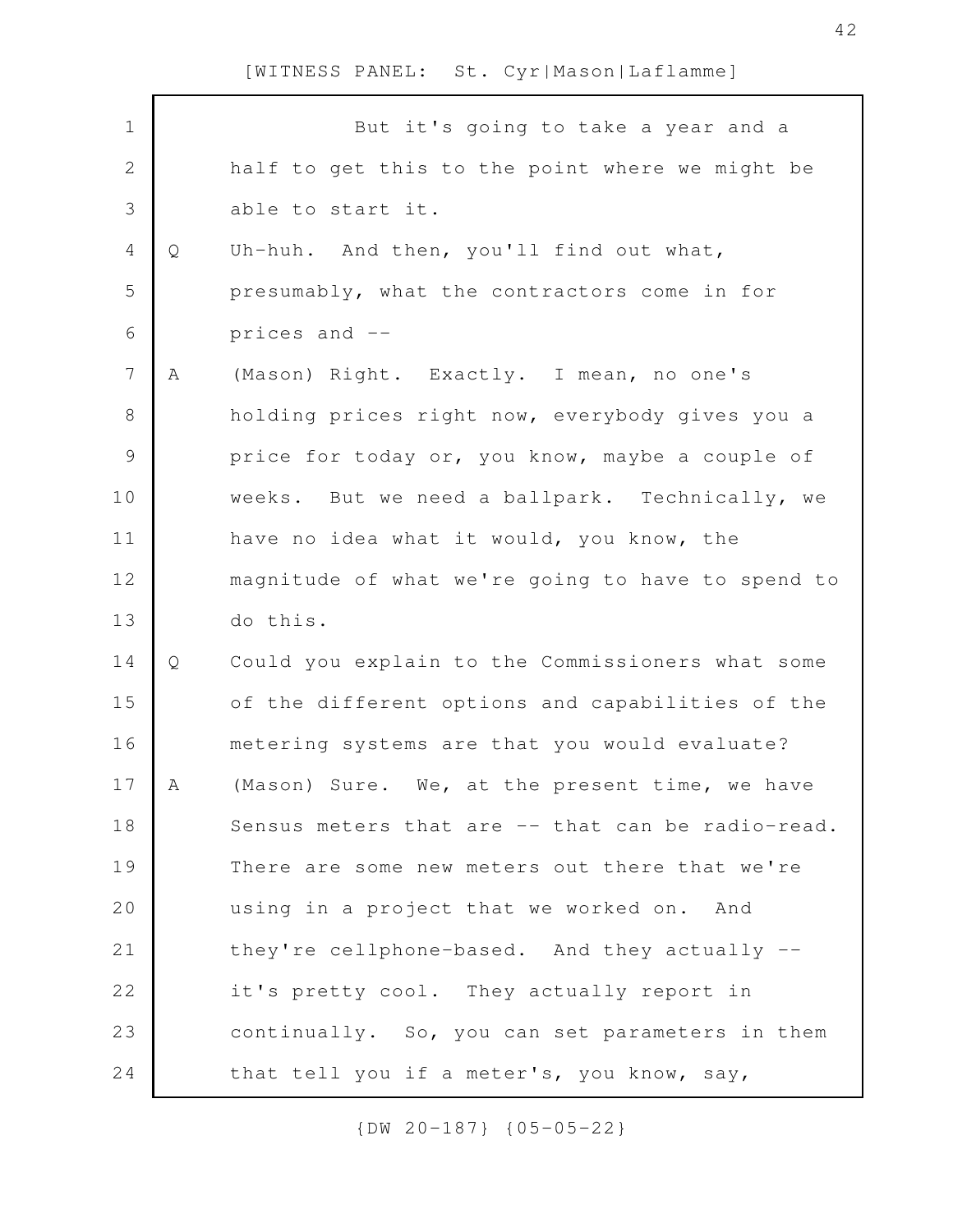| $\mathbf 1$  |   | running constantly for 24 hours, or something       |
|--------------|---|-----------------------------------------------------|
| $\mathbf{2}$ |   | like that. Where, you know, where most of our --    |
| 3            |   | a good majority of our homes are seasonal, a lot    |
| 4            |   | of times there's no one there. So, until            |
| 5            |   | somebody shows up and says "Hey, my house is        |
| 6            |   | flooded", we don't really know.                     |
| 7            |   | But, with the new technology that's                 |
| $\,8\,$      |   | coming out in meters, we can actually -- the        |
| $\mathsf 9$  |   | meter can actually report in, if there's a change   |
| 10           |   | in what it does or a parameter that's different,    |
| 11           |   | so that we can then know ahead of time that, you    |
| 12           |   | know, somebody that might not be there for the      |
| 13           |   | whole winter has, you know, a broken pipe and is    |
| 14           |   | flooding their home and wasting water.              |
| 15           | Q | What are the challenges associated with using       |
| 16           |   | different types of meters?                          |
| 17           | A | (Mason) Well, that's what we got to look into.      |
| 18           |   | We got to find out how, you know, we have over a    |
| 19           |   | thousand Sensus meters at this point, and we're     |
| 20           |   | not really sure how the software, the reading,      |
| 21           |   | the equipment can integrate. Obviously, we don't    |
| 22           |   | want two complete systems that are different.<br>It |
| 23           |   | would be difficult to do that. So, we have to       |
| 24           |   | look into compatibility between mostly software,    |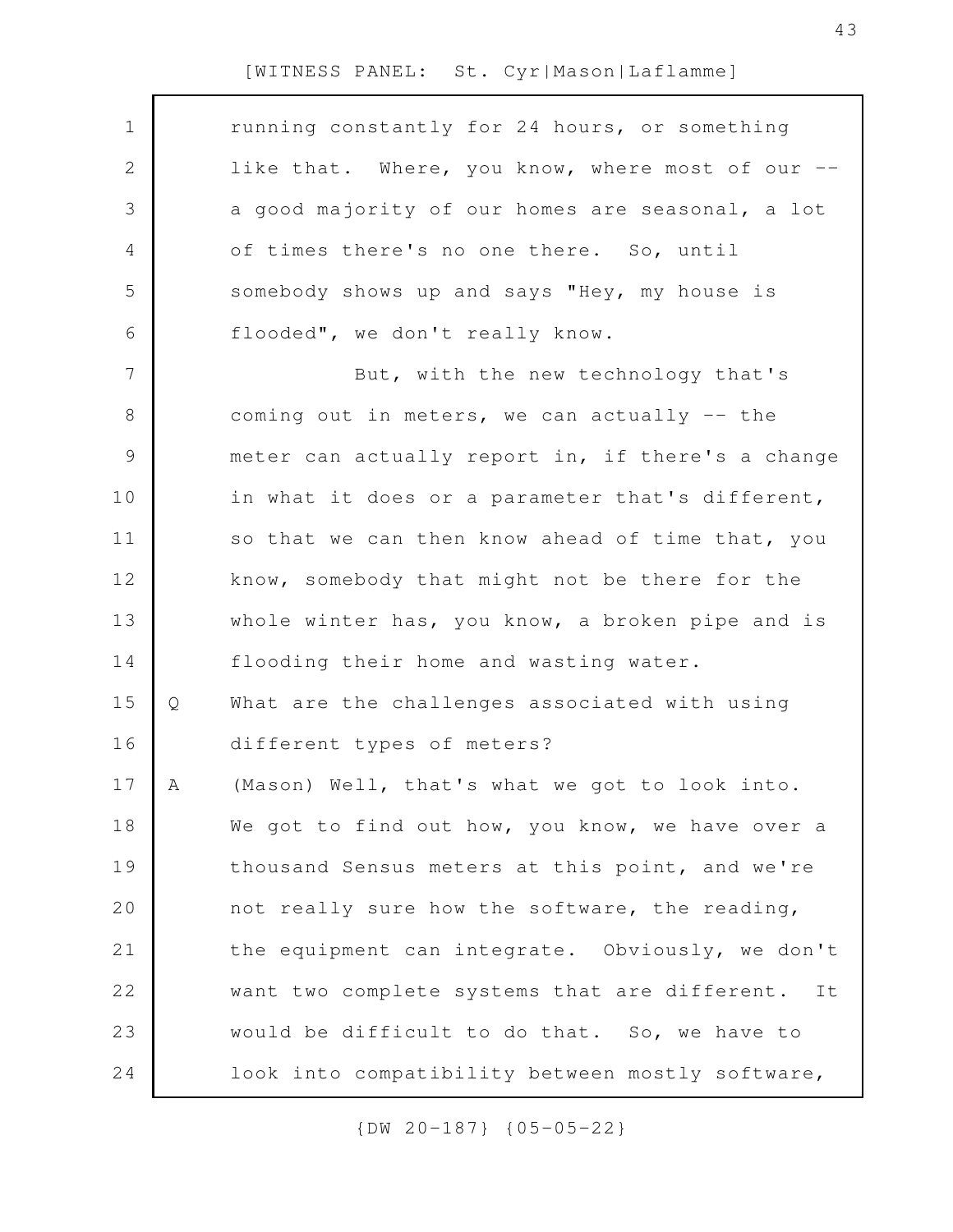| $\mathbf 1$    |   | and the actual equipment and how they're read and |
|----------------|---|---------------------------------------------------|
| $\mathbf 2$    |   | put into the system.                              |
| 3              | Q | But this wouldn't be the fist time you've done    |
| $\overline{4}$ |   | that, because am I correct in understanding of    |
| 5              |   | Dockham Shores and your General-Metered customers |
| 6              |   | use different meter systems?                      |
| $\overline{7}$ | Α | (Mason) Yes. They have a -- it's kind of an       |
| 8              |   | add-on of a radio-read system. It's just not      |
| $\mathsf 9$    |   | quite as -- quite as nice as the new              |
| 10             |   | cellphone-based systems. The cellphone-based      |
| 11             |   | system is really pretty good for us, where we     |
| 12             |   | have a majority of seasonal customers that, you   |
| 13             |   | know, might not be there for a month at a time.   |
| 14             |   | It would be awful nice to know that something was |
| 15             |   | going on in their house before they actually      |
| 16             |   | showed up and found it themselves.                |
| 17             |   | MR. RICHARDSON: Uh-huh. Thank you.                |
| 18             |   | Those are all the questions I have. So, I'll      |
| 19             |   | pass onto the Department or whoever follows.      |
| 20             |   | Thank you.                                        |
| 21             |   | CMSR. SIMPSON: Thank you, Attorney                |
| 22             |   | Richardson. I'll recognize Attorney Tuomala for   |
| 23             |   | the Department of Energy.                         |
| 24             |   | Thank you, Commissioner.<br>MR. TUOMALA:          |
|                |   |                                                   |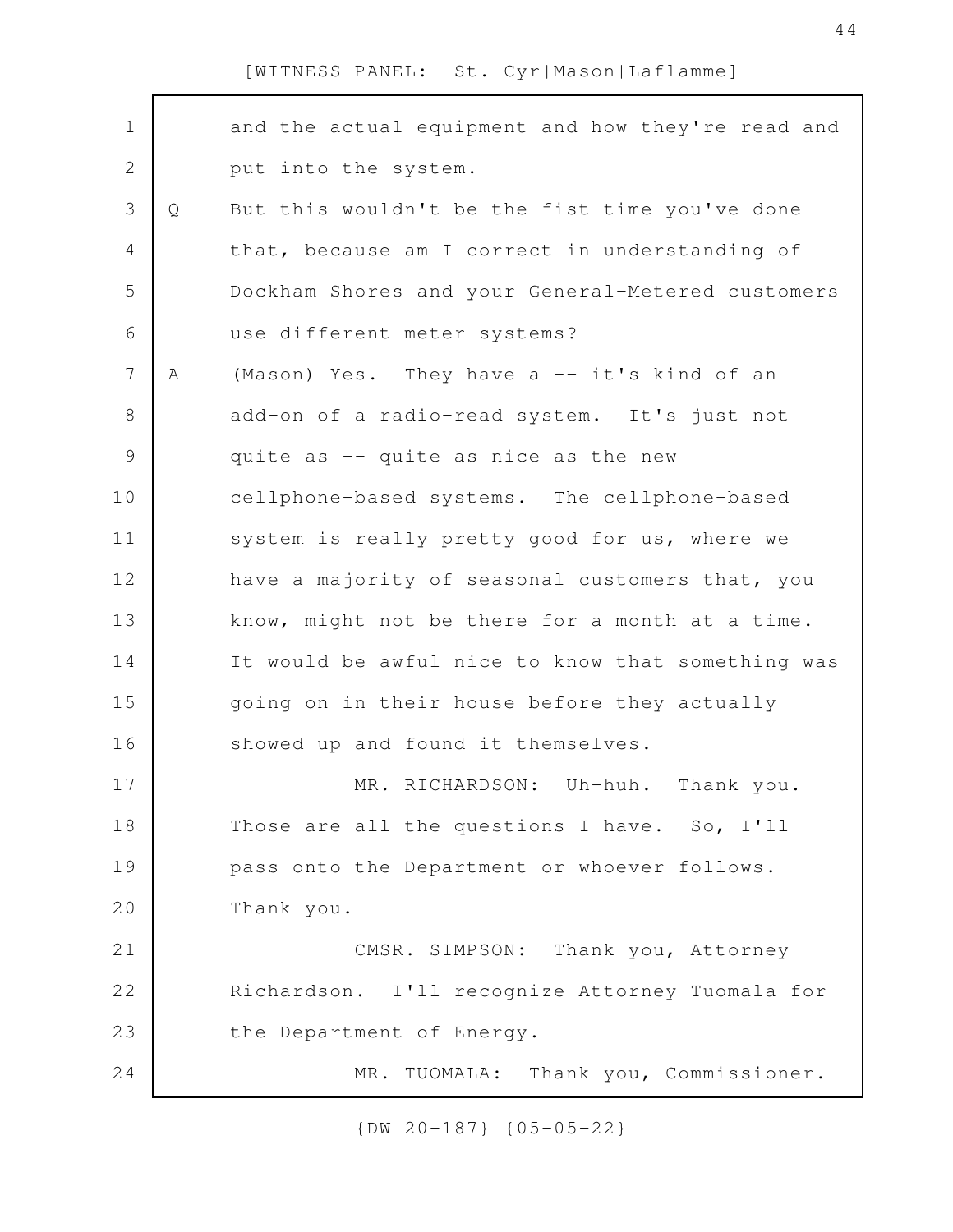| $\mathbf 1$    | If I may, I do have one follow-up question for        |
|----------------|-------------------------------------------------------|
| $\mathbf{2}$   | Mr. Mason regarding his testimony, in Exhibit 1,      |
| 3              | if I may, before I move on to Jayson Laflamme?        |
| $\overline{4}$ | CMSR. SIMPSON: No objection from the                  |
| 5              | Bench.                                                |
| $\sqrt{6}$     | MR. TUOMALA: Okay. Thanks.                            |
| $\overline{7}$ | BY MR. TUOMALA:                                       |
| $8\,$          | Mr. Mason, would you please turn to Page 13 of<br>Q   |
| $\mathcal{G}$  | Exhibit 1, if you have it in front of you?            |
| 10             | (Mason) What page did you say?<br>A                   |
| 11             | Thirteen.<br>Q                                        |
| 12             | (Mason) I've got it. Sorry. Got it.<br>A              |
| 13             | Okay. And I'm going to direct your attention to<br>Q  |
| 14             | Line 7.                                               |
| 15             | (Mason) Okay.<br>Α                                    |
| 16             | " I<br>Q<br>And I'll read it for the record. It says: |
| 17             | also recommend that the Commission consider           |
| 18             | allowing Lakes Region to make periodic step           |
| 19             | adjustments or water infrastructure cost              |
| 20             | adjustments as replacement projects for mains,        |
| 21             | pumping and treatment systems, and customer           |
| 22             | meters are completed and placed in service."          |
| 23             | My question for you with that request,                |
| 24             | is that -- is it fair to say that that request is     |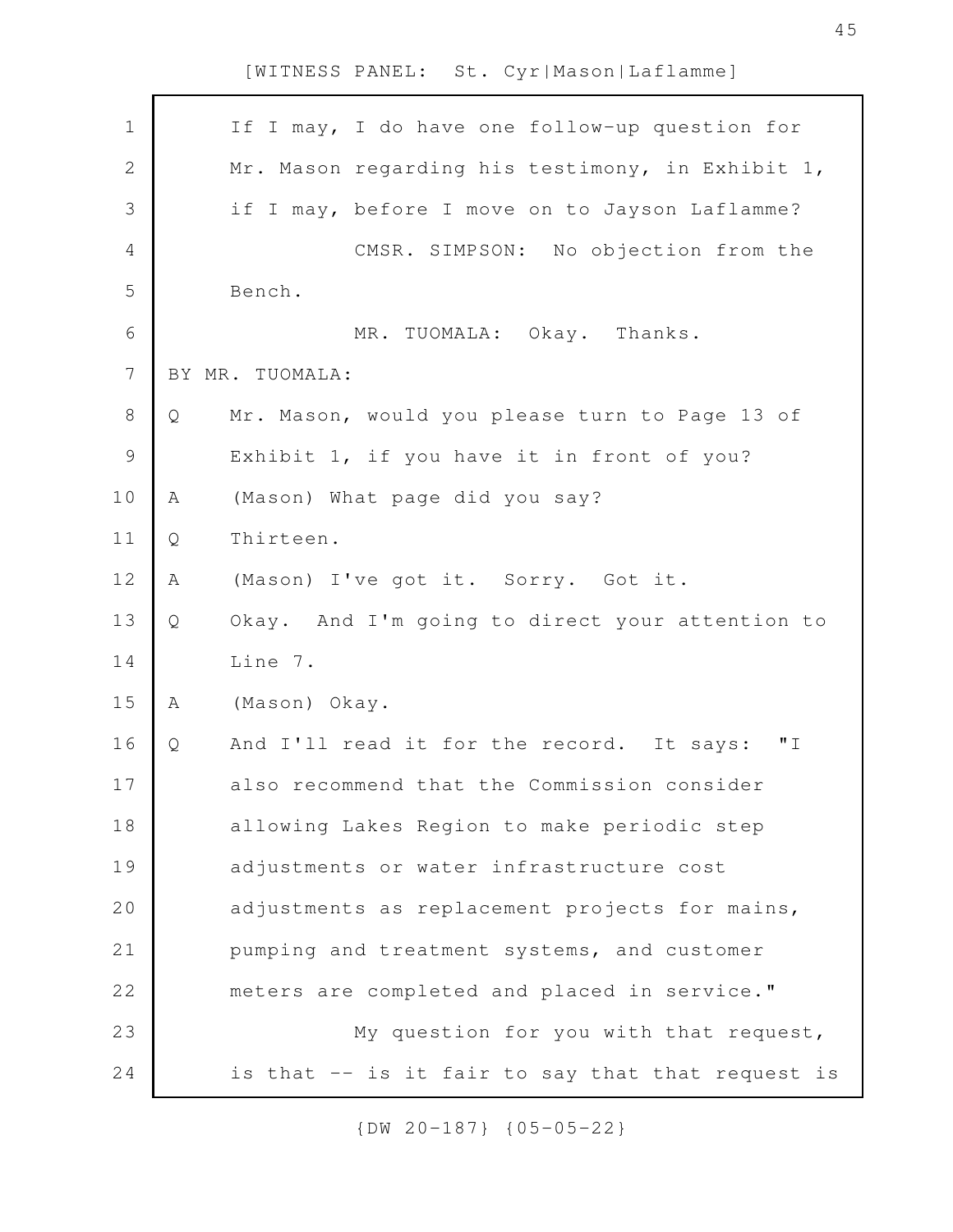| $\mathbf 1$    |   | more akin to a Company request for a water        |
|----------------|---|---------------------------------------------------|
| $\mathbf{2}$   |   | infrastructure conservation adjustment charge or  |
| 3              |   | the QCPAC charge that the Pennichuck companies    |
| $\overline{4}$ |   | have, as in the yearly filing to maintain Company |
| 5              |   | revenue for plant additions for the success       |
| 6              |   | the previous year?                                |
| $\overline{7}$ | Α | (Mason) Yes.                                      |
| $\,8\,$        |   | MR. TUOMALA: Okay. I appreciate that.             |
| $\mathcal{G}$  |   | Thank you for that answer, Mr. Mason.             |
| 10             |   | WITNESS MASON: No problem.                        |
| 11             |   | MR. TUOMALA: Now, I'd like to turn to             |
| 12             |   | Mr. Laflamme. Good morning, Mr. Laflamme.         |
| 13             |   | BY MR. TUOMALA:                                   |
| 14             | Q | Could you please state your full name for the     |
| 15             |   | Commission and the record please?                 |
| 16             | Α | (Laflamme) Jayson Laflamme.                       |
| 17             | Q | And whom are you employed by, Mr. Laflamme?       |
| 18             | Α | (Laflamme) The New Hampshire Department of        |
| 19             |   | Energy.                                           |
| 20             | Q | And what is your position at the Department of    |
| 21             |   | Energy.                                           |
| 22             | Α | (Laflamme) I am the Assistant Director of the     |
| 23             |   | Water Group within the Regulatory Support         |
| 24             |   | Division.                                         |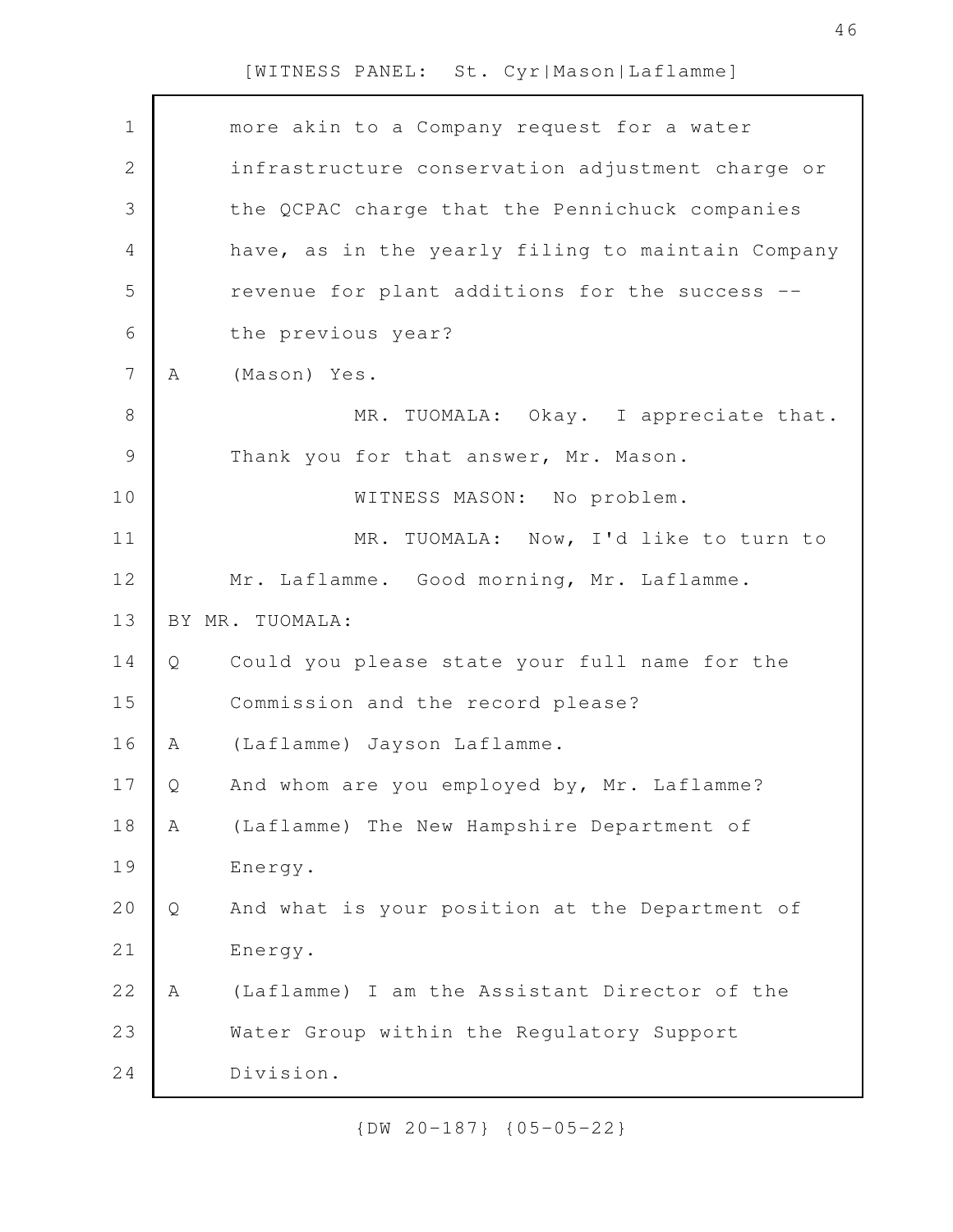| $\mathbf 1$    | Q | Could you please describe your previous work      |
|----------------|---|---------------------------------------------------|
| $\overline{2}$ |   | experience at the Commission, and now at the      |
| 3              |   | Department of Energy?                             |
| 4              | Α | (Laflamme) Yes. I joined the Public Utilities     |
| 5              |   | Commission in 1997 as a Utility Examiner in the   |
| $\sqrt{6}$     |   | Commission's Audit Division. In 2001, I joined    |
| 7              |   | the Commission's Gas & Water Division as a        |
| 8              |   | Utility Analyst, and was eventually promoted to   |
| $\mathcal{G}$  |   | Senior Utility Analyst in the Gas & Water         |
| 10             |   | Division. In 2018, I became the Assistant         |
| 11             |   | Director of the Commission's Gas & Water          |
| 12             |   | Division. And, in July of last year, my position  |
| 13             |   | was transferred to the newly created Department   |
| 14             |   | of Energy.                                        |
| 15             | Q | And what are your responsibilities in your new    |
| 16             |   | position at the Department of Energy?             |
| 17             | Α | (Laflamme) I directly supervise the Water Staff   |
| 18             |   | of the Regulatory Support Division, and primarily |
| 19             |   | oversee the course of examination for water and   |
| 20             |   | wastewater dockets that are filed with the        |
| 21             |   | Commission. I also directly examine select        |
| 22             |   | dockets that come before the Commission, such as  |
| 23             |   | the one being heard today.                        |
| 24             | Q | And have you previously testified here at the     |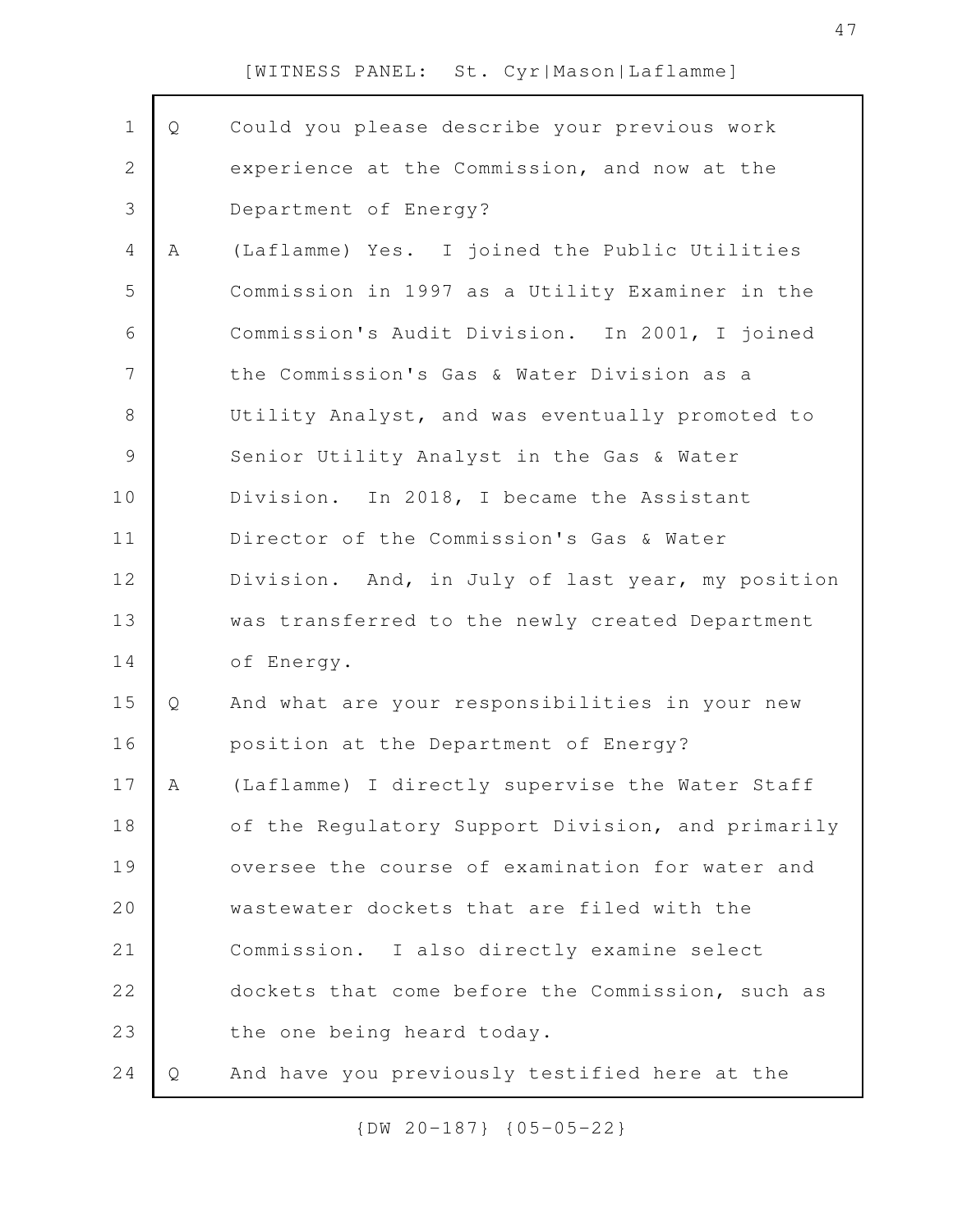| $\mathbf 1$    |   | Commission before?                                |
|----------------|---|---------------------------------------------------|
| $\mathbf{2}$   | Α | (Laflamme) Yes, I have.                           |
| 3              | Q | Okay. Could you further describe your             |
| $\overline{4}$ |   | involvement with this particular docket please?   |
| 5              | Α | (Laflamme) Yes. I examined the Company's rate     |
| 6              |   | filing in conjunction with the books and records  |
| $\overline{7}$ |   | previously on file with the Commission regarding  |
| $\,8\,$        |   | Lakes Region Water Company. I participated in     |
| $\mathcal{G}$  |   | the discovery process, formulating data requests, |
| 10             |   | reviewing data responses, and participated in     |
| 11             |   | technical sessions. I also participated in the    |
| 12             |   | drafting of the Settlement Agreement that is      |
| 13             |   | being presented today.                            |
| 14             |   | I also materially participated in                 |
| 15             |   | previous dockets involving Lakes Region,          |
| 16             |   | including DW 15-209, which was Lakes Region's     |
| 17             |   | last general rate proceeding; DW 16-619, which    |
| 18             |   | was the Dockham Shores acquisition; DW 17-176,    |
| 19             |   | which is the Wildwood acquisition; DW 18-056,     |
| 20             |   | which was an income tax docket regarding Lakes    |
| 21             |   | Region; DW 19-135, which was a CoBank financing;  |
| 22             |   | and DW 19-177, which was a rate case specifically |
| 23             |   | for the Dockham Shores Division.                  |
| 24             | Q | I would like you to look at Exhibit Number 9,     |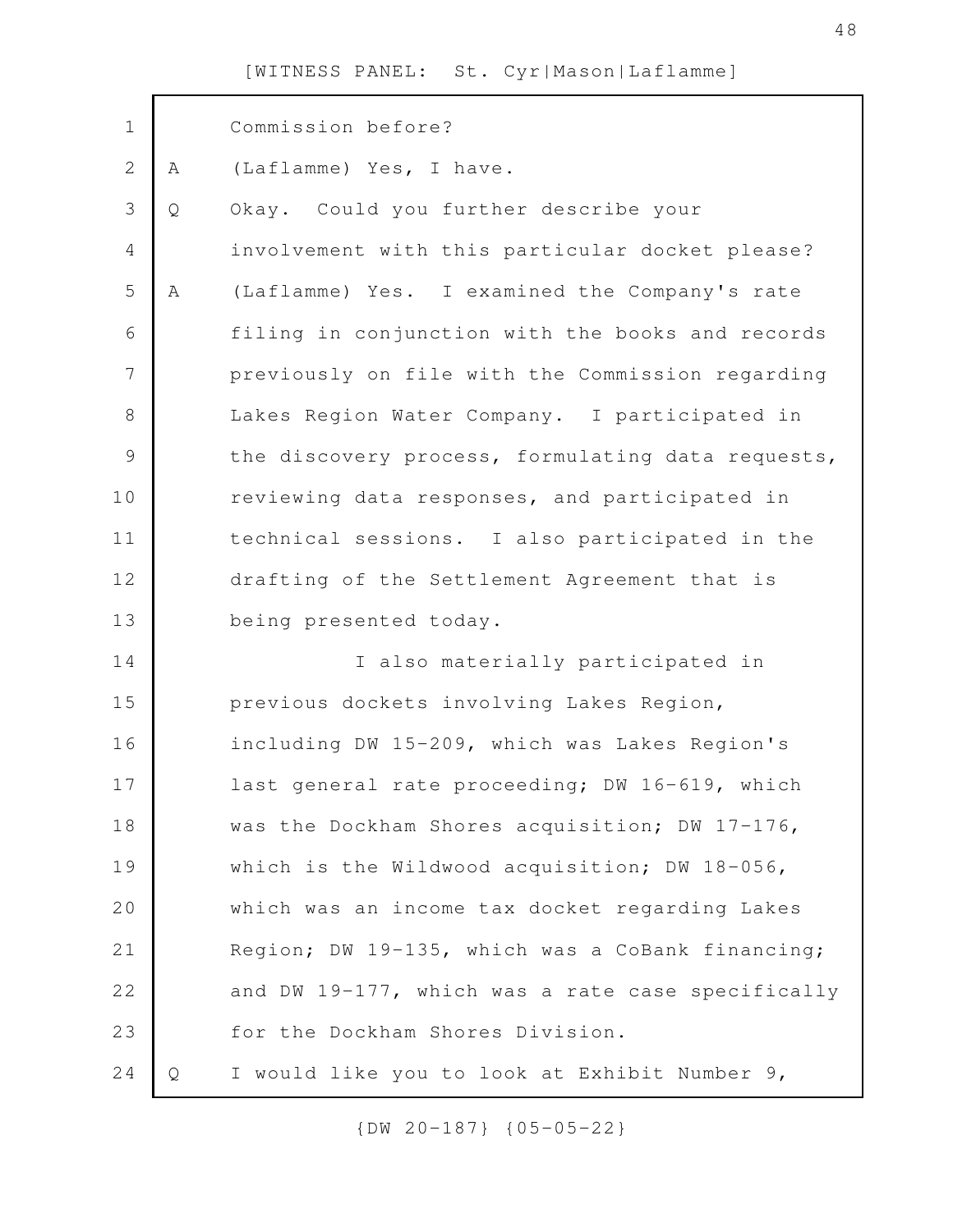| $\mathbf 1$    |   | which is the Settlement Agreement previously        |
|----------------|---|-----------------------------------------------------|
| $\overline{2}$ |   | referenced by Attorney Richardson. Do you have      |
| 3              |   | that document in front of you, Mr. Laflamme?        |
| $\overline{4}$ | A | (Laflamme) Yes, I do.                               |
| 5              | Q | And can you please identify this document for the   |
| 6              |   | record?                                             |
| 7              | A | (Laflamme) Yes. This is the Settlement Agreement    |
| $\,8\,$        |   | reached by the Company and the Department in this   |
| $\mathsf 9$    |   | proceeding.                                         |
| 10             | Q | And did you state previously that you               |
| 11             |   | participated in the drafting and review of this     |
| 12             |   | document?                                           |
| 13             | Α | (Laflamme) Yes, I did.                              |
| 14             | Q | Do you wish to make any revisions to Exhibit        |
| 15             |   | Number 9 at this time?                              |
| 16             | Α | (Laflamme) No, I do not.                            |
| 17             | Q | And is the information contained in Exhibit 9       |
| 18             |   | true and accurate to the best of your knowledge?    |
| 19             | A | (Laflamme) Yes, it is.                              |
| 20             | Q | I would like you to turn to Bates Page 003 of the   |
| 21             |   | Settlement Agreement in Exhibit 9. And turning      |
| 22             |   | your attention to Section III, $A$ -- Subsection A, |
| 23             |   | Subsection i, "Overview", could you please          |
| 24             |   | describe what is contained in the Settlement        |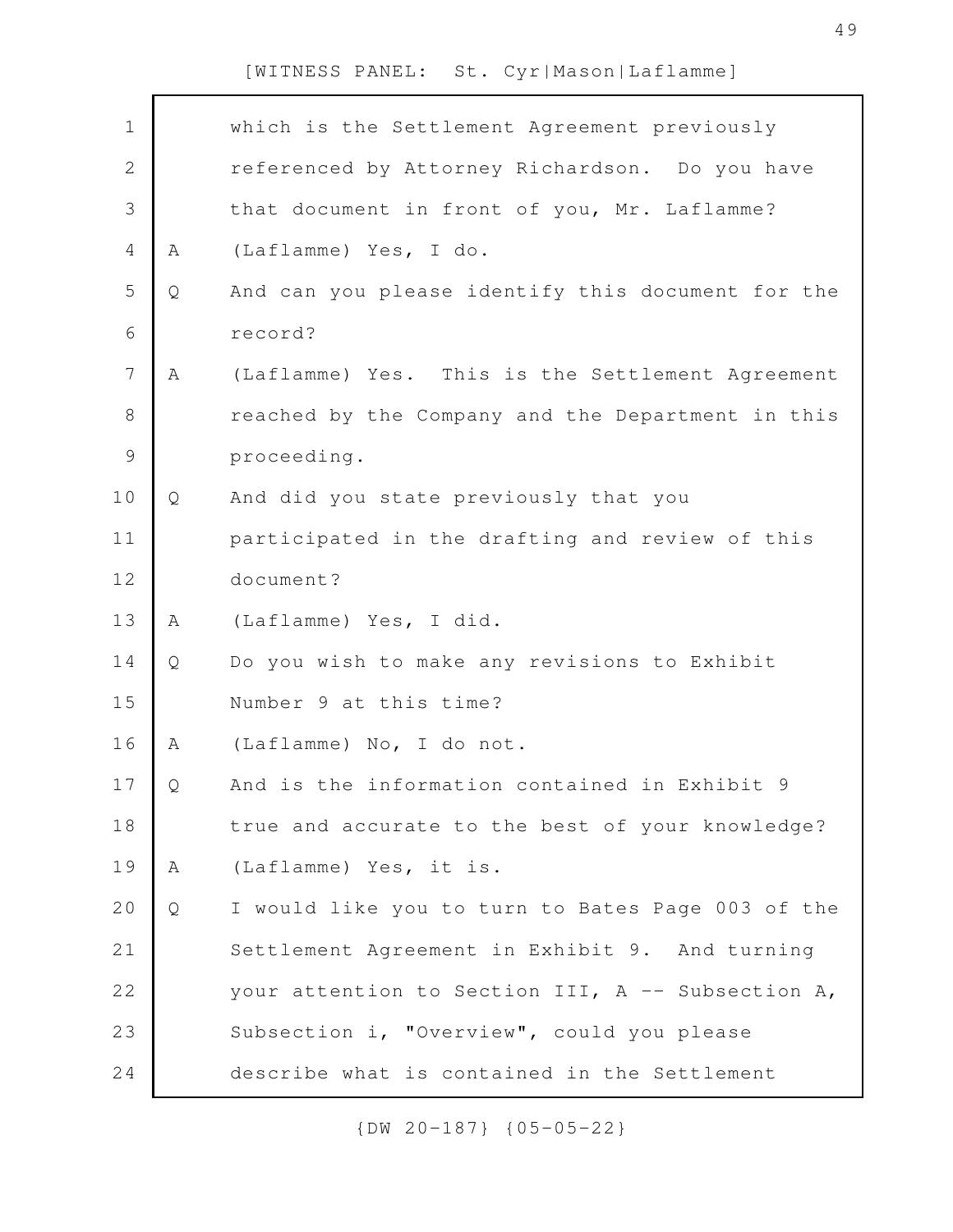| $\mathbf 1$    |   | Agreement with regard to proposed rate increases? |
|----------------|---|---------------------------------------------------|
| 2              | Α | (Laflamme) Certainly. The Settlement Agreement    |
| 3              |   | is proposing a permanent rate increase for all of |
| 4              |   | Lakes Region's general water customers, based on  |
| 5              |   | the Company's test year in this case of 2019, as  |
| 6              |   | well as a step increase in revenues, based mainly |
| $\overline{7}$ |   | on plant additions made by the Company during     |
| 8              |   | 2020 and 2021.                                    |
| 9              |   | However, due to the fact that the                 |
| 10             |   | majority of Lakes Region's customers would        |
| 11             |   | realize a rate decrease relative to temporary     |
| 12             |   | rates currently in place, when permanent rates    |
| 13             |   | are put into effect, that would soon be followed  |
| 14             |   | by a rate increase when the Step Adjustment is    |
| 15             |   | implemented, the Settling Parties are proposing   |
| 16             |   | instead to implement these two rate adjustments   |
| 17             |   | simultaneously upon Commission approval of the    |
| 18             |   | proposed Step Adjustment.                         |
| 19             |   | In the interim, the Company would                 |
| 20             |   | continue to charge its approved temporary rates.  |
| 21             |   | The Settling Parties feel that this proposal will |
| 22             |   | aid in maintaining rate stabilization and         |
| 23             |   | mitigate customer confusion.                      |
| 24             | Q | Thank you for that. If you could turn to Bates    |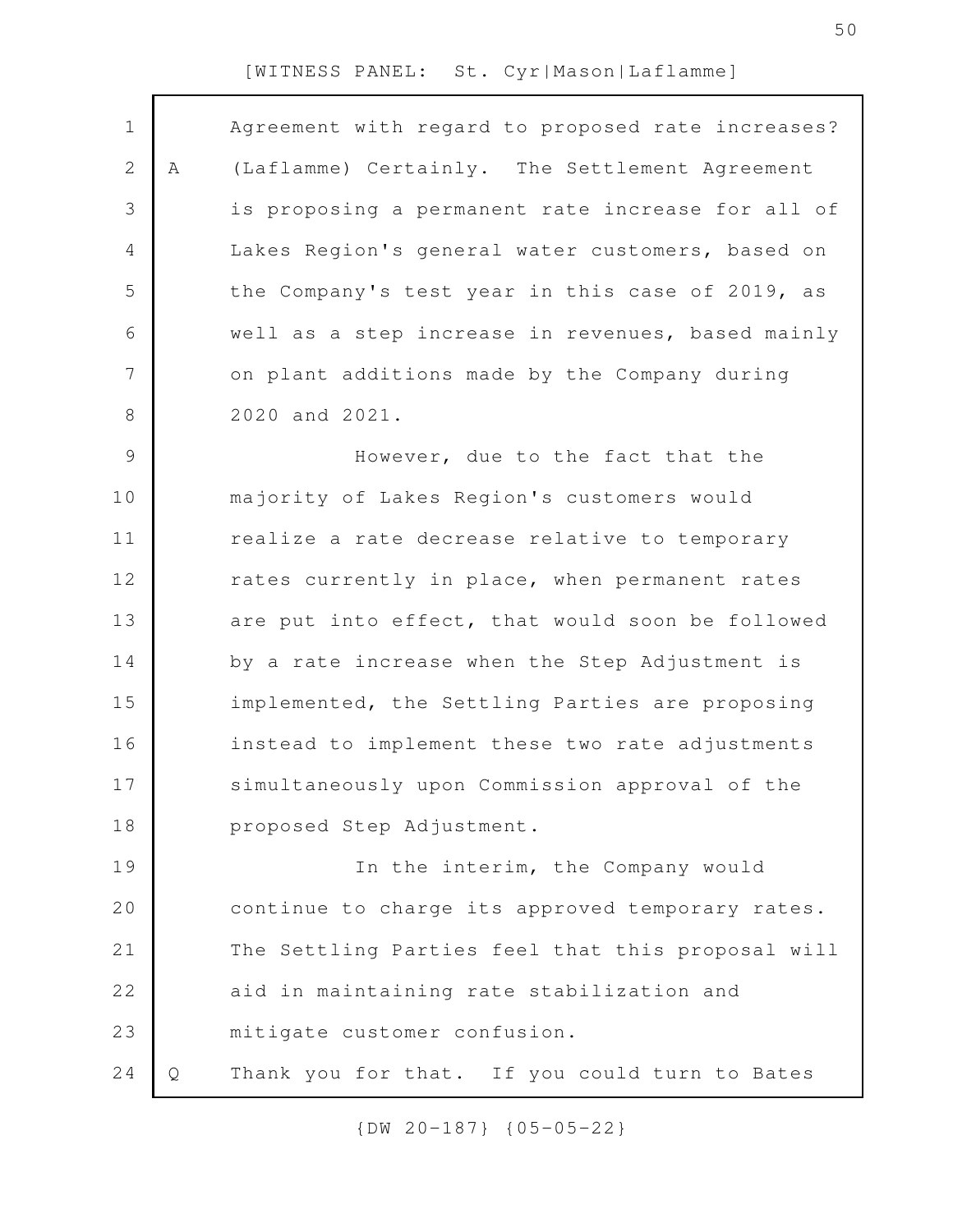| $\mathbf 1$   |   | Pages 004 and 005 of Exhibit 9, and specifically  |
|---------------|---|---------------------------------------------------|
| $\mathbf{2}$  |   | it's Subsection ii of Section III. Could you      |
| 3             |   | please -- excuse me, Section ii, A.ii, pardon me. |
| 4             |   | It outlines a projected timeline of events        |
| 5             |   | relative to the remainder of this proceeding      |
| 6             |   | based on the provisions contained in the          |
| 7             |   | Settlement Agreement. Is that true?               |
| 8             | Α | (Laflamme) That is correct.                       |
| $\mathcal{G}$ | Q | And, in that section, how many Commission orders  |
| 10            |   | are currently envisioned relative to the          |
| 11            |   | remainder of this docket?                         |
| 12            | Α | (Laflamme) Three. The first will be an order      |
| 13            |   | approving this Settlement Agreement and the       |
| 14            |   | proposed permanent rates contained in the         |
| 15            |   | Settlement Agreement; the second will be an order |
| 16            |   | approving the amount of the proposed Step         |
| 17            |   | Adjustment, after it has been audited and         |
| 18            |   | reviewed by the DOE Staff; and the third will be  |
| 19            |   | an order approving the reconciliation and         |
| 20            |   | adjustment of revenues between permanent rates    |
| 21            |   | and temporary rates, as well as rate case expense |
| 22            |   | recovery.                                         |
| 23            | Q | Thank you. And if we could move on to the next    |
| 24            |   | section, Subsection B, entitled "Permanent Rate   |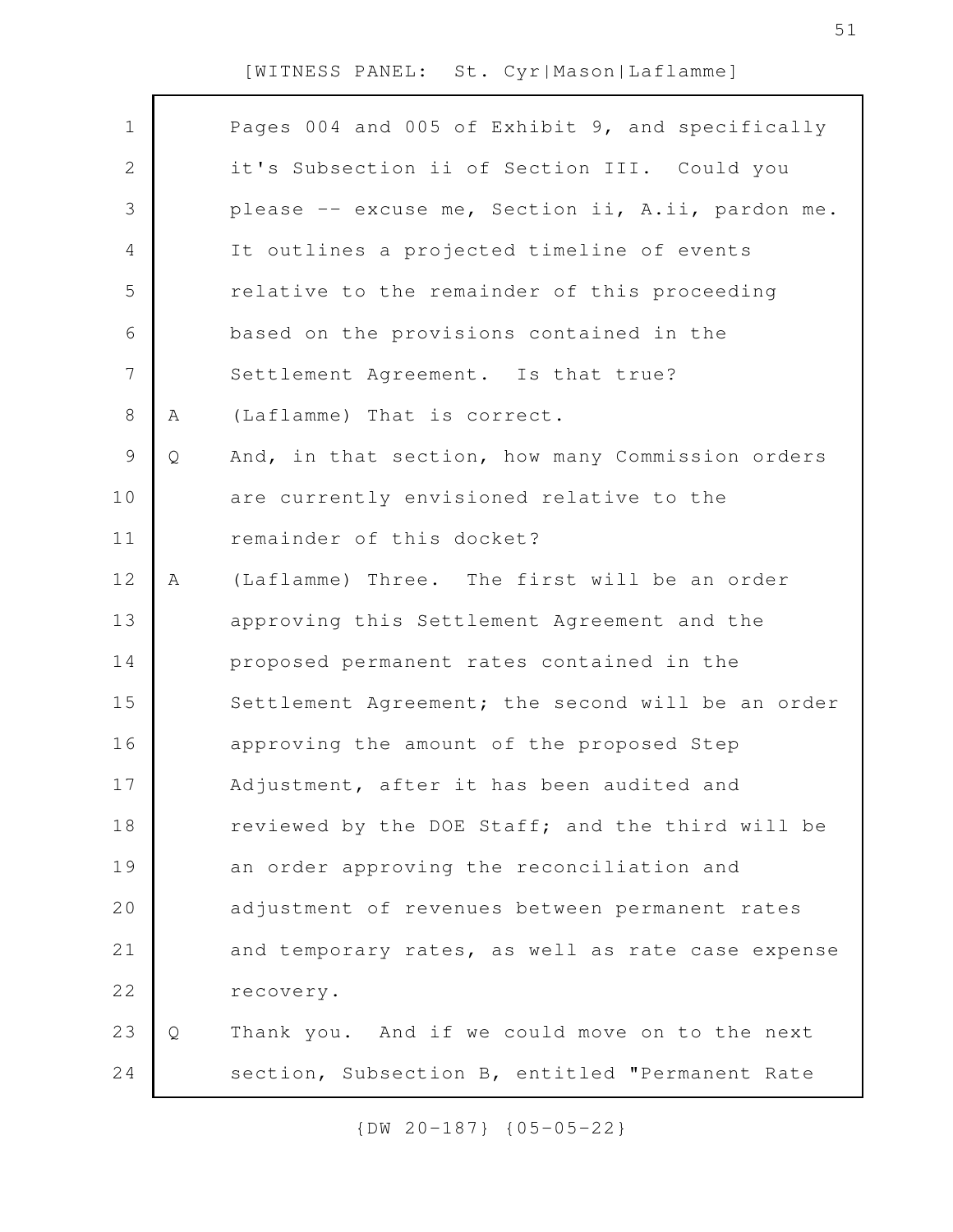| $\mathbf 1$    |   | Revenue Requirement", which is on Bates Page 005,  |
|----------------|---|----------------------------------------------------|
| $\overline{2}$ |   | it states that he Settling Parties agree to a      |
| 3              |   | total revenue requirement for Lakes Region of      |
| 4              |   | "\$1,378,827", and that "represents an increase of |
| 5              |   | 3.12 percent", and the Company's pro forma test    |
| 6              |   | year revenues from general water customers. Is     |
| 7              |   | that correct?                                      |
| $8\,$          | Α | (Laflamme) That is correct.                        |
| $\mathcal{G}$  | Q | And it further indicates that the derivation of    |
| 10             |   | this proposed increase can be found in Attachment  |
| 11             |   | A to the Agreement, which starts on Bates          |
| 12             |   | Page 019. Is that correct?                         |
| 13             | A | (Laflamme) That is correct.                        |
| 14             | Q | Mr. Laflamme, did you prepare Attachment A?        |
| 15             | Α | (Laflamme) Yes, I did.                             |
| 16             | Q | Can you please briefly walk the Commission         |
| 17             |   | through the calculation of the proposed revenue    |
| 18             |   | requirement contained in Attachment A?             |
| 19             | Α | (Laflamme) Certainly. To do that, I would direct   |
| 20             |   | your attention to the Summary schedule contained   |
| 21             |   | on Bates Page 019. The Settling Parties have       |
| 22             |   | agreed to a total Rate Base amount of \$3,607,730  |
| 23             |   | as calculated on Schedule 2, Column 6, Bates Page  |
| 24             |   | 023, of Attachment A. To that amount an agreed     |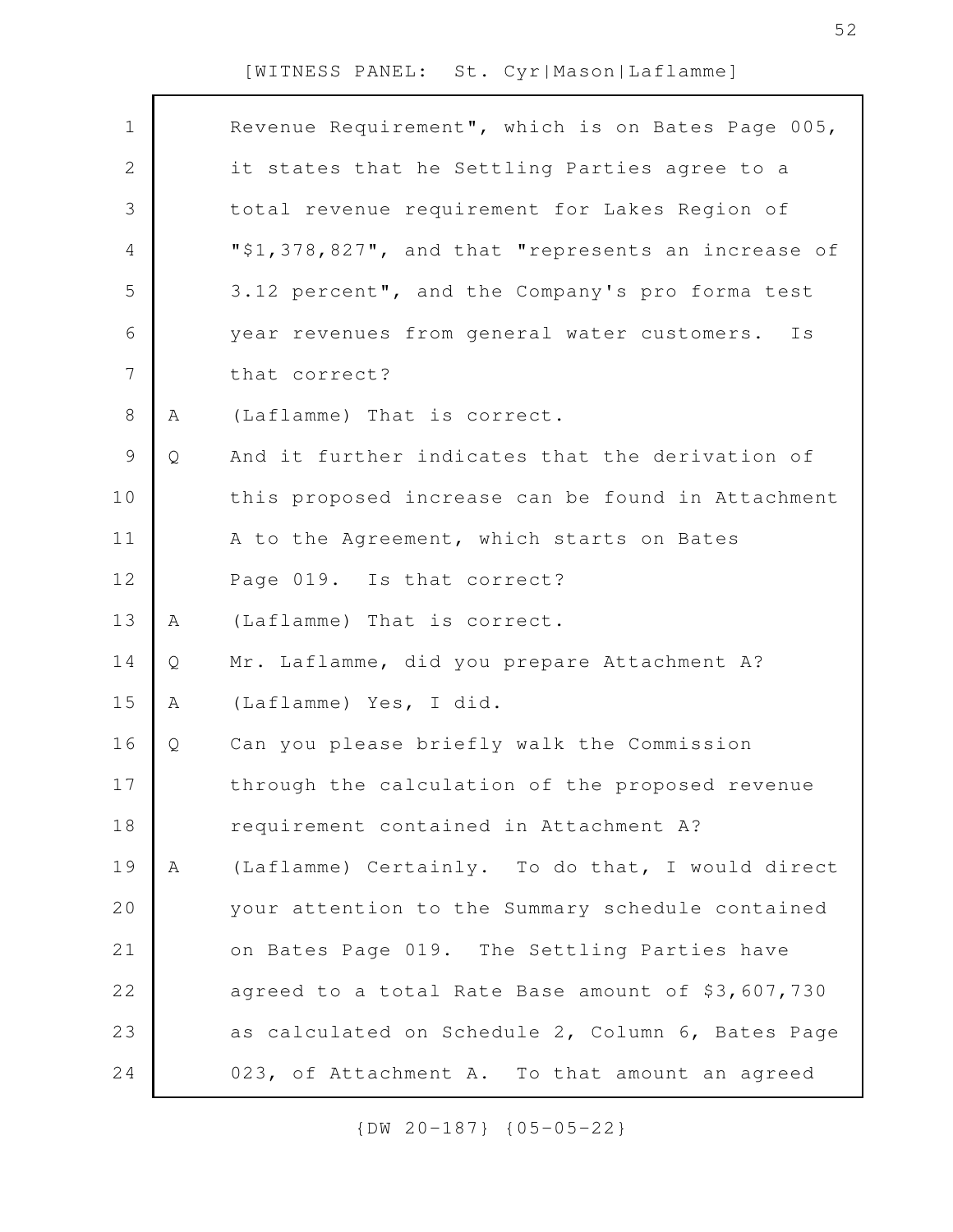| $\mathbf 1$    |   | upon Rate of Return, as calculated on              |
|----------------|---|----------------------------------------------------|
| $\mathbf{2}$   |   | Schedule 1a, Bates Page 020, of 8.52 percent is    |
| 3              |   | applied in order to derive an Operating Income     |
| 4              |   | Requirement of \$307,258. From that amount, the    |
| 5              |   | Company's Pro Forma Test Year Operating Income,    |
| 6              |   | from Schedule 3, Column 6, on Bates Page 026, of   |
| $\overline{7}$ |   | \$276,868 is subtracted to derive Lakes Region's   |
| $8\,$          |   | Revenue Deficiency before Income Tax Effect of     |
| $\mathsf 9$    |   | \$30,930 [\$30,390?]. To this, a Tax Factor,       |
| 10             |   | calculated on Schedule 1b, which is Bates page     |
| 11             |   | 022, of 72.92 percent is applied in order to       |
| 12             |   | arrive at the agreed upon Revenue Deficiency       |
| 13             |   | after Income Tax Effect of \$41,678, which, when   |
| 14             |   | added to the Company's Pro Forma Test Year Water   |
| 15             |   | Revenues of \$1,337,149 results in the proposed    |
| 16             |   | Permanent Rate Revenue Requirement of \$1,378,827. |
| 17             |   | And this represents a 3.12 percent increase in     |
| 18             |   | test year water revenues from general customers.   |
| 19             | Q | Before I move on, Mr. Laflamme, I want to turn     |
| 20             |   | back to one of the figures you just stated for     |
| 21             |   | the record. I believe the numbers were             |
| 22             |   | transposed. But could you repeat again what        |
| 23             |   | Lakes Region's Revenue Deficiency before Income    |
| 24             |   | Tax Effect is?                                     |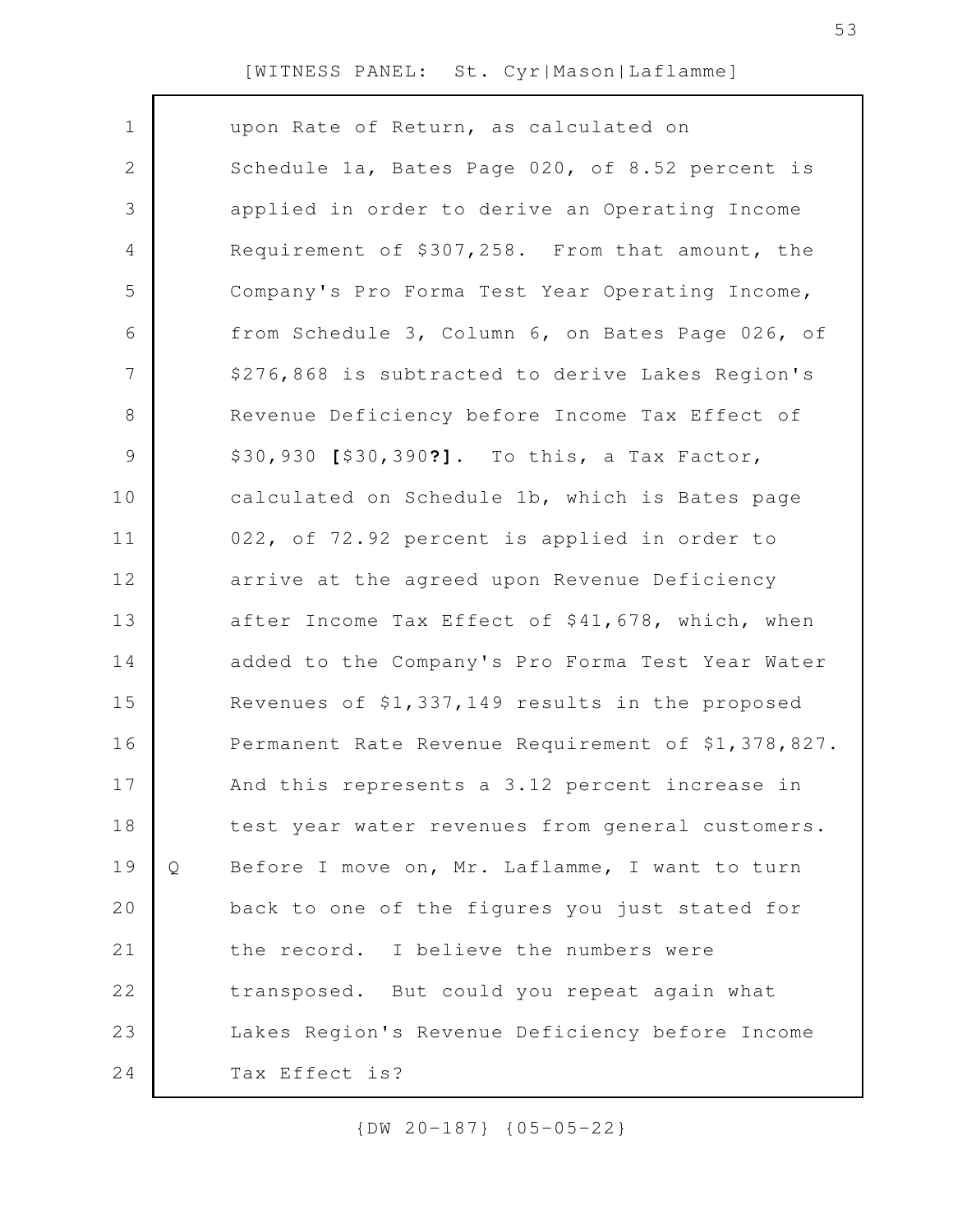| $\mathbf 1$    | Α | $(Lafflamme)$ \$30,390.                            |
|----------------|---|----------------------------------------------------|
| 2              | Q | Okay. I believe that you switched the 3 and the    |
| 3              |   | 9. So, for the record, it's "\$30,390", correct?   |
| 4              | Α | (Laflamme) That is correct.                        |
| 5              | Q | Thank you. Mr. Laflamme, you indicated that the    |
| 6              |   | test year upon which the proposed revenue          |
| $\overline{7}$ |   | requirement is based upon is 2019. Was an audit    |
| $8\,$          |   | of the test year 2019 performed by the             |
| $\mathsf 9$    |   | Department's Audit Staff?                          |
| 10             | Α | (Laflamme) Yes, it was. The Audit Report of the    |
| 11             |   | Department's examination is included in the        |
| 12             |   | Settlement Agreement as "Attachment E", which can  |
| 13             |   | be found on Bates Pages 063 to 165. There was a    |
| 14             |   | total of ten audit issues identified in that       |
| 15             |   | report. And, with regard to those audit issues     |
| 16             |   | that impacted the Company's revenue requirement,   |
| 17             |   | adjustments were incorporated in Schedule 2a, on   |
| 18             |   | Bates Pages 024 and 025, and Schedule 3a, of       |
| 19             |   | Bates Pages 027 through 030, of Attachment A to    |
| 20             |   | properly account for those items.                  |
| 21             | Q | Mr. Laflamme, in Schedule 2 of Attachment A,       |
| 22             |   | Bates Page 023, it indicates that the Company's    |
| 23             |   | net rate base includes approximately \$3.8 million |
| 24             |   | in net plant investment. Is that correct?          |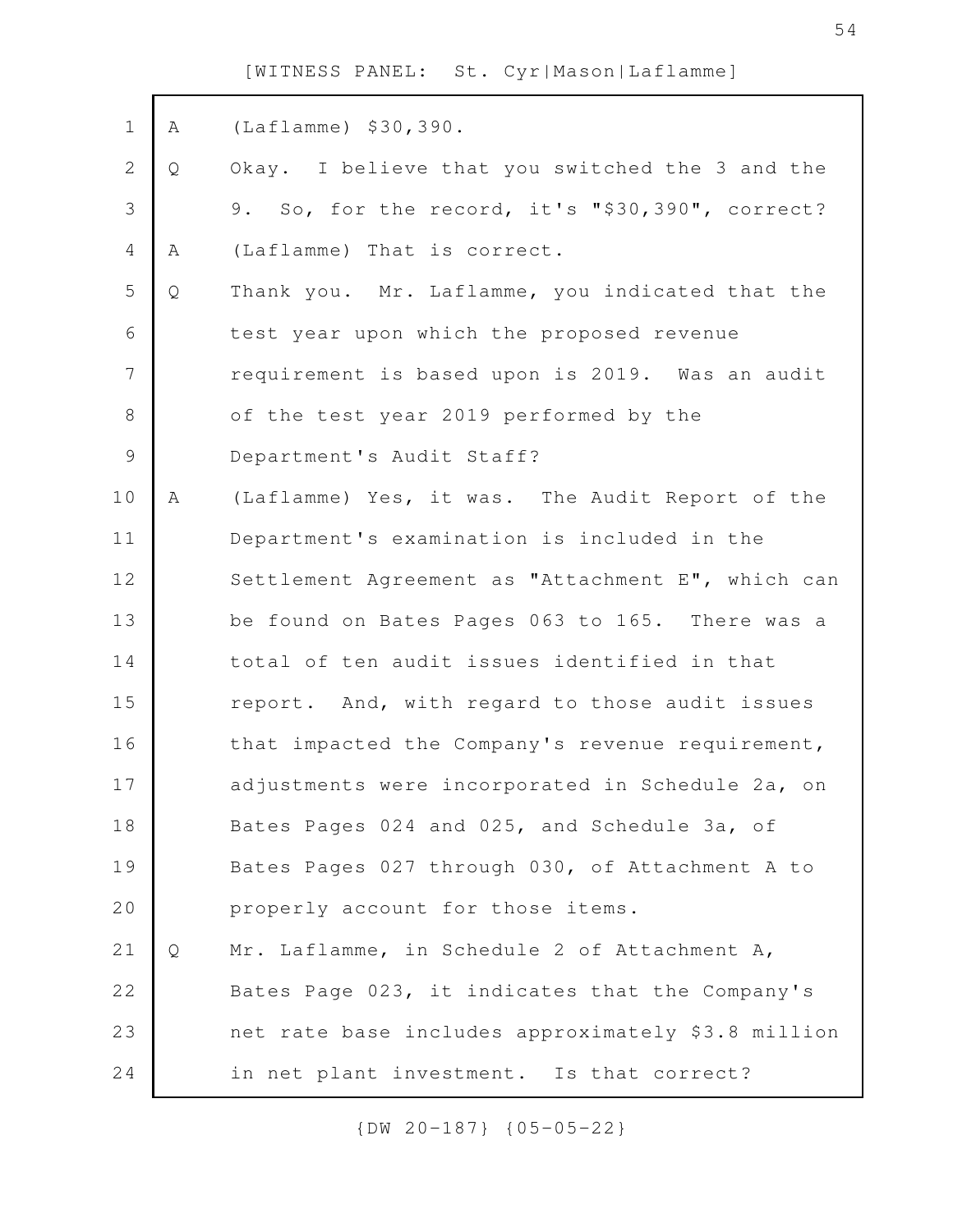| $\mathbf 1$   | Α | (Laflamme) Yes.                                   |
|---------------|---|---------------------------------------------------|
| $\mathbf 2$   | Q | Do you believe that the Company's plant           |
| 3             |   | investments reflected in rate base is prudent,    |
| 4             |   | used and useful?                                  |
| 5             | Α | (Laflamme) Yes. The Company's plant investments   |
| 6             |   | since its last general rate proceeding in DW      |
| 7             |   | 15-209 were examined as part of the Department's  |
| $\,8\,$       |   | audit in this case. And I would specifically      |
| $\mathcal{G}$ |   | reference Bates Pages 065 through 089 of          |
| 10            |   | Attachment E. Additionally, the Department's      |
| 11            |   | Audit Staff previously conducted examinations of  |
| 12            |   | the Company's Dockham Shores Division's pump      |
| 13            |   | station replacement as part of DW 16-619, as well |
| 14            |   | as the Dockham Shores' operations in the DW       |
| 15            |   | 19-177 Dockham Shores rate proceeding.            |
| 16            |   | Additionally, the Department's                    |
| 17            |   | engineering consultant, Douglas W. Brogan,        |
| 18            |   | previously took part in the investigations of DW  |
| 19            |   | 19-135, which was the CoBank financing docket,    |
| 20            |   | and DW 19-177, which was the Dockham Shores rate  |
| 21            |   | proceeding, as well as reviewed the filing and    |
| 22            |   | participated in discovery in this rate            |
| 23            |   | proceeding.                                       |
| 24            |   | Based on the Department's conclusions             |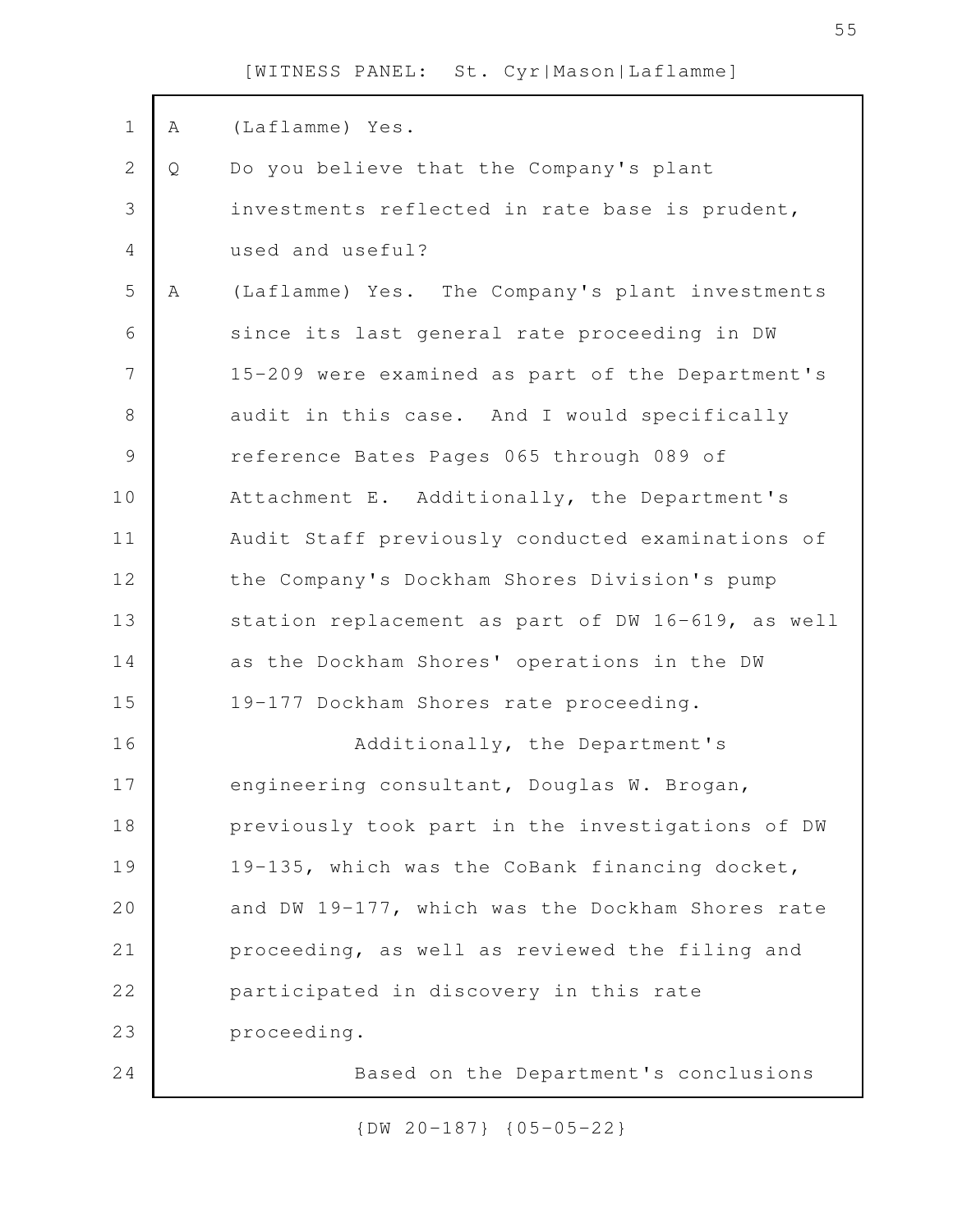| $\mathbf 1$    |   | regarding Lakes Region's plant additions, not     |
|----------------|---|---------------------------------------------------|
| $\mathbf{2}$   |   | only in this proceeding, but also in the other    |
| 3              |   | aforementioned proceedings, the Department        |
| $\overline{4}$ |   | believes that the Company's net plant investment  |
| 5              |   | reflected in rate base is prudent, used and       |
| 6              |   | useful.                                           |
| $\overline{7}$ | Q | Thank you for that, Mr. Laflamme. If I can turn   |
| 8              |   | your attention now to Subsection C, that's on     |
| $\mathcal{G}$  |   | Bates Page 006, entitled "Step I", the Settling   |
| 10             |   | Parties agreed to a combined step adjustment for  |
| 11             |   | Lakes Region that would result in an additional   |
| 12             |   | increase in the Company's revenues of not more    |
| 13             |   | than \$144,863, which represents a further        |
| 14             |   | increase in the Company's revenue requirement     |
| 15             |   | from general customers of 10.83 percent. Is that  |
| 16             |   | correct?                                          |
| 17             | A | (Laflamme) Yes, it is.                            |
| 18             | Q | And this Step Adjustment consists essentially of  |
| 19             |   | three components. Is that also correct?           |
| 20             | Α | (Laflamme) Yes.                                   |
| 21             | Q | Could you please elaborate for the Commission?    |
| 22             | Α | (Laflamme) Yes. The Step Adjustment consists of,  |
| 23             |   | first of all, the combined cost of Lakes Region's |
| 24             |   | post-test year '20 and 2021 plant additions;      |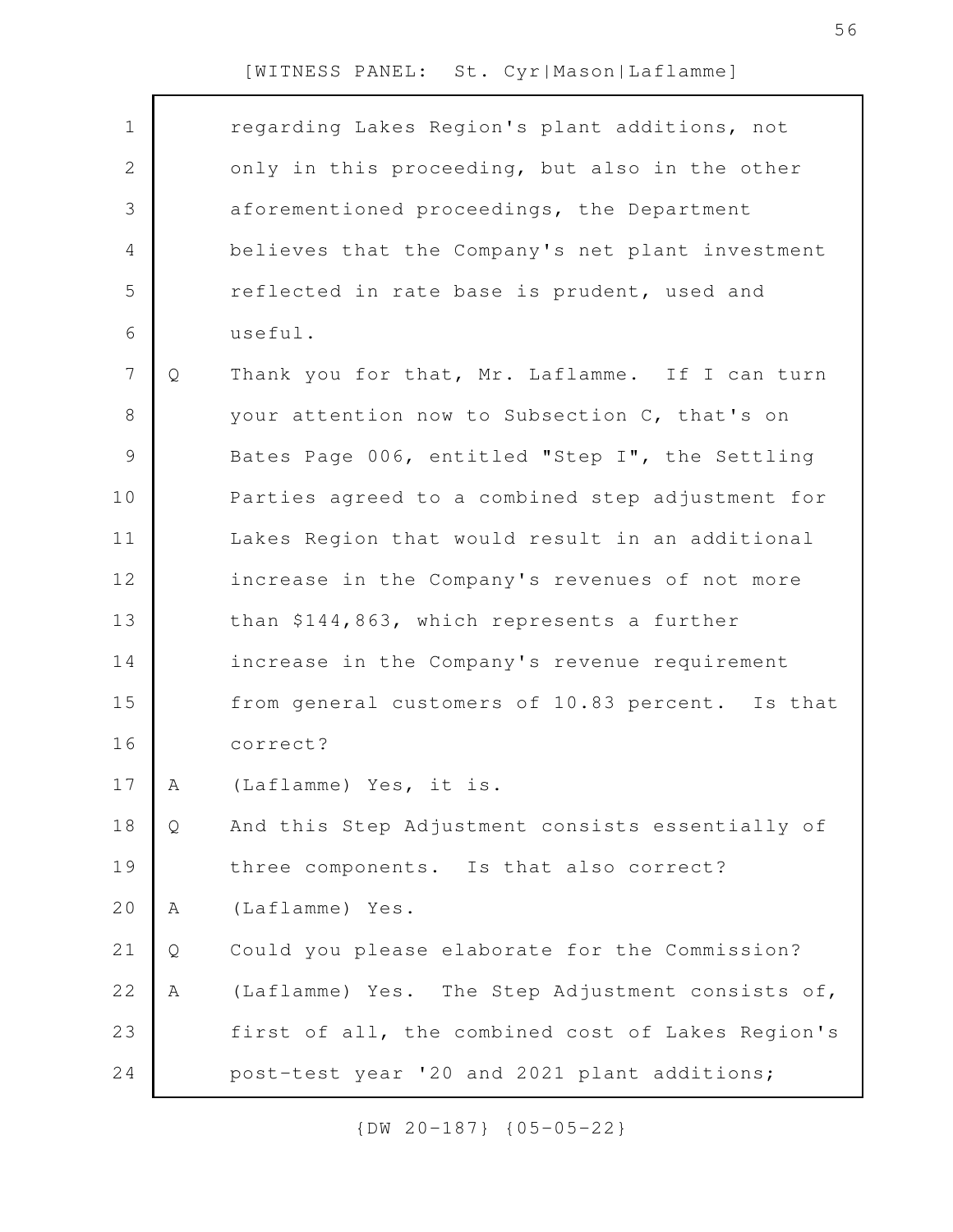| $\mathbf 1$    |   | secondly, the post-test year annual wage         |
|----------------|---|--------------------------------------------------|
| $\mathbf{2}$   |   | increases that were deferred pending review in   |
| $\mathfrak{Z}$ |   | this proceeding; and, third, the cost of paving  |
| 4              |   | work currently pending completion that is        |
| 5              |   | associated with certain 2021 plant additions.    |
| 6              | Q | It further indicates that the derivation of this |
| $\overline{7}$ |   | Step Adjustment can be found in Attachment B,    |
| $8\,$          |   | which starts on Bates Page 039. Is that correct? |
| $\mathsf 9$    | Α | (Laflamme) Yes, it is.                           |
| 10             | Q | And did you prepare and edit Attachment B, Mr.   |
| 11             |   | Laflamme?                                        |
| 12             | Α | (Laflamme) Yes, I did.                           |
| 13             | Q | Can you briefly walk through the                 |
| 14             |   | Commission through the -- briefly walk the       |
| 15             |   | Commission through the calculation of the        |
| 16             |   | proposed Step Adjustment contained in Attachment |
| 17             |   | B?                                               |
| 18             | A | (Laflamme) Certainly. I would direct your        |
| 19             |   | attention to the Summary schedule contained on   |
| 20             |   | Bates Page 039 of Attachment B. The top section  |
| 21             |   | of this schedule shows the various additions to  |
| 22             |   | the Company's rate base consisting of, first of  |
| 23             |   | all, the net 2020 plant additions of \$191,581   |
| 24             |   | from Schedule 2 of Attachment B, on Bates Pages  |
|                |   |                                                  |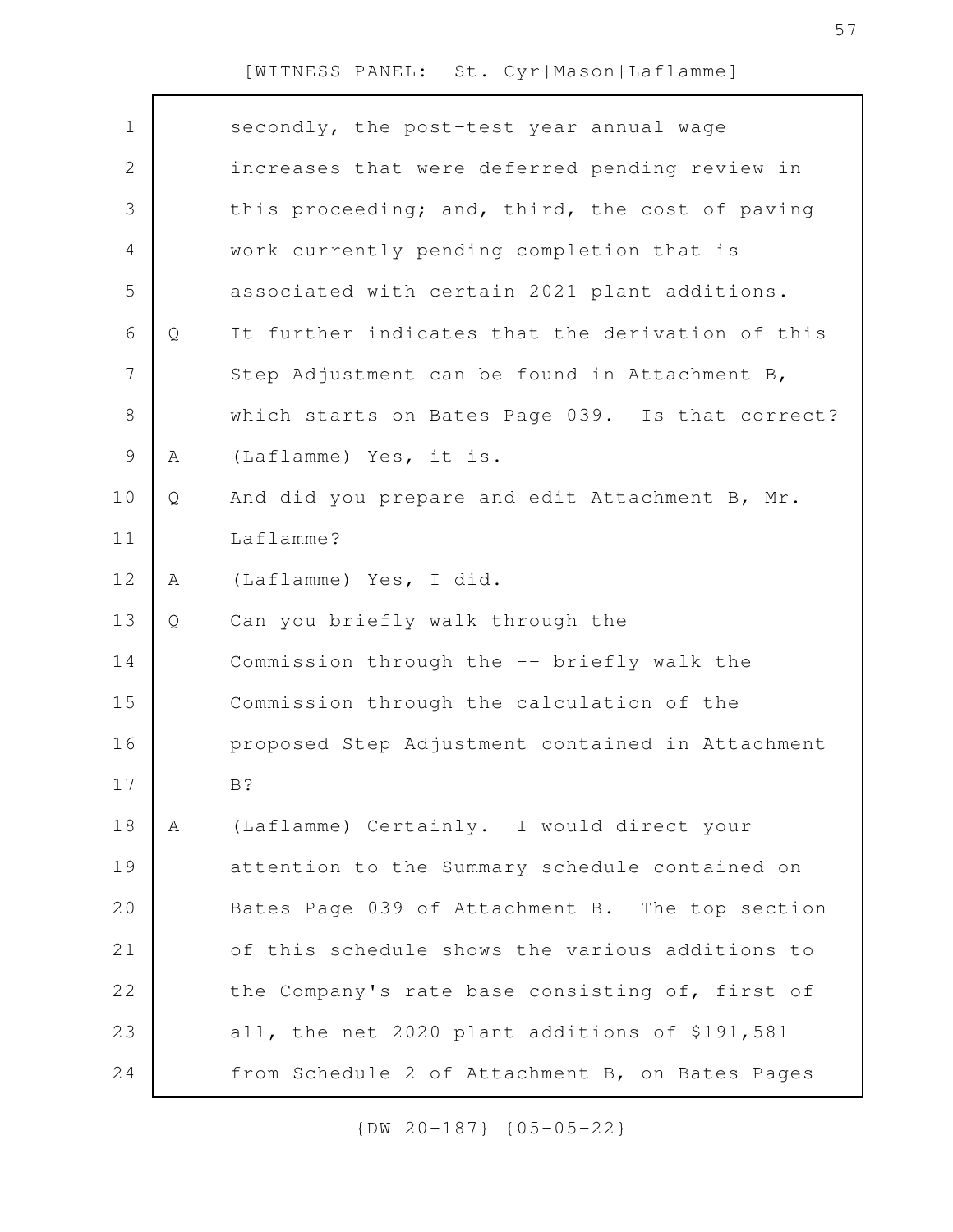| $\mathbf 1$    | 040 and 041; secondly, the net 2021 plant         |
|----------------|---------------------------------------------------|
| $\mathbf{2}$   | additions, inclusive of the pending paving work,  |
| 3              | of \$621,551 from Schedule 3 of Attachment B, and |
| 4              | those are specifically found on Bates Pages 043   |
| 5              | and 044; and, third, in addition to the Company's |
| 6              | cash working capital component of \$2,154.        |
| $\overline{7}$ | Altogether, the anticipated addition to           |
| $8\,$          | the Company's rate base resulting from the        |
| 9              | proposed Step Adjustment is \$815,287. To that    |
| 10             | amount the agreed upon rate of return, as         |
| 11             | calculated on Schedule 1a of Attachment A, Bates  |
| 12             | Page 020, of 8.52 percent is applied to derive    |
| 13             | the anticipated increase in the Company's         |
| 14             | operating income requirement of \$69,435.         |
| 15             | To that amount various operating                  |
| 16             | expenses are added, consisting of, first of all,  |
| 17             | the projected increase in annual wage expense of  |
| 18             | \$11,769 from Schedule 4 of Attachment B, Bates   |
| 19             | Page 046; the estimated annual depreciation       |
| 20             | expense of \$48,006 associated with the '20 and   |
| 21             | '21 plant additions from Schedules 2 and 3 of     |
| 22             | Attachment B, Bates Pages 040 and 045; the        |
| 23             | estimated annual property tax expense associated  |
| 24             | with those plant additions of \$9,712 also from   |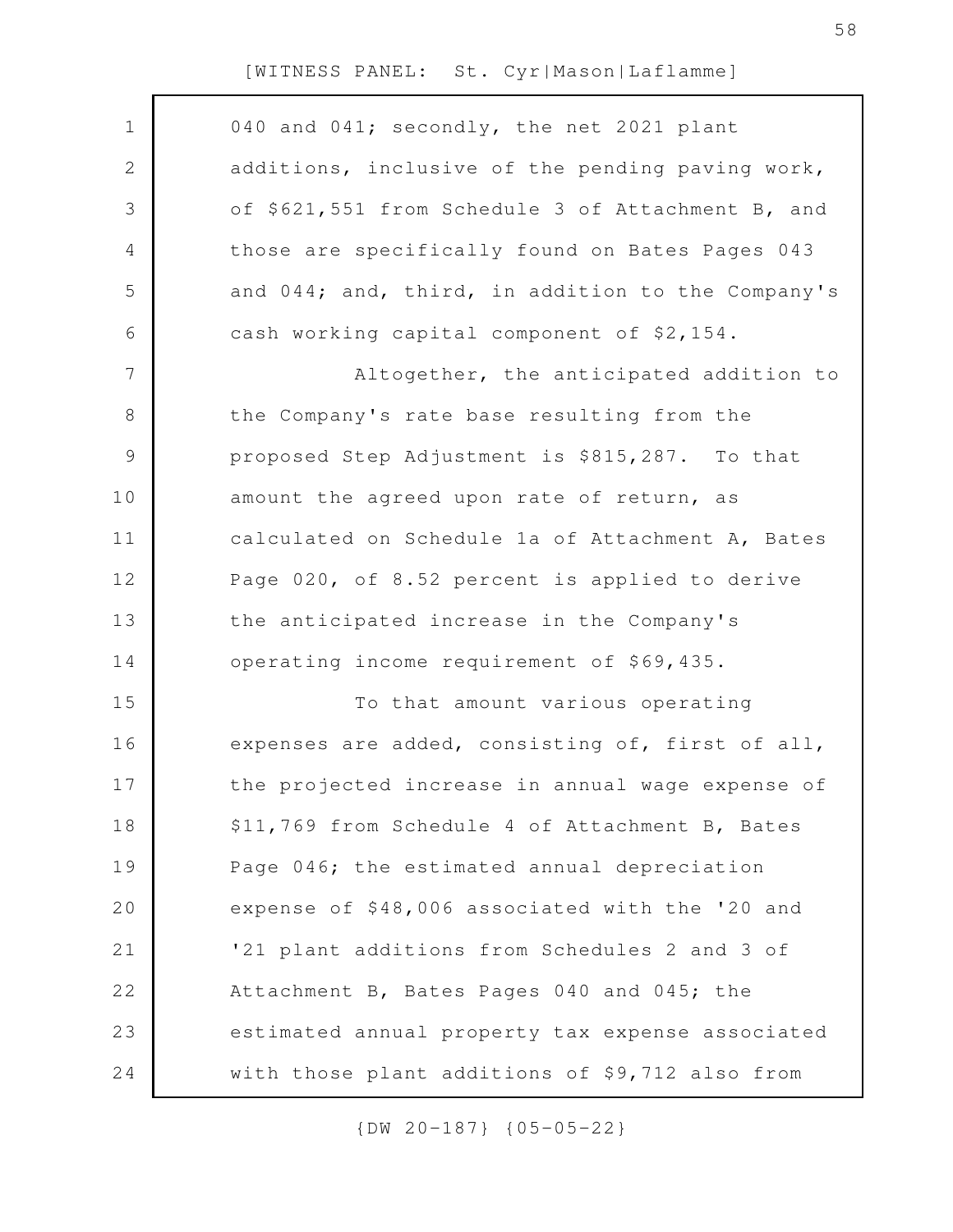| $\mathbf 1$   |   | Schedules 2 and 3; and the estimated payroll tax   |
|---------------|---|----------------------------------------------------|
| $\mathbf{2}$  |   | expense associated with wage increases of \$900    |
| 3             |   | from Schedule 4 of Attachment B., located on       |
| 4             |   | Bates Page 046; and, five, additional annual       |
| 5             |   | income tax expense of \$25,790.                    |
| 6             |   | The resulting estimated increase in                |
| 7             |   | Lakes Region's overall revenue requirement is      |
| 8             |   | \$165,612, including that which would be           |
| $\mathcal{G}$ |   | apportioned to the Company's special contract      |
| 10            |   | with the Property Owners Association at            |
| 11            |   | Suissevale. After subtracting the Suissevale       |
| 12            |   | portion of those revenues in the amount of         |
| 13            |   | \$20,749, as calculated on Schedule 5 of           |
| 14            |   | Attachment B, located on Bates Pages 047           |
| 15            |   | through 051, the remaining portion, or \$144,863,  |
| 16            |   | is that which will be added to the revenue         |
| 17            |   | requirement of Lakes Region's general water        |
| 18            |   | customers. When compared to the Company's test     |
| 19            |   | year pro forma water revenues of \$1,337,149, this |
| 20            |   | represents an additional 10.83 percent increase    |
| 21            |   | in the Company's revenue requirement from general  |
| 22            |   | water customers.                                   |
| 23            | Q | Mr. Laflamme, those components of the Step         |
| 24            |   | Adjustment that you just reviewed for the          |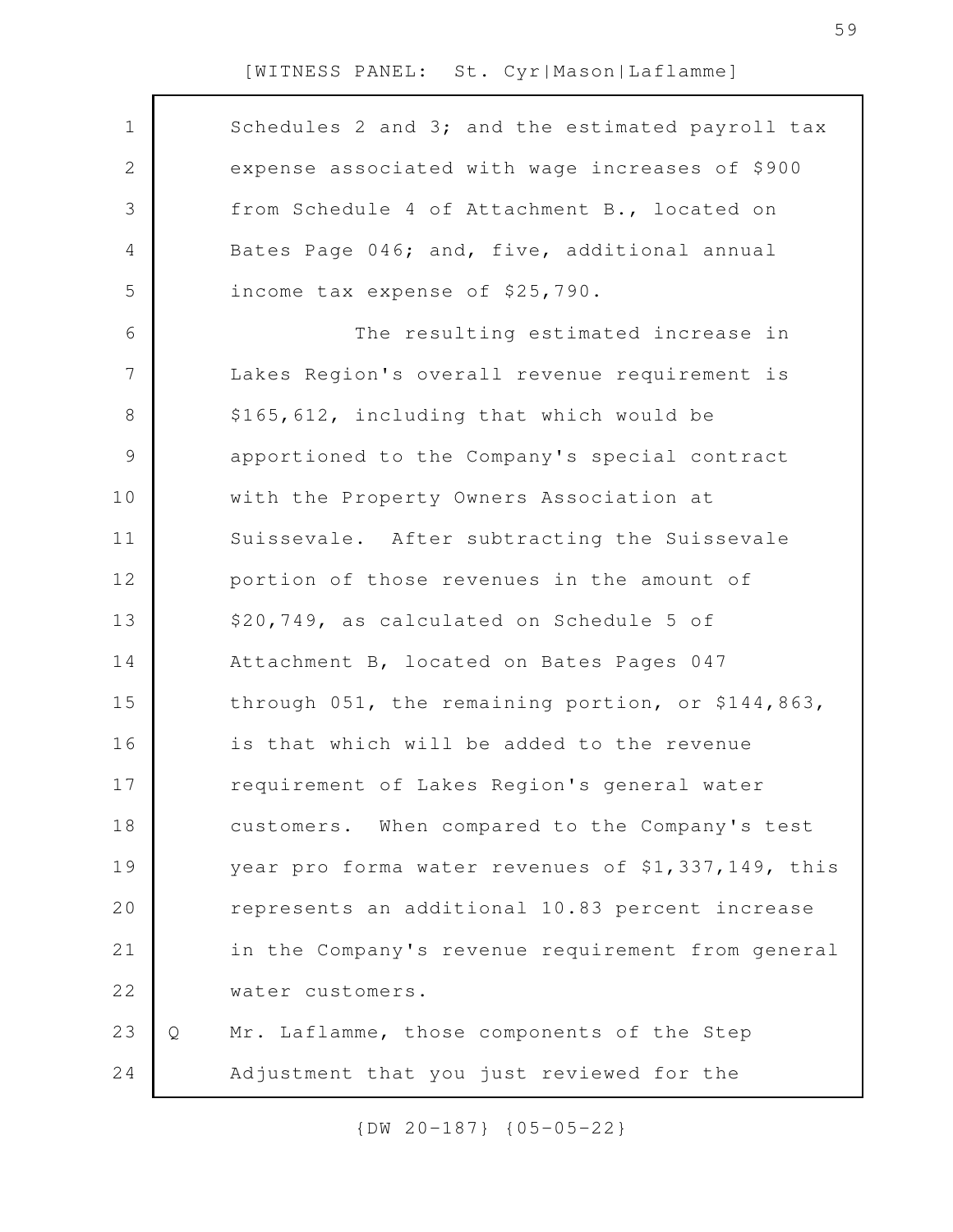| $\mathbf 1$    |   | Commission, will they be reviewed and audited by  |
|----------------|---|---------------------------------------------------|
| $\sqrt{2}$     |   | the Department's Audit Division?                  |
| $\mathcal{S}$  | Α | (Laflamme) Yes. Once the pending paving work has  |
| $\overline{4}$ |   | been completed by Lakes Region, the Company will  |
| 5              |   | file all applicable materials with the Department |
| 6              |   | for review, including an examination and          |
| $\overline{7}$ |   | subsequent report by the Department's Audit       |
| $8\,$          |   | Division. And, then, the Department's Water       |
| $\mathcal{G}$  |   | Group also will file a report of its findings     |
| 10             |   | with the Commission.                              |
| 11             | Q | Mr. Laflamme, what happens if Lakes Region does   |
| 12             |   | not complete the pending paving work by six       |
| 13             |   | months subsequent to the Commission's initial     |
| 14             |   | order on the Settlement Agreement?                |
| 15             | Α | (Laflamme) In the event the Company is unable to  |
| 16             |   | complete the necessary paving work by six months  |
| 17             |   | from the date of the Commission's initial order   |
| 18             |   | approving the Settlement Agreement due to         |
| 19             |   | circumstances beyond its control, and those are   |
| 20             |   | specifically explained in Footnote 2, on Bates    |
| 21             |   | Page 006 of the Settlement Agreement, the Company |
| 22             |   | reserves its right to withdraw those paving work  |
| 23             |   | costs from the Step Adjustment.                   |
| 24             | Q | Mr. Laflamme, what would be the maximum combined  |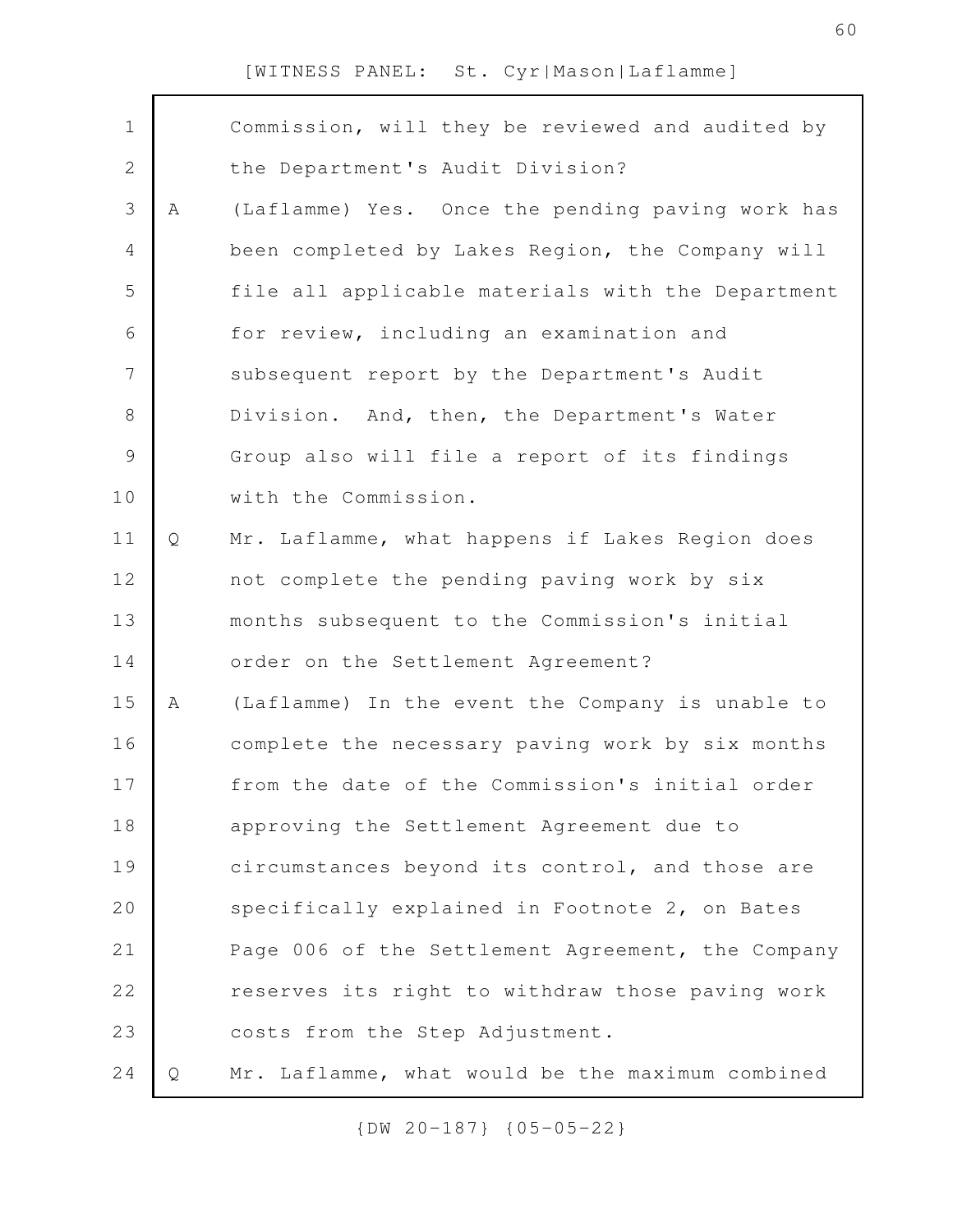| $\mathbf 1$  |   | effect of the proposed permanent rate increase     |
|--------------|---|----------------------------------------------------|
| $\mathbf{2}$ |   | and Step Adjustment, as you have described them,   |
| 3            |   | if they are approved by the Commission?            |
| 4            | A | (Laflamme) In accordance with Section III.D on     |
| 5            |   | Bates Page 007 of the Settlement Agreement, the    |
| 6            |   | maximum combined effect of the permanent rate      |
| 7            |   | increase of \$41,678 and the proposed Step         |
| $8\,$        |   | Adjustment not to exceed \$144,863, would be a     |
| 9            |   | total maximum increase in the Company's revenue    |
| 10           |   | requirement of \$186,541. The resulting revenue    |
| 11           |   | requirement from general water customers would be  |
| 12           |   | a maximum amount of \$1,523,609 [\$1,523,690?], as |
| 13           |   | indicated on Schedule 2a of Attachment C, Bates    |
| 14           |   | Page 054. When compared to the Company's pro       |
| 15           |   | forma test year revenues from general water        |
| 16           |   | customers of \$1,337,149, this represents a        |
| 17           |   | combined increase of 13.95 percent.                |
| 18           | Q | Thank you for that. If you could move on to        |
| 19           |   | Bates Page 008, Subsection E, titled "Cost of      |
| 20           |   | Equity", in the Settlement Agreement, could you    |
| 21           |   | please further explain that section for the        |
| 22           |   | Commission?                                        |
| 23           | Α | (Laflamme) Certainly. As indicated on Page 8 of    |
| 24           |   | the Settlement Agreement, the Settling Parties     |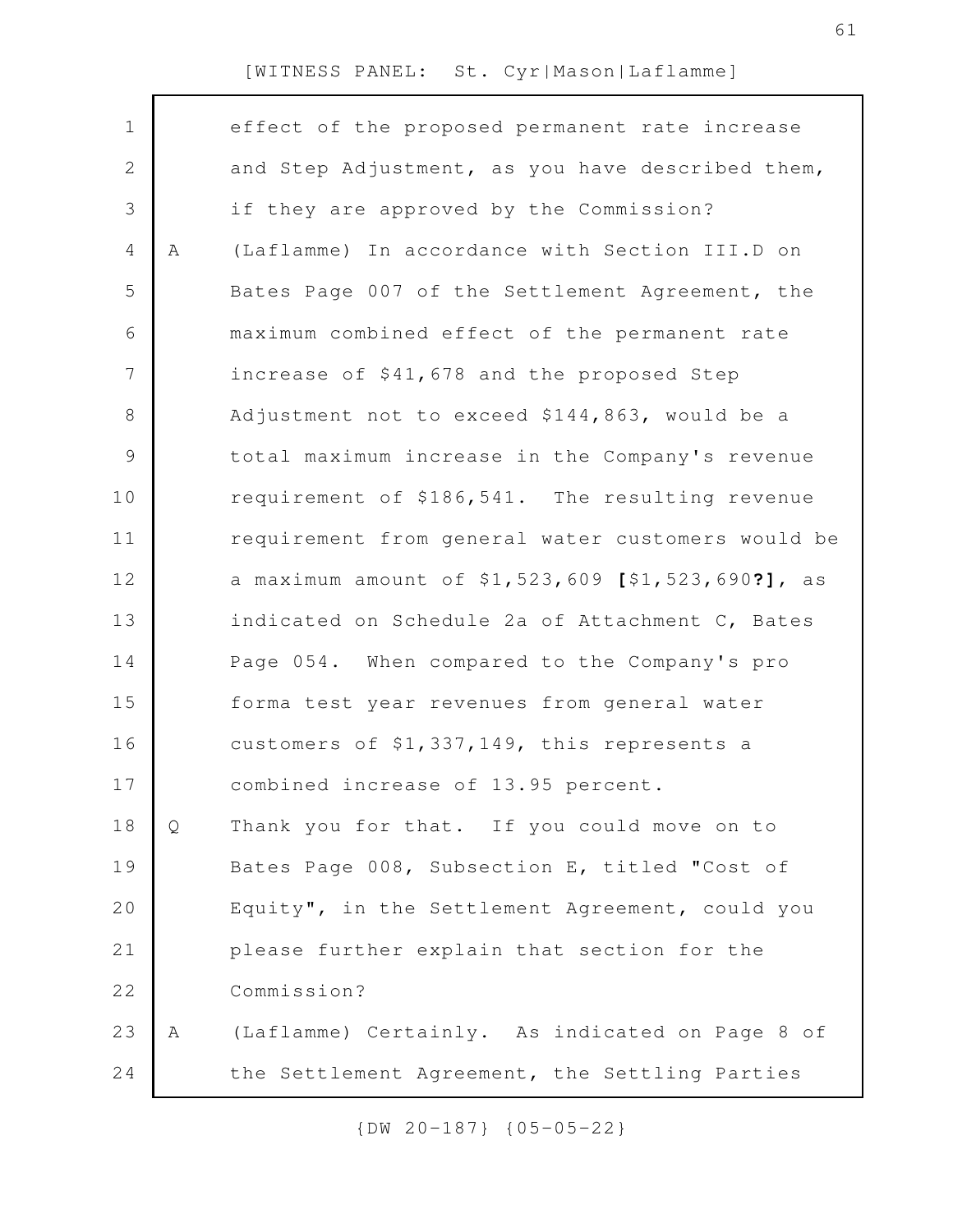| 1            | have agreed to a cost of common equity in this    |
|--------------|---------------------------------------------------|
| $\mathbf{2}$ | case of 10.13 percent. This is based on the       |
| 3            | formulaic approach for deriving a cost of common  |
| 4            | equity for small water companies that was         |
| 5            | previously proposed by the Public Utilities       |
| 6            | Commission Staff on November 9th [4th?], 2019, in |
| 7            | Docket Number IR 19-005.                          |
| 8            | As background, in 2018, three regulated           |
| 9            | water utilities, Abenaki Water Company, Hampstead |
| 10           | Area Water Company, and Lakes Region Water        |
| 11           | Company, filed testimony in support of a          |
| 12           | formulaic approach with regard to the             |
| 13           | establishment of a cost of common equity for      |
| 14           | small water utilities in New Hampshire.           |
| 15           | Subsequently, the Commission opened IR 19-005     |
| 16           | ultimately for the purpose of establishing a rule |
| 17           | change in that regard. The parties to that        |
| 18           | proceeding included the three previously          |
| 19           | mentioned water utilities, the Office of the      |
| 20           | Consumer Advocate, and the Commission Staff.      |
| 21           | Those parties ultimately agreed upon a formulaic  |
| 22           | approach that was proposed to the Commission by   |
| 23           | the Commission Staff on November 4th, 2019. A     |
| 24           | copy of the Commission's cover letter, along with |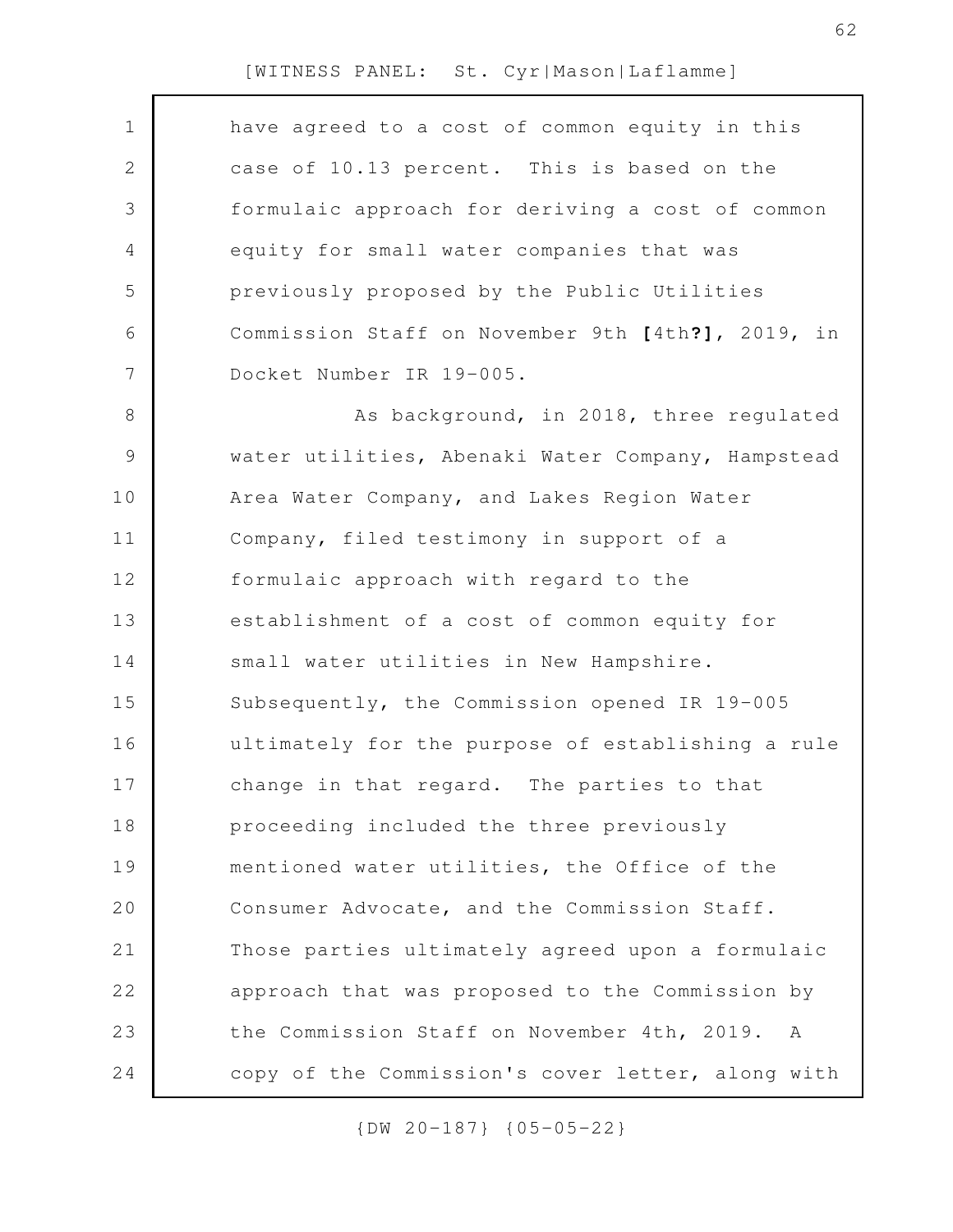| $\mathbf 1$  |   | the portion of the rule change specific to the    |
|--------------|---|---------------------------------------------------|
| $\mathbf{2}$ |   | calculation of a generic return on equity, are    |
| 3            |   | included in Attachment D to the Settlement        |
| 4            |   | Agreement, on Bates Pages 057 through 059.        |
| 5            |   | The parties in is IR 19-005 agreed to             |
| 6            |   | utilize the proposed formula for determining the  |
| 7            |   | cost of equity within the course of the permanent |
| 8            |   | rate proceedings of small water utilities.<br>In  |
| 9            |   | this docket, the Settling Parties also agree to   |
| 10           |   | the use of the formulaic approach in the          |
| 11           |   | determination of Lakes Region's revenue           |
| 12           |   | requirement.                                      |
| 13           | Q | Attachment D to the Settlement Agreement includes |
| 14           |   | the calculation of a baseline return on equity of |
| 15           |   | 9.63 percent based on the previously proposed     |
| 16           |   | rule. Is that correct, Mr. Laflamme?              |
| 17           | A | (Laflamme) Yes, it is. The baseline ROE of 9.63   |
| 18           |   | percent was last determined by the Department of  |
| 19           |   | Energy Staff, then the Commission Staff, as of    |
| 20           |   | May 4th, 2021. This calculation is found in       |
| 21           |   | Attachment D, on Bates Page 060.                  |
| 22           | Q | So, could you please explain to the Commission    |
| 23           |   | how the proposed 10.13 percent return on equity   |
| 24           |   | was determined?                                   |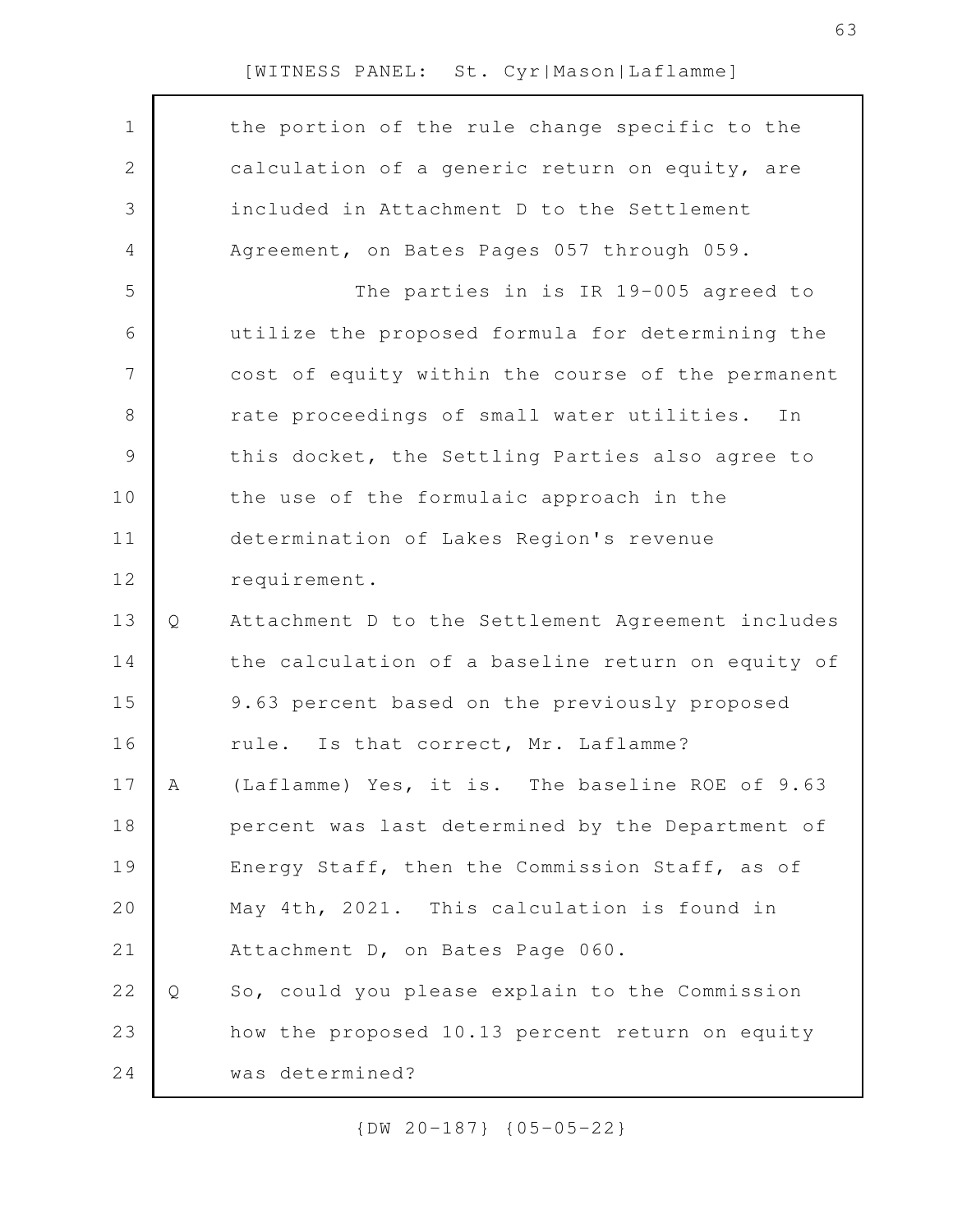| $\mathbf 1$    | Α | (Laflamme) Sure. Based on the proposed rule,      |
|----------------|---|---------------------------------------------------|
| $\mathbf{2}$   |   | 50 basis points were added to the baseline ROE of |
| 3              |   | 9.63 percent, in recognition of rate case expense |
| $\overline{4}$ |   | savings realized by not litigating cost of common |
| 5              |   | equity during the course of this rate proceeding. |
| 6              | Q | Has the Commission previously approved this       |
| $\overline{7}$ |   | approach for calculating cost of common equity?   |
| 8              | Α | (Laflamme) Yes. The Commission approved the       |
| $\mathsf 9$    |   | revenue requirement proposed for Atkinson Area    |
| 10             |   | Waste Water Recycling, Inc., in Docket Number DW  |
| 11             |   | 20-071, where this same methodology was employed  |
| 12             |   | for the determination of return on equity in that |
| 13             |   | proceeding. And I would reference Commission      |
| 14             |   | Order Number 26,547, dated November 9th, 2021.    |
| 15             | Q | Thank you for that, Mr. Laflamme. Do you believe  |
| 16             |   | that the permanent rates and the proposed Step    |
| 17             |   | Adjustment contained in the Settlement Agreement, |
| 18             |   | and with the caveat that the proposed Step        |
| 19             |   | Adjustment is subject to DOE Audit Division       |
| 20             |   | review and DOE Staff review with the Company, are |
| 21             |   | just and reasonable and serves the public         |
| 22             |   | interest?                                         |
| 23             | Α | (Laflamme) Yes. The Department believes that the  |
| 24             |   | Settlement Agreement presented today will produce |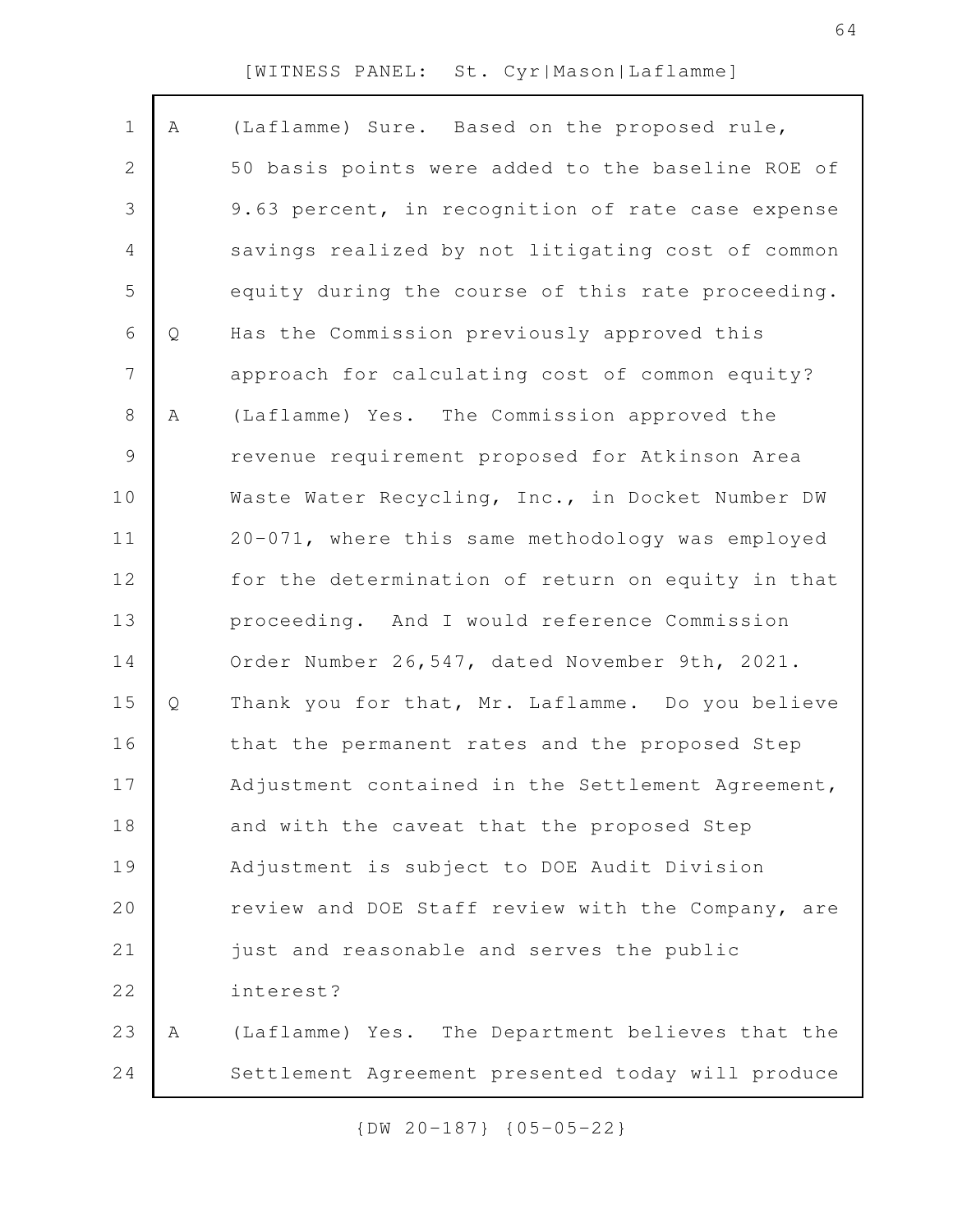| $\mathbf 1$    | just and reasonable rates that result in a fair   |
|----------------|---------------------------------------------------|
| $\overline{2}$ | balancing of the interests between Lakes Region   |
| 3              | Water Company and its customers.                  |
| 4              | First, with regard to the Dockham                 |
| 5              | Shores Division that is proposed to be included   |
| $\sqrt{6}$     | in the Company's consolidated rates, Lakes Region |
| 7              | acquired this system consisting of 61 customers   |
| $8\,$          | in approximately 2017. And I would reference      |
| $\mathcal{G}$  | Order Number 25, 964, on November 10th, 2016, in  |
| 10             | DW 16-619.                                        |
| 11             | Upon its acquisition, the Company made            |
| 12             | over \$300,000 in state and federally mandated    |
| 13             | improvements, including a complete replacement of |
| 14             | the Dockham Shores' pump station. Recovery of     |
| 15             | those investments through rates was approved      |
| 16             | gradually, first, in Order Number 26,272, on July |
| 17             | 11th, 2019, in DW 16-619, and this was            |
| 18             | approximately 18 percent. And, then, in Order     |
| 19             | Number 26,446, dated January 28th, 2021, in DW    |
| 20             | 19-177, and that was approximately 28 percent.    |
| 21             | In this proceeding, an additional 12.7 percent    |
| 22             | increase is proposed for the customers of Dockham |
| 23             | Shores.                                           |
| 24             | While these respective rate increases             |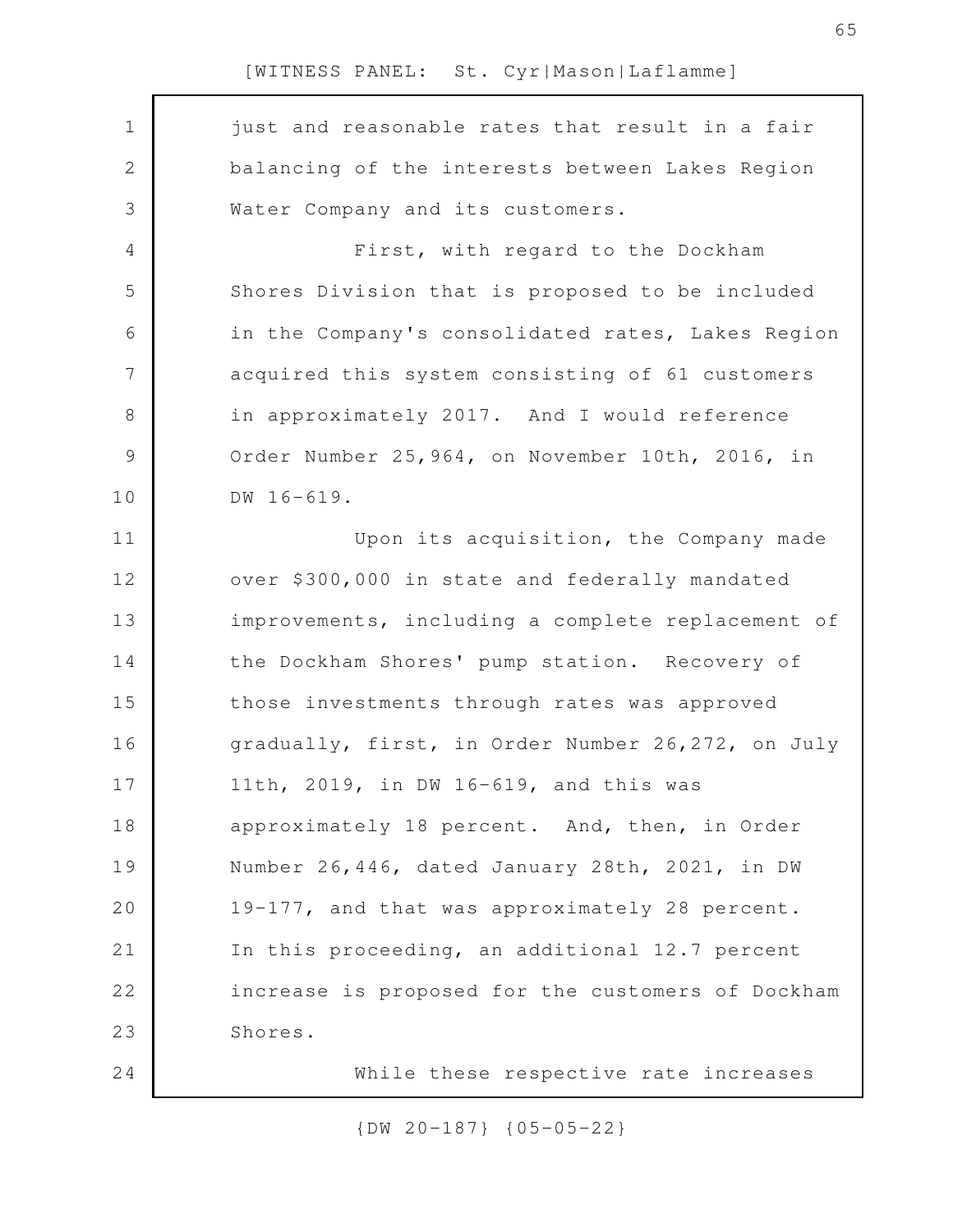| $\mathbf 1$    | are not insignificant, in comparison with the    |
|----------------|--------------------------------------------------|
| $\mathbf 2$    | potential 76 percent rate increase these         |
| 3              | customers would have realized on a stand-alone   |
| $\overline{4}$ | basis, the resulting rate shock produced by such |
| 5              | has been somewhat mitigated.                     |
| 6              | Next, with regard to the Wildwood                |
| 7              | Division that is also proposed to be included in |
| $\,8\,$        | the Company's consolidated rates, Lakes Region   |
| $\mathcal{G}$  | acquired this system consisting of 49 customers  |
| 10             | in approximately 2018. And I would reference     |
| 11             | Order Number 26, 144, on June 15th, 2018, in DW  |
| 12             | $17 - 176$ .                                     |
| 13             | Upon its acquisition, the Company made           |
| 14             | over \$275,000 in improvements, also including a |
| 15             | complete replacement of its pump station. On a   |
| 16             | stand-alone basis, the resulting rate increase   |
| 17             | for the customers of this system would have      |
| 18             | potentially been 213 percent. However, by        |
| 19             | inclusion of this system in the Company's        |
| 20             | consolidated rates, the resulting rate increase  |
| 21             | will be substantially less, at 60.55 percent.    |
| 22             | Again, while this rate increase is certainly not |
| 23             | insignificant, nevertheless, by including        |
| 24             | Wildwood in the consolidated rate group, the     |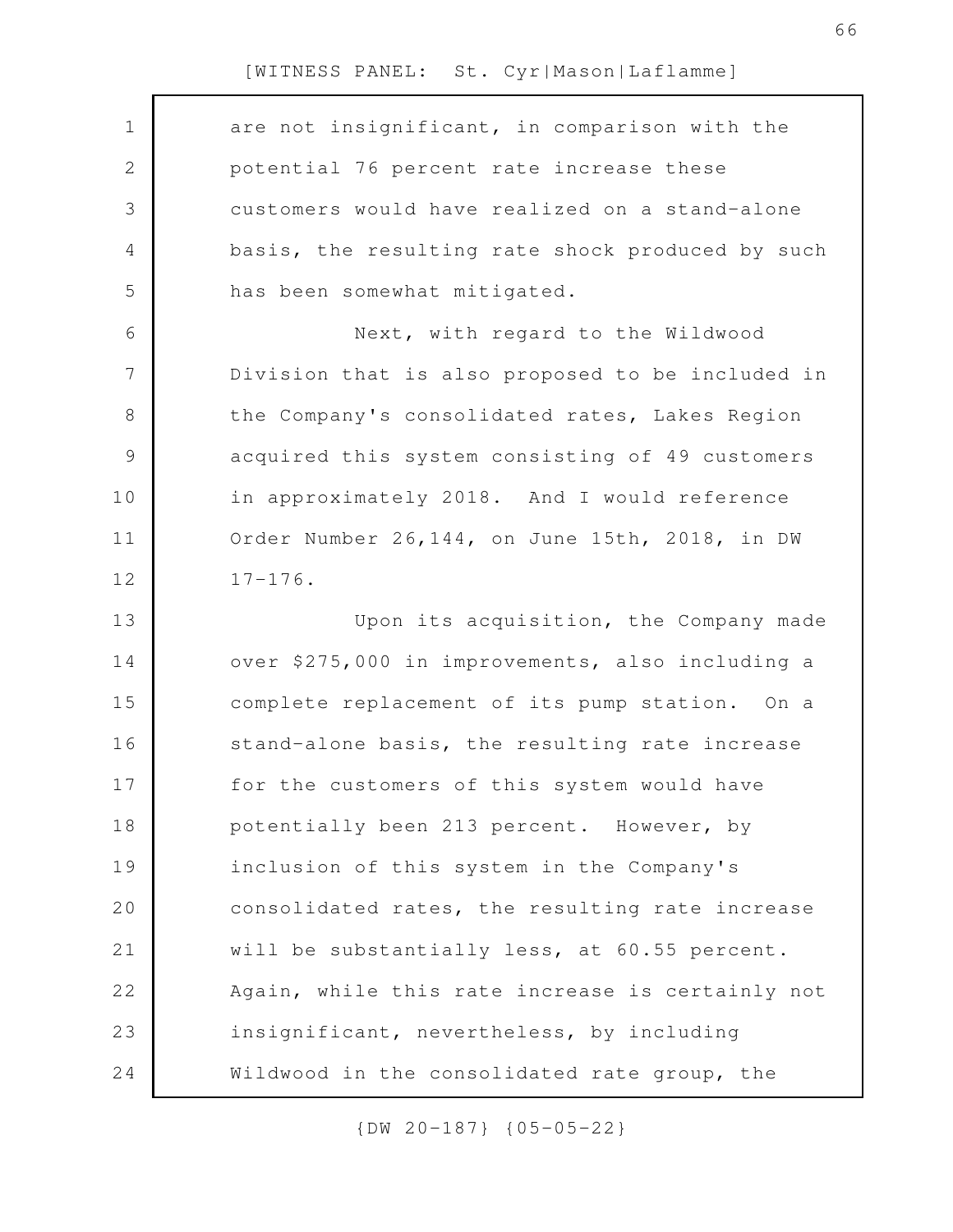| $\mathbf 1$   | potential rate shock experienced by those         |
|---------------|---------------------------------------------------|
| $\mathbf{2}$  | customers has been significantly reduced.         |
| 3             | Furthermore, as stated previously,                |
| 4             | Wildwood's rates have not increased since 1998,   |
| 5             | and reference would be Order Number 22,881, dated |
| 6             | March 24th, 1998, in DR 97-121. At that time,     |
| 7             | the Commission authorized a 65 percent increase   |
| $\,8\,$       | for that water system, noting that it had been    |
| $\mathcal{G}$ | seven years since its prior rate case. In this    |
| 10            | case, Wildwood has gone approximately 24 years    |
| 11            | without a rate increase. So, an approximate 60    |
| 12            | percent overall increase for this system equates  |
| 13            | to approximately two and a half percent -- a two  |
| 14            | and a half percent increase per year.             |
| 15            | Finally, with regard to the existing              |
| 16            | customers in the consolidated rate group, while   |
| 17            | it is recognized that the inclusion of the        |
| 18            | Dockham Shores and Wildwood systems in the        |
| 19            | consolidated rate group results in more of a rate |
| 20            | increase for these customers than absent the      |
| 21            | inclusion of these systems, the Department        |
| 22            | believes that the general advantages of rate      |
| 23            | consolidation, as outlined in Section III.G, on   |
| 24            | Bates Pages 009 and 010 of the Settlement         |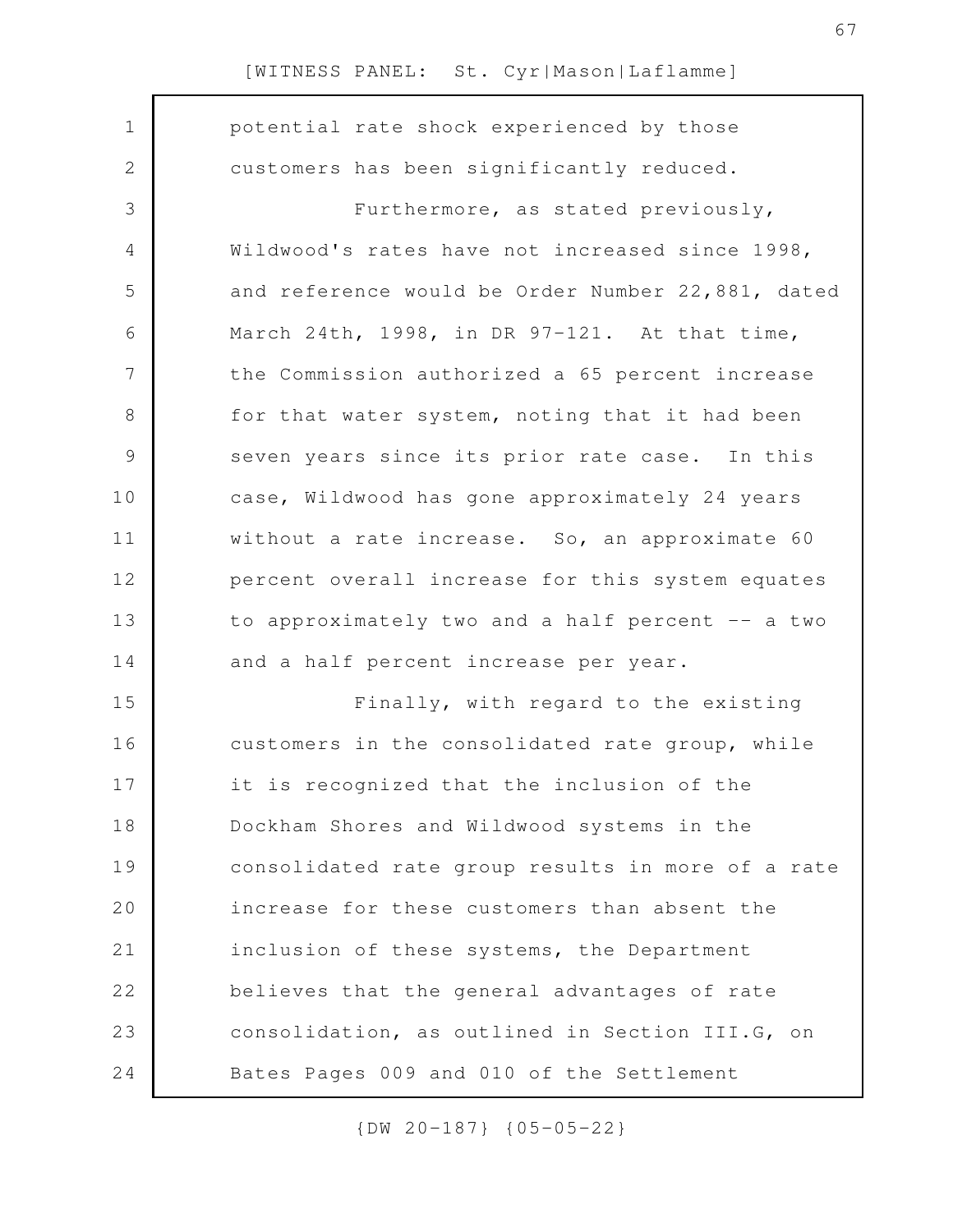| $\mathbf 1$   |   | Agreement, offsets the impact of this increase.   |
|---------------|---|---------------------------------------------------|
| $\mathbf{2}$  |   | The Department believes that the                  |
| 3             |   | potential overall resulting increase in revenues  |
| 4             |   | of 13.95 percent that may ultimately be realized  |
| 5             |   | by the existing consolidated rate group customers |
| 6             |   | is just and reasonable, especially in             |
| 7             |   | consideration of the substantial capital          |
| $\,8\,$       |   | improvements undertaken by the Company, which are |
| $\mathcal{G}$ |   | reflected in this proposed increase, as well as   |
| 10            |   | in comparison with the 19.69 percent increase in  |
| 11            |   | revenues, on a consolidated basis, that was       |
| 12            |   | originally requested by the Company at the outset |
| 13            |   | of this proceeding.                               |
| 14            | Q | So, to sum up, Mr. Laflamme, do you recommend     |
| 15            |   | that the Commission approve the Settlement        |
| 16            |   | Agreement for permanent rates and a step          |
| 17            |   | adjustment, and that approval will set just and   |
| 18            |   | reasonable rates for its customers?               |
| 19            | A | (Laflamme) Yes, I do.                             |
| 20            | Q | And, furthermore, does the Department of Energy   |
| 21            |   | support approval of the Settlement Agreement by   |
| 22            |   | the Commission as it is just and reasonable and   |
| 23            |   | serves the public interest?                       |
| 24            | Α | (Laflamme) Yes, it does.                          |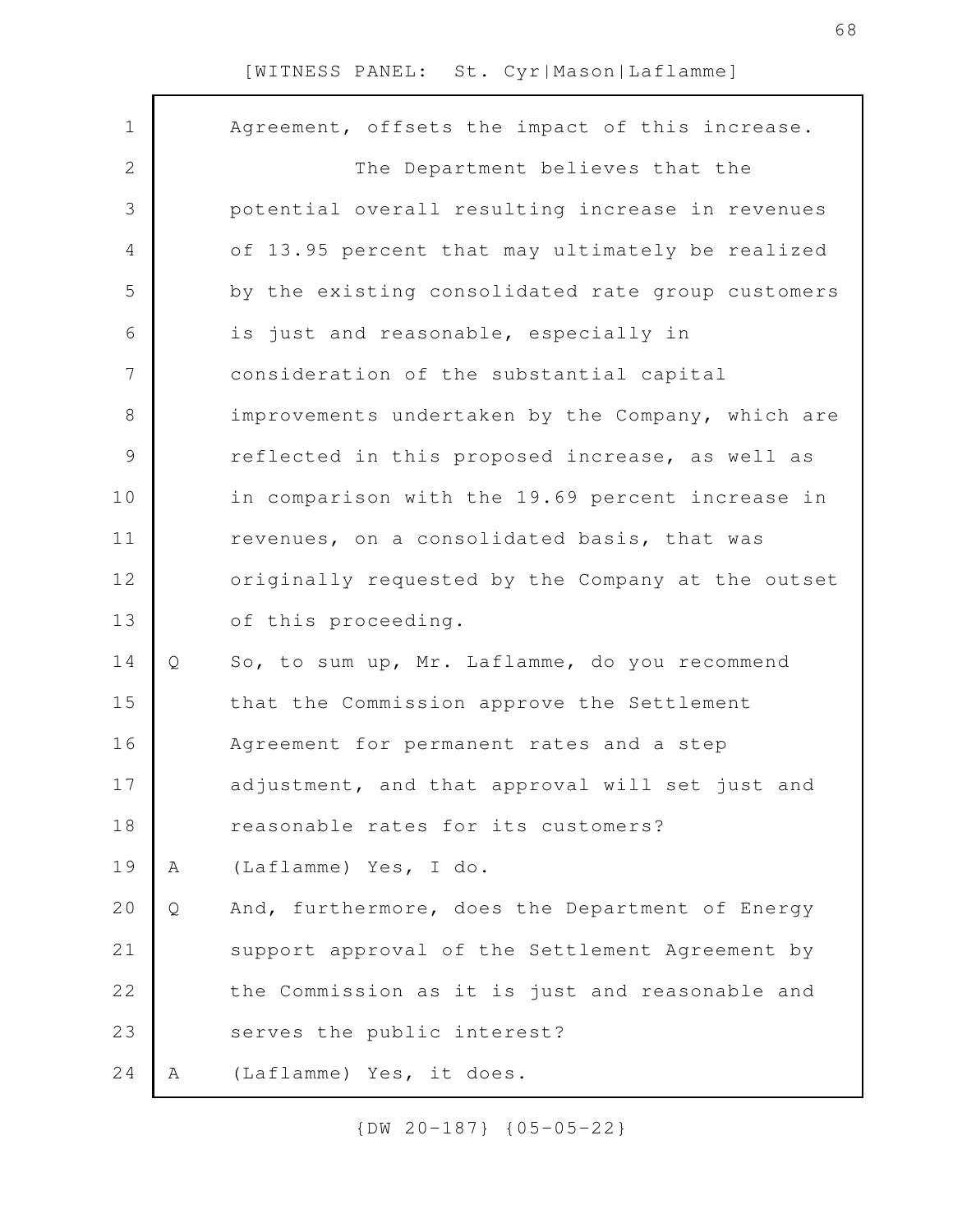| $\mathbf 1$    | Q | Does that conclude your testimony, Mr. Laflamme?  |
|----------------|---|---------------------------------------------------|
| $\mathbf{2}$   | Α | (Laflamme) Yes, it does.                          |
| 3              |   | MR. TUOMALA: Thank you, Mr. Laflamme.             |
| $\overline{4}$ |   | No further questions.                             |
| 5              |   | MR. RICHARDSON: Mr. Acting Chairman,              |
| 6              |   | if I may ask one question of Mr. Laflamme?        |
| 7              |   | CMSR. SIMPSON: Any objection, Attorney            |
| 8              |   | Tuomala?                                          |
| $\mathcal{G}$  |   | MR. TUOMALA: No. No objection.                    |
| 10             |   | CMSR. SIMPSON: Please proceed.                    |
| 11             |   | BY MR. RICHARDSON:                                |
| 12             | Q | Mr. Laflamme, you heard, in response to the       |
| 13             |   | Commissioner's comment at the outset, Mr. St. Cyr |
| 14             |   | testified that the 2021 and 2020 plant            |
| 15             |   | improvements that are now part of the Step        |
| 16             |   | Adjustment were originally part of the pro forma  |
| 17             |   | test year, do you recall that?                    |
| 18             | Α | (Laflamme) Yes.                                   |
| 19             | Q | Okay. So, how does removal of that, those         |
| 20             |   | improvements in that, from the permanent rates,   |
| 21             |   | proposed permanent rate, into a step adjustment,  |
| 22             |   | how does that benefit or impact customers         |
| 23             |   | positively or negatively?                         |
| 24             | Α | (Laflamme) The main benefit to removing those     |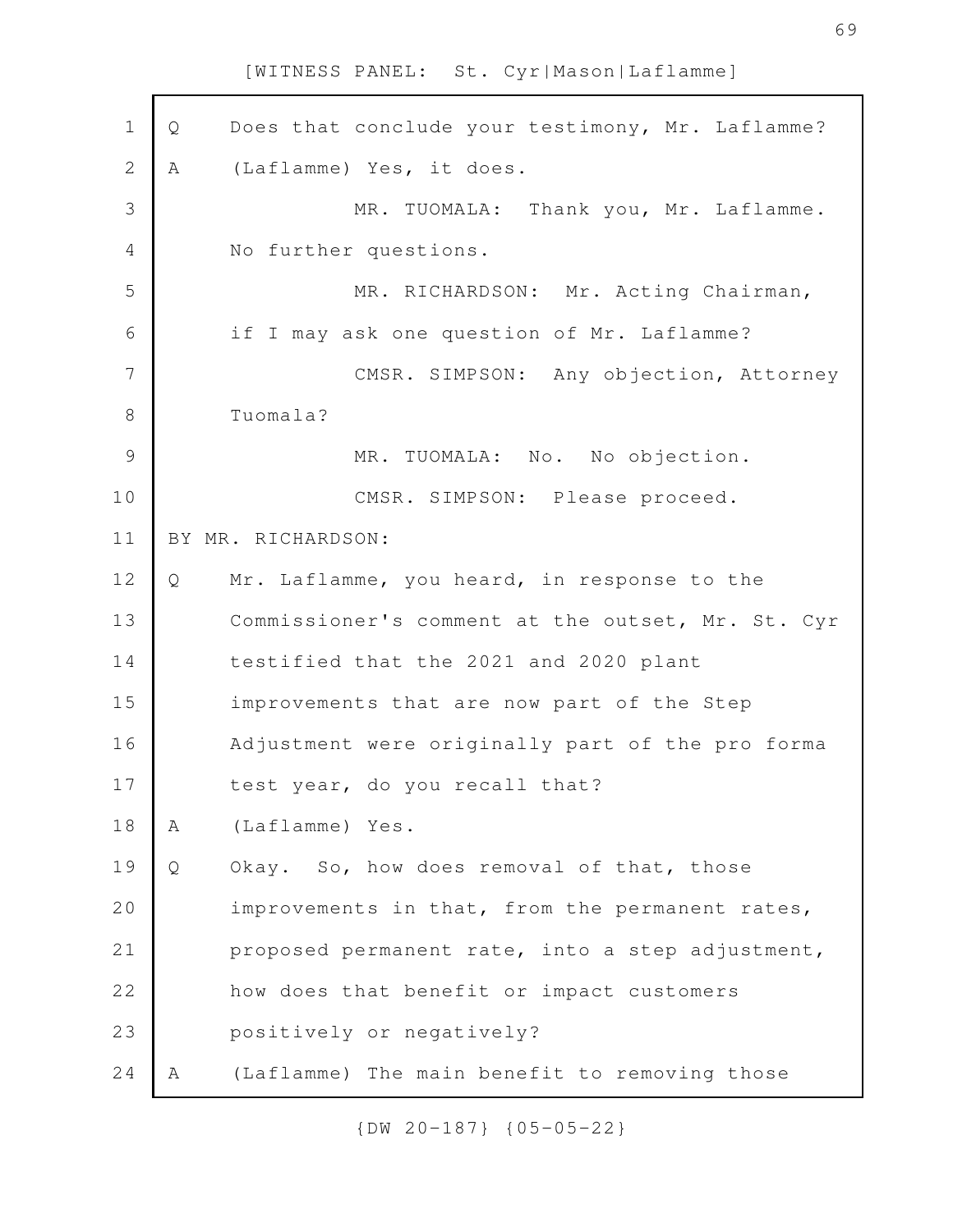| $\mathbf 1$    |   | 2020 and 2021 plant adjustments from the          |
|----------------|---|---------------------------------------------------|
| 2              |   | permanent rates is that it will result in a       |
| 3              |   | substantially less temporary-to-permanent rate    |
| 4              |   | reconciliation for customers.                     |
| 5              | Q | And are there any adverse impacts to customers as |
| 6              |   | a result of that approach, compared to what the   |
| $\overline{7}$ |   | Company proposed?                                 |
| 8              | Α | (Laflamme) None that I can think of, no.          |
| $\mathsf 9$    |   | MR. RICHARDSON: Thank you.                        |
| 10             |   | CMSR. SIMPSON: Okay. Thank you. I'll              |
| 11             |   | recognize Ms. Stansell, for the Lake Ossipee      |
| 12             |   | Village Homeowners Association, if she has        |
| 13             |   | anything to add?                                  |
| 14             |   | MS. STANSELL: Thank you, Commissioner.            |
| 15             |   | At this time, my brain is processing. I don't     |
| 16             |   | have specific questions at this particular point, |
| 17             |   | but I do have some overall questions that may be  |
| 18             |   | more appropriate in a summary spot.               |
| 19             |   | CMSR. SIMPSON: Very good. Thank you,              |
| 20             |   | Ms. Stansell. I will provide you with an          |
| 21             |   | opportunity at the closing argument stage of this |
| 22             |   | proceeding.                                       |
| 23             |   | MS. STANSELL: Thank you.                          |
| 24             |   | CMSR. SIMPSON: Thank you. So, at this             |
|                |   |                                                   |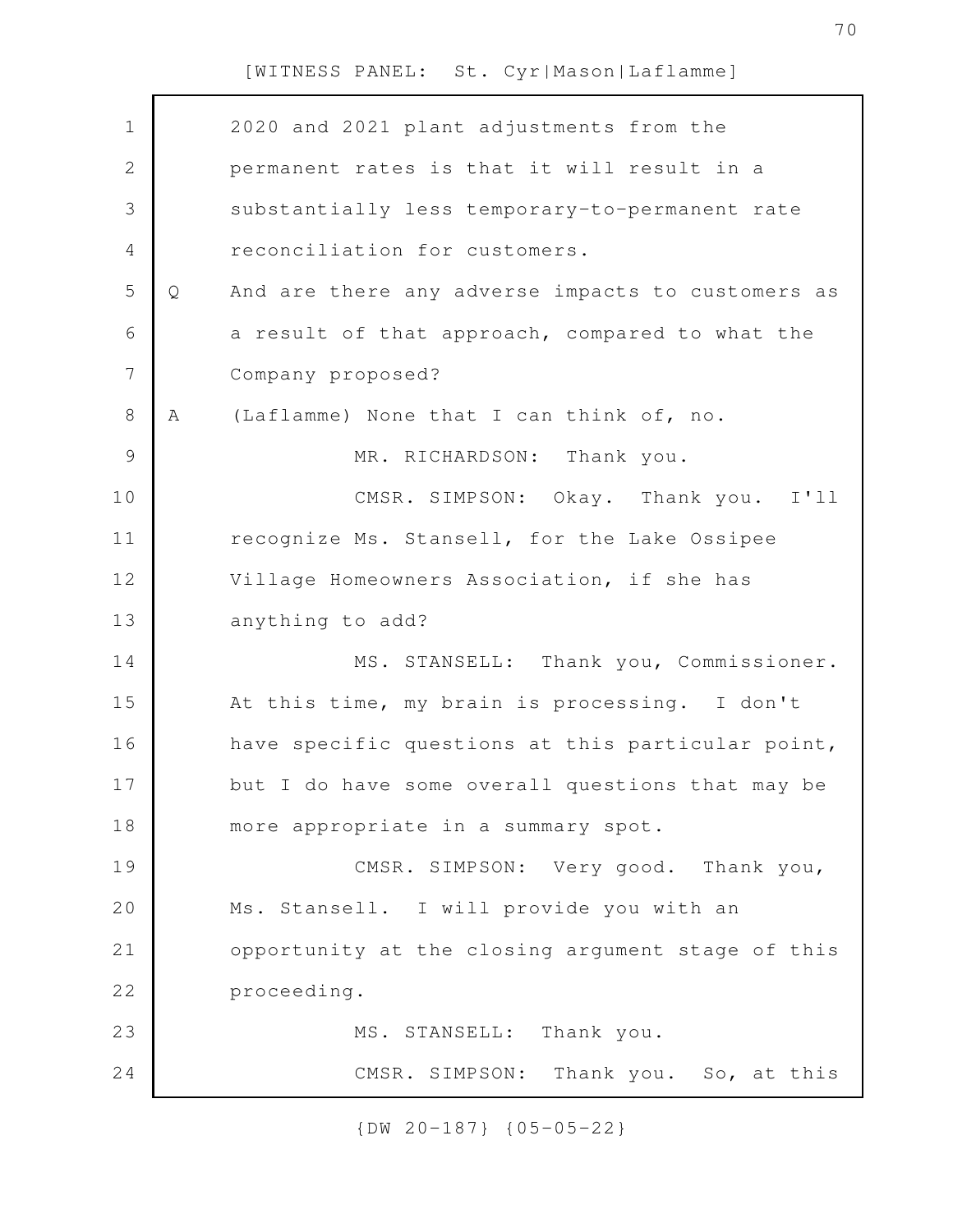| $\mathbf 1$   | time, let's take a five-minute break. It's        |
|---------------|---------------------------------------------------|
| $\mathbf{2}$  | currently 10:36 a.m. Let's return at 10:42. Off   |
| 3             | the record.                                       |
| 4             | (Recess taken at 10:36 a.m., and the              |
| 5             | hearing resumed at 10:48 a.m.)                    |
| 6             | CMSR. SIMPSON: On the record. So,                 |
| 7             | before we move on to questions from               |
| $8\,$         | Commissioners, I just want to provide on the      |
| $\mathcal{G}$ | record that I did confer with the Clerk's Office  |
| 10            | with respect to the "confidential material"       |
| 11            | issue. And we would ask the Company to            |
| 12            | coordinate with the Department of Energy on any   |
| 13            | documents that are watermarked "confidential",    |
| 14            | but are not confidential, and to remove any       |
| 15            | improperly provided "confidential" markings, and  |
| 16            | to refile the documents that are nonconfidential. |
| 17            | And, for any documents that you are               |
| 18            | seeking confidential treatment for, to file a     |
| 19            | Motion for Confidential Treatment, with both      |
| 20            | properly redacted and unredacted versions, per    |
| 21            | the Puc 200 rules. So that we have all documents  |
| 22            | in a form that is in conformance with the rules.  |
| 23            | MR. RICHARDSON: We'll endeavor to do              |
| 24            | that, Mr. Chairman. Thank you.                    |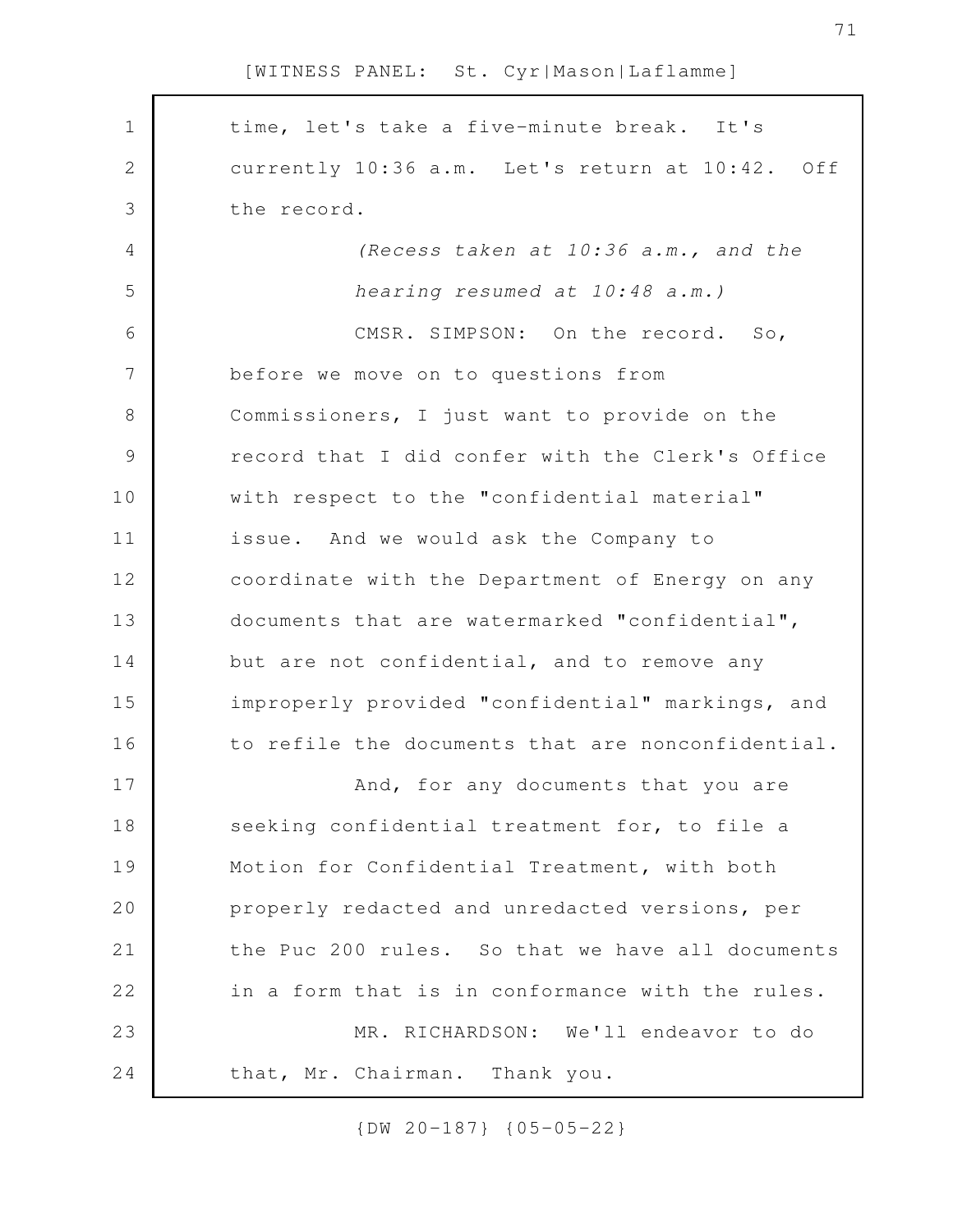| $\mathbf 1$   | CMSR. SIMPSON: Thank you. So, now, we               |
|---------------|-----------------------------------------------------|
| $\mathbf{2}$  | will move on to questions from the Commissioners.   |
| 3             | And I will recognize my esteemed Commissioner,      |
| 4             | Dr. Chattopadhyay.                                  |
| 5             | CMSR. CHATTOPADHYAY: Thank you. Your                |
| 6             | "esteemed", okay.                                   |
| 7             | CMSR. SIMPSON: You've earned it.                    |
| $8\,$         | CMSR. CHATTOPADHYAY: So, I have --                  |
| $\mathcal{G}$ | I'll just go over questions that are driven by      |
| 10            | the discussions we've already had first, then I     |
| 11            | have some that I had already jotted down            |
| 12            | previously. So, let's do, you know, the first       |
| 13            | one based on what I've already heard.               |
| 14            | BY CMSR. CHATTOPADHYAY:                             |
| 15            | So, just give me a general sense, is the -- is<br>Q |
| 16            | the Company, you know, consolidated, are you        |
| 17            | thinking of acquiring other companies going         |
| 18            | forward, or is 19 enough?                           |
| 19            | (Mason) There's one that we're talking to,<br>A     |
| 20            | another small one.                                  |
| 21            | [Court reporter interruption regarding              |
| 22            | the use of the microphone.]                         |
| 23            | WITNESS MASON: Oh, I'm sorry.                       |
| 24            | CONTINUED BY THE WITNESS:                           |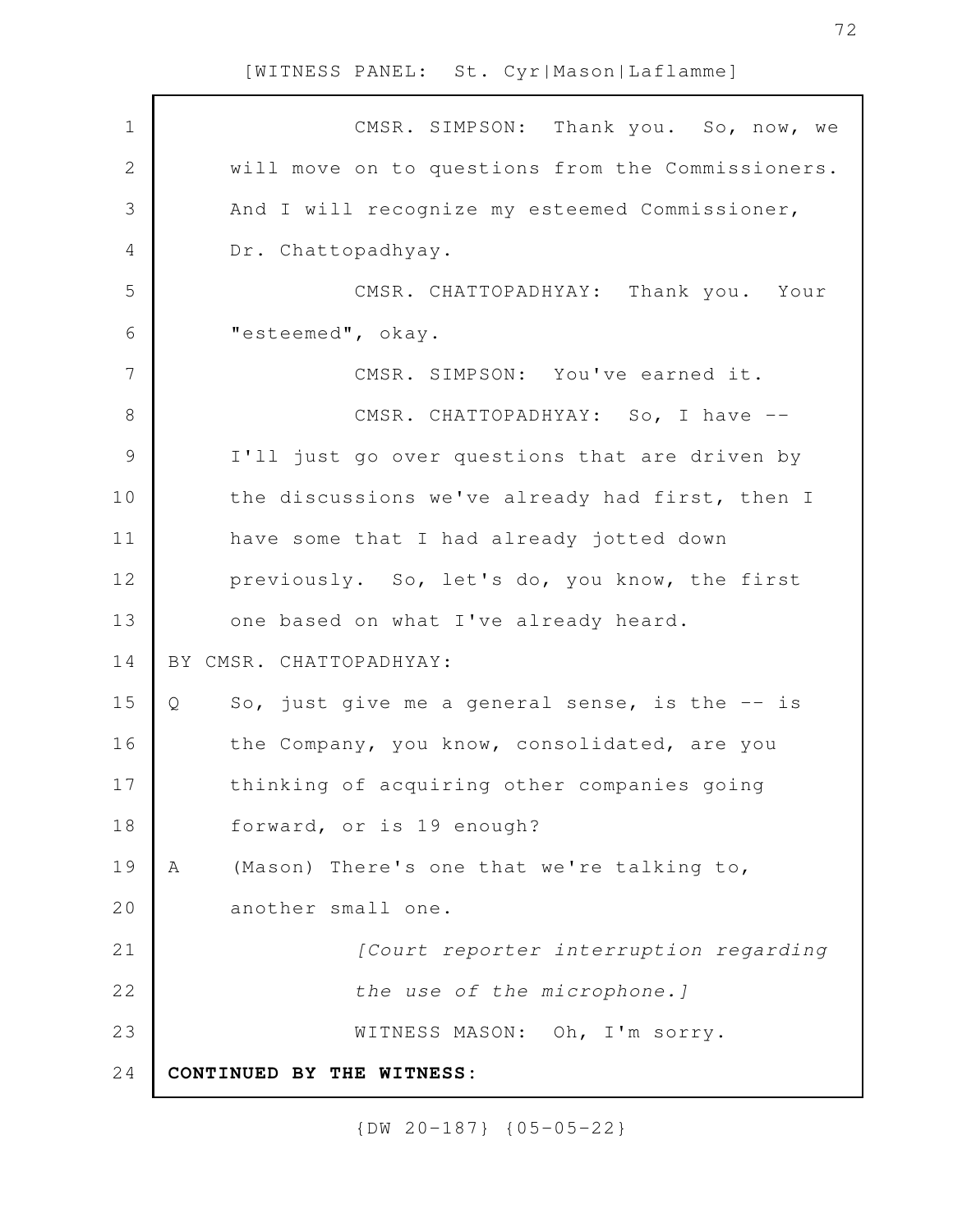| $\mathbf 1$    | Α | (Mason) We're talking to another small company      |
|----------------|---|-----------------------------------------------------|
| 2              |   | that is a utility already. And they want to $--$    |
| $\mathcal{S}$  |   | he wants to retire. So, it might be 20.             |
| $\overline{4}$ |   | BY CMSR. CHATTOPADHYAY:                             |
| 5              | Q | So, give me a sense, geographically, where are      |
| 6              |   | these systems? I mean, you don't have to            |
| $\overline{7}$ |   | specifically tell me it's here or there, but kind   |
| $\,8\,$        |   | of spread out, describe how the 19 systems, and     |
| $\mathcal{G}$  |   | including the 20th one, if you go there later?      |
| 10             | Α | (Mason) Sure. Most of our systems are in either     |
| 11             |   | the Lakes Region or the Conway area, and the        |
| 12             |   | Waterville area. They seem to revolve around        |
| 13             |   | either a lake or a ski area. Like I said, most      |
| 14             |   | of them are seasonal.                               |
| 15             |   | The one that I'm talking about that's               |
| 16             |   | the addition is within a mile of one of our other   |
| 17             |   | systems. So, very close.                            |
| 18             | Q | You mentioned that the share of seasonal            |
| 19             |   | customers in total customers is pretty high.<br>Can |
| 20             |   | you give me a number, a percentage?                 |
| 21             | Α | (Mason) A good guess is probably 75/25, maybe 65.   |
| 22             |   | Right, it's between 65 and 75 percent seasonal.     |
| 23             | Q | Okay. I hear from your response previously about    |
| 24             |   | how long would it take to take care of the meters   |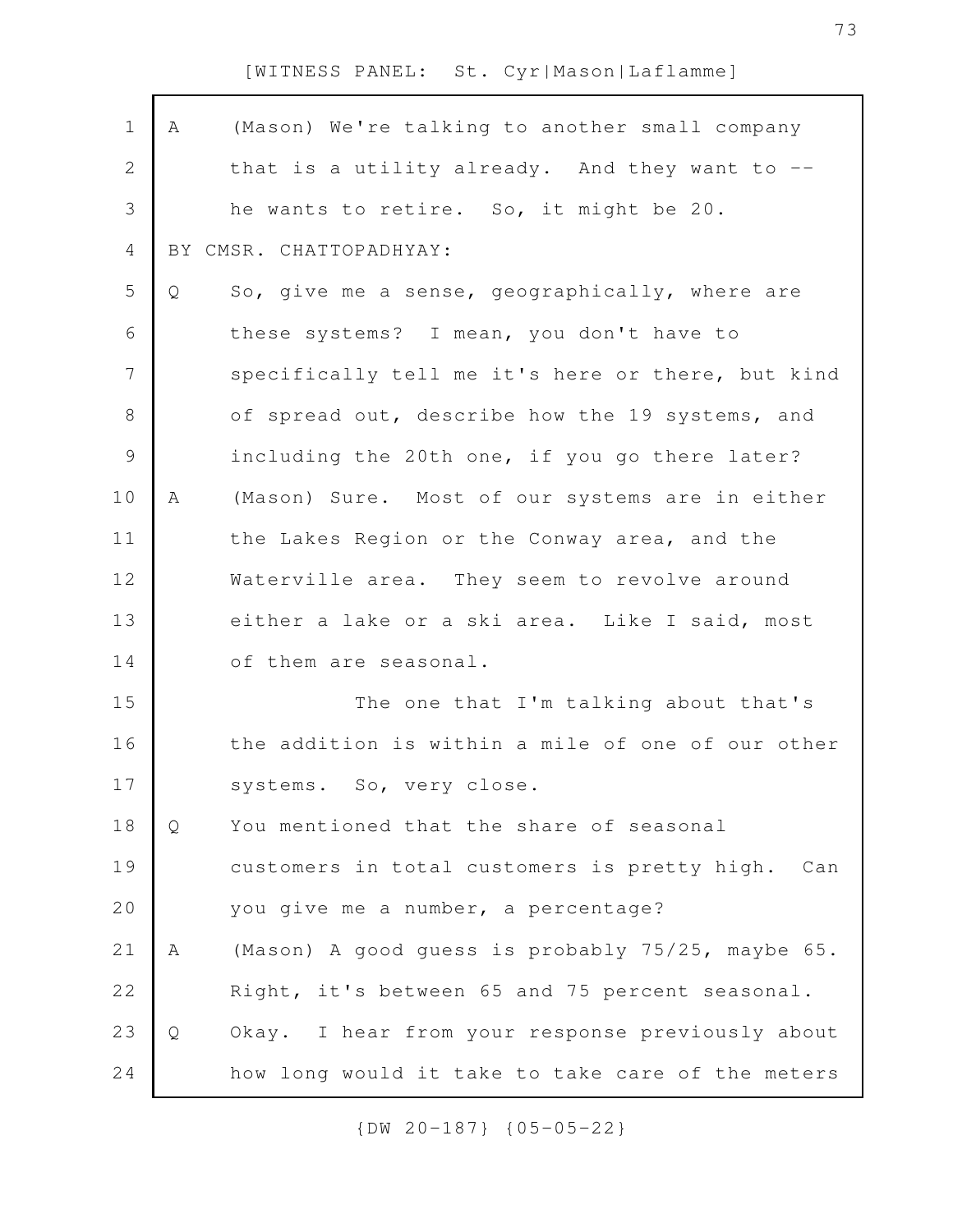| $\mathbf 1$    |   | in Deer Cove, LOV, and Indian Mound, you don't    |
|----------------|---|---------------------------------------------------|
| 2              |   | have a good sense of how long would it take. But  |
| 3              |   | let's say things kind of move smoothly, meaning   |
| 4              |   | pre-COVID kind of situation.                      |
| 5              | Α | (Mason) Uh-huh.                                   |
| 6              | Q | How many years would it take to get it done?      |
| $\overline{7}$ | Α | (Mason) I suspect it will take a year of          |
| $8\,$          |   | getting through paperwork and things like that,   |
| $\mathsf 9$    |   | financing. And, then, probably, the actual        |
| 10             |   | construction, as long as we can plan ahead,       |
| 11             |   | probably we can wrap up most of them in the next  |
| 12             |   | year. There will be some that are difficulter     |
| 13             |   | than others because of, you know, the situations. |
| 14             |   | But I would say two years, the end of a           |
| 15             |   | two-year period, assuming, again, that we can get |
| 16             |   | parts, we can get everything going, I'd say two   |
| 17             |   | years.                                            |
| 18             | Q | And how many meters are we talking about, like,   |
| 19             |   | in those systems that you have to convert from    |
| 20             |   | unmetered to metered?                             |
| 21             | Α | (Mason) Hang on just a second. Probably           |
| 22             |   | somewhere in the neighborhood of 400.             |
| 23             | Q | And how many metered customers do you have in     |
| 24             |   | your entire, you know, all of the systems right   |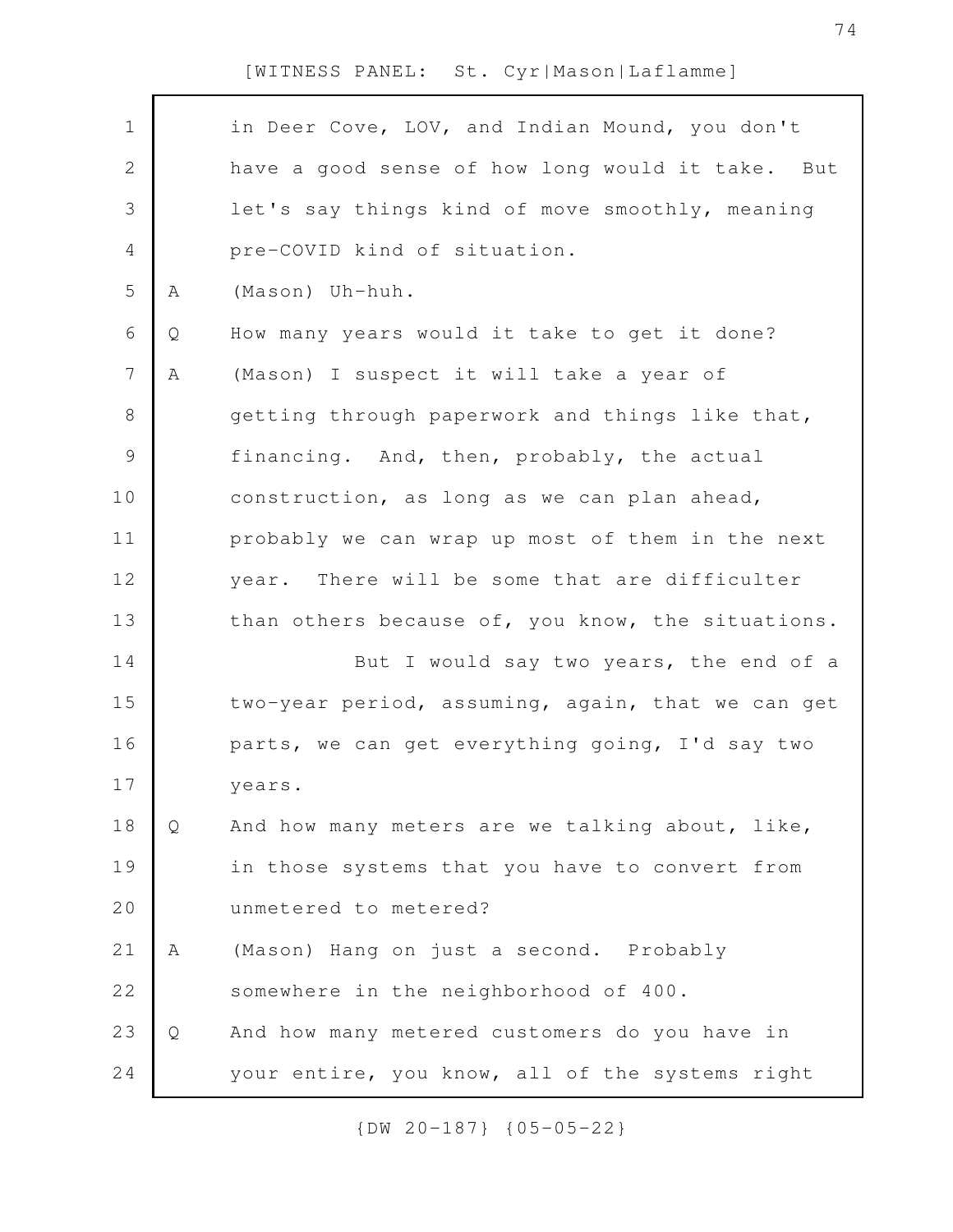| $\mathbf 1$    |   | now?                                             |
|----------------|---|--------------------------------------------------|
| $\overline{2}$ | A | (Mason) I believe -- I'm sure this number is     |
| 3              |   | readily available.                               |
| 4              | A | (St. Cyr) So, I guess I would refer the          |
| 5              |   | Commission to the PUC Annual Report, Schedule, I |
| 6              |   | want to say "S-1", which identifies the rate     |
| 7              |   | classes, metered and unmetered. You know, the    |
| $8\,$          |   | Company reports that data every year. And we     |
| $\mathcal{G}$  |   | would, the most recent $-$ I guess we haven't    |
| 10             |   | actually filed our 2021. So, the last year which |
| 11             |   | we would have filed it would have been 2020, and |
| 12             |   | that data is readily available.                  |
| 13             |   | And Leah might be able to provide it to          |
| 14             |   | you while we're discussing.                      |
| 15             |   |                                                  |
|                | Q | Yes. I just wanted to get a general sense. I'm   |
| 16             |   | not, you know, asking for exact numbers.         |
| 17             | Α | (Mason) Jayson supplied it for us, 1,172 of      |
| 18             |   | metered customers, and 639 non-metered.          |
| 19             | Q | Thank you. And when you go out and install those |
| 20             |   | meters as you're planning to, you had described, |
| 21             |   | like, it all depends on what the specific        |
| 22             |   | situation is. Will some of the installations     |
| 23             |   | require major work even with the -- I'm going to |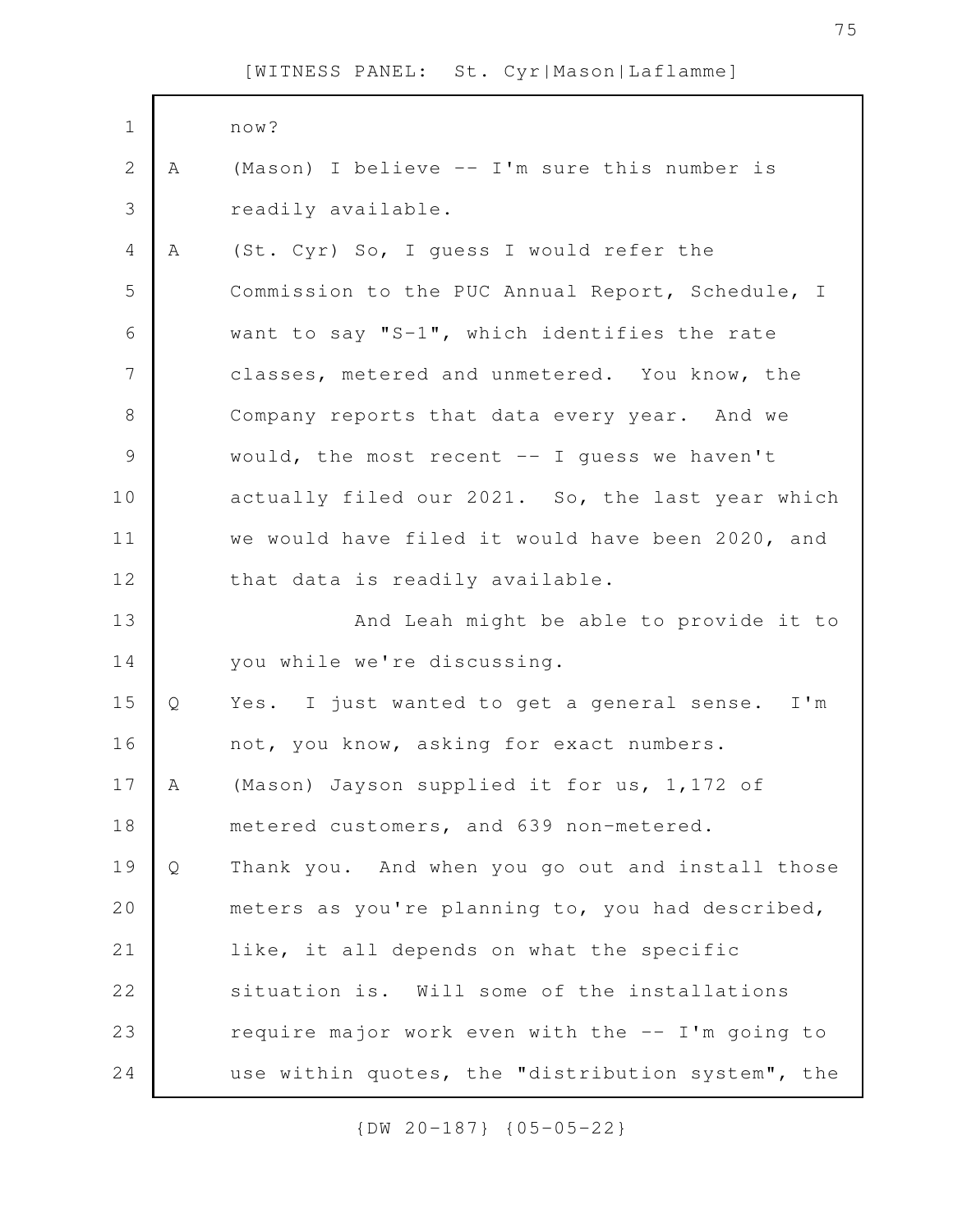| $\mathbf 1$     |   | pipes and all of that? Do you think that can      |
|-----------------|---|---------------------------------------------------|
| $\mathbf{2}$    |   | happen?                                           |
| 3               | Α | (Mason) Not in the system itself. It will be      |
| 4               |   | major work in the -- could be major work in where |
| 5               |   | we have to install them in the building. You      |
| 6               |   | know, as far as what $--$ finished basements,     |
| $7\phantom{.0}$ |   | again, come to mind. You know, it can get really  |
| $8\,$           |   | crazy, trying to hide a heater in a wall, or do   |
| $\mathcal{G}$   |   | whatever you have to do, if they don't have, you  |
| 10              |   | know, a maintenance room or something like that   |
| 11              |   | the meter -- that the water line comes into       |
| 12              |   | today.                                            |
|                 |   |                                                   |
| 13              |   | Most of them do. Most people put the              |
| 14              |   | water lines in, into like the same room as the    |
| 15              |   | boiler and the hot water heater and all that, but |
| 16              |   | not all of them. So, it can be tricky.            |
| 17              |   | But, as far as the system itself, I               |
| 18              |   | don't see anything that would happen out in our   |
| 19              |   | part of the system.                               |
| 20              | Q | Are the costs associated with those unusual       |
| 21              |   | situations, those are going to be borne by the    |
| 22              |   | customers directly? Or, what's the thinking?      |
| 23              | Α | (Mason) We haven't really discussed that yet.     |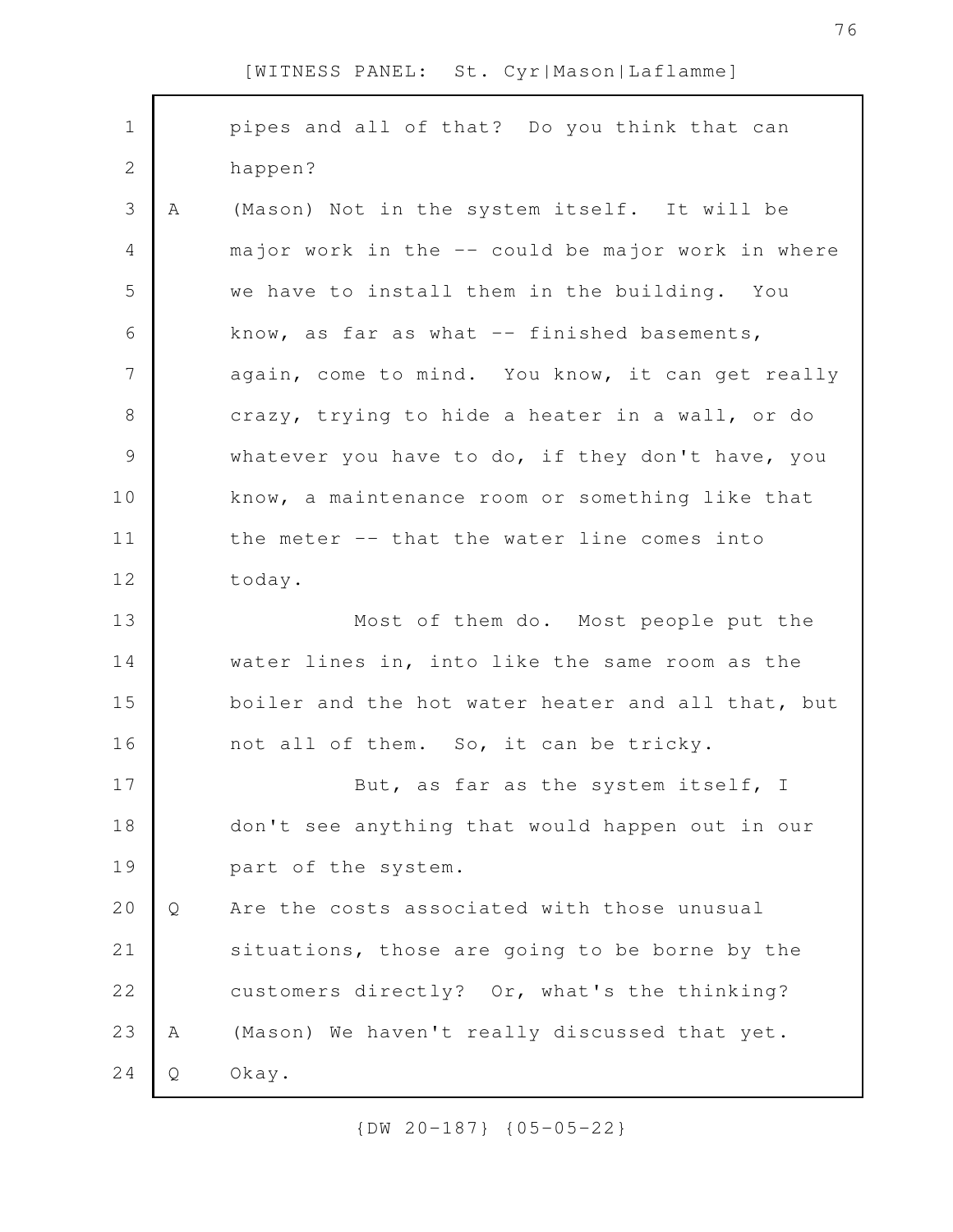| $\mathbf 1$    | Α | (Mason) I don't -- I probably don't want to say   |
|----------------|---|---------------------------------------------------|
| $\overline{2}$ |   | that right now, because I'm not sure.             |
| 3              | Q | That's fine. I just, you know, I'm just trying    |
| $\overline{4}$ |   | $to \ -$                                          |
| 5              | Α | (Mason) Sure.                                     |
| $\sqrt{6}$     | Q | I don't want you to say something that you're not |
| 7              |   | comfortable with speaking.                        |
| $\,8\,$        |   | Can you give me a sense of $-$ you know,          |
| $\mathcal{G}$  |   | I'm going to, I think, around Bates Page 059,     |
| 10             |   | 060, Exhibit 9. It's about return on equity and,  |
| 11             |   | ultimately, the return on capital. So, can you    |
| 12             |   | give me a sense of how much 50 basis results in,  |
| 13             |   | when you think about dollar earnings? Again,      |
| 14             |   | give me a rough number?                           |
| 15             | Α | (Mason) Is that a "you" question, Steve? It's     |
| 16             |   | probably not my question.                         |
| 17             | A | (St. Cyr) It looks like Jayson is doing the math  |
| 18             |   | on it. But you'd have to -- if you look at        |
| 19             |   | Attachment A, --                                  |
| 20             | Q | Can you give me the Bates page number, that would |
| 21             |   | help?                                             |
| 22             | A | (St. Cyr) I believe that's 019.                   |
| 23             | Q | Okay.                                             |
| 24             | A | (St. Cyr) So, this is Attachment A, Schedule 2,   |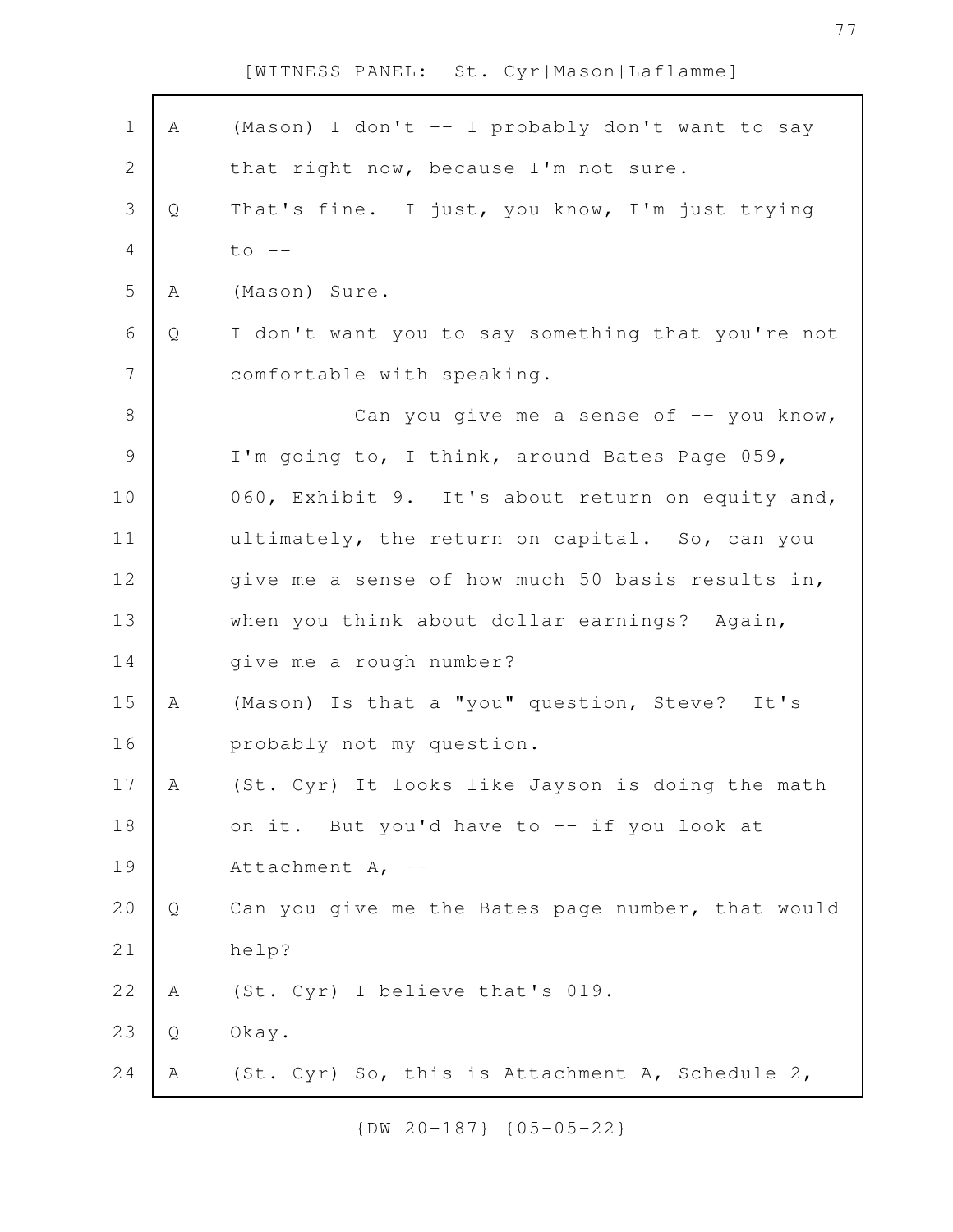|   | which would be 020. You can see the "Weighted     |
|---|---------------------------------------------------|
|   | Average Cost of Capital", in Column (12). And     |
|   | you can see the "10.13 percent". So, that amount  |
|   | would have to be reduced to 9.63 percent, and     |
|   | then allow a weighting to take place to get a new |
|   | weighted average rate of return, then apply to    |
|   | rate base.                                        |
| Q | I know how to do it. I'm just, if you guys have   |
|   | a quick sense of what the dollar amount is?       |
|   | If you don't, that's fine. But I was              |
|   | simply asking, I just want to -- and take your    |
|   | time, as I see somebody is scribbling.            |
| Α | (Mason) Yes. He's calculating over here.          |
| Α | (St. Cyr) It's certainly something we could       |
|   | provide, if that makes it easier. It might be     |
|   | something we would want to -- if he gives you a   |
|   | number subject to check, might be something we    |
|   | would want to provide, if that's helpful.         |
| Q | Sure. But, if I'm satisfied with what he's        |
|   | telling me, then I won't require it.              |
| Α | (Laflamme) A rough, rough calculation.            |
| Q | Yes, that's good enough.                          |
| Α | (Laflamme) A rough calculation, I get 22,         |
|   | approximately \$22,000.                           |
|   |                                                   |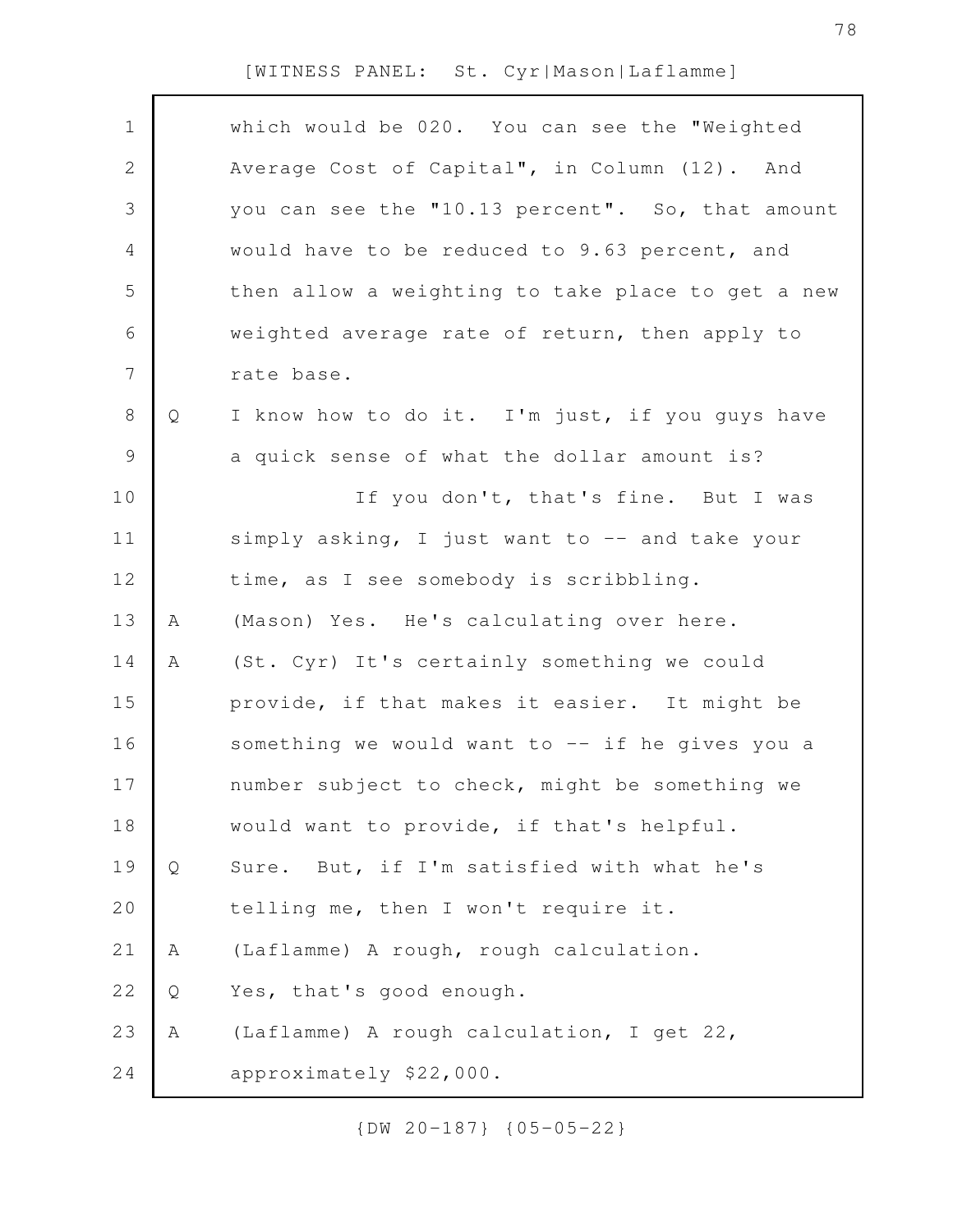| $\mathbf 1$    | Q | Okay. Thank you. So, let's go to Bates            |
|----------------|---|---------------------------------------------------|
| $\overline{2}$ |   | Page 060, Exhibit 9. Are we there?                |
| 3              | Α | (Laflamme) Yes.                                   |
| 4              | Q | So, I'm looking at the source documents. Why are  |
| 5              |   | they so dated? It's already 2022. Has DOE, or     |
| 6              |   | even the Company, attempted to figure out whether |
| $\overline{7}$ |   | we can get some updated numbers from the          |
| $8\,$          |   | information that's being cited there?             |
| 9              | Α | (Laflamme) This is the -- this is the last        |
| 10             |   | calculation that was done in which the Department |
| 11             |   | of Energy had access to the -- to the required    |
| 12             |   | information. The Department of Energy lost        |
| 13             |   | access to both the RRA and Value Line             |
| 14             |   | publications soon after this was calculated. So,  |
| 15             |   | this is the last -- this was the very last        |
| 16             |   | calculation that we did, before we lost access to |
| 17             |   | the necessary publications.                       |
| 18             | Q | Is, and you may not have the answer for it, but   |
| 19             |   | I'm going to ask it anyway, is DOE working on,    |
| 20             |   | you know, getting access to the documents going   |
| 21             |   | forward? Do you know anything that's already      |
| 22             |   | happening that would allow you to do so?          |
| 23             | Α | (Laflamme) It is my understanding that attempts   |
| 24             |   | are being made to regain access to those          |
|                |   |                                                   |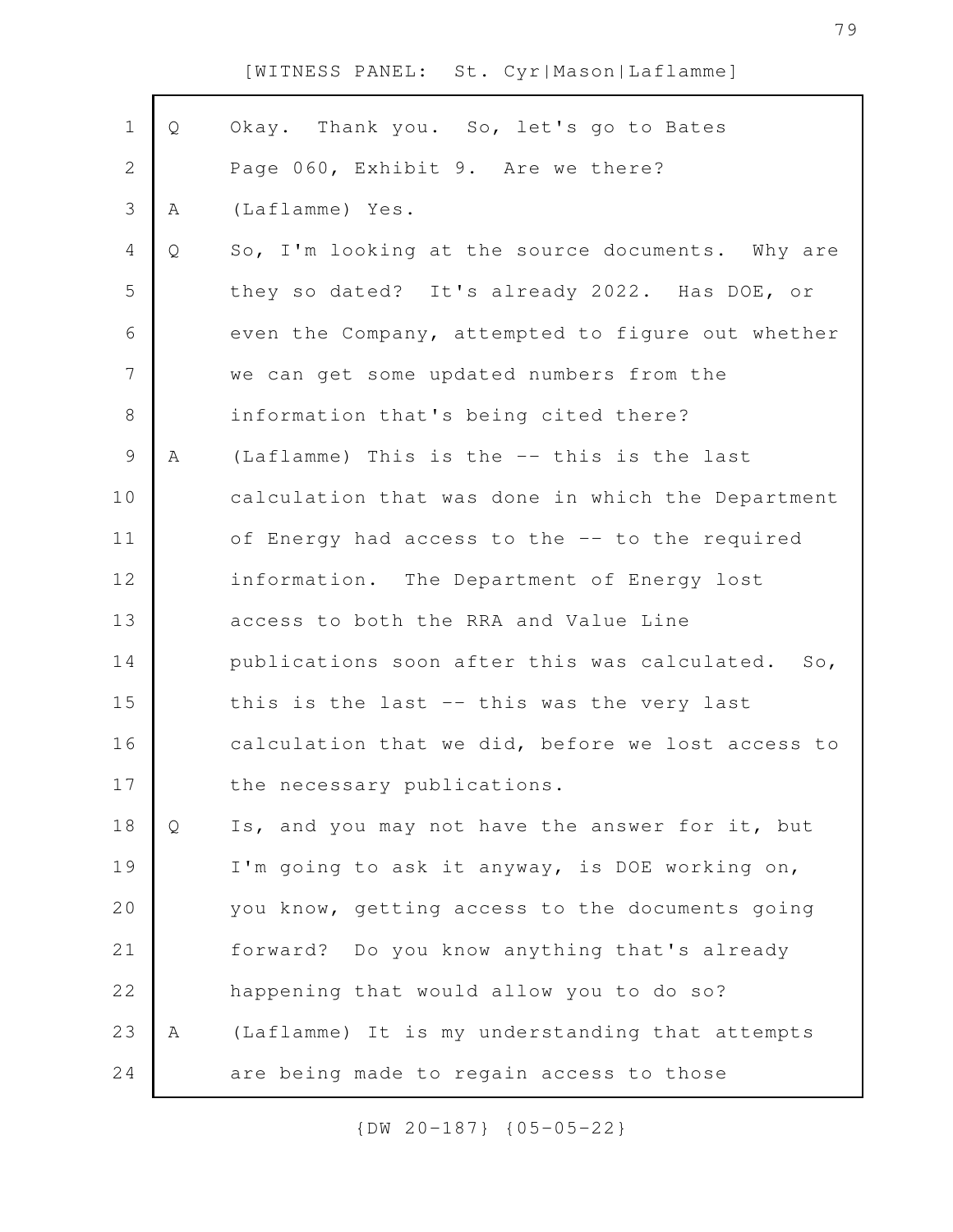| $\mathbf 1$ |   | publications. I don't know what the status of     |
|-------------|---|---------------------------------------------------|
| $\mathbf 2$ |   | those attempts are, however.                      |
| 3           | Q | Can I assume the same is being, I mean, you know, |
| 4           |   | for both, meaning there are two sources here?     |
| 5           |   | And because I work with data quite a bit, I can   |
| 6           |   | tell you one of them is coming from SNL, the      |
| 7           |   | other is Value Line. Is the DOE working on        |
| 8           |   | getting both? Are you aware of it?                |
| $\mathsf 9$ | Α | (Laflamme) It is my understanding that attempts   |
| 10          |   | are being made to regain access to those          |
| 11          |   | publications. But, again, I don't know what the   |
| 12          |   | status of those attempts are.                     |
| 13          | Q | Okay. Can you, and it can be anyone, can you      |
| 14          |   | describe how the fact that the temporary rates    |
| 15          |   | are going to stay in place, my understanding here |
| 16          |   | is that, when you come back next time, along with |
| 17          |   | the step increase, and with the permanent rates,  |
| 18          |   | that time would all implement the reconciliation. |
| 19          |   | And please confirm that, when you're going to do  |
| 20          |   | that reconciliation, it's going to be between     |
| 21          |   | just the permanent rate and the temporary rates?  |
| 22          | Α | (Laflamme) Yes. That is correct.                  |
| 23          | Q | I think you kind of mentioned that that's one of  |
| 24          |   | the benefits. And, so, I'm just trying to make    |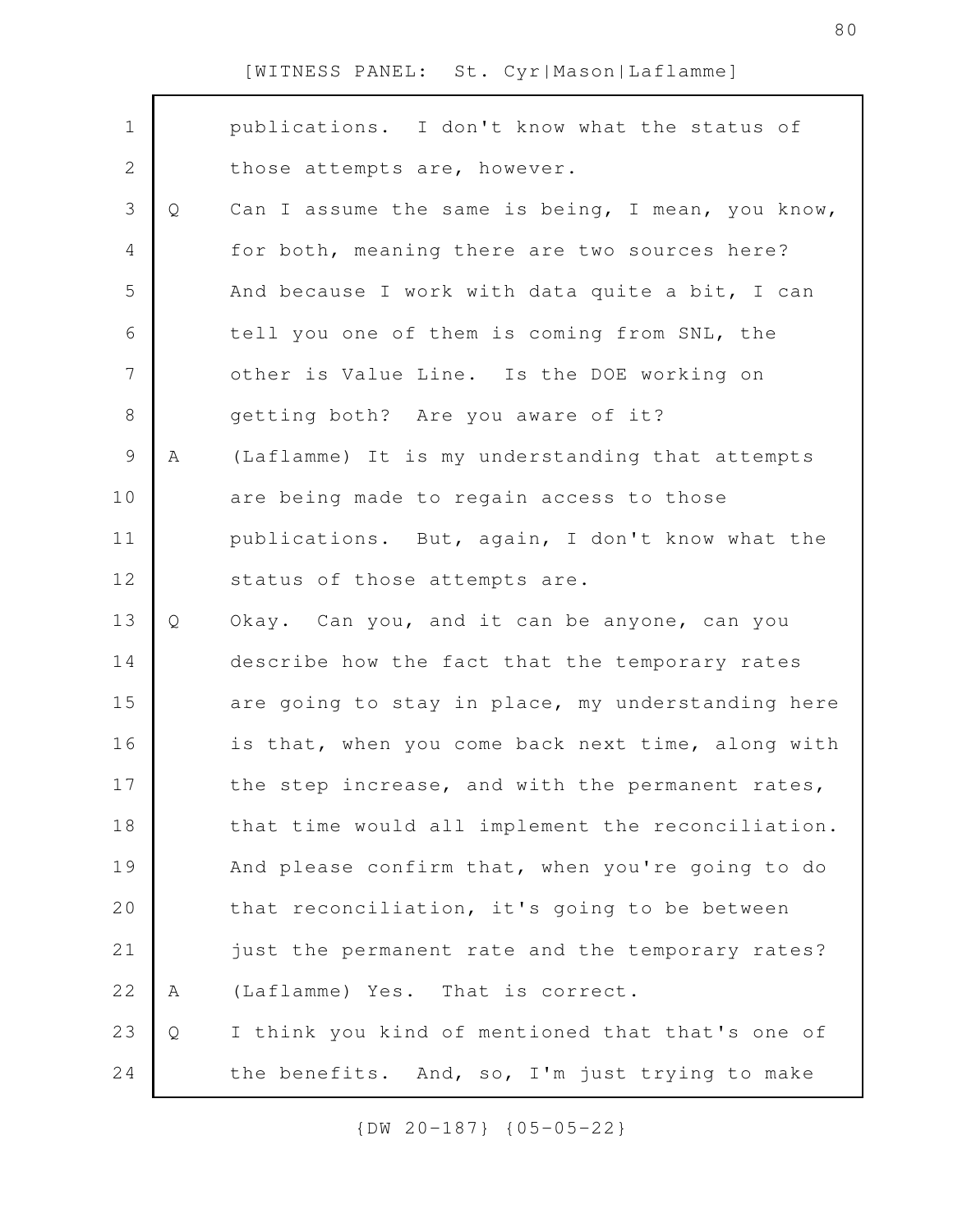| $\mathbf 1$    |   | sure.                                             |
|----------------|---|---------------------------------------------------|
| $\mathbf{2}$   | A | (Laflamme) Uh-huh.                                |
| 3              | Q | The other question I'm not very clear about, when |
| 4              |   | you do that, will that lead to the kind of        |
| 5              |   | situation you talked about, which is some         |
| 6              |   | customers are going to get credits, others will   |
| $\overline{7}$ |   | end up paying more?                               |
| 8              | Α | (Laflamme) Most of the Lakes Region customers     |
| 9              |   | will be, I believe, will be eligible for a        |
| 10             |   | credit. And I think -- I think that that's        |
| 11             |   | indicated in the Attachment C, Page 5, I think    |
| 12             |   | it's Schedule 3 of Attachment C. And it looks     |
| 13             |   | like the customers that probably would be         |
| 14             |   | eligible for a credit would be the Waterville     |
| 15             |   | Valley Gateway Pool customers, the current        |
| 16             |   | consolidated unmetered general customers, the     |
| 17             |   | current consolidated metered general customers.   |
| 18             |   | It looks like the only customers that             |
| 19             |   | would -- where a surcharge would probably occur   |
| 20             |   | would be the -- would be the Wildwood customers   |
| 21             |   | and the Dockham Shores customers.                 |
| 22             | Q | I have it noted down here a little bit wrong,     |
| 23             |   | Attachment B, I think it was Bates Page maybe 050 |
| 24             |   | something, let's go there. I'll be more specific  |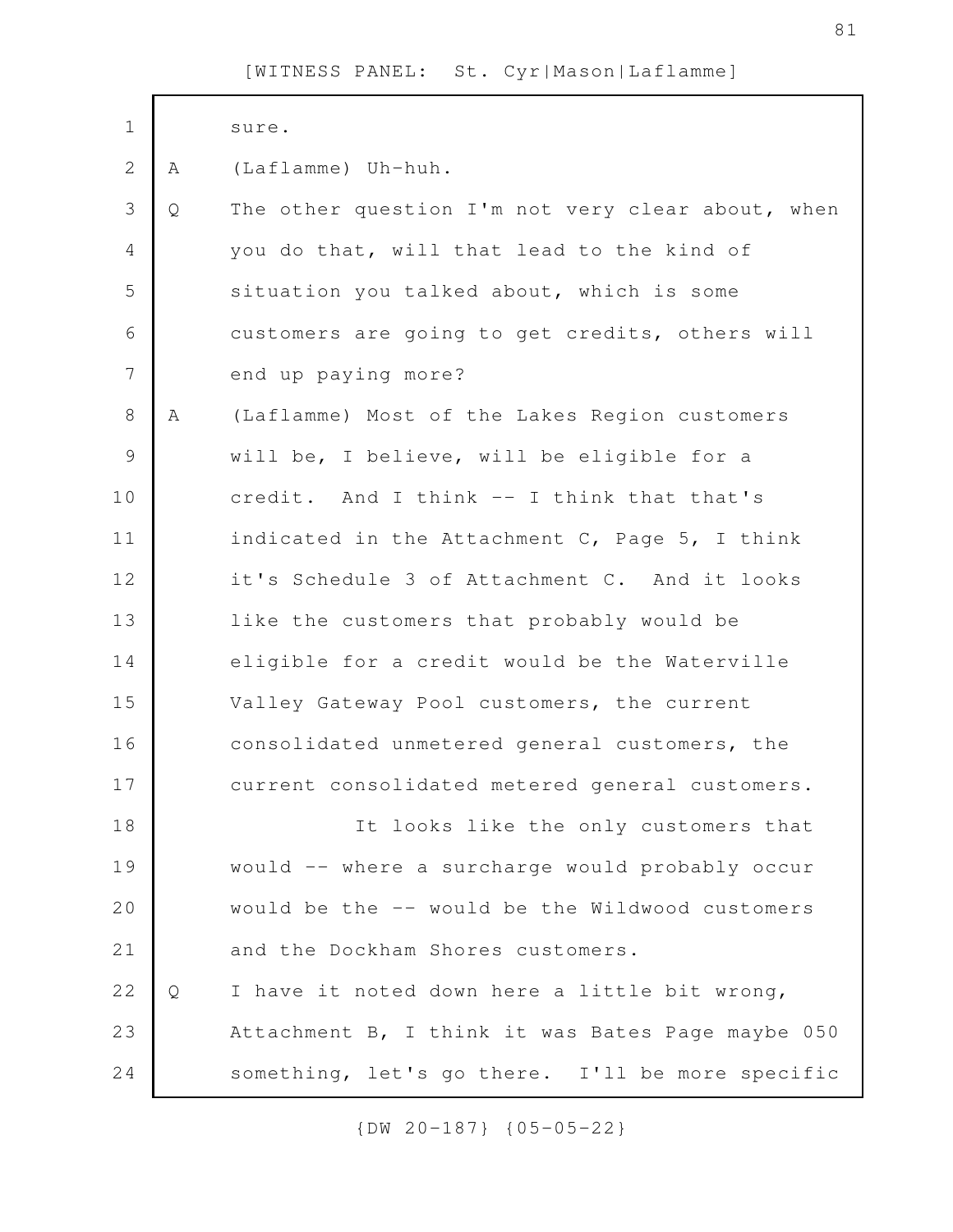| $\mathbf 1$    |   | after we go there.                                  |
|----------------|---|-----------------------------------------------------|
| $\mathbf{2}$   |   | Yes. Bates Page 051. I'm just trying                |
| 3              |   | to get a general sense, for the 2020, '21, those    |
| 4              |   | two years, when you account for depreciation --     |
| 5              |   | just a moment. What rate of depreciation is         |
| 6              |   | being used?                                         |
| $\overline{7}$ | A | (Laflamme) The depreciation rates vary, and         |
| $8\,$          |   | depending upon $-$ depending upon the Company's $-$ |
| $\mathcal{G}$  |   | of what the Company applies to various categories   |
| 10             |   | of fixed plant. So, those, the annual               |
| 11             |   | depreciation for the plant additions, are           |
| 12             |   | calculated on Bates Pages 040 and 041, and Bates    |
| 13             |   | Pages 043 and 044. And, depending upon the type     |
| 14             |   | of -- the type of plant that was placed in          |
| 15             |   | service, the depreciation rates would vary.         |
| 16             | Α | (St. Cyr) And I can be more specific. First of      |
| 17             |   | all, the Company uses the recommended, you know,    |
| 18             |   | previously established PUC depreciation rates.      |
| 19             |   | But, for pumps, it would be 10 years; for meters,   |
| 20             |   | it would be 20 years; for services, it would be     |
| 21             |   | 45 years; for mains, it would be 50 years.          |
| 22             | Q | Okay.                                               |
| 23             | Α | (St. Cyr) And then, structures, I think, are 40     |
| 24             |   | years.                                              |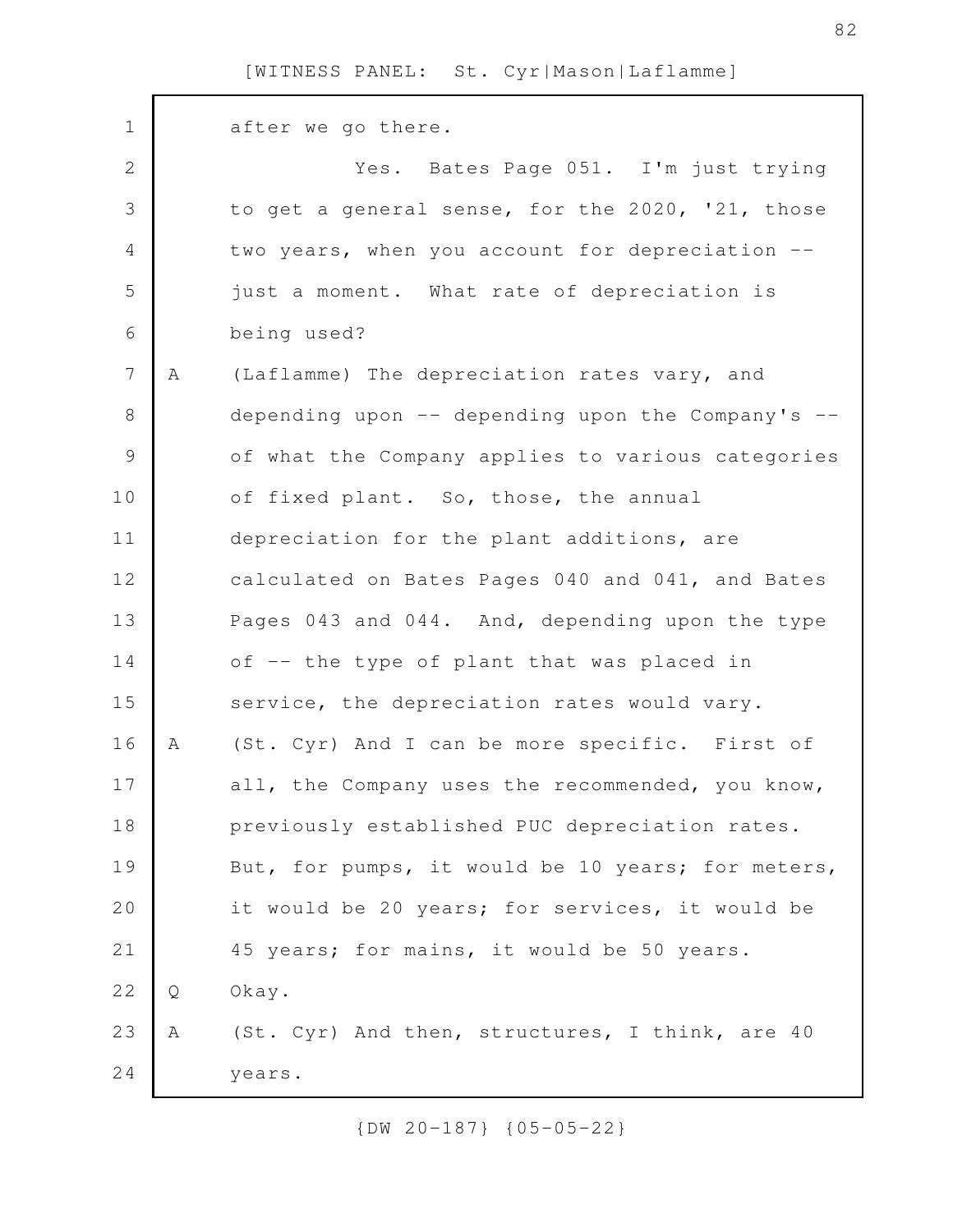| $\mathbf 1$    | Q | That is helpful. So, when you are showing us the   |
|----------------|---|----------------------------------------------------|
| $\mathbf{2}$   |   | depreciation amounts here, you know, and taking    |
| $\mathcal{S}$  |   | account of it, it's only for the new plans that    |
| $\overline{4}$ |   | are going into effect in 2020-21? Is that what     |
| 5              |   | the calculations are?                              |
| $\sqrt{6}$     | A | (St. Cyr) Yes. It's the annual depreciation --     |
| $\overline{7}$ | Q | Okay. I wanted to confirm that.                    |
| $\,8\,$        | Α | (St. Cyr) -- associated with the 2020 and 2021     |
| $\mathcal{G}$  |   | additions.                                         |
| 10             | Q | Okay.                                              |
| 11             | Α | (St. Cyr) Yes.                                     |
| 12             | Q | So, this is, again, the question, we thought       |
| 13             |   | about it internally, so I'm going to ask it, and   |
| 14             |   | I'm going to read it to you. And, if it's not      |
| 15             |   | worded properly, feel free to address what         |
| 16             |   | corrections that might be needed.                  |
| 17             |   | So, the first, and, you know, the New              |
| 18             |   | Hampshire Business Profits Tax was reduced from    |
| 19             |   | 7.7 percent to 7.6 percent for taxable periods     |
| 20             |   | ending on or after December 31st, 2022. Right?     |
| 21             | Α | (St. Cyr) I quess $I - - I'm$ not sure what it is. |
| 22             |   | I can tell you that, for purposes of our           |
| 23             |   | calculation, we were using 7.7 percent.            |
| 24             | Q | Okay. So, maybe I would put the question this      |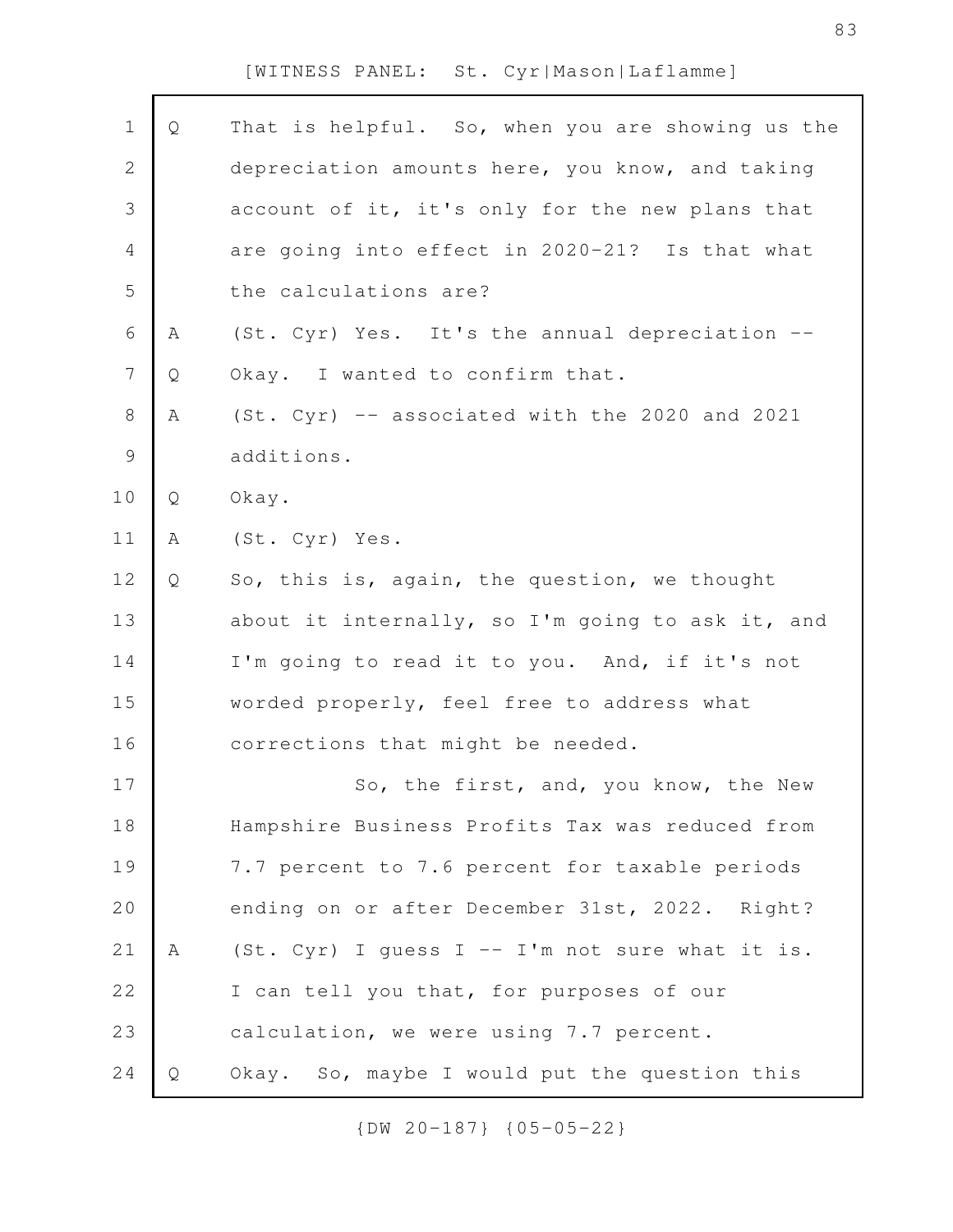| $\mathbf 1$   |   | way: That has there been any change in the        |
|---------------|---|---------------------------------------------------|
| $\mathbf{2}$  |   | Business Profit Tax rate? And, to our             |
| 3             |   | understanding, it may have gone down. But         |
| 4             |   | it's just -- but you're confirming that you've    |
| 5             |   | used 7.7 percent. But, if it's meant to be 7.6    |
| 6             |   | percent, we would like to see a, you know, a      |
| 7             |   | revised calculation.                              |
| $\,8\,$       |   | And don't assume I'm a tax specialist.            |
| $\mathcal{G}$ |   | I'm just asking.                                  |
| 10            | Α | (St. Cyr) So, we could -- to the extent it goes   |
| 11            |   | down, we could certainly recalculate it. I quess  |
| 12            |   | my -- and we could let known what that difference |
| 13            |   | is. My issue with potentially requiring us to     |
| 14            |   | incorporate that would be that there are also a   |
| 15            |   | lot of other changes that have taken place, for   |
| 16            |   | example, throughout 2022, that aren't in here     |
| 17            |   | that would warrant some consideration.            |
| 18            | Q | We will think about that. But I think it's -- I   |
| 19            |   | would still like to have the recalculation done,  |
| 20            |   | if the number is indeed different than 7.7        |
| 21            |   | percent.                                          |
| 22            |   | And it's -- and to the extent it's                |
| 23            |   | about the way the Settlement Agreement has been   |
| 24            |   | filed, it's -- you know, if the same rates are    |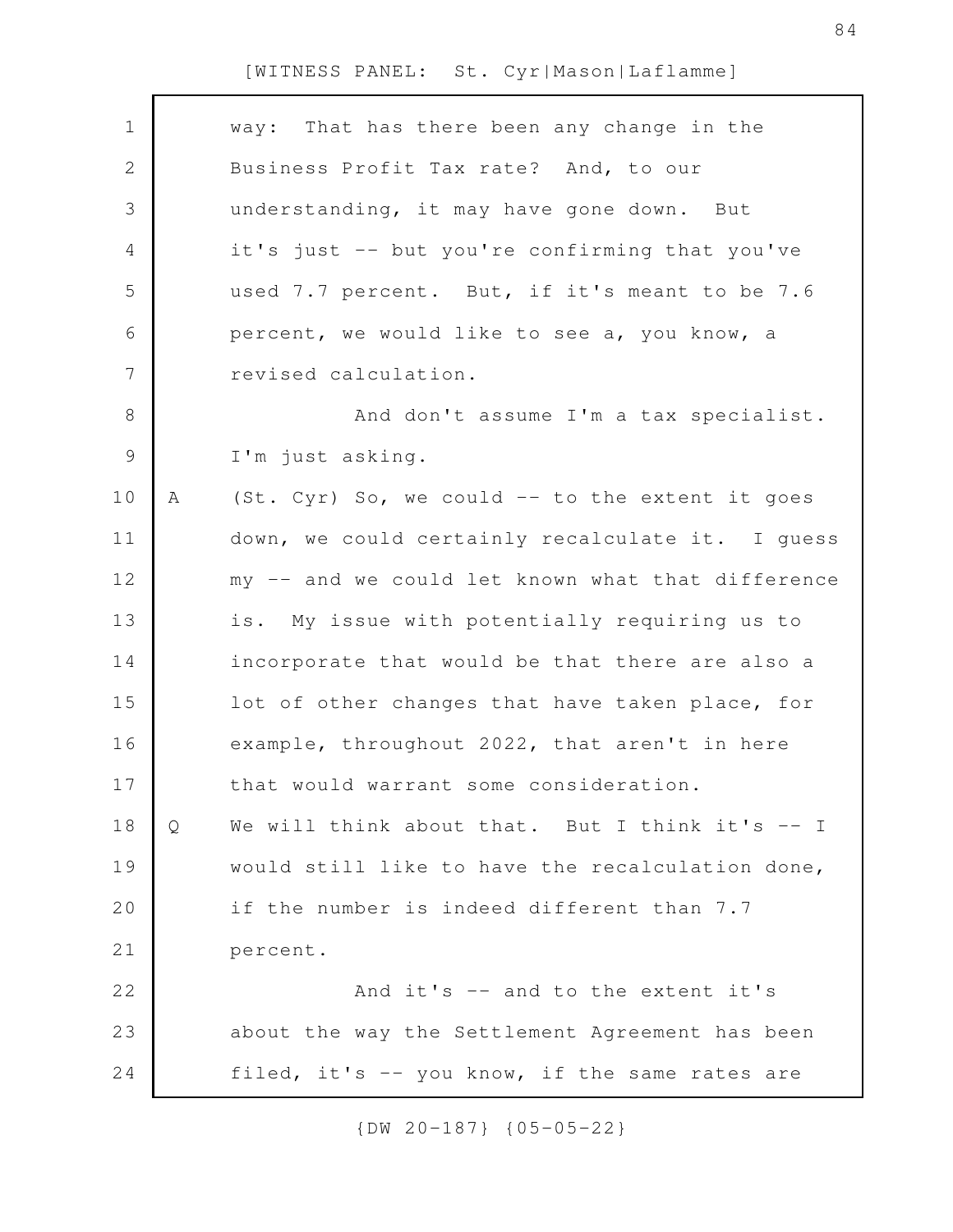| $\mathbf 1$    |   | going to continue, this may be really about being |
|----------------|---|---------------------------------------------------|
| $\sqrt{2}$     |   | addressed going forward. But I just want to flag  |
| 3              |   | it.                                               |
| $\overline{4}$ | A | (Witness St. Cyr indicating in the affirmative).  |
| 5              | Q | Okay.                                             |
| 6              |   | CMSR. SIMPSON: Commissioner                       |
| $\overline{7}$ |   | Chattopadhyay, are you making a record request?   |
| $8\,$          |   | CMSR. CHATTOPADHYAY: Yes. I think it              |
| $\mathcal{G}$  |   | would be good. So, basically, please provide the  |
| 10             |   | New Hampshire Business Profits Tax rate for       |
| 11             |   | taxable periods ending December 31st, 2022,       |
| 12             |   | December 31st, 2021. Second part would be, if     |
| 13             |   | the tax rate is other than 7.7 percent, please    |
| 14             |   | provide the updated schedules.                    |
| 15             |   | WITNESS LAFLAMME: Would that pertain              |
| 16             |   | to both the permanent rate schedules and the step |
| 17             |   | schedules, or just the step schedules?            |
| 18             |   | CMSR. CHATTOPADHYAY: Because you're               |
| 19             |   | estimating what it would be as far as step        |
| 20             |   | increase is concerned, I would like to have it    |
| 21             |   | for both.                                         |
| 22             |   | WITNESS LAFLAMME: For both permanent              |
| 23             |   | and the step?                                     |
| 24             |   | CMSR. CHATTOPADHYAY: Both the                     |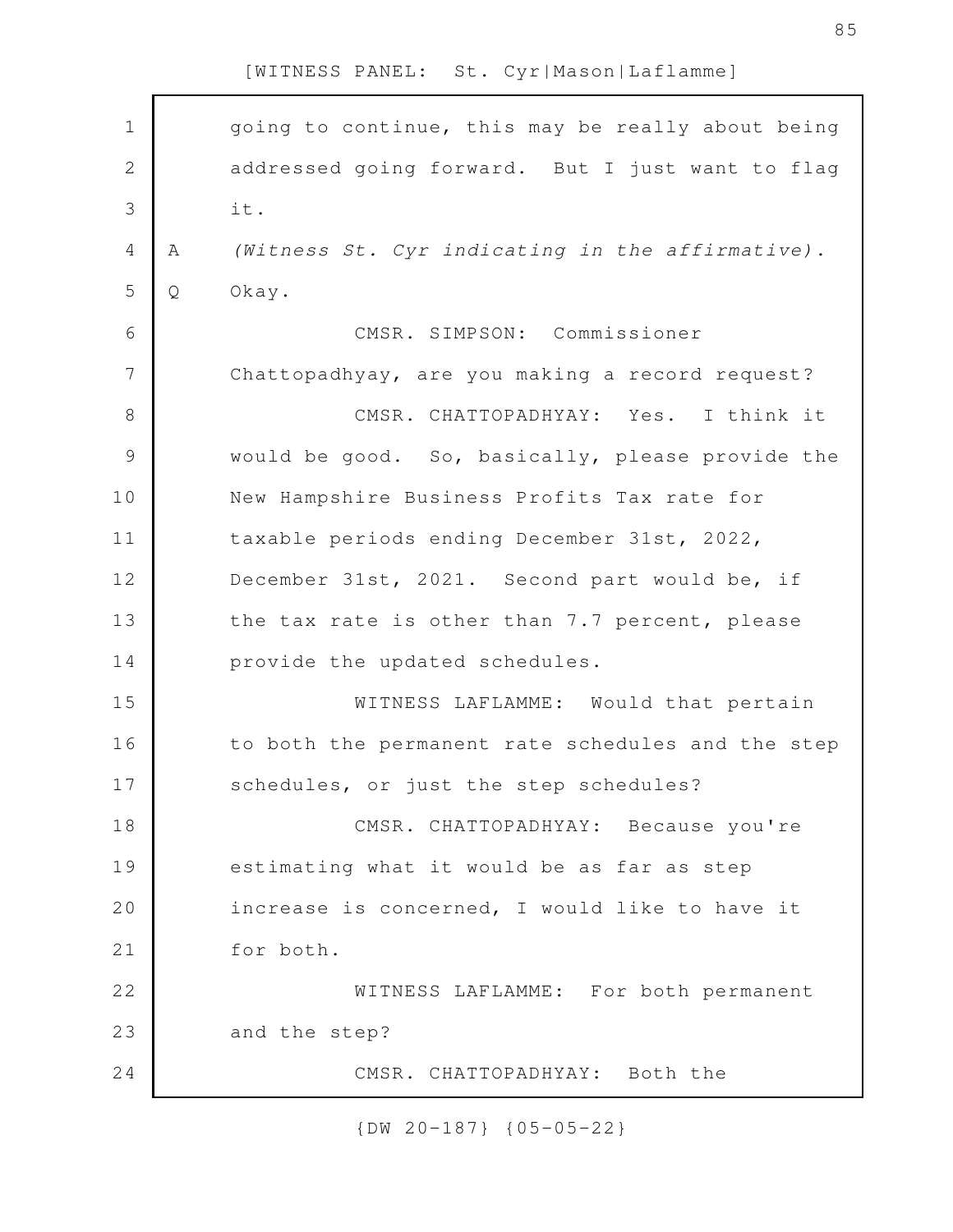permanent and -- and, yes. And it's entirely possible that I'm wrong, that it didn't change, and it's just stayed 7.7 percent. But just please take a look and let us know. *[Record request noted above.]* CMSR. CHATTOPADHYAY: I think that's all from my end. CMSR. SIMPSON: Okay. Thank you, Commissioner Chattopadhyay. So, first, I'd like to note our appreciation, as a Commission, for the thoroughness in the Department of Energy's Audit Report. So, Attorney Tuomala, Mr. Goyette, Mr. Laflamme, thank you for your work in the Audit Report. It's very helpful for us. WITNESS LAFLAMME: Well, that was - that would be Karen Moran and her staff, did the Audit Report. CMSR. SIMPSON: And my appreciation extends to Ms. Moran and her staff as well. So, thank you for that. BY CMSR. SIMPSON: Q Looking at Schedule 4, wage increases, can the 1 2 3 4 5 6 7 8 9 10 11 12 13 14 15 16 17 18 19 20 21 22 23 24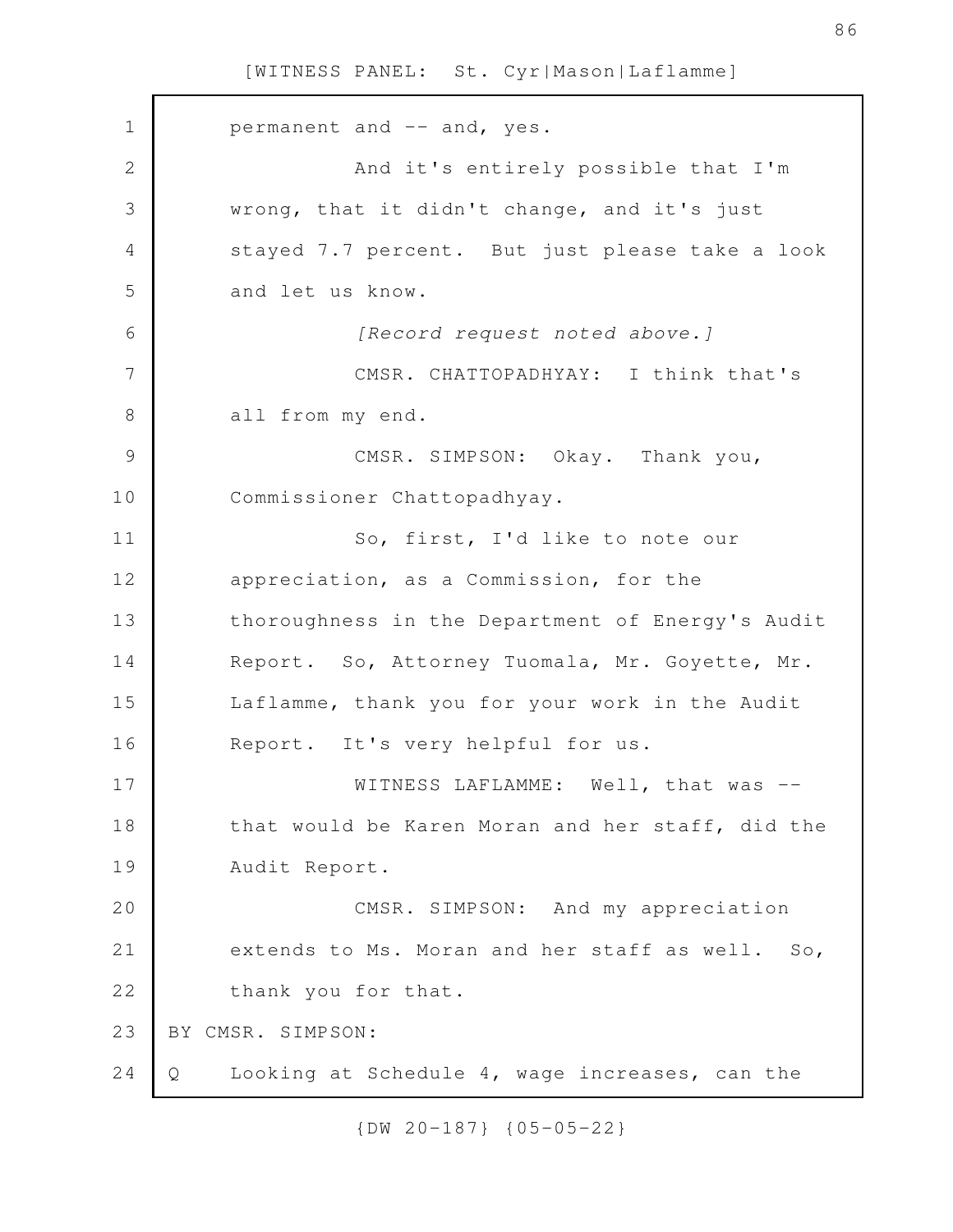| $\mathbf 1$    |   | Company please comment on the rationale for the   |
|----------------|---|---------------------------------------------------|
| $\mathbf{2}$   |   | capitalization of some wages?                     |
| 3              | A | (St. Cyr) So, some wages are related to capital   |
| $\overline{4}$ |   | projects. And the wages related to those capital  |
| 5              |   | projects get added to the cost. For example, if   |
| 6              |   | a field person is working on, you know, replacing |
| $\overline{7}$ |   | a pump, then, the labor cost associated with      |
| $\,8\,$        |   | replacing that pump would go into a capital       |
| $\mathcal{G}$  |   | account, just like the cost of the pump itself.   |
| 10             | Q | And, then, for more routine expenses, time        |
| 11             |   | allocated from staff is attributed to direct      |
| 12             |   | expenses, is that correct?                        |
| 13             | A | (St. Cyr) It would be charged to either an        |
| 14             |   | operating or a maintenance expense account, yes.  |
| 15             | Q | Okay. Thank you. Would the Company be able to     |
| 16             |   | provide all of the schedules, 1 through 5d, in    |
| 17             |   | live Excel format, with the respective years, for |
| 18             |   | the identified capital additions, depreciation,   |
| 19             |   | and retirements?                                  |
| 20             | Α | (St. Cyr) Yes.                                    |
| $2\,1$         | Q | Okay.                                             |
| 22             | Α | (St. Cyr) Yes.                                    |
| 23             |   | CMSR. SIMPSON: So, I'm going to make a            |
| 24             |   | record request for that.                          |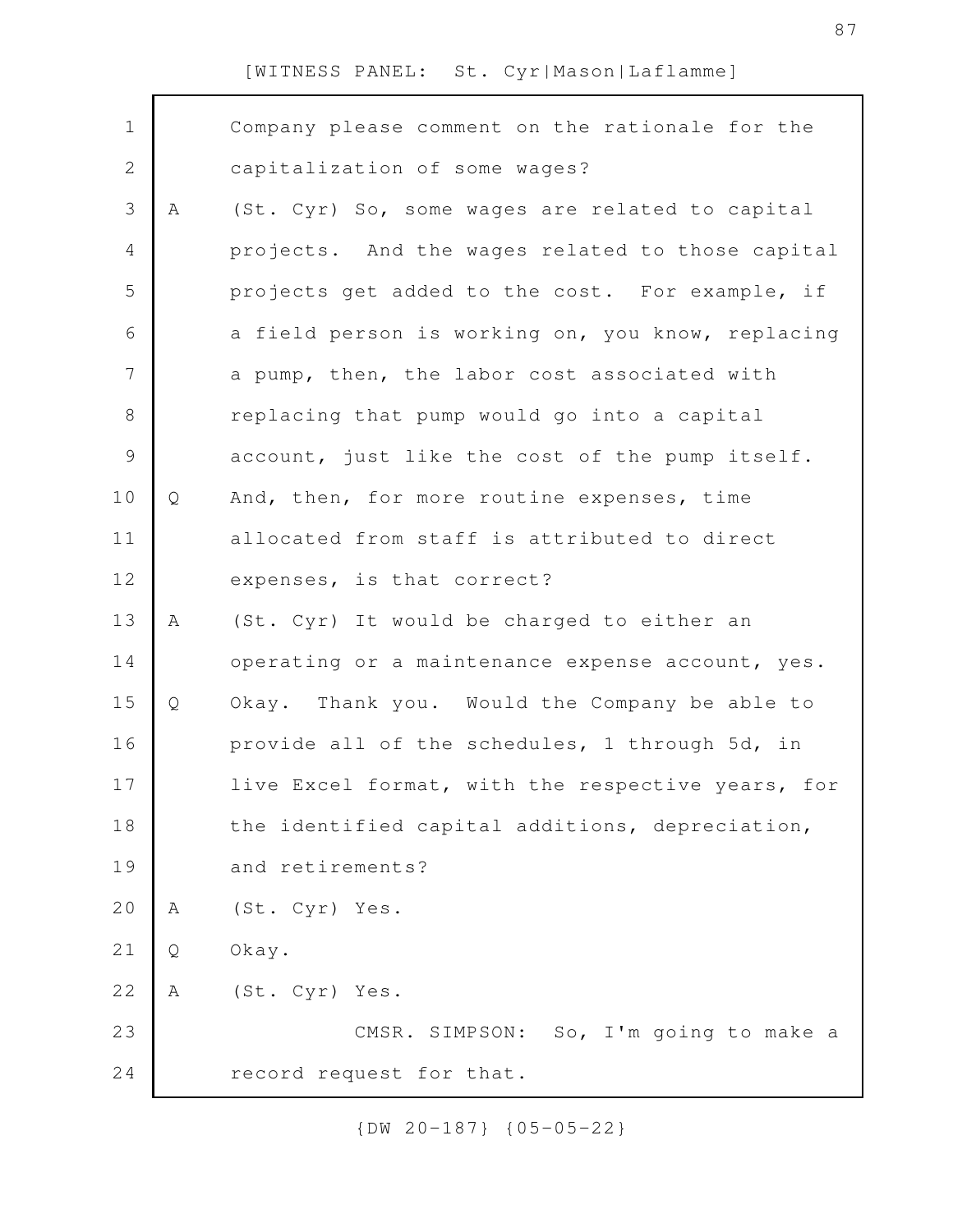WITNESS ST. CYR: And if you could just -- so, this is Attachment B, Schedules 1 through 5, in Excel. They were probably all in Excel to begin with. *[Record request noted above.]* MR. RICHARDSON: And, Mr. Acting -- if I may, I think the request should be to the Settling panel. Because I think we'll work with the Department, the Department may have custody of the last version of the schedules. So, for the Company to provide them, I would have to ask them from the Department. CMSR. SIMPSON: Any comment on that from the Department of Energy? Are you open to coordinating with the Company on the provision of those? MR. TUOMALA: Absolutely. CMSR. SIMPSON: Thank you. And, just as a general matter, we, as a Commission, are hoping to receive live Excel files. I'm sure, in other proceedings, you've seen similar requests. So, as a general matter, it's our hope to see live Excel versions, so that we can take a look at the underlying data as well. So, thank you 1 2 3 4 5 6 7 8 9 10 11 12 13 14 15 16 17 18 19 20 21 22 23 24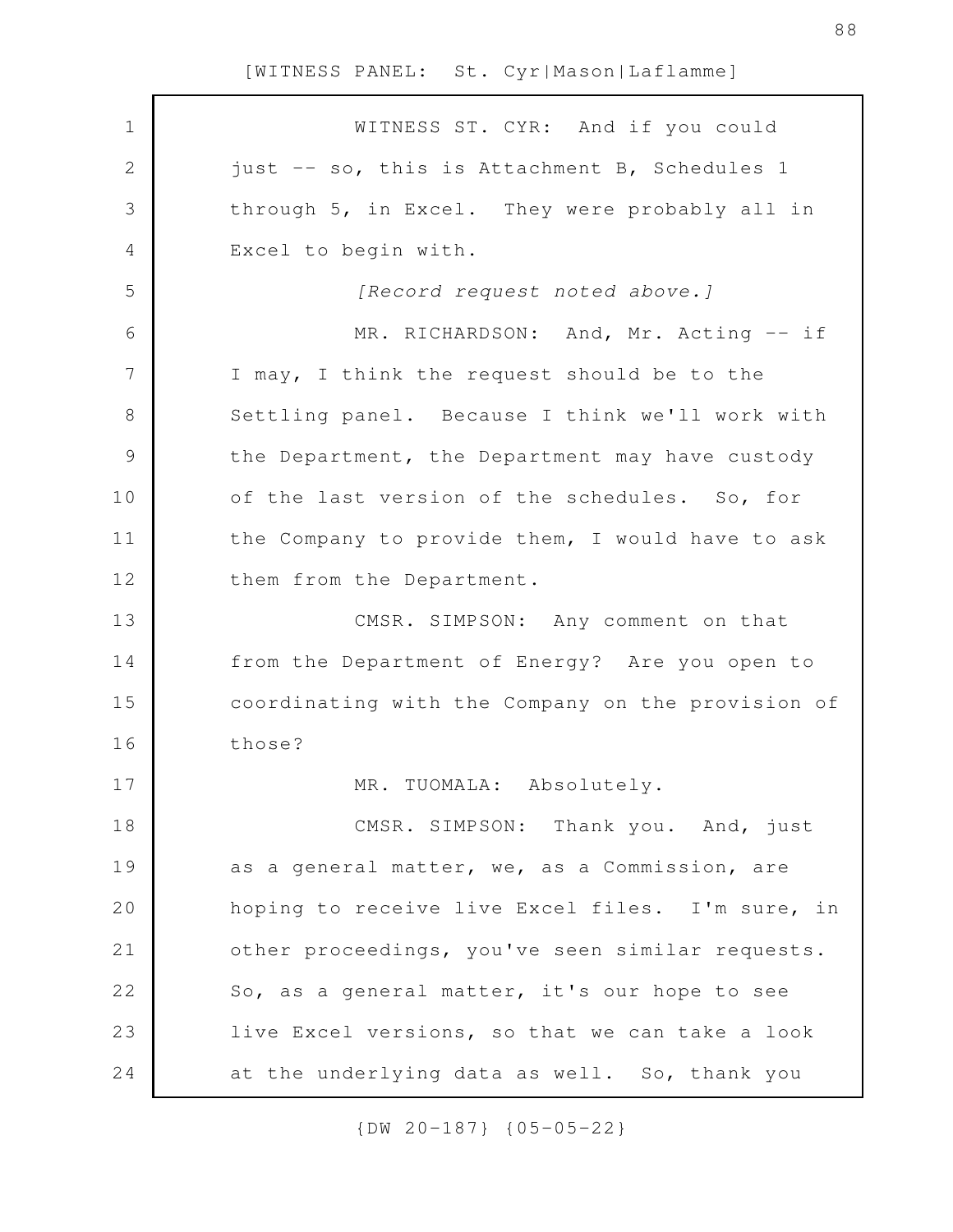for that. MR. TUOMALA: May I ask a clarifying question for that? CMSR. SIMPSON: Of course. MR. TUOMALA: Live Excel spreadsheets for all schedules supplied? Not in this case, in particular, but I'm asking, I guess, for future cases. Is it the Commission's expectation that all supporting schedules for, say, a settlement agreement, be accompanied with live Excel spreadsheets? CMSR. SIMPSON: I would say yes. More often than not, if we don't receive some information in a live Excel format, and it appears to have come from an Excel file, we often will ask for it. So, unless there's a confidentiality reason, or some reason why a party or the Department of Energy would not prefer to provide it in that format, then we would hope that we would receive it from the beginning in live format, in addition to a *pdf* or other format. MR. TUOMALA: Thank you for that. CMSR. SIMPSON: Thank you. Just give 1 2 3 4 5 6 7 8 9 10 11 12 13 14 15 16 17 18 19 20 21 22 23 24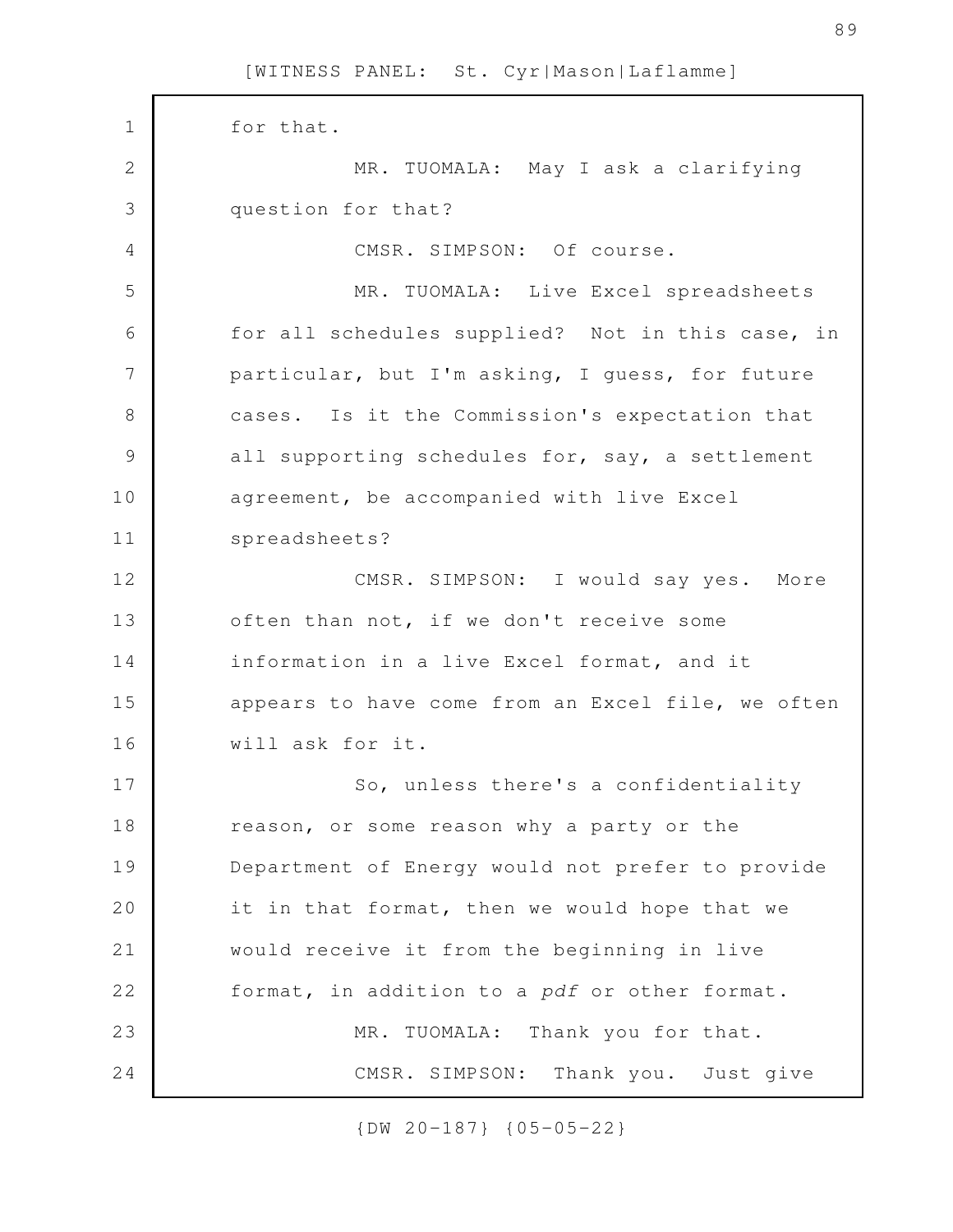| $\mathbf 1$   |   | me a moment, so I can ensure I have the correct   |
|---------------|---|---------------------------------------------------|
| $\mathbf{2}$  |   | wording for my record request.                    |
| 3             |   | BY CMSR. SIMPSON:                                 |
| 4             | Q | So, this question is for Mr. Mason.<br>In         |
| 5             |   | Attachment E, the DOE Audit Report, Audit Issue   |
| 6             |   | Number 6, the Department of Energy noted that the |
| 7             |   | Company disbursed paid-in capital to a specific   |
| $8\,$         |   | shareholder. And, from my review, it appears      |
| $\mathcal{G}$ |   | that Lakes Region is held in trust in your        |
| 10            |   | mother's name, is that correct?                   |
| 11            | A | (Mason) That is correct.                          |
| 12            | Q | And Barbara Mason, the shareholder at issue,      |
| 13            |   | that's your mother, correct?                      |
| 14            | A | (Mason) Yes.                                      |
| 15            | Q | So, can you just generally, for our               |
| 16            |   | understanding, give us a little bit of history    |
| 17            |   | about the Company? How your family came to form   |
| 18            |   | the Company? How it's evolved over the years?     |
| 19            |   | And the governance with your family over the      |
| 20            |   | Company?                                          |
| 21            | Α | (Mason) Sure. The Company was started in the      |
| 22            |   | early '70s. It was something that, my parents     |
| 23            |   | had moved to a subdivision, from Massachusetts,   |
| 24            |   | and it ended up not having water. He ended up,    |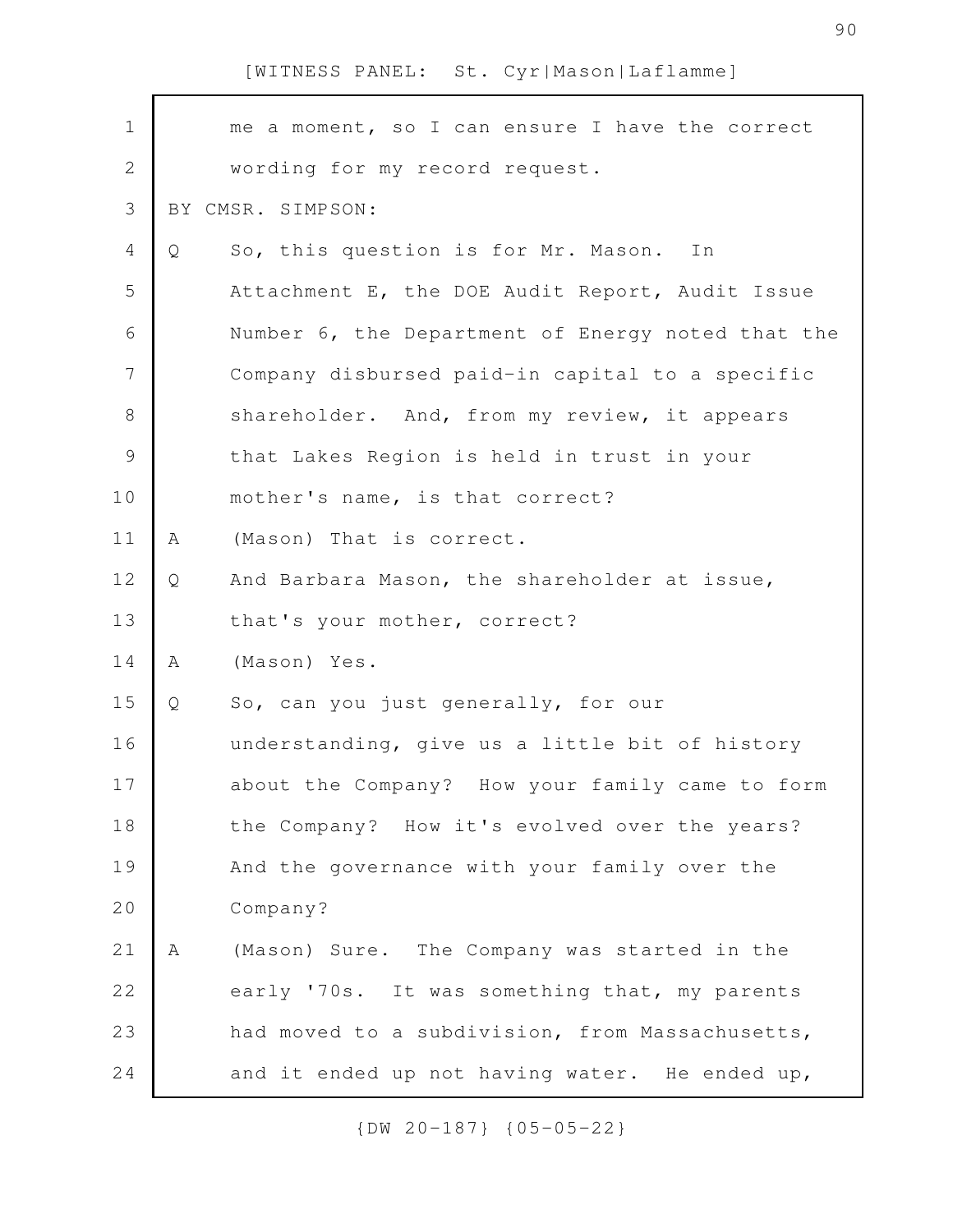| $\mathbf 1$    |   | because my dad used to do that for a living, he  |
|----------------|---|--------------------------------------------------|
| 2              |   | ended up putting the water mains into the first  |
| 3              |   | project. And then, it grew from there.           |
| 4              |   | For a long time, there was only three            |
| 5              |   | water systems that we ran or owned. In the last, |
| 6              |   | you know, since then, and especially since, oh,  |
| 7              |   | 2010 or so, we've probably taken on, you know,   |
| 8              |   | we're up to 19 at this point, and possibly 20.   |
| $\overline{9}$ |   | The Company is still officially owned            |
| 10             |   | by my mother, who is 91 years-old. We have been  |
| 11             |   | releasing money to her for the last couple of    |
| 12             |   | years. They never ever took any money out of the |
| 13             |   | Company, until she's gotten to the point where   |
| 14             |   | she's elderly, and we have to have, basically,   |
| 15             |   | full-time help for her all the time. So, we      |
| 16             |   | started to release some money back to her to try |
| 17             |   | to help with the healthcare costs.               |
| 18             |   | My sisters are on the Board of                   |
| 19             |   | Directors, I'm on the Board of Directors, plus a |
| 20             |   | few other people. And that's pretty much the     |
| 21             |   | story. It's grown a lot. It's a lot bigger than  |
| 22             |   | it was. We have eleven employees, I believe, at  |
| 23             |   | this point. Pretty much the story.               |
| 24             | Q | And kind of piggybacking off of a question from  |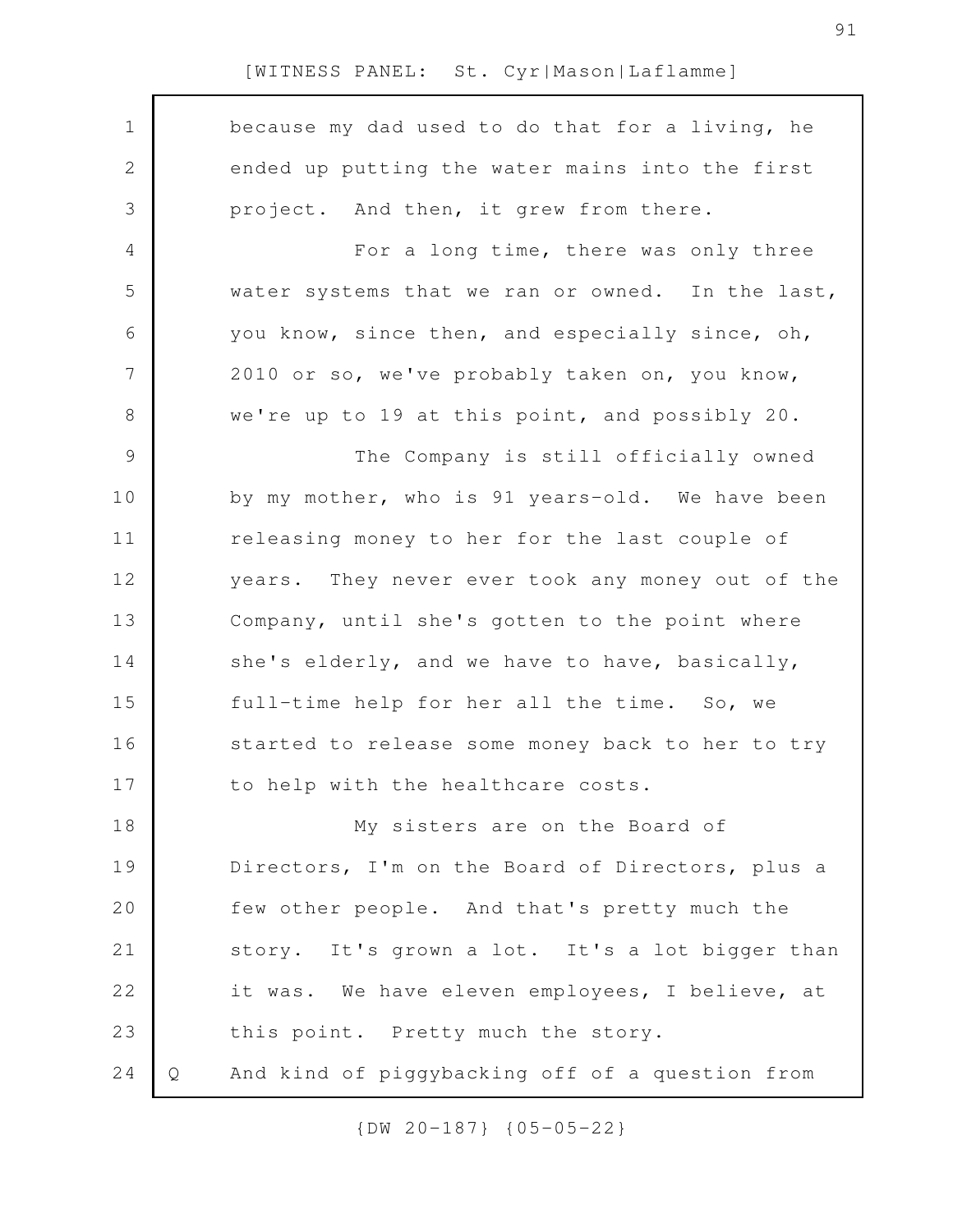| $\mathbf 1$    |   | Commissioner Chattopadhyay, it sounds like the   |
|----------------|---|--------------------------------------------------|
| $\mathbf{2}$   |   | Company does look for future acquisitions from   |
| 3              |   | time to time?                                    |
| $\overline{4}$ | Α | (Mason) Oh, definitely. Yes, we're always        |
| 5              |   | checking to see what's out there. They're        |
| 6              |   | getting harder and harder to find.               |
| $\overline{7}$ | Q | Uh-huh.                                          |
| 8              | Α | (Mason) Most of them have gotten eaten up over   |
| 9              |   | time. So, we run into one once in a while. So,   |
| 10             |   | the one that we're looking at now or, basically, |
| 11             |   | the gentleman wants to retire. He formed a small |
| 12             |   | utility. He's in his, probably, 70s now, and he  |
| 13             |   | wants to get out. So, that's, you know, we'll    |
| 14             |   | incorporate him in probably, because it's just a |
| 15             |   | couple miles from a couple of different water    |
| 16             |   | systems that we already own.                     |
| 17             |   | So, yes. No, basically, we're -- we've           |
| 18             |   | kind of taken over a lot of water systems that   |
| 19             |   | couldn't stand on their own. They were either,   |
| 20             |   | you know, take Dockham Shores, they hadn't had a |
| 21             |   | rate increase since 1988. The gentleman that     |
| 22             |   | owned it was in his late 80s, and basically said |
| 23             |   | he just didn't -- wasn't going to spend any of   |
| 24             |   | his money on it. So, when we took it over, we    |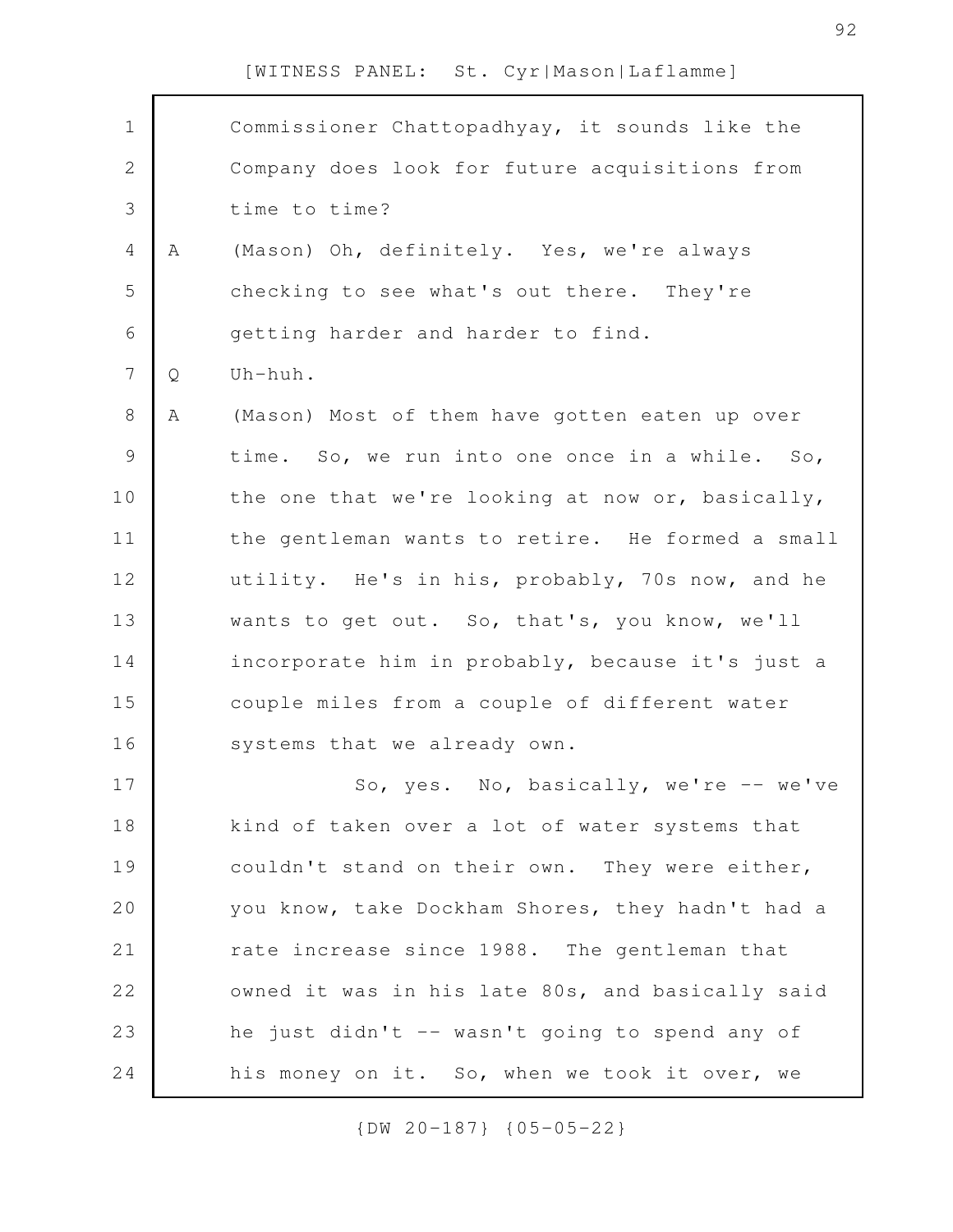| $\mathbf 1$    |   | immediately, you know, did some research and some |
|----------------|---|---------------------------------------------------|
| $\mathbf{2}$   |   | engineering on it, and realized that we had to,   |
| 3              |   | you know, put a new pump station in, upgrade a    |
| 4              |   | bunch of the facilities, wells, things like that, |
| 5              |   | to make it a viable water system, which we did.   |
| 6              |   | So, that's kind of what we do.                    |
| $\overline{7}$ | Q | And how would you approach raising capital for    |
| $8\,$          |   | acquisitions like that?                           |
| $\mathsf 9$    | Α | (Mason) That's a real problem, and I'm glad you   |
| 10             |   | brought that up.                                  |
| 11             |   | You know, there's only a couple sources           |
| 12             |   | of capital. One would be for the investor or the  |
| 13             |   | owner to put in the money. The second is to go    |
| 14             |   | to a -- you know, we normally use CoBank to       |
| 15             |   | borrow the money.                                 |
| 16             |   | And, then, there really isn't, you                |
| 17             |   | know, there's no way to get money, you know,      |
| 18             |   | through any other source. So, basically, we run   |
| 19             |   | off of what we generate, most of the money, you   |
| 20             |   | know, a lot of the money, or the vast majority of |
| 21             |   | what we make goes back into the water systems     |
| 22             |   | upgrading. We, you know, we spend a lot of money  |
| 23             |   | on upgrades, of our own money, and then,          |
| 24             |   | recently, in the last few years, CoBank has       |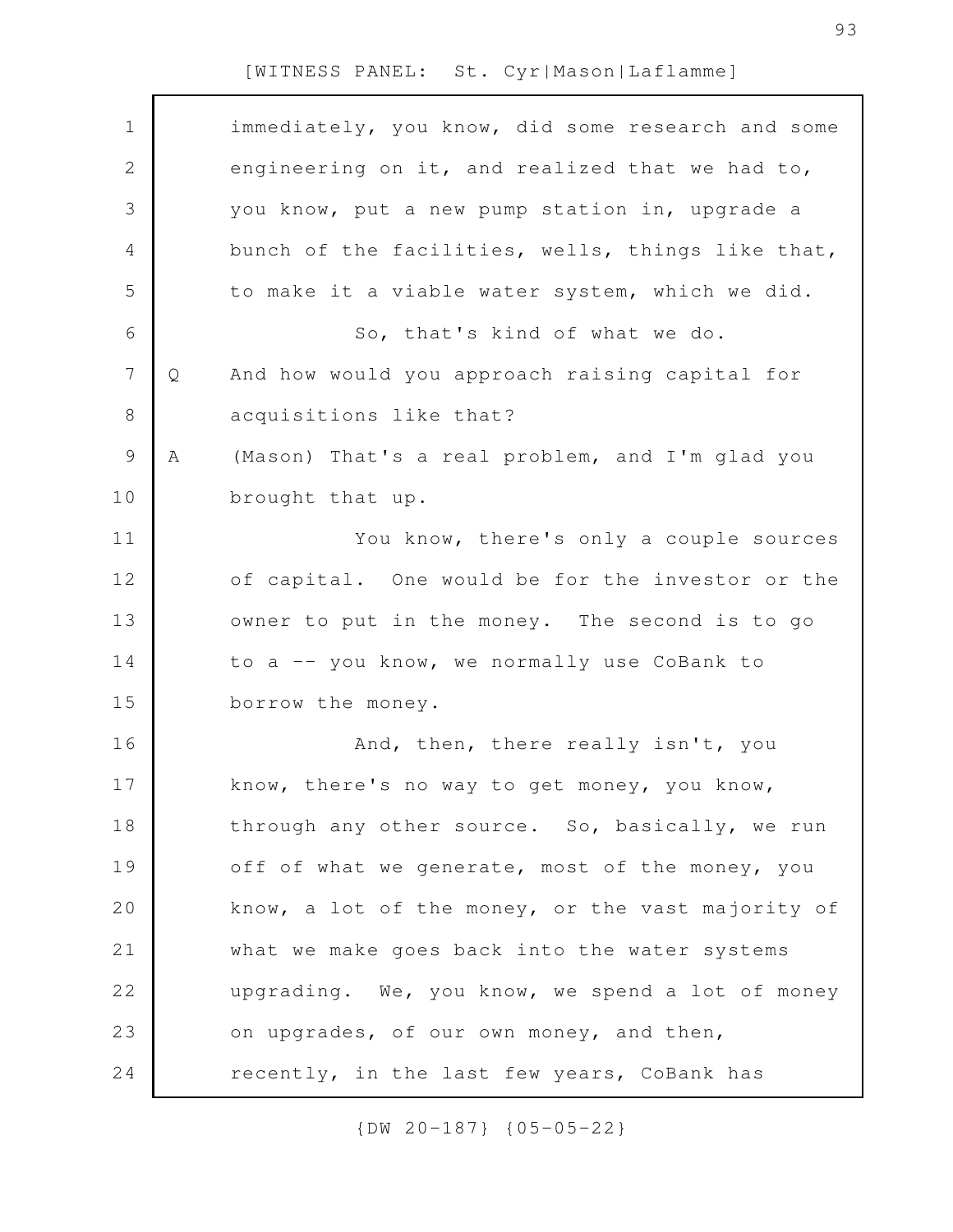helped us quite a bit. There's some programs in the state with DES, but, typically, they're not available to us, because we're a, you know, a for-profit company. And, to use -- to use their resources tends to be way more expensive than going to a bank, because of the federal hoops that you have to jump through to qualify for the money. And, you know, I mean, for a good example, we built the pump station in Wildwood, and it was  $-$  it cost us \$260,000, and that was, you know, what we actually spent on it. Well, at about the same time, the engineer that had designed that for us had another one that went out to bid that he basically used the same plans. And to go through the SRF funding, the other people that -- we ended up, my other company, we have a couple of companies, and LRW Water Service ended up getting the bid on the other project, which was, basically, a mirror image of the one we just built. And that went out to bid, and we were low bidder at \$430,000. So, the difference between the 260 and the 430 was some inflation, but mostly the cost 1 2 3 4 5 6 7 8 9 10 11 12 13 14 15 16 17 18 19 20 21 22 23 24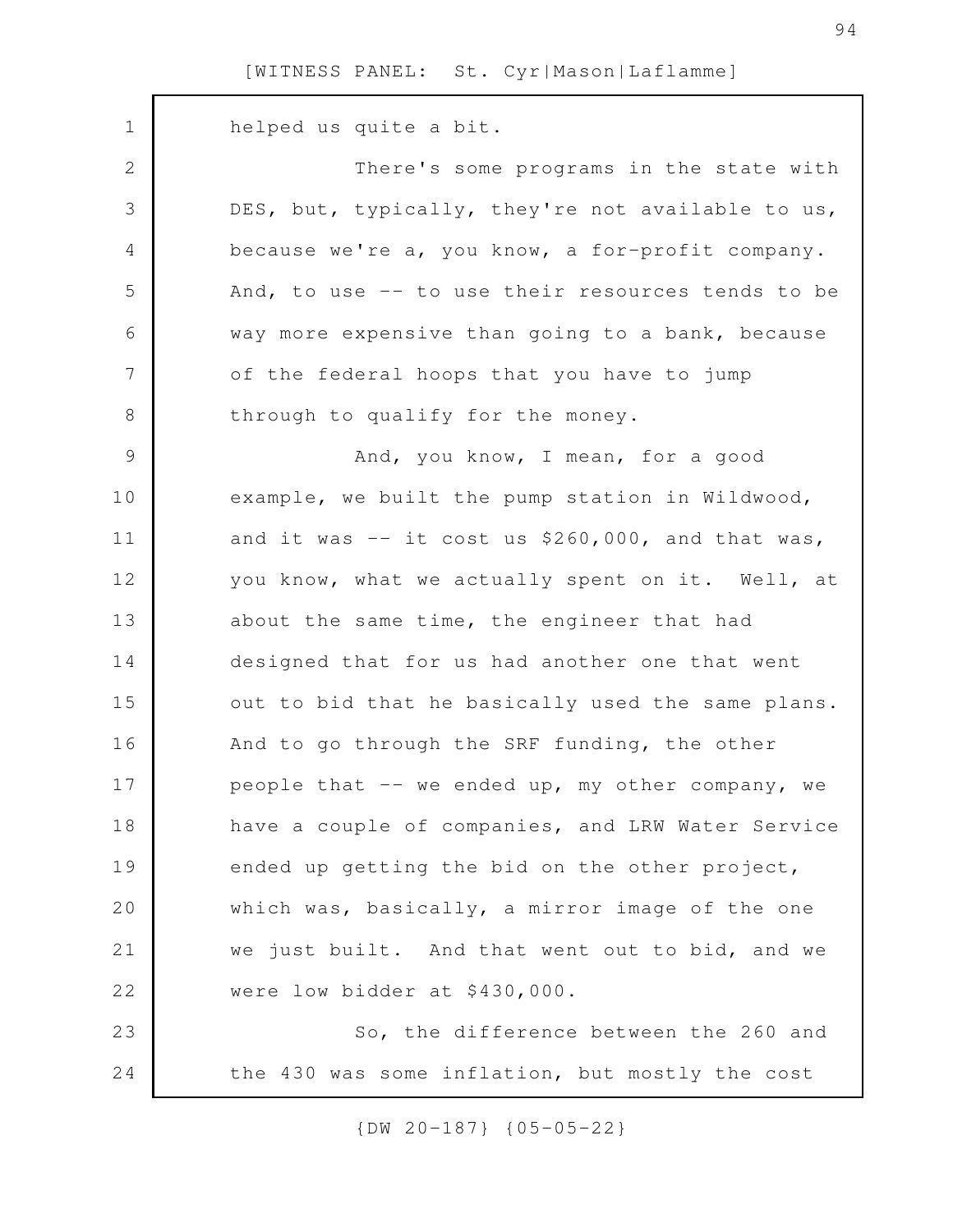| $\mathbf 1$   |   | of having to deal with the federal government,    |
|---------------|---|---------------------------------------------------|
| $\mathbf{2}$  |   | through the federal wages, through Buy American,  |
| 3             |   | through many, many different reasons, it's        |
| 4             |   | extremely expensive.                              |
| 5             |   | So, we tend to stay away from going to            |
| 6             |   | the SRF funding. Because, in the end, it's just   |
| 7             |   | too, for me, it costs -- it seems like the        |
| 8             |   | customer ends up paying a lot more for the same   |
| $\mathcal{G}$ |   | product.                                          |
| 10            |   | So, that was a good question. Thank               |
| 11            |   | you.                                              |
| 12            | Q | Thank you. And just a question for the panel.     |
| 13            |   | We have Ms. Stansell on the line, and we received |
| 14            |   | many interventions from the Lake Ossipee Village  |
| 15            |   | Homeowners Association.                           |
| 16            |   | In the Settlement Agreement, it                   |
| 17            |   | provides that LOV were engaged in the technical   |
| 18            |   | sessions, and this Settlement Agreement is        |
| 19            |   | somewhat of a product of the conversations that   |
| 20            |   | were had throughout that effort. Somewhat         |
| 21            |   | implying that the Settlement was shaped by those  |
| 22            |   | discussions.                                      |
| 23            |   | Can you comment on how you engaged with           |
| 24            |   | the LOV parties and how the Settlement was formed |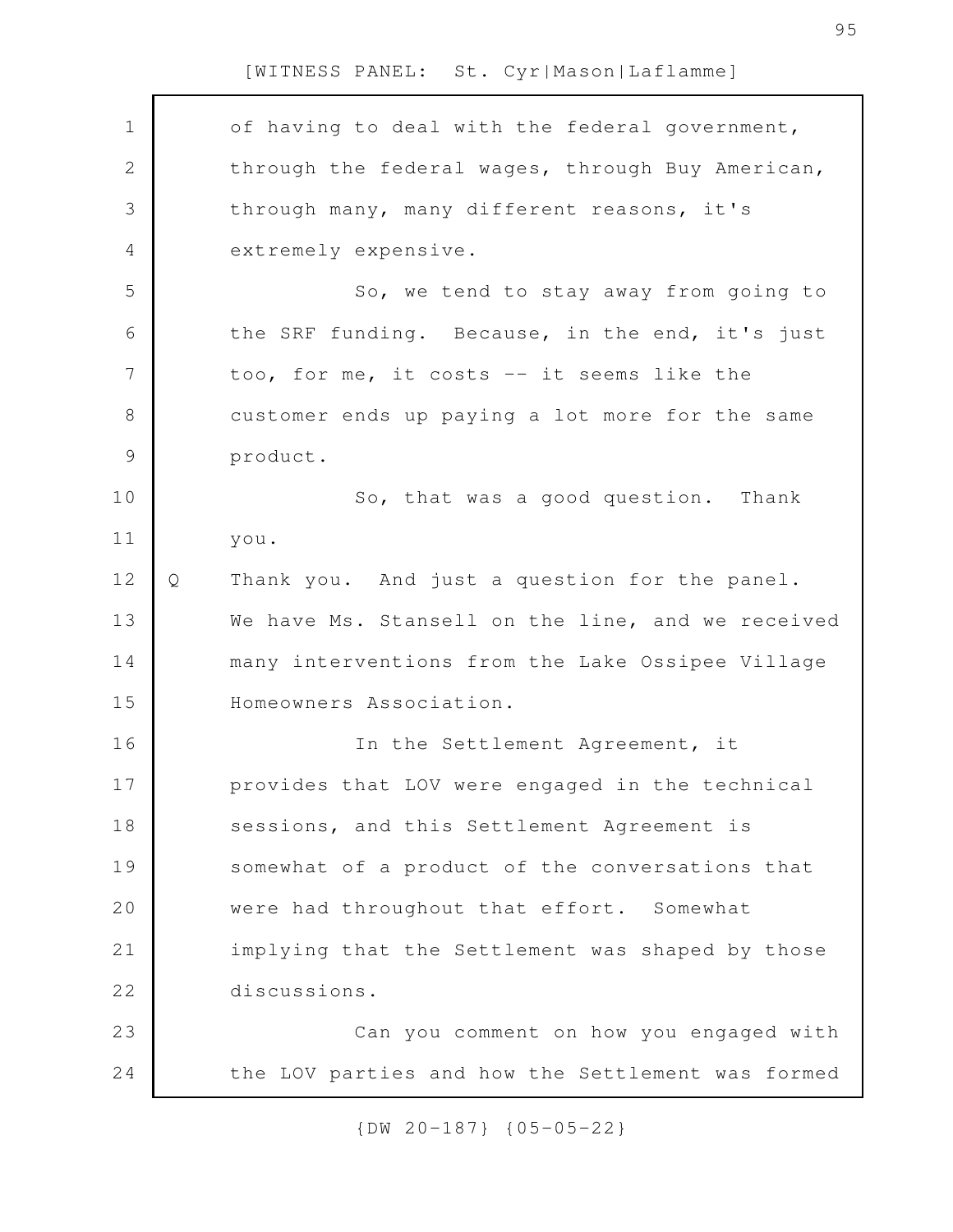| $\mathbf 1$   |   | through those conversations?                        |
|---------------|---|-----------------------------------------------------|
| $\mathbf{2}$  | A | (Laflamme) In my interactions with Ms. Stansell,    |
| 3             |   | I would say, you know, we had conversations.<br>She |
| 4             |   | expressed her concerns about the increases in the   |
| 5             |   | Lakes Region's rates over a number of rate cases.   |
| 6             |   | I would say specifically, from the                  |
| 7             |   | Department's point of view, in a prior              |
| 8             |   | conversation with Ms. Stansell, she mentioned the   |
| $\mathcal{G}$ |   | metering issue.                                     |
| 10            |   | And, so, I would, you know, I think the             |
| 11            |   | provision -- the provision from, and I'm speaking   |
| 12            |   | strictly from the Department's point of view, the   |
| 13            |   | provision regarding the metering of the LOV,        |
| 14            |   | Indian Mound, and the other system, was based       |
| 15            |   | on -- based on concerns expressed by the LOV        |
| 16            |   | customers in that regard. Just speaking from the    |
| 17            |   | Department's point of view.                         |
| 18            | Q | And the LOV's desire for metering?                  |
| 19            | Α | (Laflamme) Correct.                                 |
| 20            | Q | And that informed elements of the Settlement for    |
| 21            |   | which the Company has set a goal of adding          |
| 22            |   | metering for customers that are not currently       |
| 23            |   | metered?                                            |
| $2\,4$        | Α | (Laflamme) I would say -- I would say yes. Yes.     |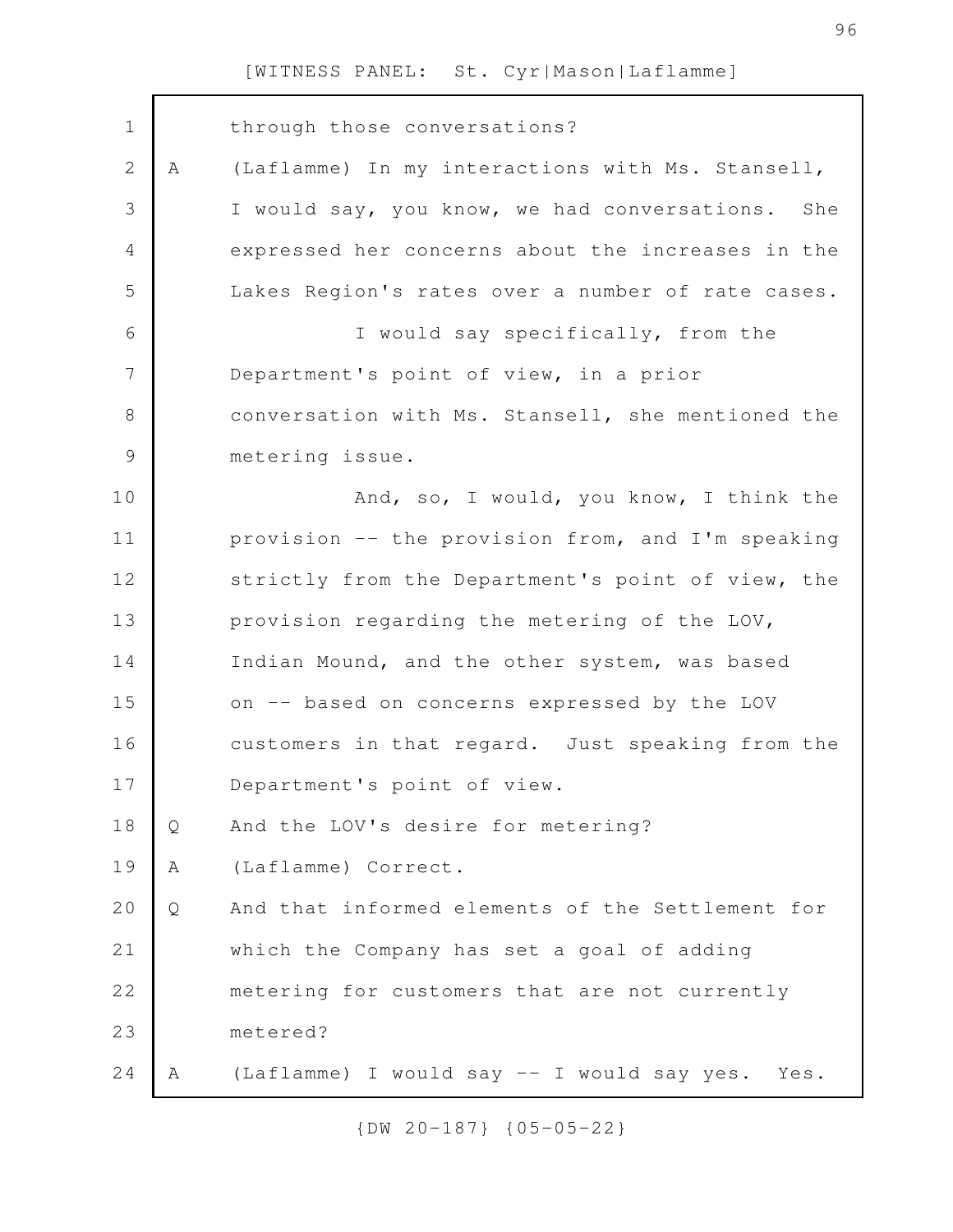| $\mathbf 1$    | Q | Okay. And that, I did want to follow up on some   |
|----------------|---|---------------------------------------------------|
| 2              |   | of the metering questions. Can the Company        |
| 3              |   | comment on the technology that you use for        |
| 4              |   | metering? Is it a drive-by read system?           |
| 5              | Α | (Mason) That's what we're going towards. At the   |
| 6              |   | minute, we have to manually have somebody go out, |
| $\overline{7}$ |   | and there's a pad on the outside of the building, |
| $\,8\,$        |   | and they go up and put a reader on it.            |
| $\mathcal{G}$  |   | We are, you know, as part of this                 |
| 10             |   | process that we're starting, we're going to look  |
| 11             |   | at what we can do to get to a more efficient way  |
| 12             |   | of doing it, through either cellphone or through  |
| 13             |   | setting up the drive-through system.              |
| 14             | Q | And you're evaluating those options?              |
| 15             | Α | (Mason) Yes. I mean, it's definitely the way to   |
| 16             |   | go, no question about it.                         |
| 17             | Q | Uh-huh.                                           |
| 18             | A | (Mason) And it's just a matter of, you know, we   |
| 19             |   | have 1,100 plus meters, is we got to figure out   |
| 20             |   | how to best do that without -- without            |
| 21             |   | reinventing the wheel, basically. I don't want    |
| 22             |   | to have to start over, I mean, software for       |
| 23             |   | everything was expensive, and I really don't want |
| 24             |   | to just junk that and start over again, if I      |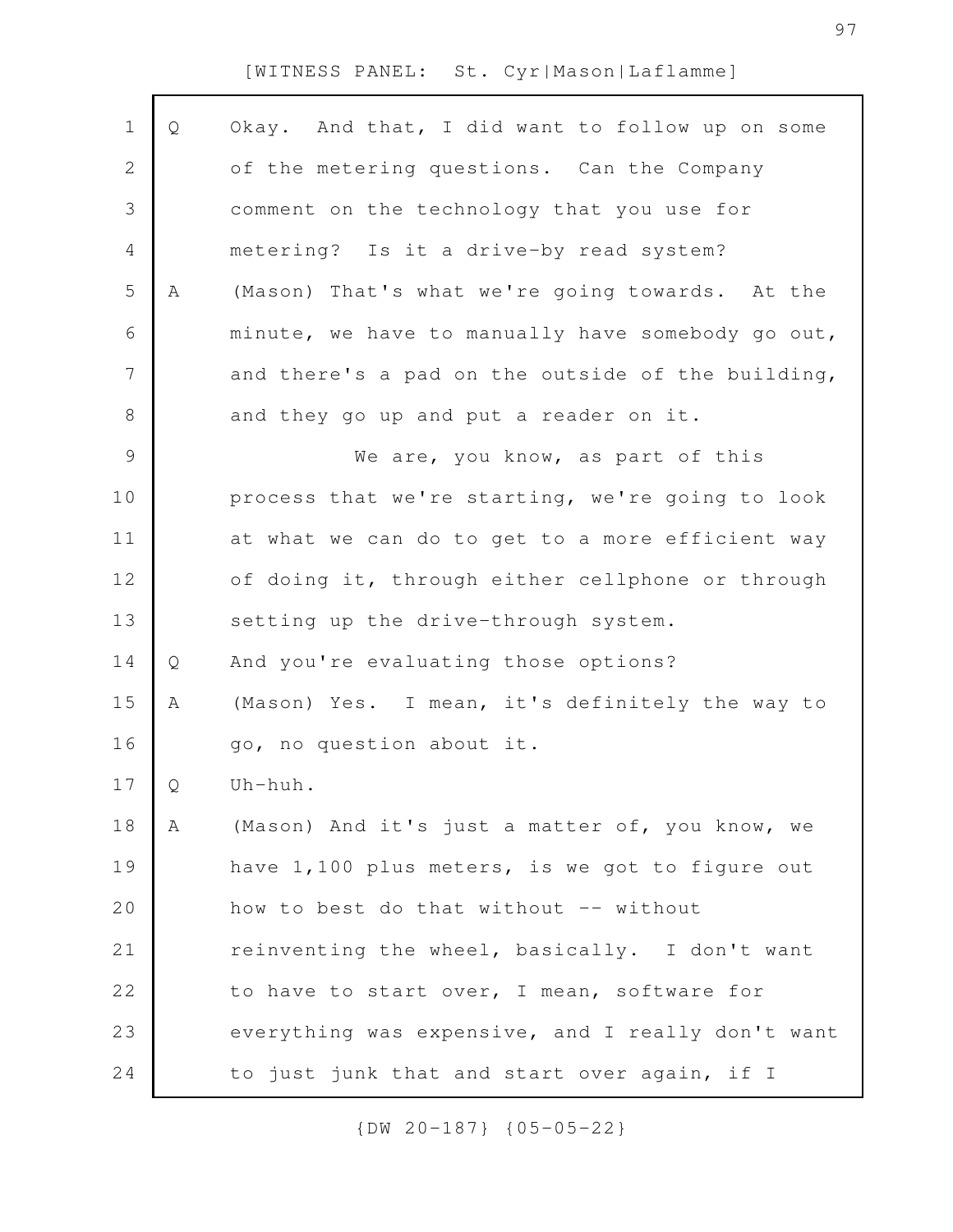| $\mathbf 1$    |   | could help it. So, we have to try and figure out  |
|----------------|---|---------------------------------------------------|
| 2              |   | whether the two systems can work together, and    |
| 3              |   | how it would work, to get to that, to the end, to |
| 4              |   | get to either a radio read system or a            |
| 5              |   | cellphone-based system.                           |
| 6              | Q | And, as I read the Settlement Agreement, I can    |
| $\overline{7}$ |   | understand the nuance with the goal that you're   |
| $8\,$          |   | setting, in order to expand metering              |
| $\overline{9}$ |   | infrastructure for your customers. I would just   |
| 10             |   | note for the record that my expectation would be  |
| 11             |   | that, at the time you come in for your next rate  |
| 12             |   | case, that you would be able to demonstrate       |
| 13             |   | significant progress towards meeting that goal.   |
| 14             | Α | (Mason) Right. Yes. We plan on it.                |
| 15             | Q | That, despite the allowances in the Settlement    |
| 16             |   | Agreement as proposed for elements of that goal   |
| 17             |   | not being met, that the Company will work towards |
| 18             |   | and will be implementing metering for more        |
| 19             |   | customers moving forward?                         |
| 20             | Α | (Mason) Sure. Not a problem.                      |
| 21             | Q | And when would the Company anticipate filing its  |
| 22             |   | next rate case? Do you have that plan or even a   |
| 23             |   | vision for that in mind at this time?             |
| 24             | Α | (Mason) Well, typically, it's like every four,    |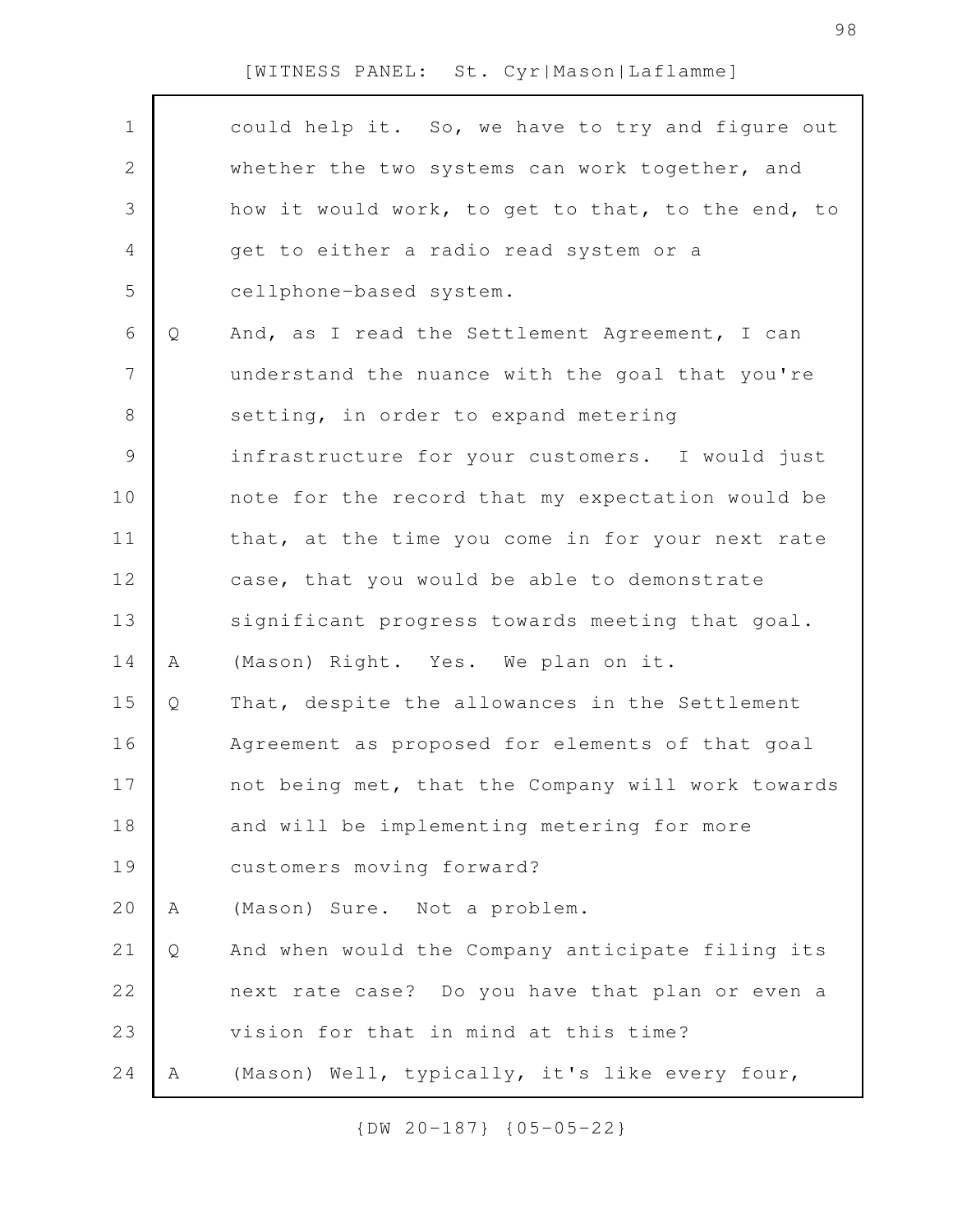| $\mathbf 1$  |   | around four years for us. I mean, these systems   |
|--------------|---|---------------------------------------------------|
| $\mathbf{2}$ |   | were all built as developer-built systems. They   |
| 3            |   | all, when we took them over, and even the ones    |
| 4            |   | that we've had for a long time, tend to need a    |
| 5            |   | lot of things.                                    |
| 6            |   | As different rules come in about, you             |
| 7            |   | know, that the DES puts out there, and just being |
| $\,8\,$      |   | proactive, we tend to be fairly proactive on      |
| $\mathsf 9$  |   | things, I don't anticipate that we'll -- I mean,  |
| 10           |   | I anticipate that pretty much every year we'll be |
| 11           |   | doing some sort of project.                       |
| 12           |   | And, so, typically, it works out about            |
| 13           |   | every four years for us, on average. This         |
| 14           |   | particular one, I'm not sure we would even have   |
| 15           |   | come in, other than that the PUC kind of asked us |
| 16           |   | to come in for this particular rate case. I       |
| 17           |   | probably would have spread it out a little bit    |
| 18           |   | more, because it really is fairly minimal in the  |
| 19           |   | scope of most of our rate cases.                  |
| 20           | Α | (St. Cyr) I would just add that it's largely      |
| 21           |   | driven by additions to plant. So, the             |
| 22           |   | accumulation of meters over two or three years,   |
| 23           |   | plus other, you know, additions, certainly a      |
| 24           |   | replacement of a pump station is a significant    |
|              |   |                                                   |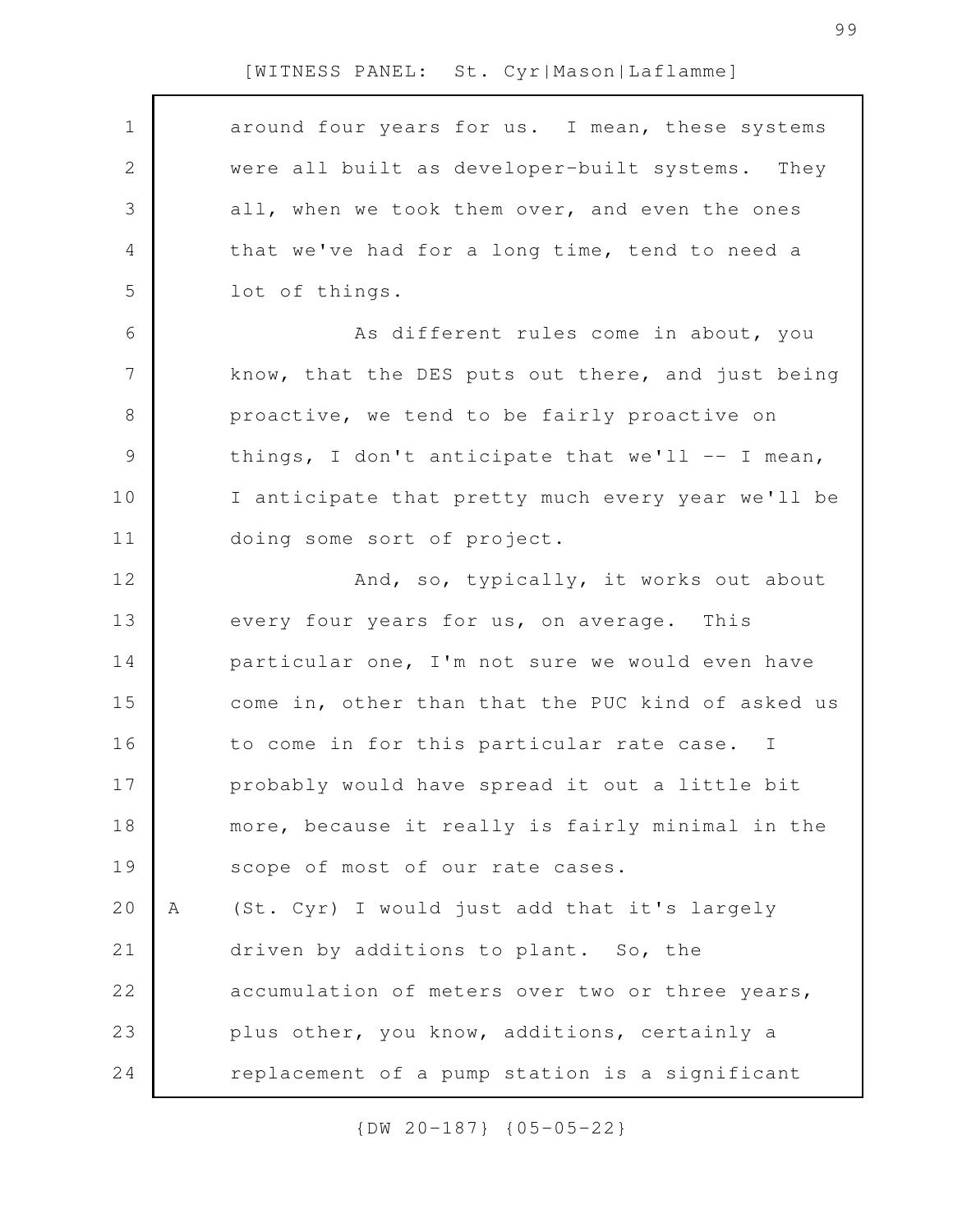addition. So, it's the accumulation of those additions over some number of years that largely drives the increase. Although, during that same time period, you know, wages are going up, electricity is going up, you know, fuel, so forth. So, those things are also factors. But those aren't usually the ones that, by themselves, drive the next rate case. And it would be fair to say that probably three to five years is the window. Q And, from an operation standpoint, how is the Company's position with respect to retaining qualified people, attracting qualified people? A (Mason) Well, we're fine right now. But I will say that things have changed a lot in the last year moneywise. I mean, this, you know, Aquarion right now has somebody -- is advertising for somebody with a Class I license for \$80,000 a year, which is a lot of money for that. And, you know, what that's going to drive is, my guy's looking at it and saying "oh", you know, this person is, you know, that "they're looking for 80 grand, or, you know, to pay 80,000 or whatever." And, so, it's -- that's my big worry in 1 2 3 4 5 6 7 8 9 10 11 12 13 14 15 16 17 18 19 20 21 22 23 24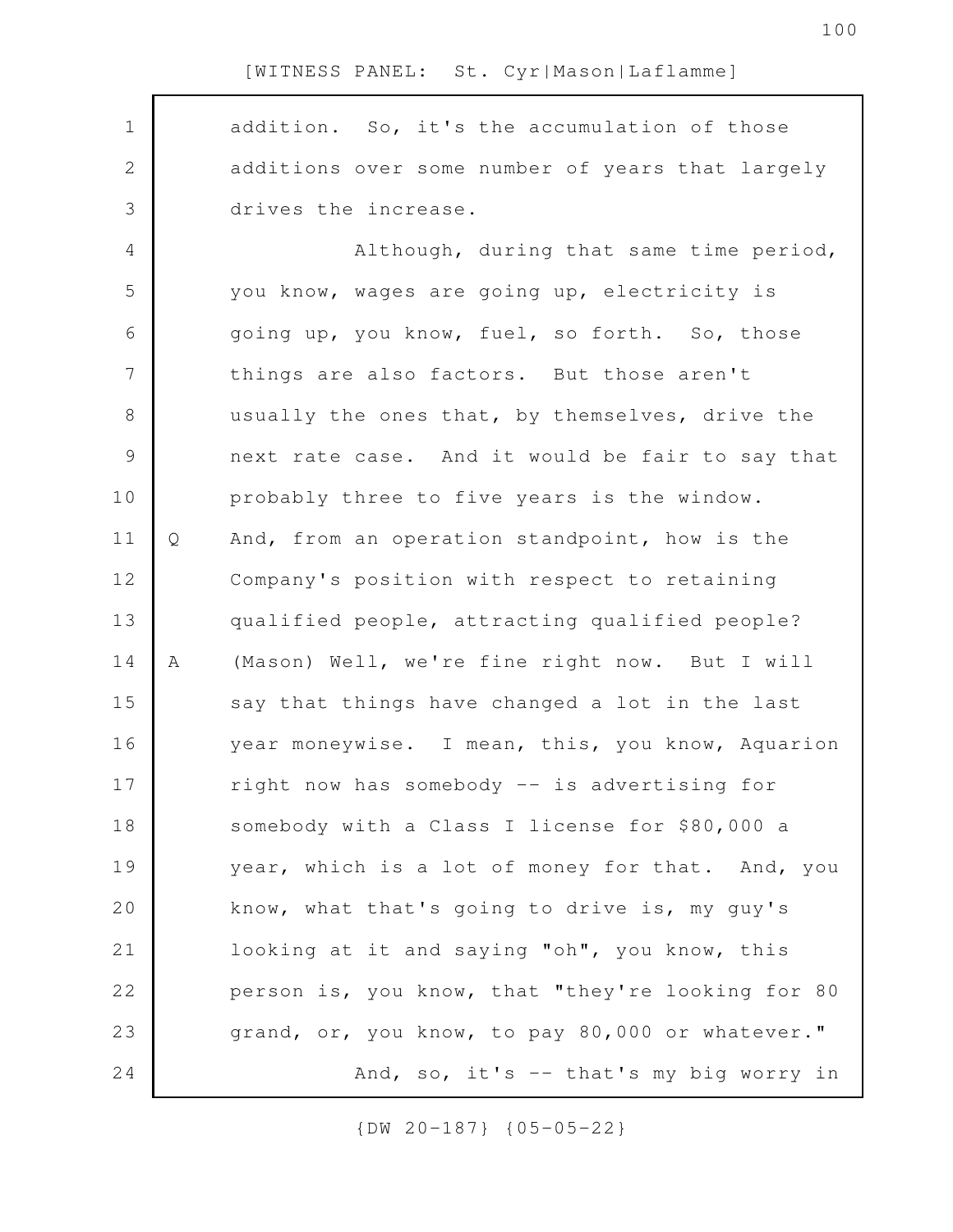| $\mathbf 1$    |   | the next year or two, is that help is going to    |
|----------------|---|---------------------------------------------------|
| $\overline{2}$ |   | be -- trying to retain help is going to be a real |
| 3              |   | issue.                                            |
| 4              |   | We try to, you know, give them good               |
| 5              |   | benefits. We try to give them, you know, all      |
| 6              |   | kinds of extras. But it's harder and harder to    |
| $\overline{7}$ |   | do that with the environment that's out there     |
| 8              |   | right now.                                        |
| 9              | Q | And, then, just so I have some clarity on what's  |
| 10             |   | being proposed here. So, the Settlement requests  |
| 11             |   | approval of the rate adjustment calculations      |
| 12             |   | that's been supported by the Company and the      |
| 13             |   | Department of Energy, with deferred               |
| 14             |   | implementation until the end of the requested     |
| 15             |   | proceeding that would approve the Step            |
| 16             |   | Adjustment. So, can you comment on the            |
| 17             |   | procedural schedule that the Company foresees or  |
| 18             |   | the Department foresees moving forward, in terms  |
| 19             |   | of milestones, and when those milestones might    |
| 20             |   | occur?                                            |
| 21             | Α | (Laflamme) Well, I would -- to do that, I would   |
| 22             |   | draw your attention to the "Proposed Timeline"    |
| 23             |   | that's included in the Settlement Agreement, and  |
| 24             |   | it starts on Bates Page 004. And it starts with   |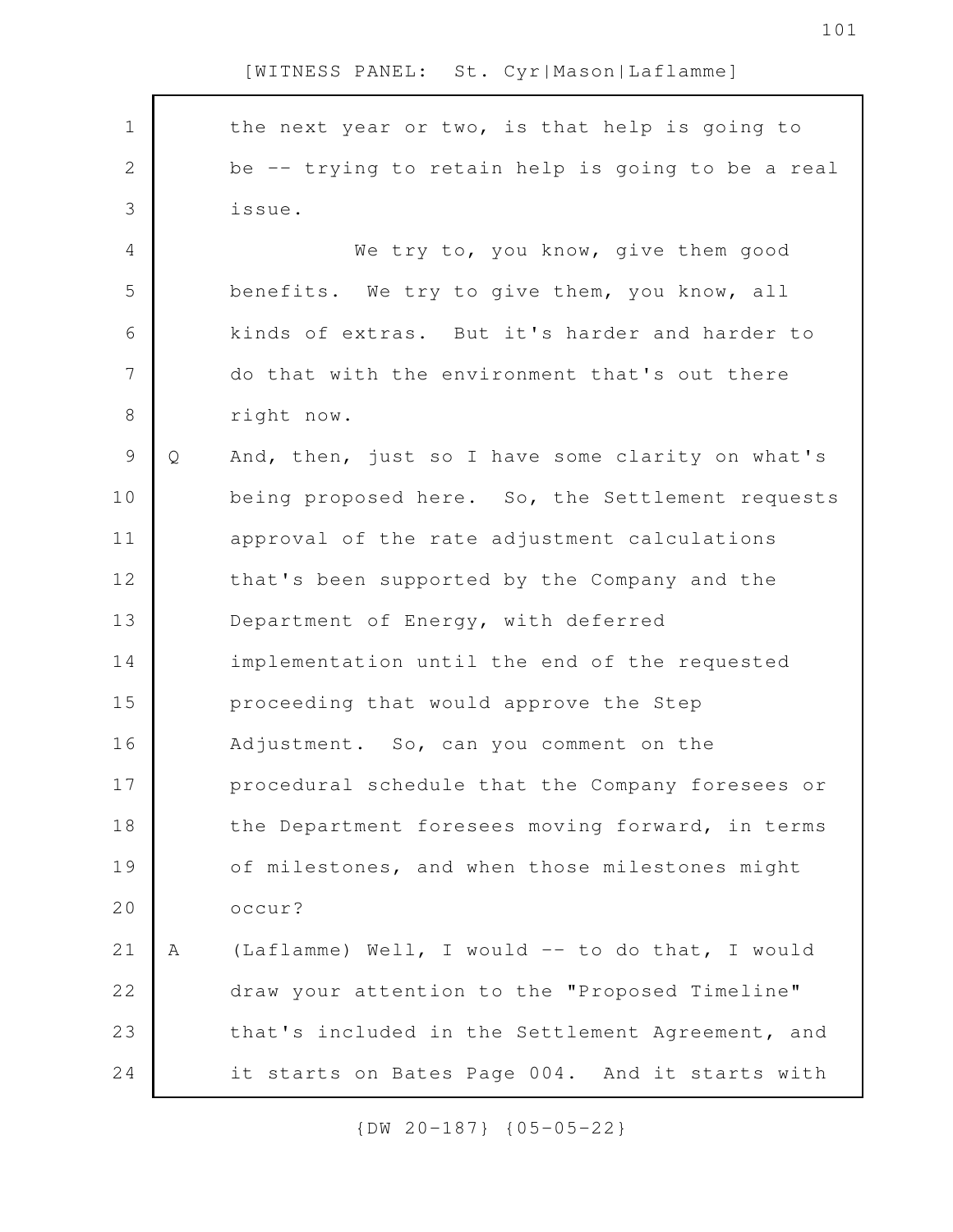| $\mathbf 1$   |   | the hearing that's being done today.              |
|---------------|---|---------------------------------------------------|
| $\mathbf{2}$  | Q | Uh-huh.                                           |
| 3             | Α | (Laflamme) And, so, and the Company can comment   |
| 4             |   | on this further, but, you know, the Company still |
| 5             |   | needs to complete the paving work. And then,      |
| 6             |   | we -- and then, once that's completed, we would   |
| 7             |   | anticipate a filing from the Company soon         |
| 8             |   | afterwards. And then, once we receive that        |
| $\mathcal{G}$ |   | information, then we would dispatch the Audit     |
| 10            |   | Staff, and the DOE Staff would also review that   |
| 11            |   | additional information, and reports would arise   |
| 12            |   | out of that. And it would be submitted to the     |
| 13            |   | Commission for review, and the subsequent order.  |
| 14            |   | And then, after that, there would be              |
| 15            |   | the customary review of the                       |
| 16            |   | temporary-to-permanent reconciliation, and also   |
| 17            |   | the rate case expense review, which would also    |
| 18            |   | result in a report from the Department of Energy. |
| 19            |   | That would be submitted to the Commission for     |
| 20            |   | their review, and resulting in an order from the  |
| 21            |   | Commission.                                       |
| 22            | Q | So, your expectation or request would be approval |
| 23            |   | of the permanent rate revenue requirement, as     |
| 24            |   | provided in the Settlement Agreement, and then    |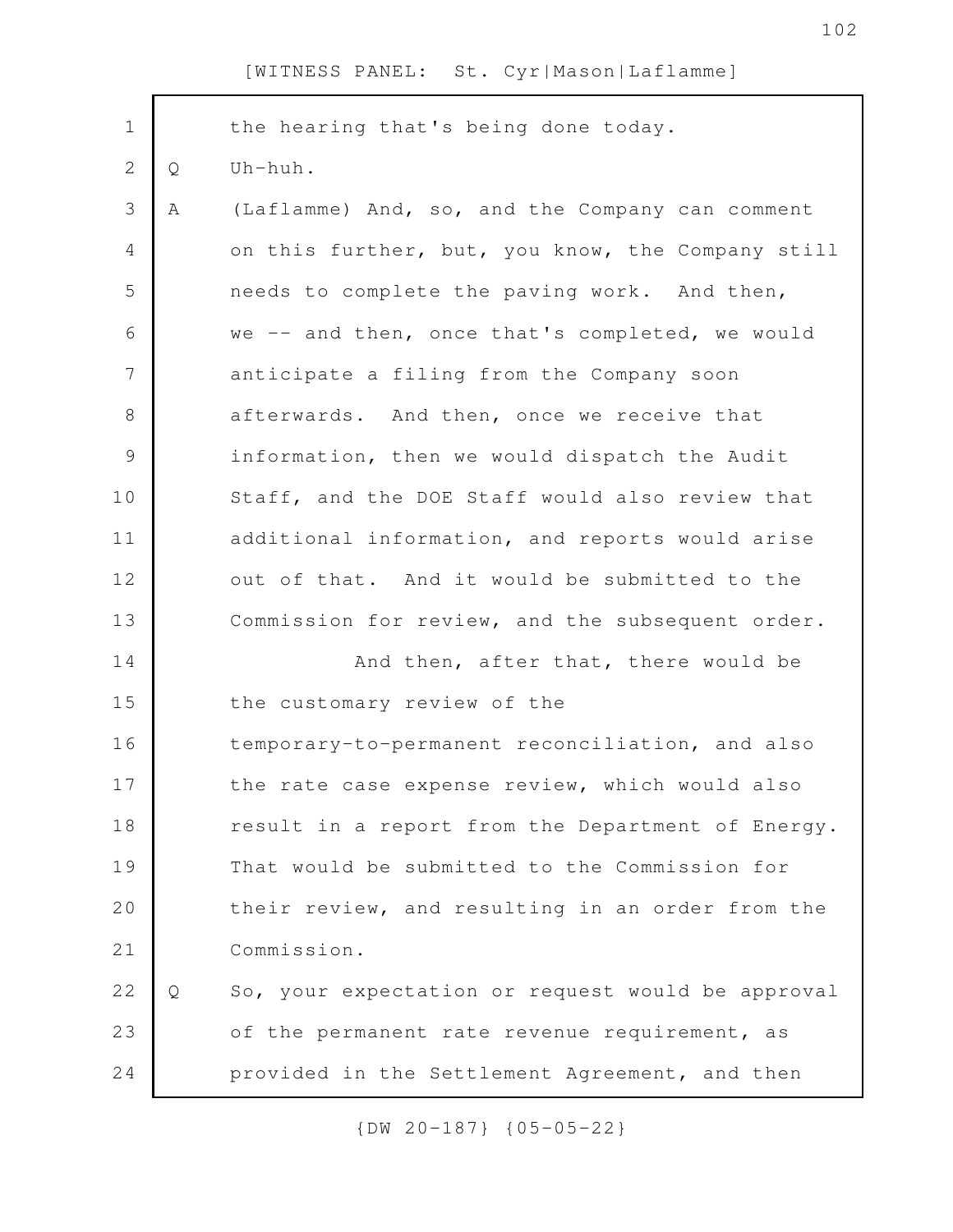| $\mathbf 1$    |   | approval, in principle, of the plan moving        |
|----------------|---|---------------------------------------------------|
| $\mathbf{2}$   |   | forward, with the Company to submit, in a future  |
| 3              |   | proceeding, reconciliation and step adjustment    |
| 4              |   | elements as outlined in the Settlement Agreement. |
| 5              |   | Is that a fair characterization?                  |
| 6              | A | (Laflamme) I would agree with that.               |
| $\overline{7}$ |   | CMSR. SIMPSON: Okay. I don't have any             |
| $8\,$          |   | further questions at this time. Is there any      |
| $\mathcal{G}$  |   | follow-up for you, Commissioner Chattopadhyay?    |
| 10             |   | CMSR. CHATTOPADHYAY: Just a follow-up             |
| 11             |   | on the discussion we were having on the tax rate  |
| 12             |   | issue.                                            |
| 13             |   | BY CMSR. CHATTOPADHYAY:                           |
| 14             | Q | It was mentioned that there might be other        |
| 15             |   | changes that have taken place. So, I just want    |
| 16             |   | to get a sense of are the -- is anybody on the    |
| 17             |   | panel aware of any other changes that have        |
| 18             |   | happened in, you know, 2021, 2022, that you are   |
| 19             |   | aware of? And it doesn't have to be about what    |
| 20             |   | you -- how you run the operations, I'm not        |
| 21             |   | talking about that. I'm talking about things in   |
| 22             |   | the same vein as tax rate change or things like   |
| 23             |   | that.                                             |
| 24             | А | (St. Cyr) So, the short answer is that there      |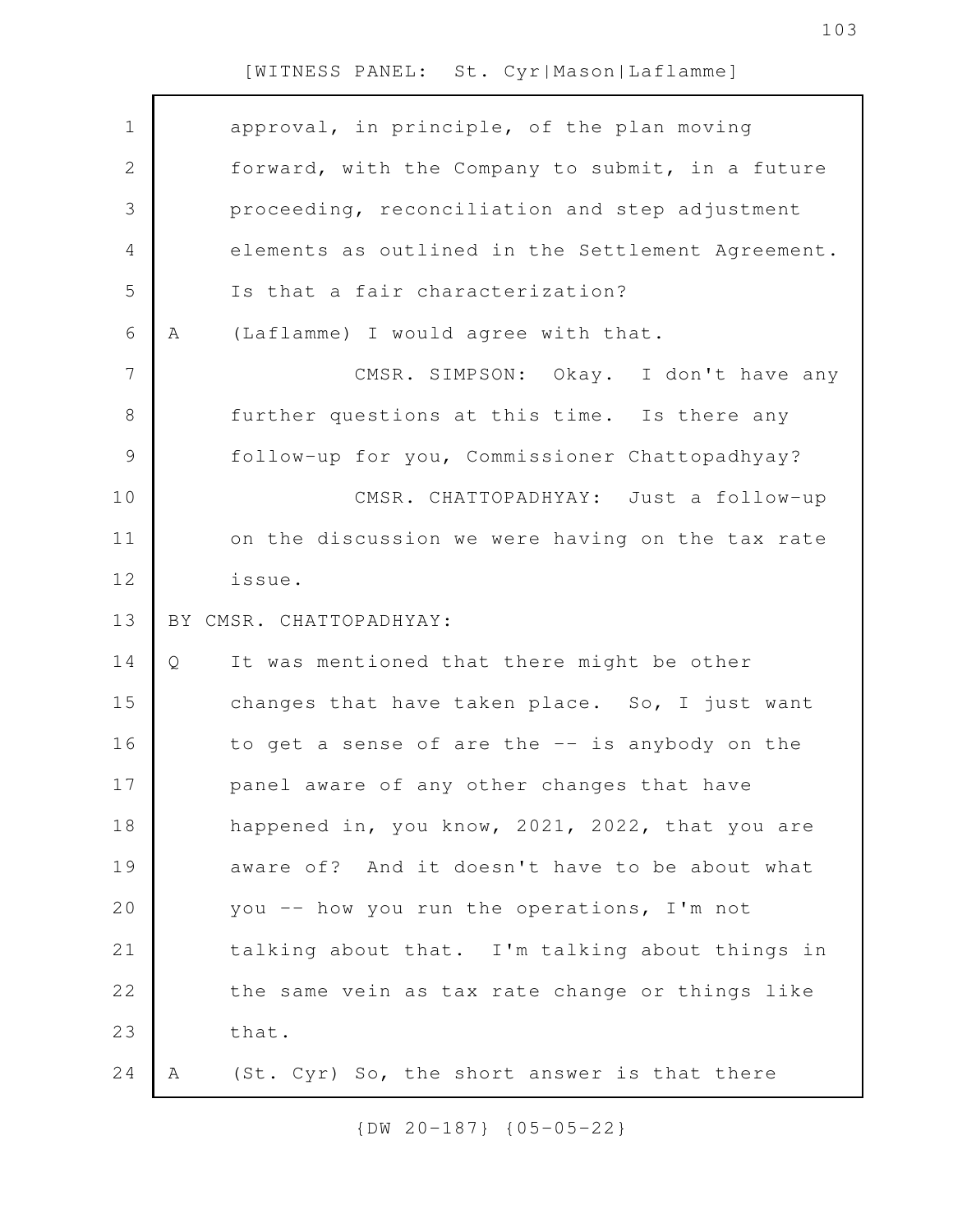| $\mathbf 1$    |   | would certainly be 2022 additions to plant, for   |
|----------------|---|---------------------------------------------------|
| $\mathbf{2}$   |   | example. There would be changes in wages, for     |
| 3              |   | example. There would be --                        |
| $\overline{4}$ | Q | Like I said, I'm not talking about those. I'm     |
| 5              |   | saying, you know, for example, a tax rate change. |
| 6              |   | So, are there other things out there that have    |
| 7              |   | happened, by law or by, you know, similar means,  |
| $8\,$          |   | that would lead to a different situation in 2020, |
| $\mathcal{G}$  |   | $'21, '22?$ And I --                              |
| 10             | Α | (St. Cyr) Perhaps property taxes would be         |
| 11             |   | something similar to a change in the Business     |
| 12             |   | Profit Tax rate.                                  |
|                |   |                                                   |
| 13             | Q | Okay.                                             |
| 14             | Α | (Laflamme) I think I would -- I would think there |
| 15             |   | would also be some consideration of a potential   |
| 16             |   | movement in the interest rates as well,           |
| 17             |   | especially this year. You know, that would be an  |
| 18             |   | uncertainty, from the Department's point of view, |
| 19             |   | is impact on interest rates, especially given the |
| 20             |   | current economic conditions.                      |
| 21             |   | CMSR. CHATTOPADHYAY: Okay. Thank you.             |
| 22             |   | CMSR. SIMPSON: Okay. Thank you. So,               |
| 23             |   | now, I will recognize -- or, excuse me, yes, I'll |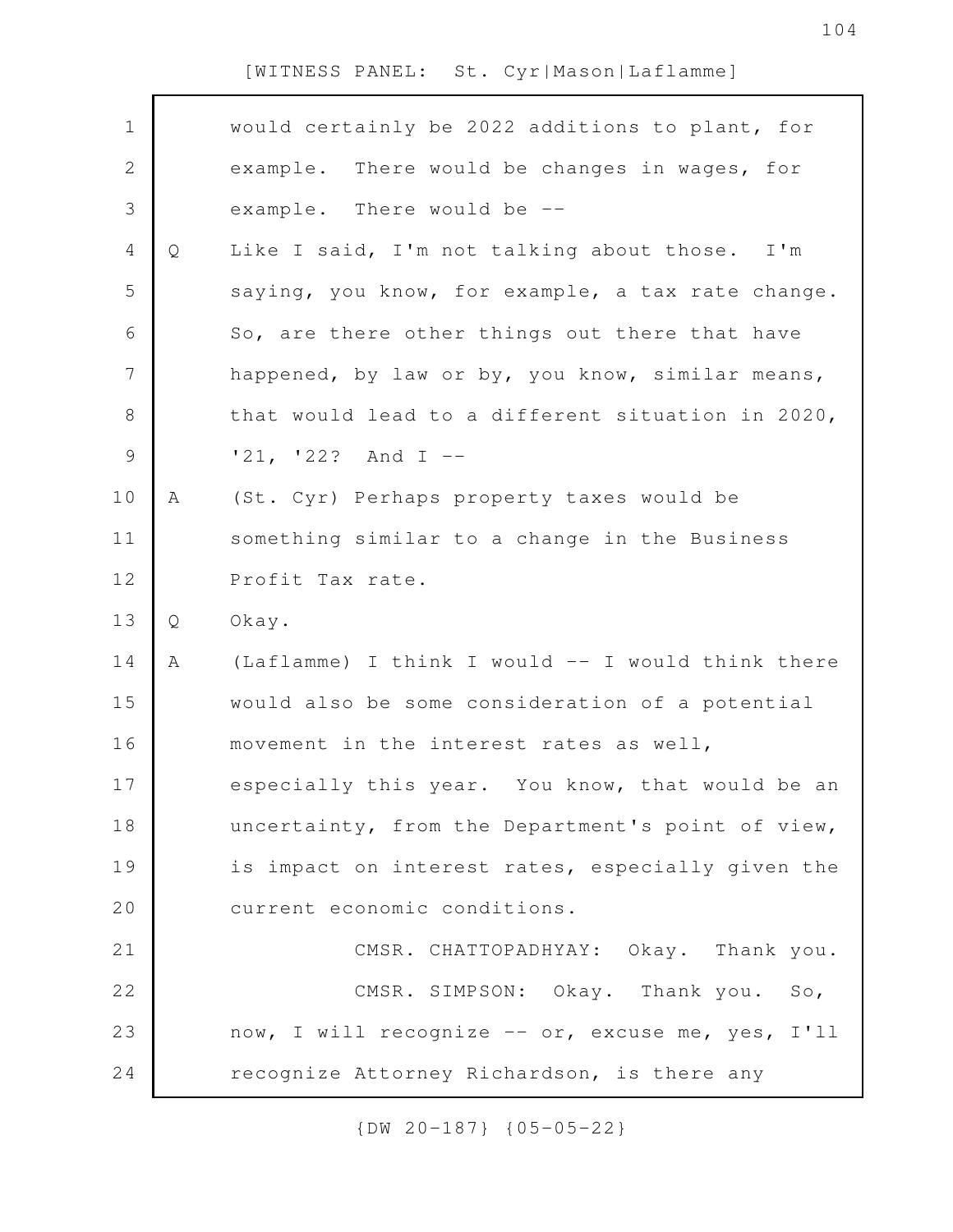| $\mathbf 1$   |   | redirect for your witnesses?                      |
|---------------|---|---------------------------------------------------|
| $\mathbf{2}$  |   | MR. RICHARDSON: Just a couple very                |
| 3             |   | quick questions.                                  |
| 4             |   | REDIRECT EXAMINATION                              |
| 5             |   | BY MR. RICHARDSON:                                |
| 6             | Q | Mr. Mason, you talked about the Company's Board   |
| 7             |   | of Directors. And I think you had said there      |
| 8             |   | were some people -- some others on it. And two    |
| $\mathcal{G}$ |   | of the members of the Board, if I am correct, are |
| 10            |   | not family members at all, right? They're         |
| 11            |   | outside --                                        |
| 12            | A | (Mason) Correct. One of them is a customer, one   |
| 13            |   | of our water customers. And the other one is a    |
| 14            |   | person that I used to work with.                  |
| 15            | Q | And I believe this one is for Mr. Laflamme, but   |
| 16            |   | also I'll direct it to the panel as well.         |
| 17            |   | You were asked a question by the                  |
| 18            |   | Commissioners as to whether there would be a --   |
| 19            |   | the step increase and reconciliation, and I think |
| 20            |   | the question was "would it be in a future         |
| 21            |   | proceeding?" And I think the answer was "yes".    |
| 22            |   | But isn't it the intent that the step             |
| 23            |   | increase, the reconciliation will be resolved in  |
| 24            |   | a future phase of this proceeding?                |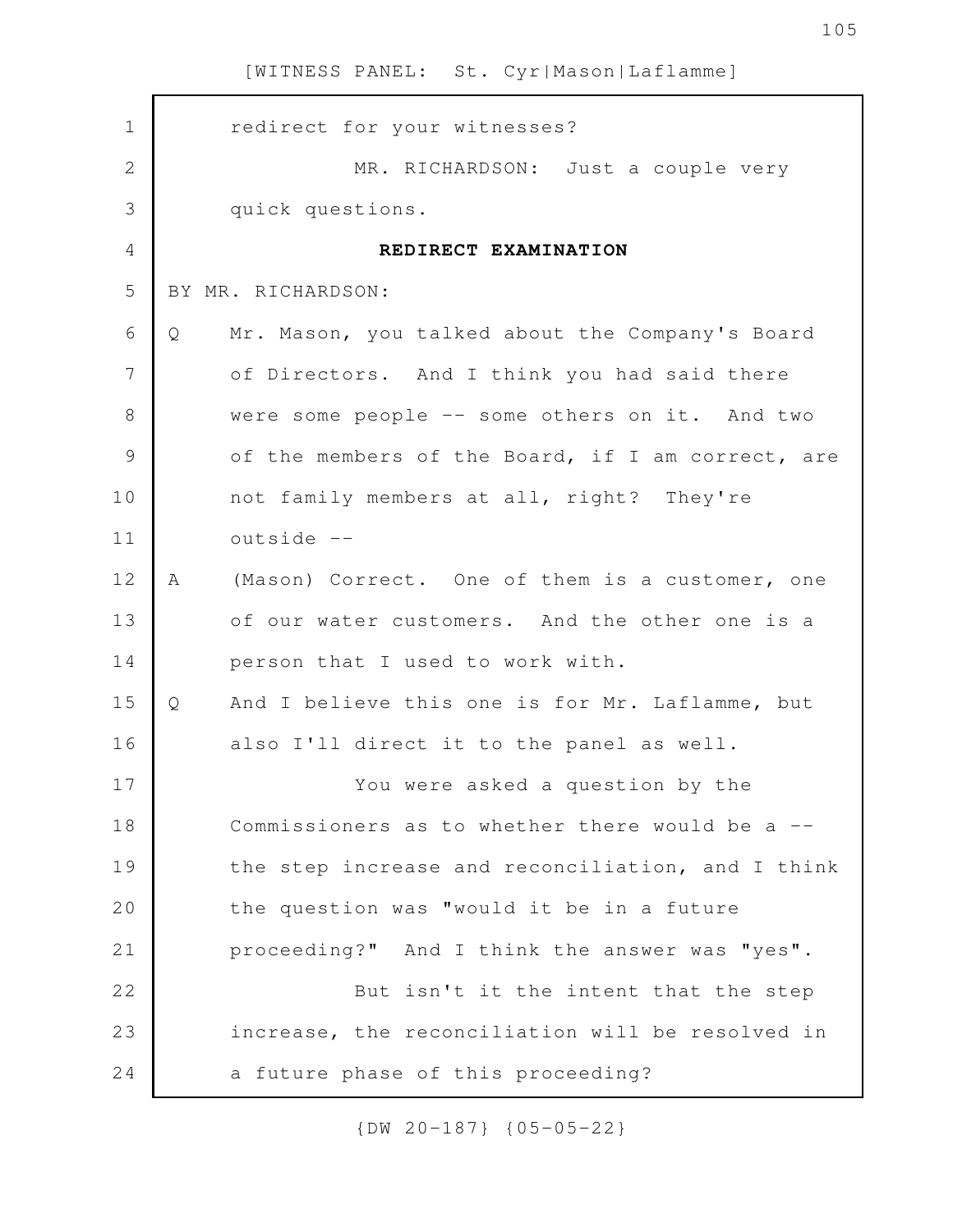| $\mathbf 1$   | Α | (Laflamme) That's correct. Yes.                   |
|---------------|---|---------------------------------------------------|
| $\mathbf{2}$  |   | MR. RICHARDSON: Okay. Thank you.                  |
| 3             |   | That's all I have.                                |
| 4             |   | CMSR. SIMPSON: Attorney Tuomala?                  |
| 5             |   | MR. TUOMALA: I have no further                    |
| 6             |   | questions. Thank you.                             |
| 7             |   | CMSR. SIMPSON: Thank you. So, without             |
| 8             |   | objection, we'll strike ID on Exhibits 1, 2, 6,   |
| $\mathcal{G}$ |   | 7, 8, 9, and 10, and admit them as full exhibits. |
| 10            |   | And we will hold the record open for              |
| 11            |   | Exhibits 11 and 12, pertaining to the record      |
| 12            |   | requests propounded by the Commission, which      |
| 13            |   | state, as Exhibit 11, "Please provide the New     |
| 14            |   | Hampshire Business Profits Tax rate for taxable   |
| 15            |   | periods ending December 31st, 2022 and            |
| 16            |   | December 31st, 2021. If the tax rate is other     |
| 17            |   | than 7.7 percent, please provide the updated      |
| 18            |   | schedules for both the step increase and          |
| 19            |   | permanent rates."                                 |
| 20            |   | Exhibit 12 being "Please provide in               |
| 21            |   | live Excel format all schedules, 1 through 5d,    |
| 22            |   | with the respective years, for the identified     |
| 23            |   | capital additions, depreciation, and              |
| 24            |   | retirements."                                     |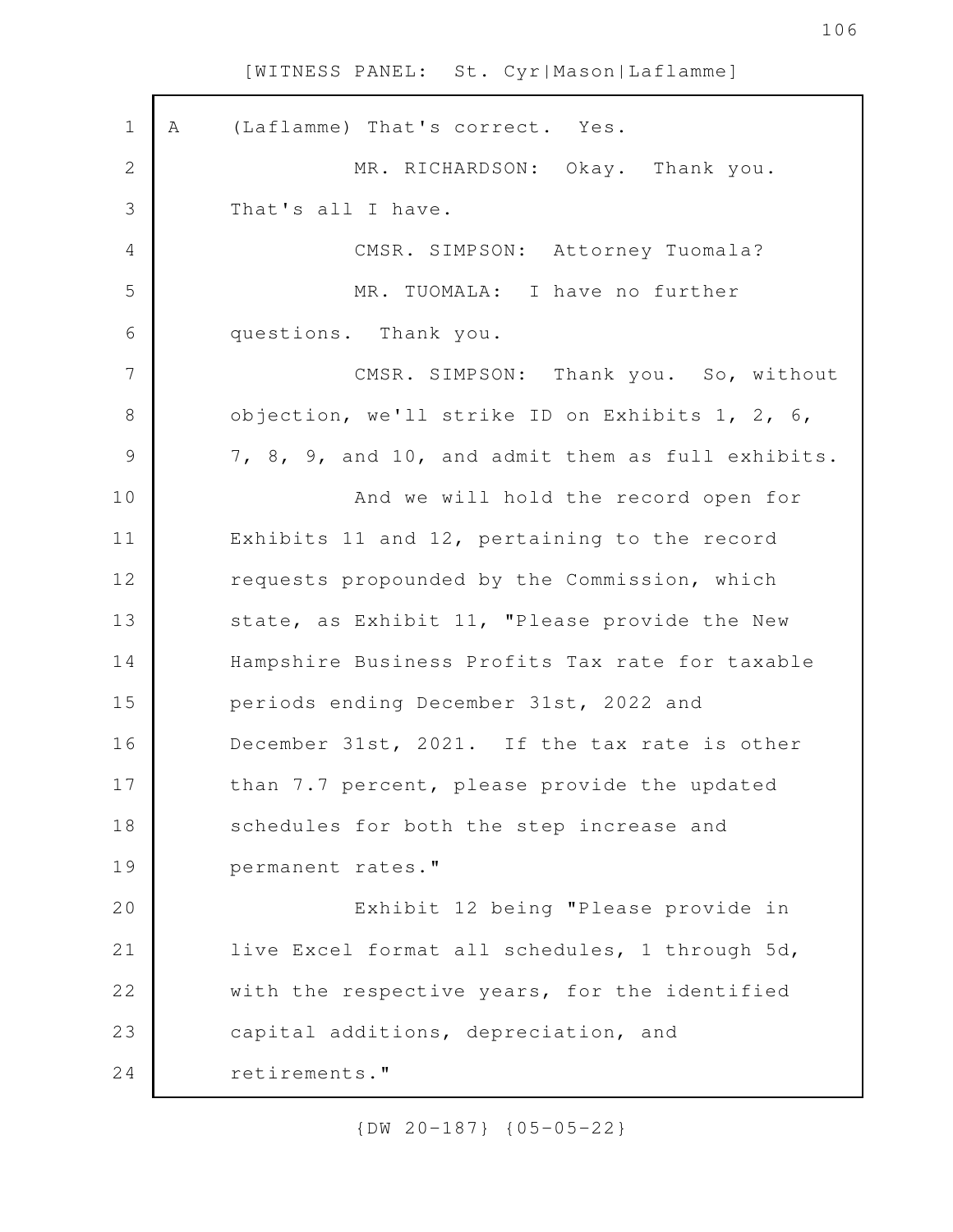In terms of timing, are there any comments from the parties for when we should set a deadline for filing of those record request responses? MR. RICHARDSON: I would say ten days is ordinary. I don't think that it would even take more than three. But let's -- by the time Friday happens, it will be next week. So, I would say "ten days", if that's acceptable to the Department and other parties. MR. TUOMALA: I would like to push my luck here and ask for two weeks. Jayson Laflamme and myself have rate hearings next week, where we might not be able to get to review the schedules, and we just want to be thorough. I agree with Attorney Richardson, I think we can get it in much sooner than the two weeks. But I would prefer that cushion, if that's acceptable to the Commission? CMSR. SIMPSON: Okay. So, today is the 5th of May. Would the 20th of May be sufficient? Or are you looking for 14 working days? MR. TUOMALA: I'm sorry, I don't have my calendar in front of me. I'm just looking for 1 2 3 4 5 6 7 8 9 10 11 12 13 14 15 16 17 18 19 20 21 22 23 24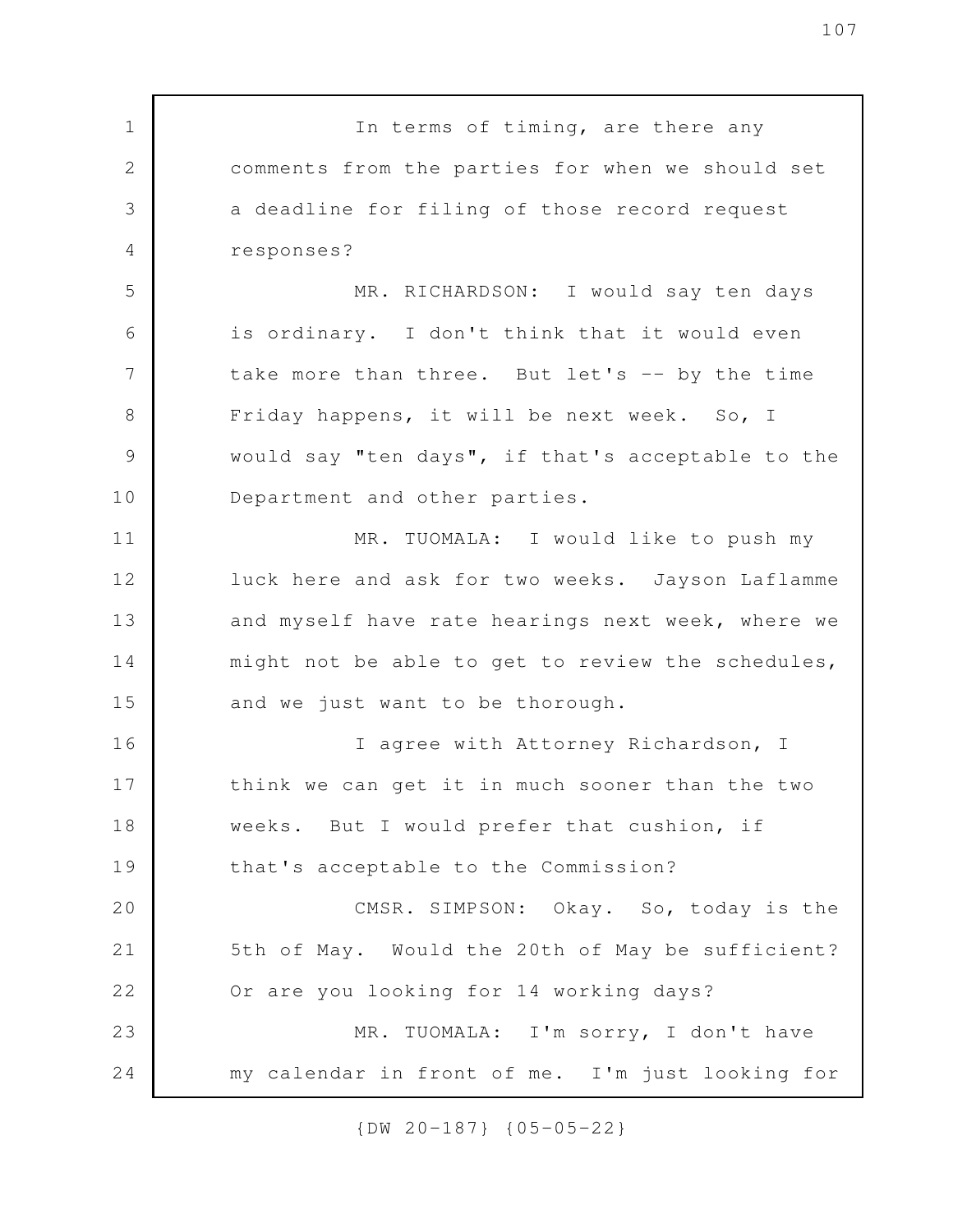two calendar weeks. CMSR. SIMPSON: Two calendar weeks. MR. TUOMALA: So, two Thursdays from now would be acceptable. CMSR. SIMPSON: Okay. All right. Let's say May 19th. MR. TUOMALA: That's great. Thank you. CMSR. SIMPSON: Okay. We'll move to closing arguments. I'll recognize Attorney Richardson, for the Company. MR. RICHARDSON: Thank you, Mr. Acting Chairman, Commissioners. We appreciate being here today. And we appreciate your questions, the thoroughness of your review, and the work done by all of the parties. Lakes Region, you know, is a small water company, that has its own challenges that's described at length in Mr. Mason's testimony. We didn't go over that in a lot of detail, because it's in writing and there are exhibits and DES reports. But I'd recommend reviewing that to understand this case, and really what an excellent job the Company has done in coming in 1 2 3 4 5 6 7 8 9 10 11 12 13 14 15 16 17 18 19 20 21 22 23 24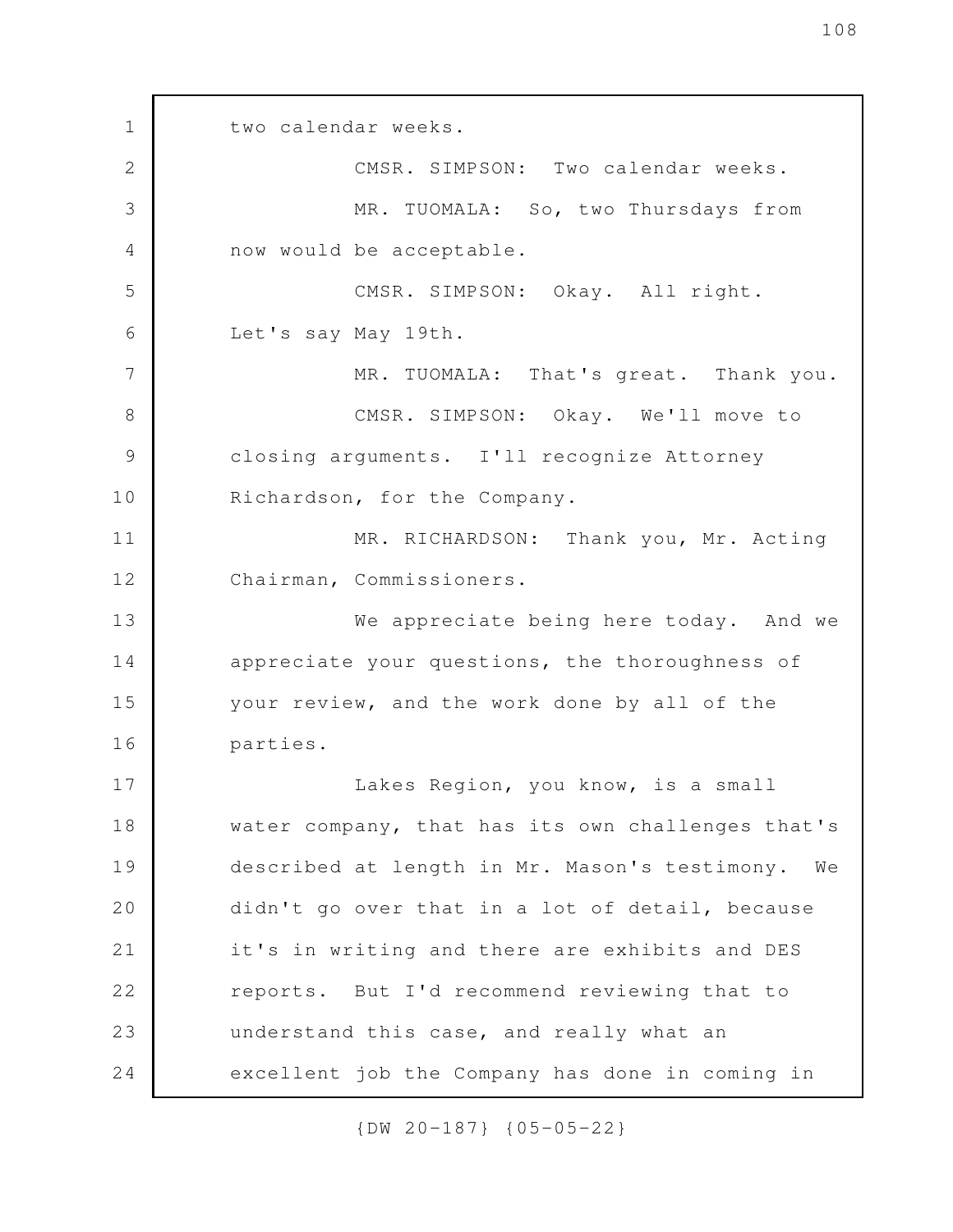with a request that I think is just and reasonable, and shows a lot of really hard work. A large credit of that goes to the person to my right, and your left, Ms. Valladares, who's the Utility Manager, and is basically like our finance director. And that's helped put this together and come up with the schedules and the explanations and answers that you've heard today. Lakes Region's last rate case was in 2015, based on a 2014 test year. We're looking at an overall revenue requirement of 1.378 million, which is 3.12 percent, or \$41,678 over the pro forma test year revenues. 3.12 percent, after five years since the last rate case, full rate case, mind you, and there are other issues that come into play. But I think that shows the significant effort that the Company is doing to keep rates down to help customers. I want to talk about an issue that's come up, because we've heard about whether the step increase was included today. And we heard Mr. St. Cyr explain that the original request was to include a pro forma adjustment for all of the 1 2 3 4 5 6 7 8 9 10 11 12 13 14 15 16 17 18 19 20 21 22 23 24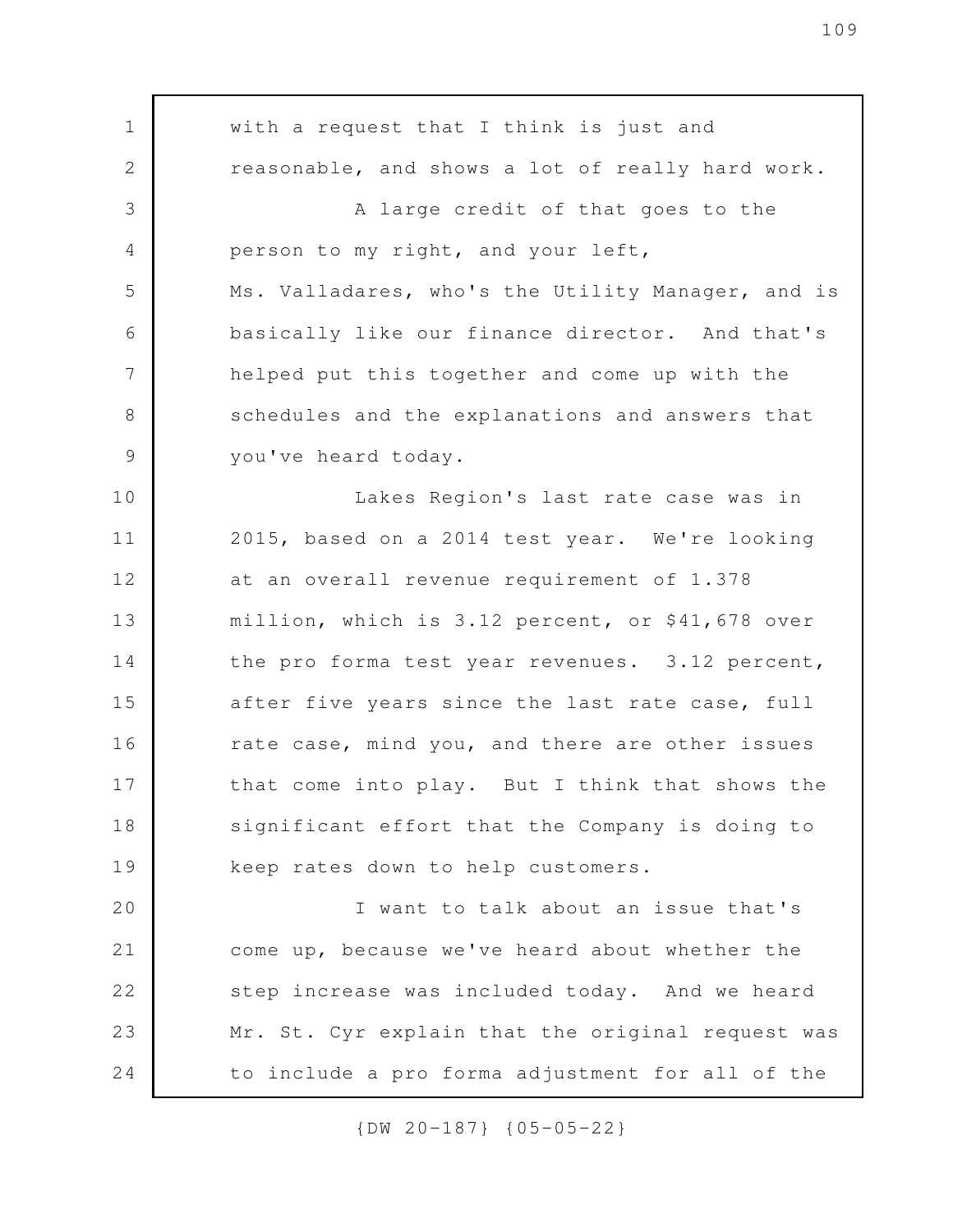improvements that are in the step, and that was deferred. And you heard Mr. Laflamme say that this benefits customers by going to a step increase, and it has no adverse consequences to them.

1

2

3

4

5

With the schedules in Attachment B, and I had those in front of me a second ago, but just to summarize, there was \$191,581 in plant improvements in 2020 alone. Under traditional ratemaking principles, the Company is normally allowed to include post-test year adjustments in the test year. We didn't do that in this case. That was a major concession that was made. And with that concession comes a fairly significant depreciation expense that's not included in the test year, and also the tax factor. So, when you apply the rate of return of 8.52 percent to the 191,000 that's included, that results in a revenue -- or, a revenue requirement of 16,322, by my calculation as we're in here today. You then have to apply the tax factor. You also added depreciation to that. But we're looking at a fairly significant concession by the Company. And the reason that I bring that up is 6 7 8 9 10 11 12 13 14 15 16 17 18 19 20 21 22 23 24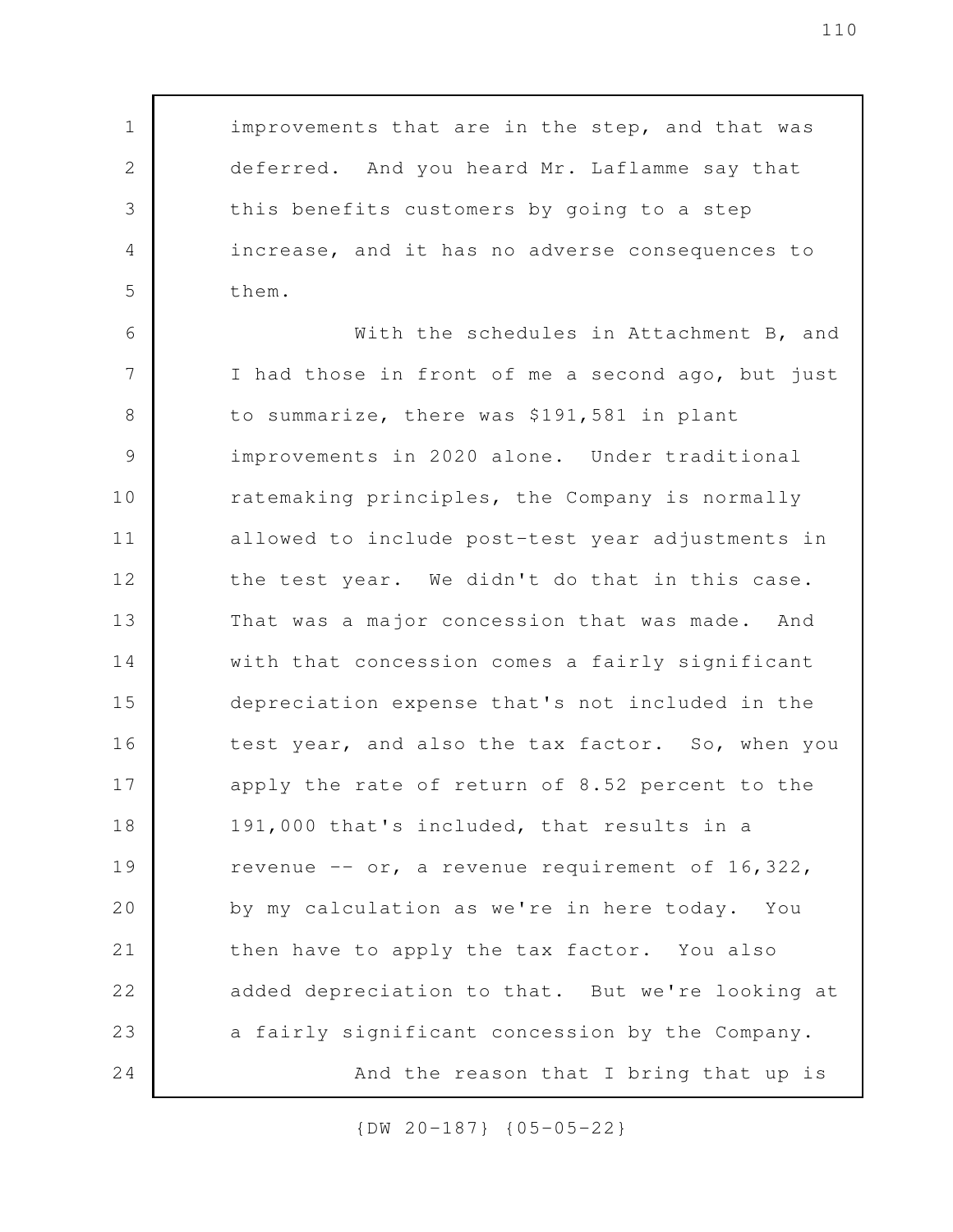is for two reasons: One is to address the concern that the step increase, there was a reference in the Order of Notice that there wasn't a step increase originally noticed. And I think, when we look at that carefully, and we heard Attorney Tuomala ask a question of Mr. Mason, that language was really referring to his testimony, where he had requested or suggested an annual series of adjustments, like what  $-$  the water conservation investment program that Aquarion uses, there's a similar program for Pennichuck. And the idea was to address metering through an adjustment mechanism. And that's what the Commission disallowed in that Order of Notice was, was that kind of ongoing adjustment mechanism, because we didn't file a petition for it. But our Petition did include all of the plant adjustments and wage adjustments. So, I think that's, you know, the record supports what we're doing. And the step increase was actually something that was done, which benefits customers, and reduces their rates by giving them an ongoing credit of about \$22,000 1 2 3 4 5 6 7 8 9 10 11 12 13 14 15 16 17 18 19 20 21 22 23

{DW 20-187} {05-05-22}

24

and change, until we get to the step increase, at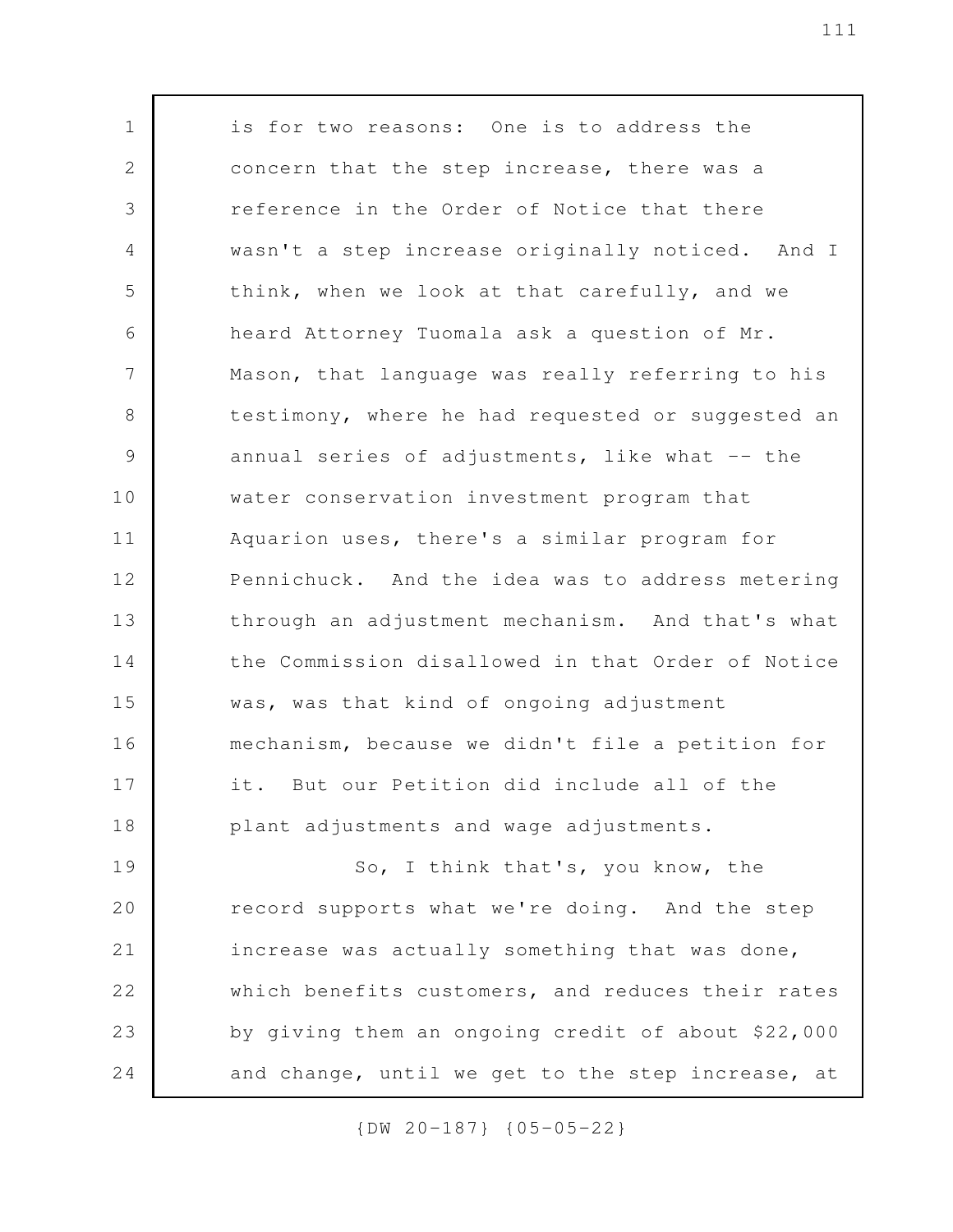which point the accrual of that credit to customers will be cut off, and then we'll move to the Step Adjustment rates. And there will be - also be that recoupment credit will be given to the customers and offset against rate case expenses. That's a really innovative approach that's being used in this, to reduce the rate case expenses and come up with a result that doesn't cause customer confusion. And the rate increase is really a small one, when you look at the fact that this Company has gone five years since its last general rate increase. So, I think that, when we look at this as a whole, and we've heard a lot of evidence today, and I'm not going to try to summarize it all, because there's been a lot of details and a lot of really hard questions, and I don't want to spend too long going over all of it. But, at the end of the day, what RSA 378:27, 28, and 29 provide for is a reasonable return on plant that is prudent, used and useful. And I think it's very clear that that's where we're at, and that's what the Settlement 1 2 3 4 5 6 7 8 9 10 11 12 13 14 15 16 17 18 19 20 21 22 23 24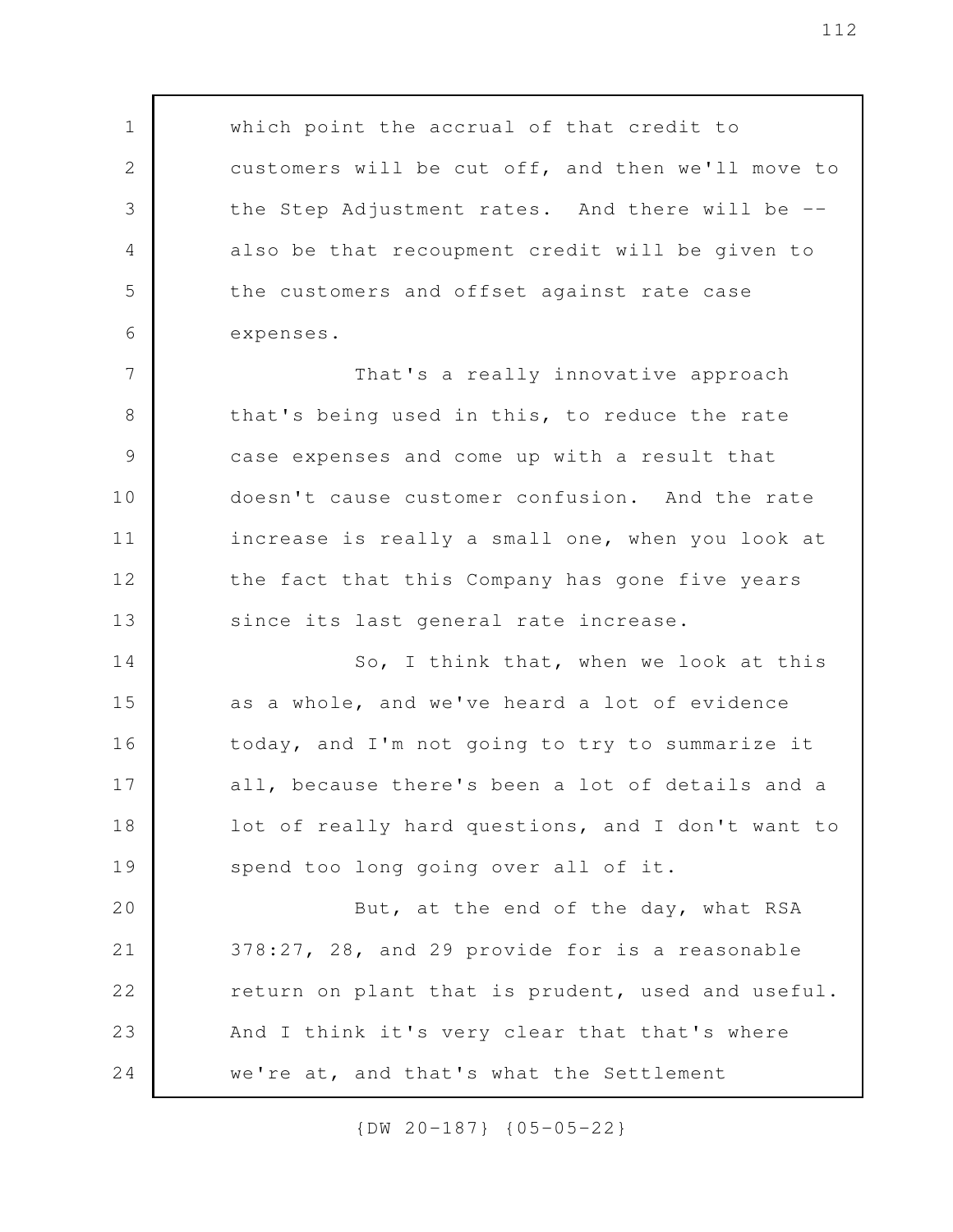Agreement provides for.

1

The step increase will benefit customers, because it's within the scope of what was requested and noticed in this Commission - by this Commission in its Order of Notice. And allowing that Step Adjustment to include '20 and '21 plant improvements benefits customers by offsetting when the next rate increase will occur, at a time when we're facing some fairly significant economic uncertainty, that Mr. Mason also referred to, in looking at things like wages, materials, contractor availability. With that said, we ask you to approve the Settlement Agreement. We'll, obviously, provide the information that's been requested as part of the record requests. But I think, at the end of the day, what you have before you is a very detailed review, with significant compromises on both sides, and with a result that's just and reasonable. Thank you. CMSR. SIMPSON: Thank you. Attorney Tuomala, for the New Hampshire Department of Energy. 2 3 4 5 6 7 8 9 10 11 12 13 14 15 16 17 18 19 20 21 22 23 24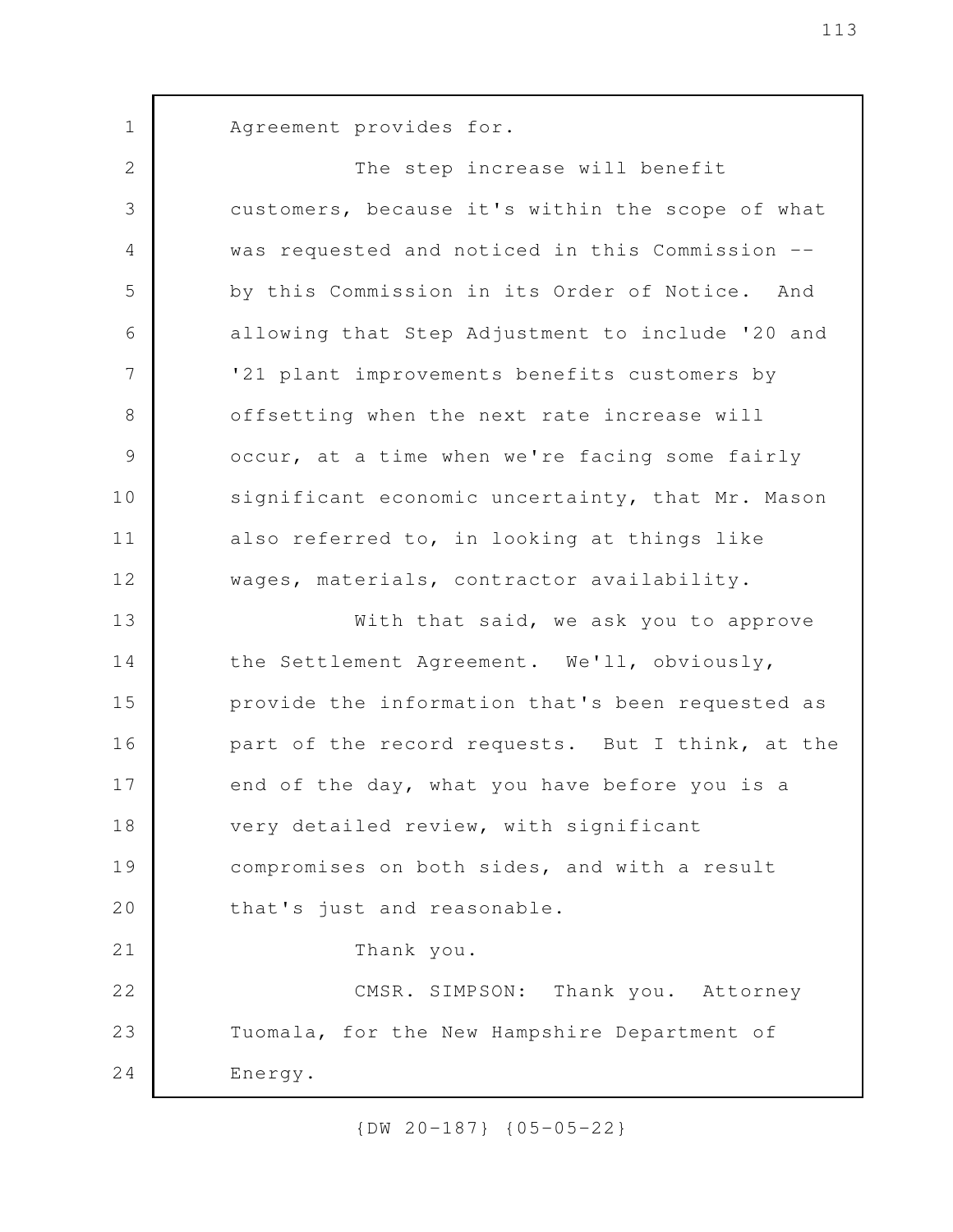MR. TUOMALA: Thank you, Commissioners. For the reasons outlined here in today's presentation, the Department of Energy fully supports all aspects of the Settlement Agreement, including the permanent rate revenue requirement, resulting rates of that permanent rate revenue requirement, consolidation of all divisions into a single consolidated rate group, and proposed Step I Adjustment for Lakes Region, as described in the testimony here today and explained thoroughly in the Settlement Agreement. The Settling Parties support the continuation of temporary rates, as has been noted, for Lakes Region's customers, until such time the Commission approves the Company's Step I increase. As stated, that proposal will avoid fluctuating rates and possible customer confusion. The Department of Energy further supports this proposal as all parties, the Company and its customers, will be protected by the temporary-to-permanent rate recoupment mechanism per RSA 378:29, which, as stated, will garner a credit to most of Lakes Region's 1 2 3 4 5 6 7 8 9 10 11 12 13 14 15 16 17 18 19 20 21 22 23 24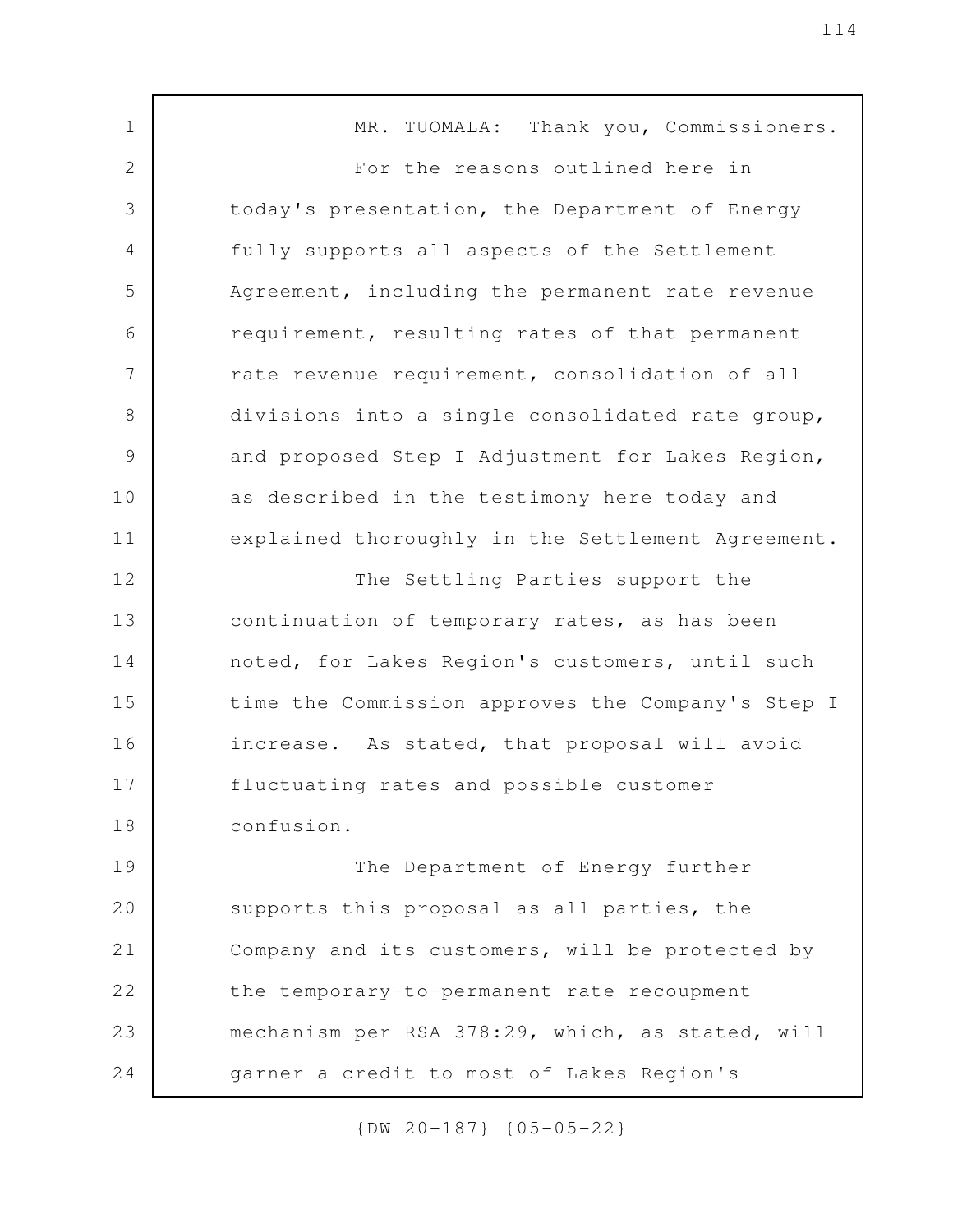customers.

1

The Department of Energy contends that the Settlement Agreement is just and reasonable and serves the public interest, as it is a disposition of all issues in this rate proceeding, and provides a clear path forward to resolve the Company's Step I Adjustment, rate case expense, and temporary-to-permanent rate recoupment requests. And I would like to piggyback off of some of the statements made by Attorney 2 3 4 5 6 7 8 9 10 11

Richardson in his closing, regarding the Step I Adjustment, and the Commission's concern that it alluded to in the beginning of this hearing, and referenced in its Order of Notice, Order Number 26,463, with the possible interpretation of the Order of Notice prohibiting the Step I Adjustment as presented here in today's Settlement Agreement. 12 13 14 15 16 17 18 19

And I don't want to make a mountain out of a mole hill, but I figured it would be best to get it on the record, so we can provide, at least from the Department's point of view, a clarification. I would argue that the Order of 20 21 22 23 24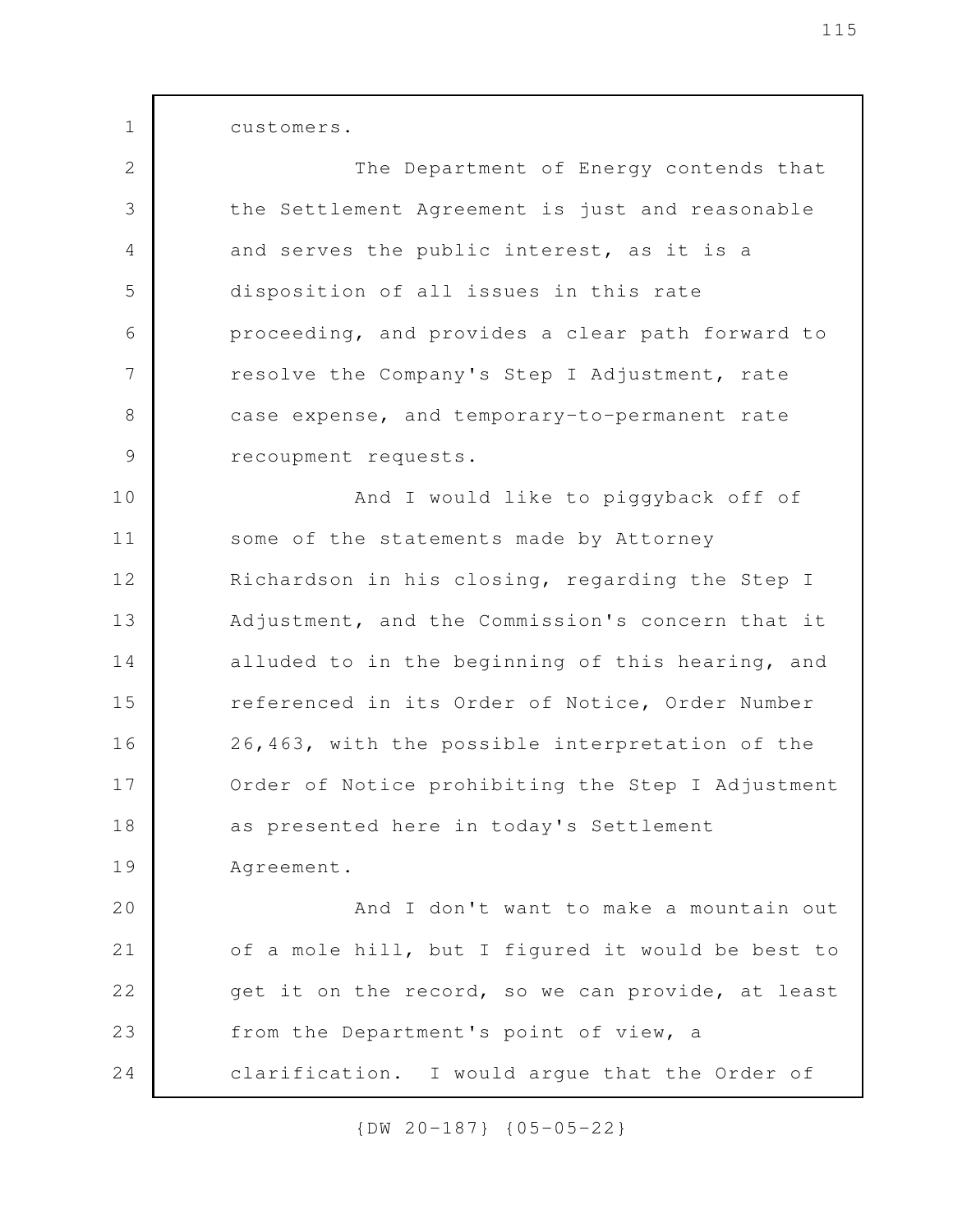Notice does not prohibit the Step I Adjustment as included in this Settlement Agreement. You heard the testimony from Mr. Mason about his, directly quoted testimony, that his request was akin to the WICA Adjustment Charge that Aquarion now has, and/or the QCPAC process, which is enjoyed by Pennichuck Water Works and Pennichuck East Utility, which is a yearly filing for plant improvements from the prior year. As the Settlement -- the Settlement Agreement doesn't include a mechanism such as that. I would say that this Settlement Agreement does follow the Order of Notice, and that that Step Adjustment included in there is separate, because it's not a periodic adjustment, as included in Mr. Mason's testimony. This is a one-time Step Adjustment. And, so, I would, furthermore, argue that inclusion of the Step Adjustment in the 1 2 3 4 5 6 7 8 9 10 11 12 13 14 15 16 17 18

Settlement Agreement is necessary for a number of reasons. One, this is an unusually long investigation period due to COVID. So, it was a 2019 test year, and we're in 2022 right now. That's a long period of time for plant 19 20 21 22 23 24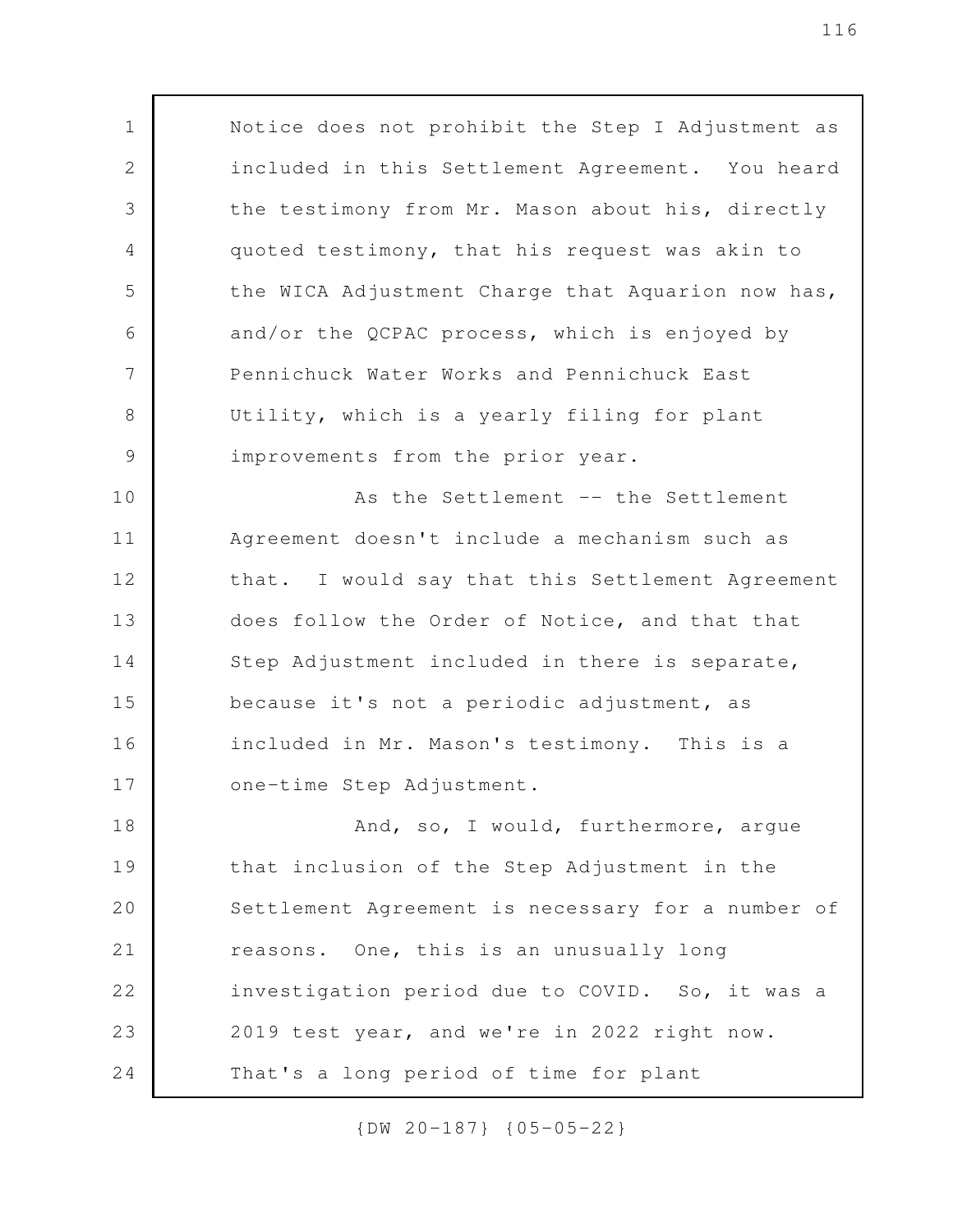adjustments, that should be recognized to make the Company whole. So, this Step Adjustment brings them up through 2021. And the Department recognized that this long period of time should include a step adjustment beyond the test year, since, at this point, we're three years outside of that test year and those rates.

1

2

3

4

5

6

7

I would also argue that, without the Step Adjustment, the Company would automatically be underearning at the moment the order is issued approving just the permanent rates in this case, and we would be faced with another rate case immediately for those plant additions. Which, as we know, an additional rate proceeding is more rate case expenses, and the customers bear those rate case expenses. 8 9 10 11 12 13 14 15 16

So, not only does it make it whole through 2021 with the inclusion of the Step I provision, but it also saves customers from additional proceeding, additional rate case expenses, which they're going to have to face with this proceeding as well. I would also argue that, as stated by Mr. St. Cyr, and also in Attorney Richardson's 17 18 19 20 21 22 23 24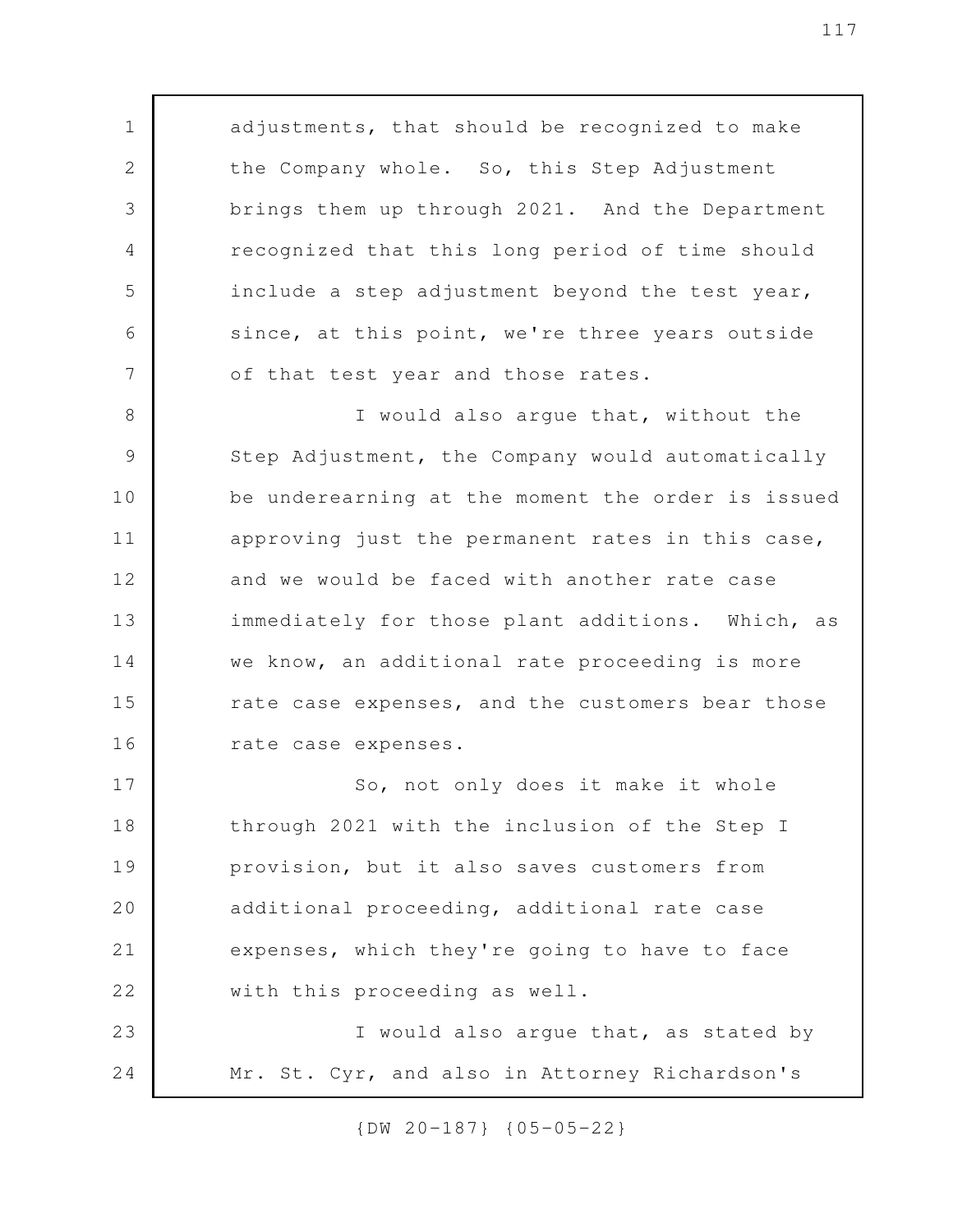closing, the crux or the Step Adjustment itself was included, however, not labeled as a "step adjustment", in its Petition. These plant requests, plant additions were requested by the Company in its initial filing. And what we have is, we have a resulting Step Adjustment that is actually lower than what they originally requested. So, I would say, as far as due process is concerned, the public, or the world as we know it, had been noticed about those plant requests, those additions in 2020 and '21. So, I do not believe that there would be a due process violation by accepting the Settlement, which includes this Step I provision. And we also heard from Mr. Laflamme that this Step Adjustment actually benefits customers. Not only does it avoid another rate proceeding, but removing the requests from the original filing now saves customers the possible increase in that temporary-to-permanent rate recoupment. So, the Company is made whole for those plant investments, but customers are saved from paying the difference all the way back to I believe it was September of last year, when 1 2 3 4 5 6 7 8 9 10 11 12 13 14 15 16 17 18 19 20 21 22 23 24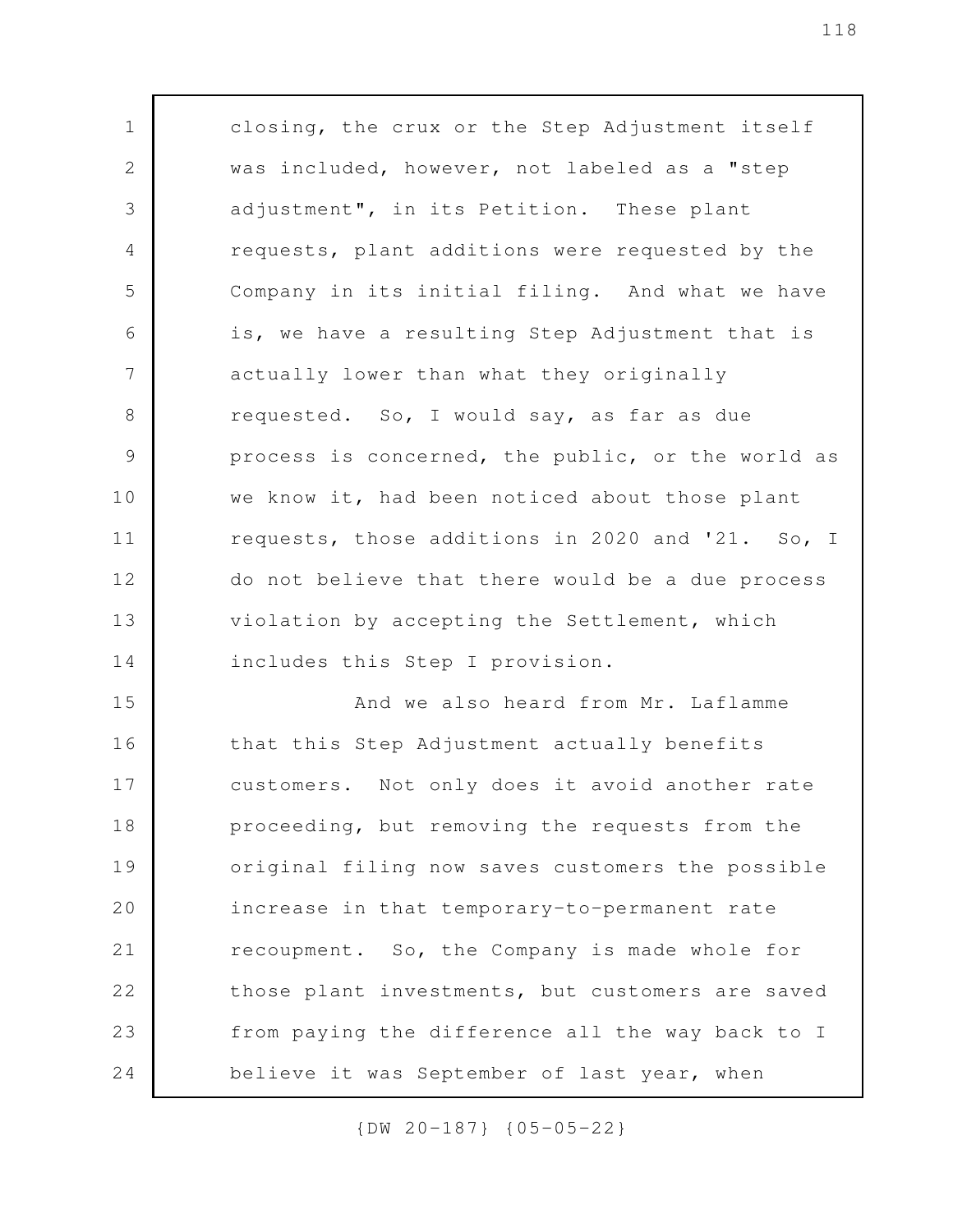temporary rates were approved. So, I believe that the result is just and reasonable for customers with that step inclusion. In conclusion, the Department would like to thank all the parties involved in this docket for its participation, including the multiple technical sessions and rounds of discovery that all parties were involved with, including the LOV homeowners. The Department of Energy does recommend approval of the Settlement Agreement, as it does provide just and reasonable rates to promote company viability, in its provision of safe and adequate water service per RSA 374:1, and which do not result in an unjust or unreasonable outcome for ratepayers, pursuant to RSA 374:2 and RSA Chapter 378. Thank you. CMSR. SIMPSON: Thank you. And I will now recognize Ms. Stansell, for Lake Ossipee Village Homeowners. MS. STANSELL: Thank you, Commissioner. I would like to begin by making one clarification to Mr. Laflamme's comments regarding our intervention. 1 2 3 4 5 6 7 8 9 10 11 12 13 14 15 16 17 18 19 20 21 22 23 24